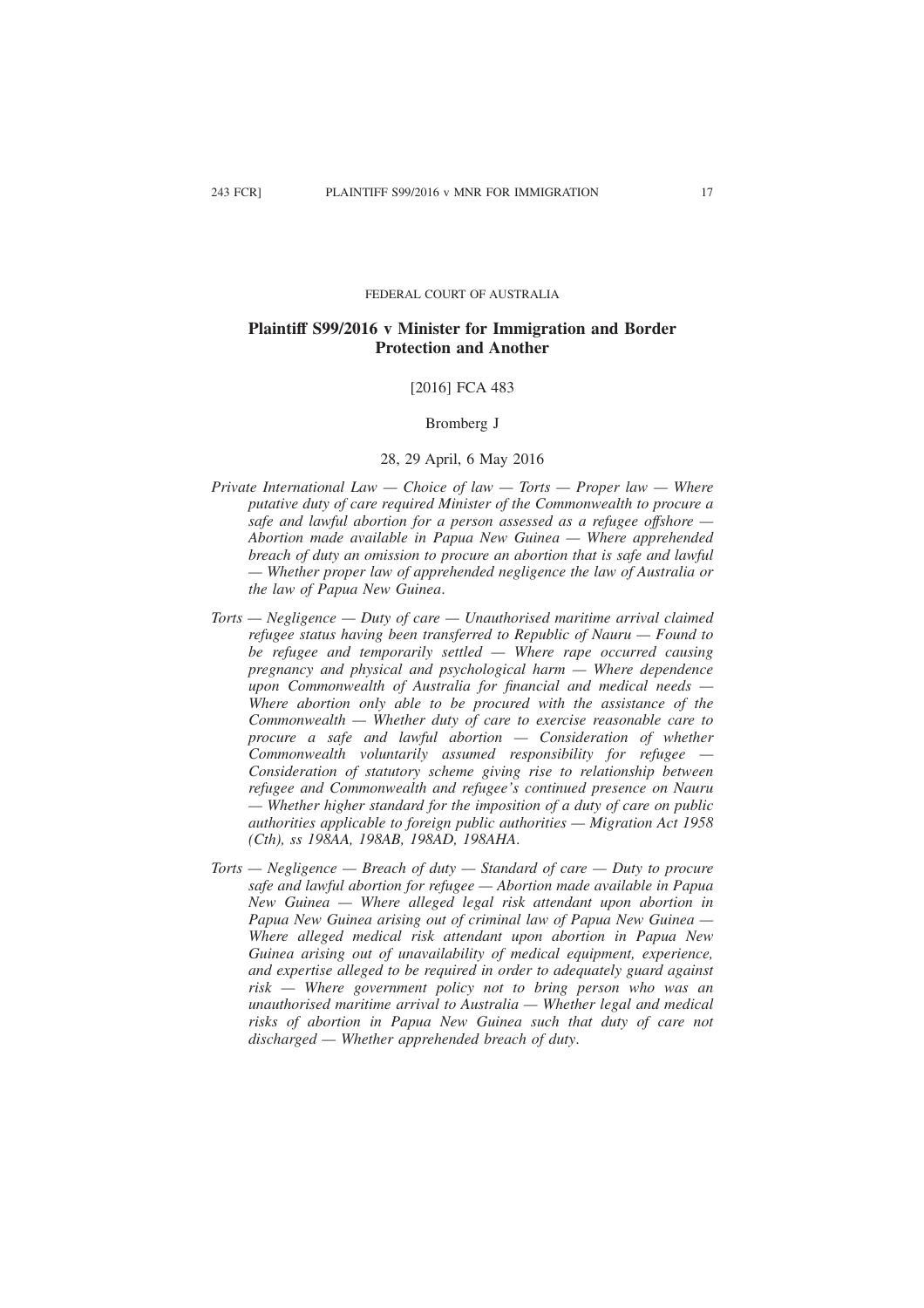- *Immigration Jurisdiction Privative clause decisions Decision not to be challenged, appealed against, reviewed, quashed or called in question in any court — Decision not subject to prohibition, mandamus, injunction, declaration or certiorari in any court on any account — Where injunction sought to restrain apprehended commission of tort of negligence — Where issue of injunction would require or prohibit the doing of conduct which would constitute the making of a decision that is a privative clause decision — Whether jurisdiction to issue injunction — Whether limitation on jurisdiction in relation to privative clause decisions limited to applications for judicial review — Migration Act 1958 (Cth), ss 198AHA, 198B, 474*.
- *Equity Equitable remedies Injunctions Injunctions quia timet — Whether injunction will issue to restrain apprehended commission of the tort of negligence — Whether requirements for issue of injunction to restrain action of the Commonwealth higher than that for private citizen*.
- *Equity Fiduciary duties Relationship between Commonwealth and unauthorised maritime arrival found to be a refugee in Nauru — Whether relationship fiduciary — Whether breach of duty not to procure any abortion for the applicant that is not safe and lawful — Whether putative duty a fiduciary duty*.

Section 198AA of the *Migration Act 1958* (Cth) (the Act) relevantly provided that the purpose of Subdiv B of Div 8 of Pt 2 of the Act, inter alia, was to provide a scheme for the processing of unauthorised maritime arrivals in Australia (so defined in s 5AA of the Act) that facilitated the taking of those persons, including unauthorised maritime arrivals in respect of whom Australia had or may have had protection obligations under the *Convention Relating to the Status of Refugees 1951*, done at Geneva on 28 July 1951, as amended by the *Protocol Relating to the Status of Refugees 1967*, done at New York on 31 January 1967 (the Refugees Convention), to any country designated as a regional processing country pursuant to s 198AB of the Act.

That scheme was given effect, inter alia, by s 198AD(2) of the Act, which relevantly required the Minister to remove an unauthorised maritime arrival from Australia to a regional processing country, and s 198AHA of the Act, which relevantly conferred on the Commonwealth the power to take any action, or cause any action to be taken, in relation to a regional processing arrangement or the regional processing functions of the other country to which a person was taken under s 198AD.

Pursuant to these provisions, the applicant, who arrived in Australia by boat and without a visa, was classified as an unauthorised maritime arrival and removed to the Republic of Nauru (Nauru), a designated regional processing country. There, the applicant was detained, but was found by the Nauruan authorities to be a refugee within the meaning of the Refugees Convention and was therefore granted a temporary settlement visa.

It was not in dispute that the applicant suffered from epilepsy, or another psychogenic disorder, which caused her to have seizures. During one such seizure, the applicant was raped, as a result of which she fell pregnant. The applicant sought that the Commonwealth procure for her an abortion, which it was admitted could not occur on Nauru nor without the Minister or the Commonwealth's assistance. The Minister made available for the applicant such a procedure in Papua New Guinea.

It was not in dispute that the Commonwealth could have procured an abortion in Australia or other nearby countries with an appropriate legal framework and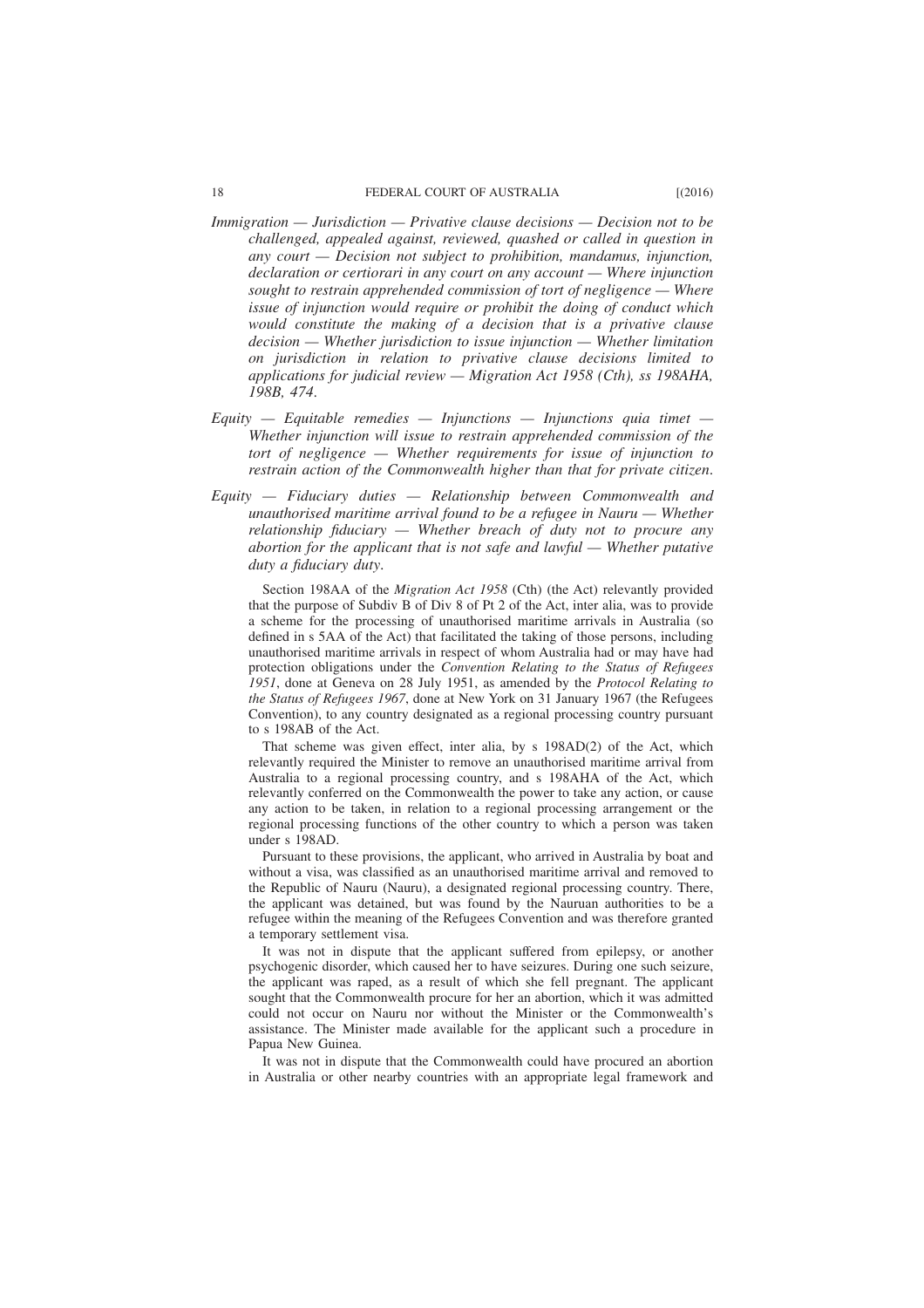medical facilities. However, in relation to Australia, the Commonwealth had a policy which provided that the power conferred by s 198B of the Act, which permitted a person in the position of the applicant to be brought to Australia temporarily, would only be exercised in an exceptional case, and it had been determined that in this case the circumstances were not exceptional.

The applicant applied for injunctive (and associated declaratory) relief to restrain the Minister and the Commonwealth from breaching an alleged duty of care in negligence (and a corresponding fiduciary duty) to exercise reasonable care to procure for her a safe and lawful surgical abortion. She contended that this could not be done in Papua New Guinea because it was not certain that such a surgical procedure would be lawful, and because she was unable to receive proper psychiatric, neurological, surgical and anaesthetic care in Papua New Guinea.

It was not in dispute that the applicant was, as a result of agreements entered into between the Commonwealth and Nauru to facilitate Nauru's status as a regional processing country, wholly reliant on the Commonwealth financially, and that pursuant to those agreements, the Commonwealth had provided education, welfare, and health services to the applicant, including for the purposes of caring for the physical and psychological injuries which she suffered as a result of the rape.

Against this background, the Minister denied that the proper law of the putative tort was the law of Australia (contending instead that it was the law of Papua New Guinea), denied that a duty of care was owed (particularly given the higher threshold required to impose a duty of care on a statutory authority), and denied that any such duty would be breached by reason of the failure to procure an abortion outside Papua New Guinea.

In particular, in relation to whether or not the procuring of an abortion in Papua New Guinea constituted a discharge of the duty of care, the Minister contended that there was no legal risk to the applicant personally of obtaining an abortion in Papua New Guinea because such conduct, in the applicant's circumstances, would not constitute an offence against the *Criminal Code Act 1974* (PNG), and, whilst not generally challenging the applicant's case that absent proper neurological, psychiatric, anaesthetic and gynaecological expertise, she would be exposed to physical and psychological risks if she obtained an abortion, also contended that those risks did not arise. Thus, the determination of the apprehended breach of duty in part depended on whether, as a question of fact, the necessary expertise was available for the applicant in Papua New Guinea.

In any event, the Minister contended that if a duty existed and it were breached, whilst an action for damages may have lain against him once damages were suffered by the applicant, an injunction could not issue to restrain him from breaching the alleged duty of care because any such injunction would require the taking of action by the Minister or the Commonwealth, or would prohibit the taking of an action, which could be performed using statutory powers including those conferred by ss 198B and 198AHA of the Act. This, it was submitted, was beyond the Court's jurisdiction, because it would constitute the subjecting of a privative clause decision to an injunction.

Relevantly, s 474A(1) of the Act provided that a privative clause decision could not be challenged, appealed against, reviewed, quashed or called in question in any court, and was not subject to prohibition, mandamus, injunction, declaration or certiorari in any court on any account. It was not in issue that, pursuant to s 474A(2), a decision to exercise a power conferred by s 198B or s 198AHA of the Act constituted a privative clause decision for the purposes of s 474A(1).

Finally, assuming that the Court had such jurisdiction, also in issue was whether a quia timet injunction would issue to restrain the commission of the tort of negligence, if it constituted final relief, and whether there was any difference in principle between the grounds upon which such an injunction would issue to the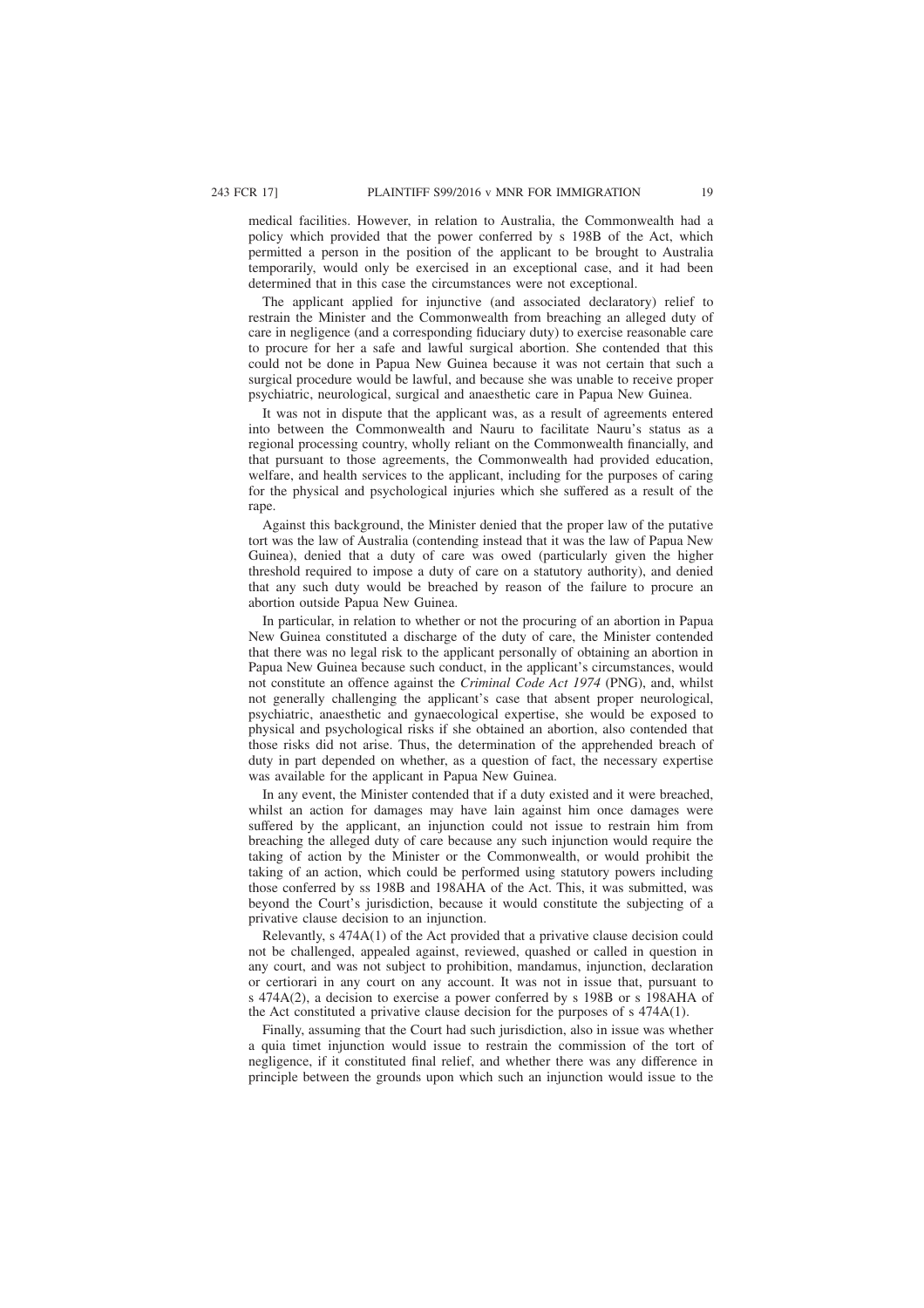Minister or the Commonwealth and the grounds upon which such an injunction would issue to a private citizen.

*Held*: Granting declaratory and prohibitory interlocutory relief: (1) The proper law of the apprehended tort is the law of Australia because the applicant's cause for complaint is the decision made by the Minister as to where the abortion should be performed and the steps that he takes (or fails to take) to procure that result. Those are acts of the Minister which occur in Australia. [158], [178], [182]

*Voth v Manildra Flour Mills Pty Ltd* (1990) 171 CLR 538, applied.

*Amaca Pty Ltd v Frost* (2006) 67 NSWLR 635; *Puttick v Tenon Ltd* (2008) 238 CLR 265, followed.

*Obiter*: (i) If the proper law of the tort were that of Papua New Guinea, no higher threshold for the imposition of a duty of care would apply to determine whether the Minister owed the applicant a duty of care, because the policy considerations underpinning the higher duty standard for domestic public authorities do not translate to the case of foreign public authorities. [195]-[197], [199]

(2) The Minister owes a duty of care to the applicant to exercise reasonable care, in the discharge of the responsibility that he assumed, to procure for the applicant a safe and lawful abortion. [243], [276]

*Hunter Area Health Service v Presland* (2005) 63 NSWLR 22; *Caltex Refineries (Qld) Pty Ltd v Stavar* (2009) 75 NSWLR 649; *Carey v Freehills* (2013) 303 ALR 445, followed.

*Stuart v Kirkland-Veenstra* (2009) 237 CLR 215, applied.

*Crimmins v Stevedoring Industry Finance Committee* (1999) 200 CLR 1; *Sutherland Shire Council v Heyman* (1985) 157 CLR 424; *Pyrenees Shire Council v Day* (1998) 192 CLR 330; *Graham Barclay Oysters Pty Ltd v Ryan* (2002) 211 CLR 540; *Amaca Pty Ltd v New South Wales* (2004) 132 LGERA 309, discussed.

*Per curiam*: (i) The voluntary assumption of responsibility by a defendant, which assumption is relied upon by the plaintiff, is a potent consideration in favour of the imposition of a duty of care because it provides a clear basis for distinguishing the superimposition onto statutory powers of a duty to persons in an indeterminate class of persons from such a superimposition in the particular case of a plaintiff that has received and acted upon an assumption of responsibility. [242]

*White v Jones* [1995] 2 AC 207; *Watson v British Boxing Board of Control Ltd* [2001] QB 1134; *Kent v Griffıths* [2001] QB 36; *Michael v Chief Constable of South Wales Police* [2015] AC 1732, considered.

(ii) The statutory regime, to which the applicant became subject as an unauthorised maritime arrival, by reason of it conferring powers on the Minister to provide assistance to unauthorised maritime arrivals whose refugee status has been recognised and for those refugees to be dependent upon the Commonwealth, erects or facilitates a relationship between the Commonwealth and persons in the class of the applicant, sufficient, in the circumstances, to display characteristics answering the criteria for intervention by the tort of negligence, and is not inconsistent with the imposition of a duty of care. [244], [247]-[250], [269]-[271]

*Graham Barclay Oysters Pty Ltd v Ryan* (2002) 211 CLR 540, applied.

*Hunter and New England Local Health District v McKenna* (2014) 253 CLR 270, distinguished.

*MM Constructions (Aust) Pty Ltd v Port Stephens Council* (2012) 191 LGERA 292, considered.

*Discussion* of the principles relating to the imposition of a duty of care on a statutory authority.  $\widehat{200}$ [231]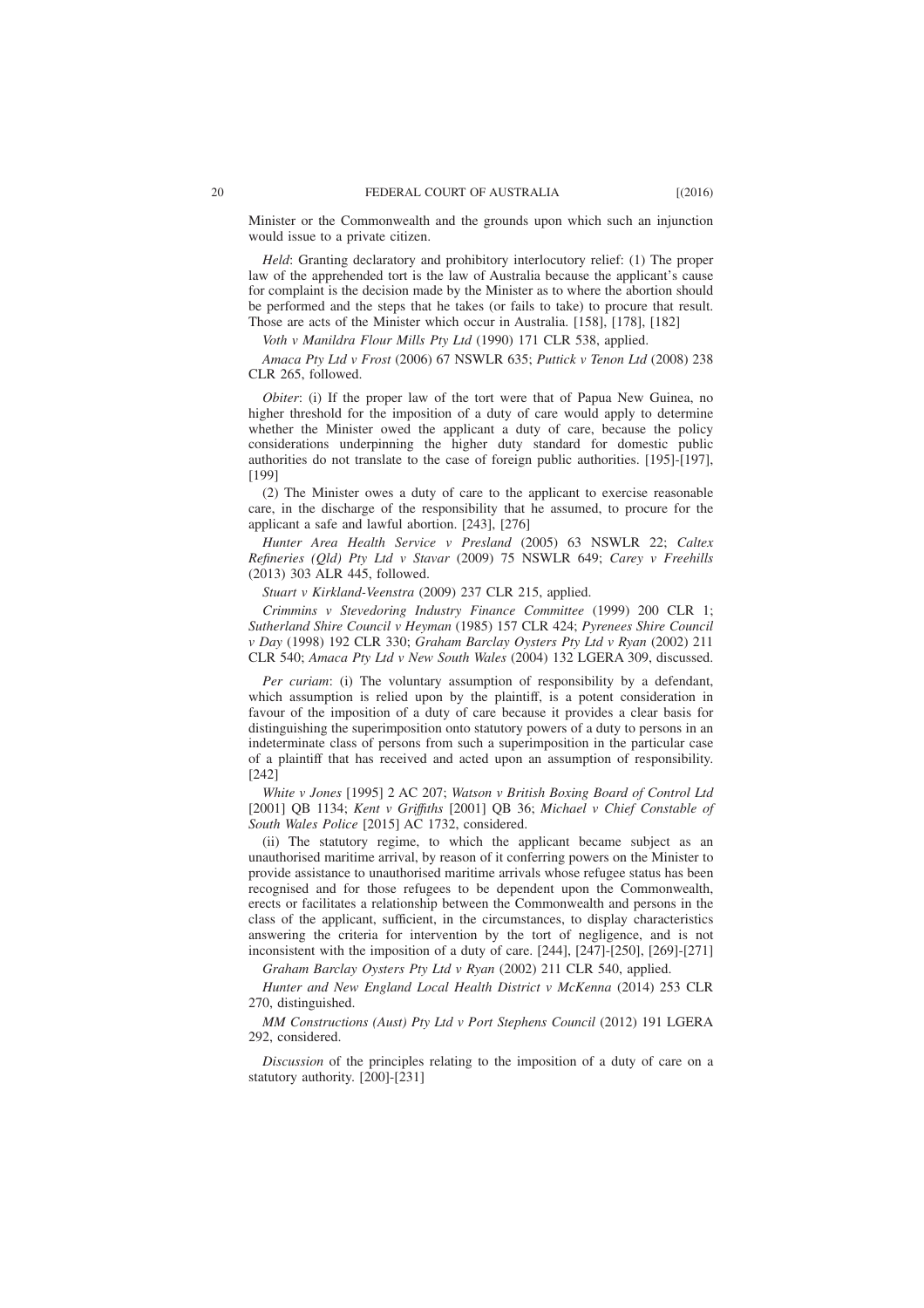(3) A reasonable person in the Minister's position would have, and should have, alleviated the foreseeable, real, and not far-fetched or fanciful *legal and medical* risks to the applicant of obtaining an abortion in Papua New Guinea, having regard to the magnitude of those risks, the degree of probability of their occurrence, and the expense, difficulty, and inconvenience of taking the alleviating action. Therefore, the Minister's conduct in procuring an abortion for the applicant in Papua New Guinea did not constitute a discharge of the duty to exercise reasonable care in the discharge of the responsibility that the Minister assumed, and in the circumstances, there is a reasonable apprehension that the Minister will not do so. [284], [287]-[289], [304], [307], [380]-[389], [404]-[405]

*Wyong Shire Council v Shirt* (1980) 146 CLR 40, applied.

*Obiter*: (ii) Government policy can be an alleviating factor to be taken into account when determining whether there has been a breach of the requisite standard of care, but the extent to which such a policy may justify the non-alleviation of a risk will depend upon whether the policy relevantly stands in the way of the alleviation of the risk, to what extent it does so, and the weight to be given to the policy in the balancing out process required to be undertaken by the Court. [397]

*Wyong Shire Council v Shirt* (1980) 146 CLR 40, applied.

(4) Section 474 of the Act removes the jurisdiction of the courts to hear an application for judicial review in respect of a privative clause decision, and to issue prohibition, mandamus, certiorari, an injunction or a declaration on any account in respect of such a decision in an application for judicial review, but does not so preclude the issue of injunctive relief in the case of a tortious wrong. [412], [433], [459]

*Bodruddaza v Minister for Immigration and Multicultural Affairs* (2007) 228 CLR 651; *Tang v Minister for Immigration and Citizenship* (2013) 217 FCR 55, applied.

*Fernando v Minister for Immigration and Citizenship* (2007) 165 FCR 471; *MZYYR v Secretary, Department of Immigration and Citizenship* (2012) 292 ALR 659, followed.

*Secretary, Department of Immigration and Multicultural and Indigenous Affairs v Mastipour* (2004) 207 ALR 83; *S v Secretary, Department of Immigration and Multicultural and Indigenous Affairs* (2005) 143 FCR 217; *SBEG v Secretary, Department of Immigration and Citizenship (No 2)* (2012) 292 ALR 29, considered.

*Beyazkilinc v Manager, Baxter Immigration Reception and Processing Centre* (2006) 155 FCR 465; *SGS v Minister for Immigration and Border Protection* (2015) 34 NTLR 224, not followed.

(5) A quia timet injunction will issue to restrain, by way of final relief, the commission of the tort of negligence. [467]-[469], [473]-[474]

*Prisoners A to XX Inclusive v New South Wales* (1994) 75 A Crim R 205, followed.

*Mastipour v Secretary, Department of Immigration and Multicultural and Indigenous Affairs* [2003] FCA 952; *Secretary, Department of Immigration and Multicultural and Indigenous Affairs v Mastipour* (2004) 207 ALR 83; *Hurst v Queensland (No 2)* [2006] FCAFC 151, considered.

(6) The requirements for the issue of an injunction, or a quia timet injunction, are not stricter when relief is sought against a co-ordinate branch of the Government. [482], [489]

*R v Macfarlane; Ex parte O'Flanagan* (1923) 32 CLR 518; *Minister for Immigration and Multicultural and Indigenous Affairs v VFAD* (2002) 125 FCR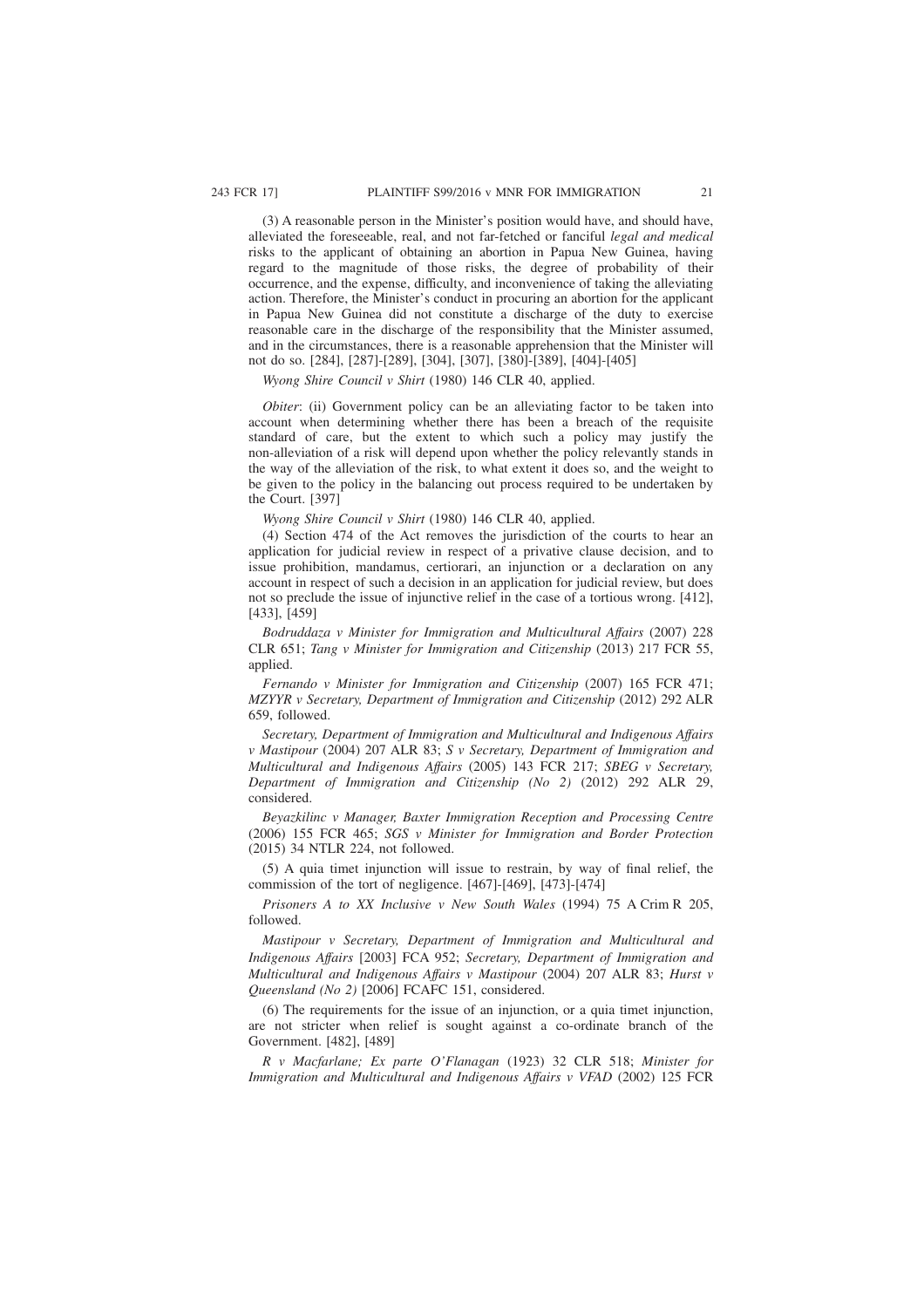249; *Hurst v Queensland (No 2)* [2006] FCAFC 151; *Apotex Pty Ltd v Les Laboratoires Servier (No 2)* (2012) 293 ALR 272, considered.

*Obiter*: (iii) If the relationship between the Minister and the applicant is properly characterised as one which is a fiduciary relationship, the Minister would not breach any duty not to procure any abortion for the applicant that is not safe and lawful, because such a duty is within the purview of the law of tort, not equity. [504], [516]-[518]

*Cubillo v Commonwealth* (2001) 112 FCR 455, applied.

*Paramasivam v Flynn* (1998) 90 FCR 489, followed.

## **Cases Cited**

*AB v Western Australia* (2011) 244 CLR 390.

*Ainsworth v Criminal Justice Commission* (1992) 175 CLR 564.

*Alexandrou v Oxford* [1993] 4 All ER 328.

*Al-Kateb v Godwin* (2004) 219 CLR 562.

*Amaca Pty Ltd v Frost* (2006) 67 NSWLR 635.

*Amaca Pty Ltd v New South Wales* (2004) 132 LGERA 309.

*Anns v Merton London Borough Council* [1978] AC 728.

*Annuity and Rent-Charge* (1744) 21 ER 851.

*Apotex Pty Ltd v Les Laboratoires Servier (No 2)* (2012) 293 ALR 272.

*Bateman's Bay Local Aboriginal Land Council v Aboriginal Community Benefit Fund Pty Ltd* (1998) 194 CLR 247.

*Bective, Countess of v Federal Commissioner of Taxation* (1932) 47 CLR 417.

*Bendigo & Country Districts Trustees & Executors Company Ltd v Sandhurst & Northern District Trustees Executors & Agency Company Ltd* (1909) 9 CLR 474.

*Beyazkilinc v Manager, Baxter Immigration Reception and Processing Centre* (2006) 155 FCR 465.

*BHP Billiton Iron Ore Pty Ltd v National Competition Council* (2007) 162 FCR 234.

*Bodruddaza v Minister for Immigration and Multicultural Affairs* (2007) 228 CLR 651.

*Bradley v Commonwealth* (1973) 128 CLR 557.

*Breen v Williams* (1996) 186 CLR 71.

*Brodie v Singleton Shire Council* (2001) 206 CLR 512.

*Brookfield Multiplex Ltd v Owners Corporation Strata Plan 61288* (2014) 254 CLR 185.

*Buttigieg v Universal Terminal & Stevedoring Corporation* [1972] VR 626.

*Caltex Refineries (Qld) Pty Ltd v Stavar* (2009) 75 NSWLR 649.

*Caparo Industries plc v Dickman* [1990] 2 AC 605.

*Capital & Counties plc v Hampshire County Council* [1997] QB 1004.

*Cardile v LED Builders Pty Ltd* (1999) 198 CLR 380.

*Carey v Freehills* (2013) 303 ALR 445.

*Certain Lloyd's Underwriters v Cross* (2012) 248 CLR 378.

*Clay v Clay* (2001) 202 CLR 410.

*Crimmins v Stevedoring Industry Finance Committee* (1999) 200 CLR 1.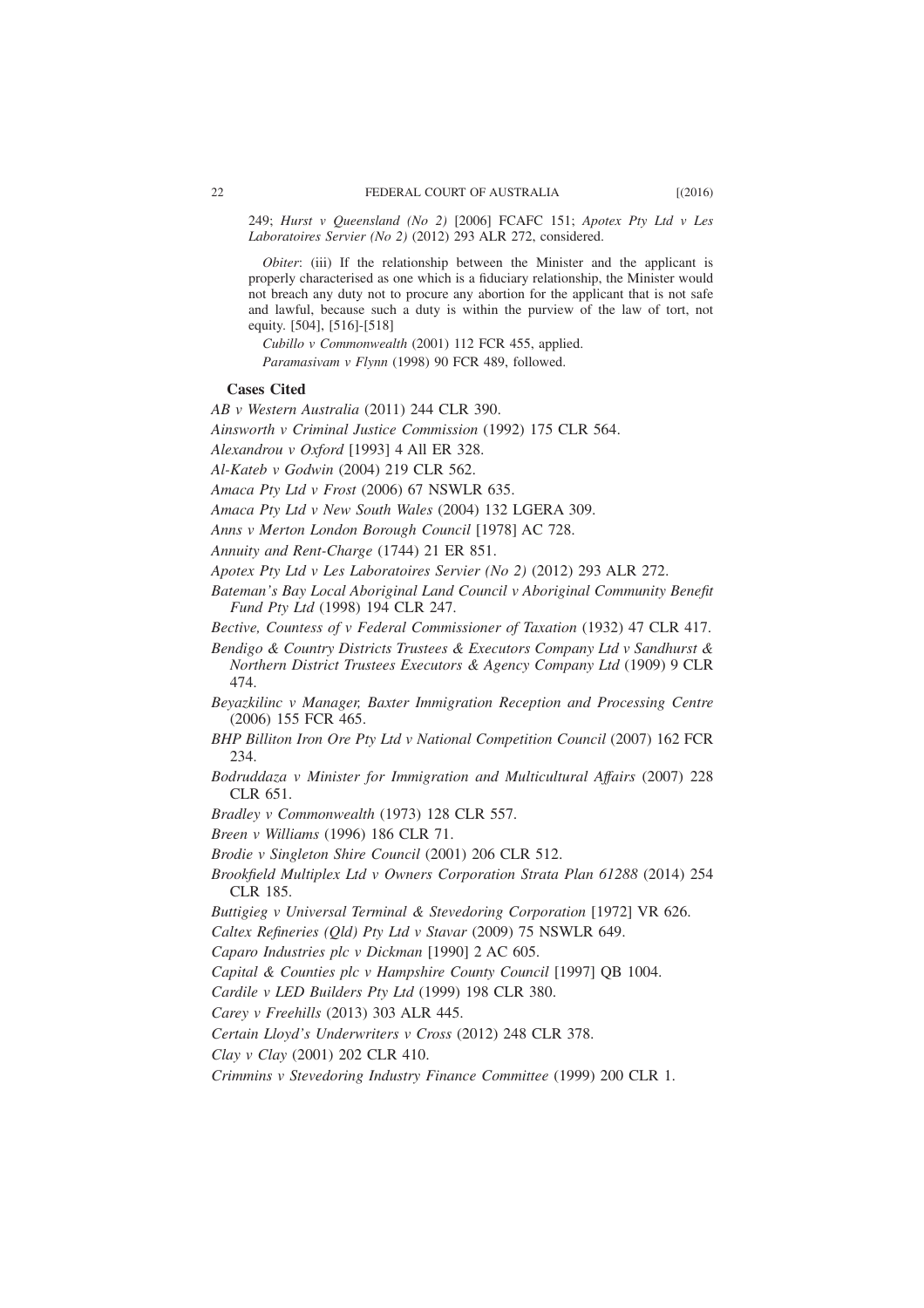*CSL Ltd v GlaxoSmithKline Australia Pty Ltd* (2006) 70 IPR 128.

*Cubillo v Commonwealth* (2001) 112 FCR 455.

*D'Orta-Ekenaike v Victoria Legal Aid* (2005) 223 CLR 1.

*Defence, Ministry of v Radclyffe* [2009] EWCA Civ 635.

*Distillers Company (Biochemicals) Ltd v Thompson* [1971] 1 NSWLR 83.

*Dow Jones and Company Inc v Gutnick* (2002) 210 CLR 575.

*Dyno Wesfarmers Ltd v Knuckey* [2003] NSWCA 375.

*Egan v Willis* (1998) 195 CLR 424.

*Fernando v Minister for Immigration and Citizenship* (2007) 165 FCR 471.

*George Monro Ltd v American Cyanamid & Chemical Corporation* [1944] KB 432.

*Graham Barclay Oysters Pty Ltd v Ryan* (2002) 211 CLR 540.

*Graigola Merthyr Company Ltd v Mayor of Swansea* [1928] Ch 235.

*Hedley Byrne & Company Ltd v Heller & Partners Ltd* [1964] AC 465.

*Hill v Van Erp* (1997) 188 CLR 159.

*Hoffmann v Boland* [2013] Aust Torts Reports 82-134.

*Hooper v Rogers* [1975] Ch 43.

*Hopkins v AECOM Australia Pty Ltd (No 3)* (2014) 102 ACSR 393.

*Hospital Products Ltd v United States Surgical Corporation* (1984) 156 CLR 41.

*Hunter and New England Local Health District v McKenna* (2014) 253 CLR 270.

*Hunter Area Health Service v Presland* (2005) 63 NSWLR 22.

*Hurst v Queensland (No 2)* [2006] FCAFC 151.

*Immigration, Local Government and Ethnic Affairs, Minister for v Msilanga* (1992) 34 FCR 169.

*Immigration and Multicultural and Indigenous Affairs, Minister for v VFAD* (2002) 125 FCR 249.

*Immigration and Multicultural and Indigenous Affairs, Secretary, Department of v Mastipour* (2004) 207 ALR 83.

*Jackson v Spittall* (1870) LR 5 CP 542.

*James Hardie & Company Pty Ltd v Hall* (1998) 43 NSWLR 554.

*John Pfeiffer Pty Ltd v Rogerson* (2000) 203 CLR 503.

*Kamloops, City of v Nielsen* (1984) 10 DLR (4th) 641.

*Kent v Griffıths* [2001] QB 36.

- *L Shaddock & Associates Pty Ltd v Parramatta City Council (No 1)* (1981) 150 CLR 225.
- *M (K) v M (H)* [1992] 3 SCR 6.

*MacGregor v Application Des Gaz* [1976] Qd R 175.

*Magic Menu Systems Pty Ltd v AFA Facilitation Pty Ltd* (1997) 72 FCR 261.

- *Makawe Pty Ltd v Randwick City Council* (2009) 171 LGERA 165.
- *Mastipour v Secretary, Department of Immigration and Multicultural and Indigenous Affairs* [2003] FCA 952.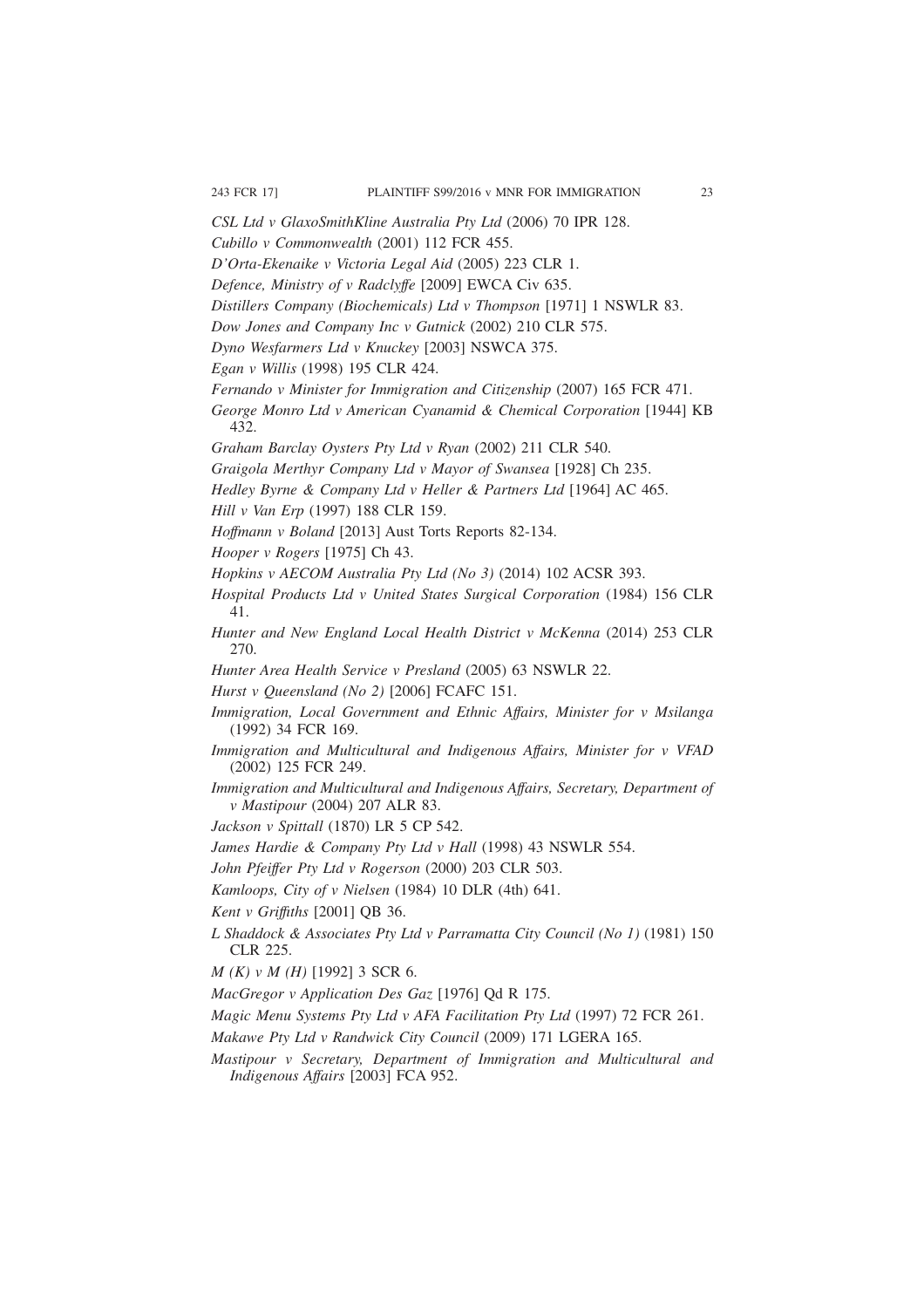*Mercer v Commissioner for Road Transport and Tramways (NSW)* (1936) 56 CLR 580.

*Michael v Chief Constable of South Wales Police* [2015] AC 1732.

*Michael Wilson & Partners Ltd v Nicholls* (2011) 244 CLR 427.

*MM Constructions (Aust) Pty Ltd v Port Stephens Council* (2012) 191 LGERA 292.

*Mostyn v Fabrigas* (1774) 98 ER 1021.

*Mutual Life & Citizens' Assurance Company Ltd v Evatt* (1968) 122 CLR 556.

*MZYYR v Secretary, Department of Immigration and Citizenship* (2012) 292 ALR 659.

*Neilson v Overseas Projects Corporation of Victoria Ltd* (2005) 223 CLR 331. *New South Wales v Fahy* (2007) 232 CLR 486.

*Nicholls v Michael Wilson & Partners Ltd* (2010) 243 FLR 177.

*Nocton v Lord Ashburton* [1914] AC 932.

*Norberg v Wynrib* [1992] 2 SCR 226.

*Paramasivam v Flynn* (1998) 90 FCR 489.

*Parramatta City Council v Lutz* (1988) 12 NSWLR 293.

*Patrick Stevedores Operations No 2 Pty Ltd v Maritime Union of Australia (No 3)* (1998) 195 CLR 1.

*Patsalis v New South Wales* [2012] NSWSC 267.

*Perre v Apand Pty Ltd* (1999) 198 CLR 180.

*Perrett v Collins* [1998] 2 Lloyd's Rep 255.

*Pilmer v Duke Group Pty Ltd (in liq)* (2001) 207 CLR 165.

*Plaintiff M168/10 v Commonwealth* (2011) 85 ALJR 790.

*Plaintiff M61/2010E v Commonwealth (Offshore Processing Case)* (2010) 243 CLR 319.

*Plaintiff M68/2015 v Minister for Immigration and Border Protection* (2016) 257 CLR 42.

*Plaintiff P1/2003 v Ruddock* (2007) 157 FCR 518.

*Potter v Minahan* (1908) 7 CLR 277.

*Prisoners A to XX Inclusive v New South Wales* (1994) 75 A Crim R 205.

*Project Blue Sky Inc v Australian Broadcasting Authority* (1998) 194 CLR 355.

*Puttick v Fletcher Challenge Forests Pty Ltd* (2007) 18 VR 70.

*Puttick v Tenon Ltd* (2008) 238 CLR 265.

*Pyrenees Shire Council v Day* (1998) 192 CLR 330.

*R v Hickman; Ex parte Fox* (1945) 70 CLR 598.

*R v Independent Broad-Based Anti-Corruption Commissioner* (2016) 256 CLR 459.

*R v Macfarlane; Ex parte O'Flanagan* (1923) 32 CLR 518.

*Railways (NSW), Commissioner for v Agalianos* (1955) 92 CLR 390.

*Redland Bricks Ltd v Morris* [1970] AC 652.

*Regie Nationale des Usines Renault SA v Zhang* (2002) 210 CLR 491.

*Roads and Traffıc Authority (NSW) v Dederer* (2007) 234 CLR 330.

*Romeo v Conservation Commission (NT)* (1998) 192 CLR 431.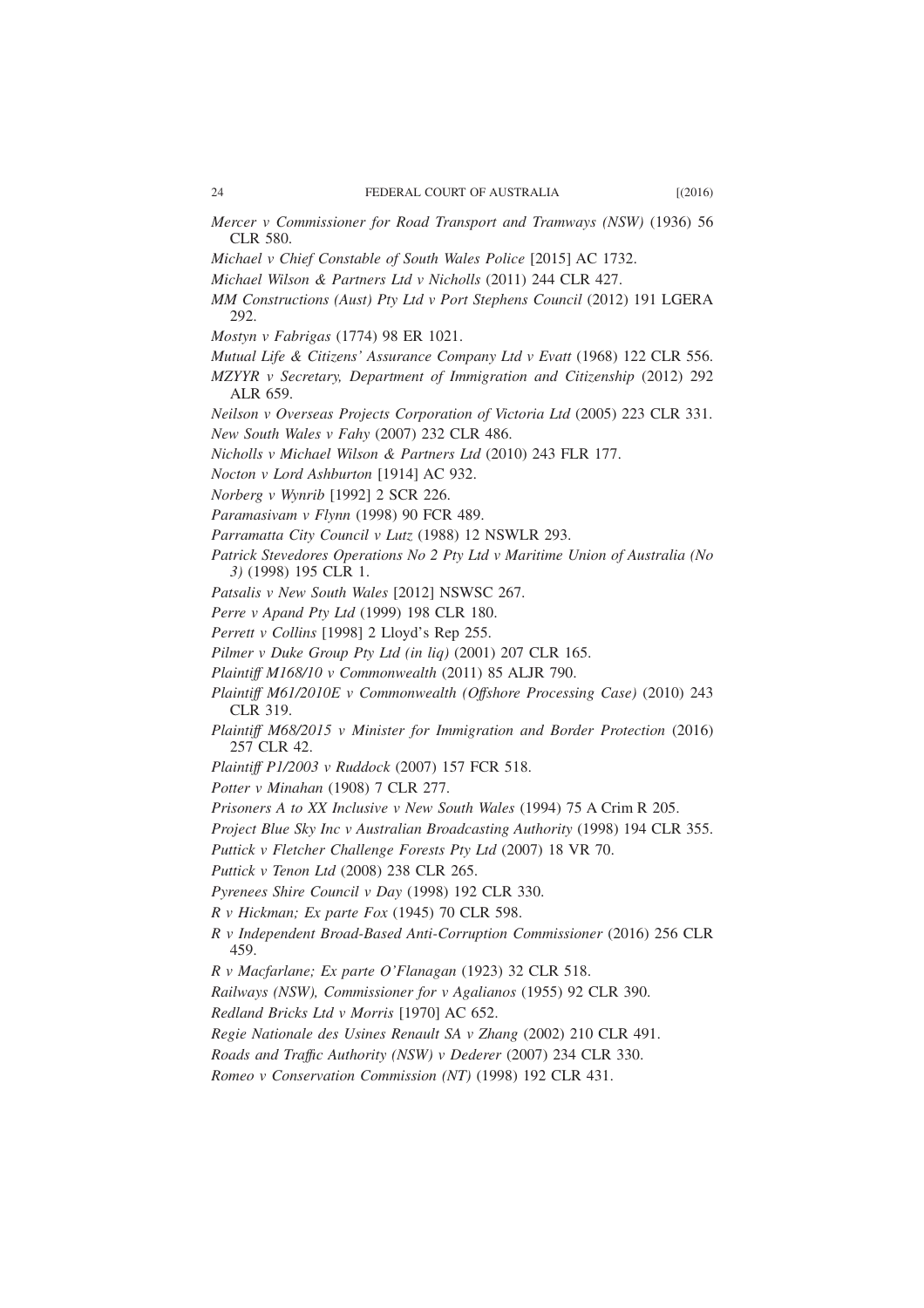- *Royal Insurance Company Ltd v Midland Insurance Company Ltd* (1908) 26 RPC 95.
- *S v Secretary, Department of Immigration and Multicultural and Indigenous Affairs* (2005) 143 FCR 217.
- *SBEG v Secretary, Department of Immigration and Citizenship (No 2)* (2012) 292 ALR 29.
- *SGS v Minister for Immigration and Border Protection* (2015) 34 NTLR 224.
- *South Australia v Lampard-Trevorrow* (2010) 106 SASR 331.
- *Spring v Guardian Assurance plc* [1995] 2 AC 296.
- *State v Lamete* (unreported, National Court of Justice, PNG, Cannings J, No 870 of 2007, N4495, 26 October 2007).
- *State v Maika* (unreported, National Court of Justice, PNG, Cannings J, No 903 of 2004, N2605, 16 August 2004).
- *State v Manwau* (unreported, National Court of Justice, PNG, Cannings J, No 1452 of 2006, N3797, 4 December 2009).
- *Stuart v Construction, Forestry, Mining and Energy Union* (2010) 185 FCR 308.
- *Stuart v Kirkland-Veenstra* (2009) 237 CLR 215.
- *Sullivan v Moody* (2001) 207 CLR 562.
- *Sutherland Shire Council v Becker* (2006) 150 LGERA 184.
- *Sutherland Shire Council v Heyman* (1985) 157 CLR 424.
- *Tang v Minister for Immigration and Citizenship* (2013) 217 FCR 55.
- *Taxation, Federal Commissioner of v Consolidated Media Holdings Ltd* (2012) 250 CLR 503.
- *Taxation, Federal Commissioner of v Unit Trend Services Pty Ltd* (2013) 250 CLR 523.
- *Toomelah Boggabilla Local Aboriginal Land Council v Minister for Aboriginal and Torres Strait Islander Affairs* (1996) 69 FCR 306.
- *Tusyn v Tasmania* (2004) 13 Tas R 51.
- *University of New South Wales v Moorhouse* (1975) 133 CLR 1.
- *Voth v Manildra Flour Mills Pty Ltd* (1990) 171 CLR 538.
- *Vowles v Evans* [2003] 1 WLR 1607.
- *Walker v WA Pickles Pty Ltd* [1980] 2 NSWLR 281.
- *Wallace v Kam* (2013) 250 CLR 375.
- *Watson v British Boxing Board of Control Ltd* [2001] QB 1134.
- *Webber v New South Wales* (2004) 31 Fam LR 425.
- *Western Counties Manure Company v Lawes Chemical Manure Company* (1874) LR 9 Ex 218.
- *White v Jones* [1995] 2 AC 207.
- *Woolcock Street Investments Pty Ltd v CDG Pty Ltd* (2004) 216 CLR 515.
- *Wyong Shire Council v Shirt* (1980) 146 CLR 40.
- *X7 v Australian Crime Commission* (2013) 248 CLR 92.

## **Application**

*R Merkel* QC, *E Nekvapil* and *OM Ciolek*, for the applicant.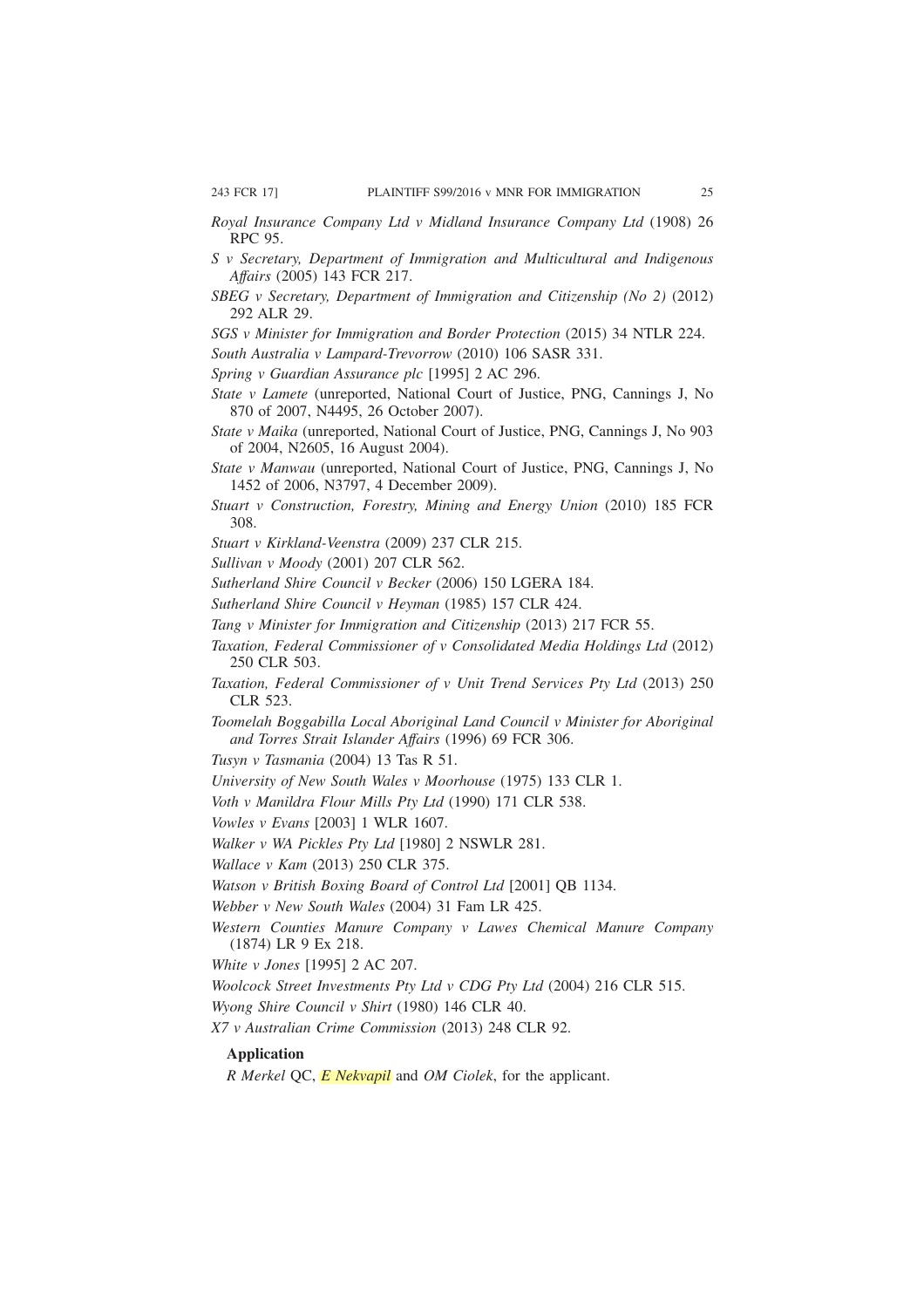## *G Kennett* SC, *P Knowles* and *A Yuile*, for the respondents.

# **Court issued summary**

In accordance with the practice of the Federal Court in cases of public interest, importance or complexity, the following summary has been prepared to accompany the orders made today. This summary is intended to assist in understanding the outcome of this proceeding and is not a complete statement of the conclusions reached by the Court. The only authoritative statement of the Court's reasons is that contained in the published reasons for judgment which will be available on the internet at the Court's website. This summary is also available there.

This proceeding commenced in the High Court and was referred for hearing and determination by this Court. As will be apparent, it required an urgent hearing and an urgent determination. By reason of the exemplary efforts of the parties, their legal advisors and the staff of the Court, for which I am grateful, that has been achieved.

The applicant is a young African woman. The respondents are the Minister for Immigration and Border Protection and the Commonwealth of Australia (collectively, "the Minister").

The applicant arrived in Australia on 17 October 2013 having travelled by boat from Indonesia to Christmas Island. On arrival and by virtue of s 14 of the *Migration Act 1958* (Cth) ("the Act"), the applicant was designated an "unlawful non-citizen" and therefore an "unauthorised maritime arrival" within the meaning of s 5AA of the Act. On arrival, the applicant was detained by the Minister under s 189 of the Act. In the exercise of the power conferred by s 198AD of the Act, on 19 October 2013, the applicant was taken from Australia by an officer of the Minister and placed in the Republic of Nauru, a country designated to be a "regional processing country" under s 198AB(1) of the Act. Upon her removal from Australia, the applicant became a "transitory person" within the meaning of s 5 of the Act. She was detained in a detention centre in Nauru until November 2014. On being recognised as a refugee she was released from detention and is awaiting resettlement. She has no independent means. She has been and remains dependant on the Minister for food, shelter, security and healthcare.

Despite the nomenclature used by the Act to describe her, the applicant remains entitled to the protection of Australian law. Principally, that is because the Minister is bound by the law and, as my reasons explain, the Minister and the applicant are parties to a relationship recognised and enforced by the law out of which legal rights and obligations flow.

The applicant claims that by reason of a legal relationship recognised by the common law, the Minister must take reasonable care of her. She claims to be a vulnerable woman in desperate circumstances. It is undeniable that she needs care. On 31 January 2016, she was raped whilst unconscious and suffering a seizure likely to have been caused by epilepsy. As a result of the rape she is pregnant. The fact that she needs an abortion is not in contest. However, the medical evidence is that an abortion for the applicant is not straightforward. There are significant risks for the applicant because of her neurological condition, her poor mental health and the physical and psychological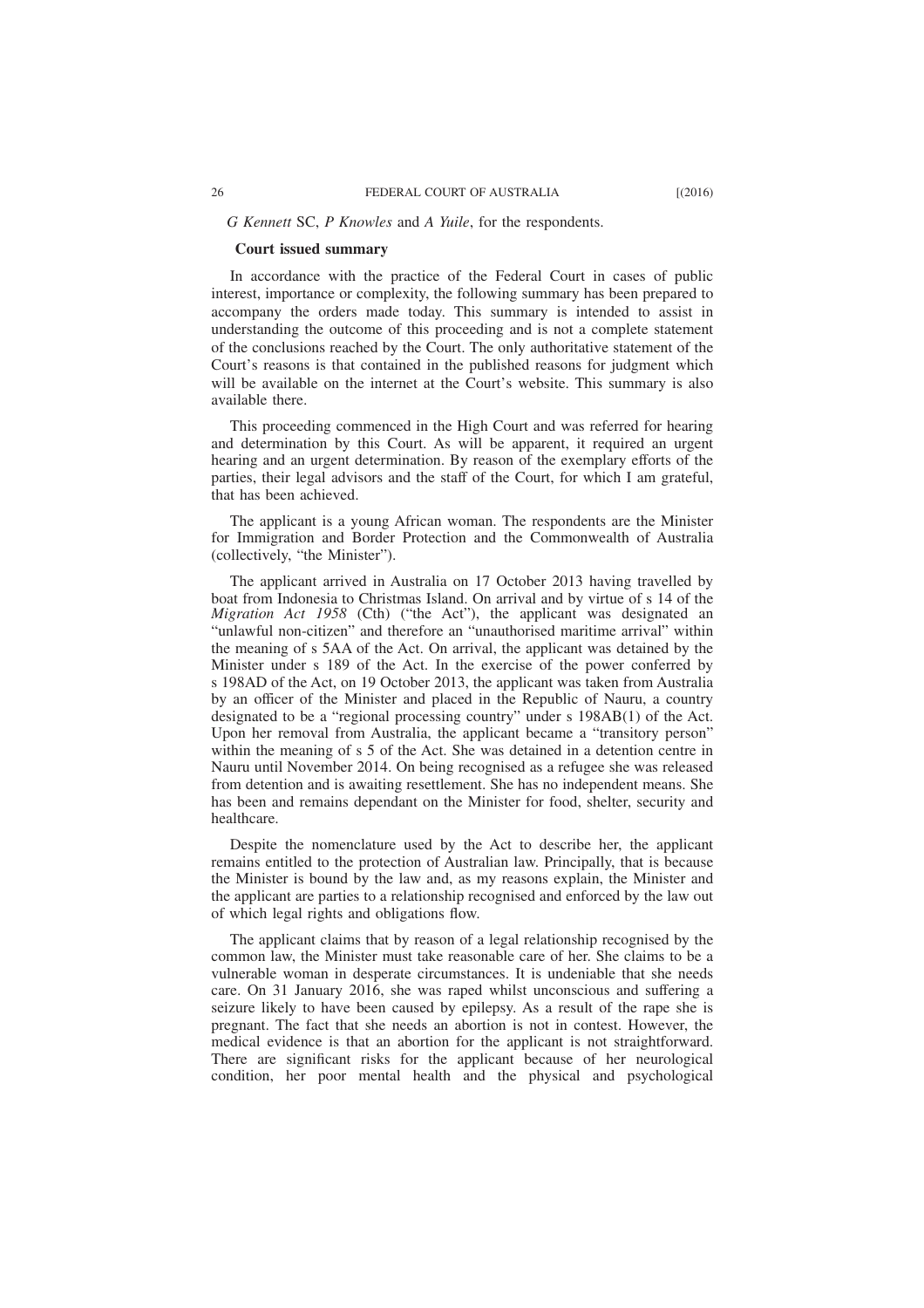complications caused by a procedure to which she was subjected as a young girl.

Expert medical evidence says that an abortion for the applicant should only be conducted where (broadly speaking) the treating doctors have available the following resources:

- (i) the neurological expertise of a neurologist and EEG diagnostic equipment;
- (ii) the mental health expertise of a psychologist and other professionals with experience in trans-cultural issues;
- (iii) the gynaecological expertise of a gynaecologist experienced in dealing with the consequences of the procedure experienced by the applicant as a young girl; and
- (iv) the expertise of an anaesthetist experienced with newer, safer anaesthetic drugs and anaesthetic techniques and familiar with anaesthesia in an MRI facility.

The Minister accepts that without his assistance the applicant cannot procure an abortion. An abortion for the applicant is not available in Nauru. It would not be safe and legal. The medical evidence is that an abortion in Australia would be safe, in the sense that the medical resources I have identified are available. However, the Minister has refused to bring the applicant to Australia.

The Minister has the legal capacity to bring the applicant to Australia for a temporary purpose. But the Minister has a policy. It is that a "transitory person" like the applicant, will not be brought to Australia other than in exceptional circumstances. The Minister does not regard the applicant's circumstances as exceptional.

Nevertheless, the Minister is willing to assist. He has assumed responsibility for the applicant's care and has made an abortion available to the applicant in Papua New Guinea. For that purpose, the applicant was taken to Port Moresby. That is where she is now.

In this proceeding the applicant alleges that an abortion in Papua New Guinea would be neither safe nor legal. Relying on the evidence of her medical experts, she claims that the absence of the medical resources in Papua New Guinea of the kind earlier listed, exposes her to grave risk. She also contends that an abortion in Papua New Guinea is illegal and would expose her to criminal liability.

Relying upon the existence of a legal relationship between her and the Minister recognised by the law of negligence, the applicant claims that the Minister has a duty of care to procure for her a safe and lawful abortion. She does not say that an abortion must be procured for her and conducted in Australia, but does say that the discharge of the Minister's duty could be readily achieved in Australia. She apprehends that the Minister will fail to discharge that duty. She seeks declarations and orders designed to preclude the Minister from failing to discharge the duty of care she claims he has.

The Minister denies the existence of a duty of care to the applicant. He also says that if a duty of care exists, the procuring of an abortion for the applicant in Papua New Guinea is both safe and lawful and would discharge any obligation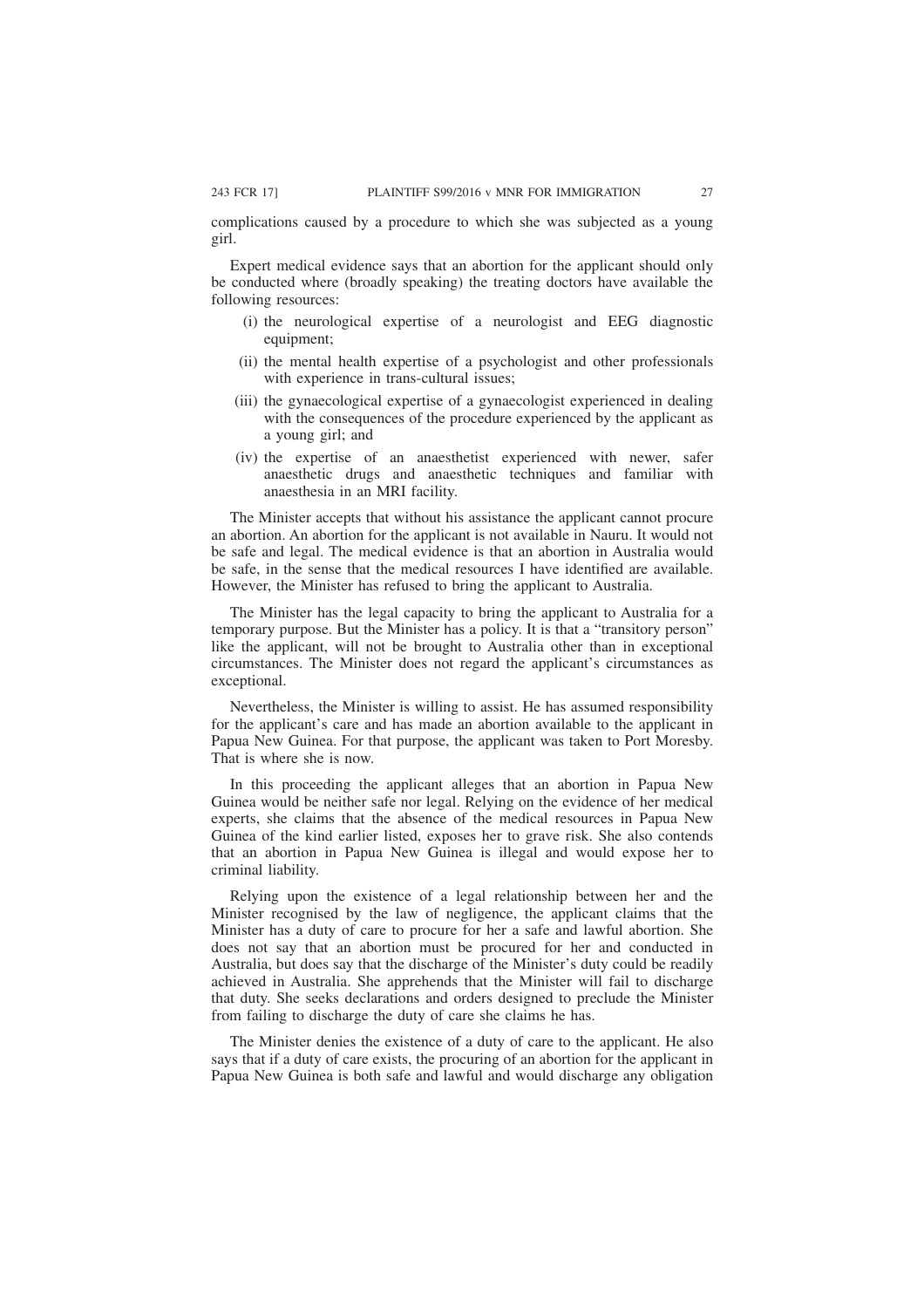owed. Additionally, the Minister contends that if there is a duty of care and an apprehended breach of it, the courts are powerless to grant the applicant injunctive relief. For that and other reasons, the Minister contends that the proceeding should be dismissed.

Complex issues are called up for determination, including:

- is the applicable law, Australian law or Papua New Guinean law?;
	- is a duty of care established?;
	- if so, is there an apprehended breach of that duty?;
	- does s 474 of the Act preclude the Court from granting injunctive relief?;
	- if not, is it appropriate that an injunction be granted?; and
- should declarations be made as well or instead?

For the reasons which follow, I have decided that:

- the Minister has a duty of care to the applicant to exercise reasonable care to discharge the responsibility he assumed to procure for her a safe and lawful abortion;
- the abortion in Papua New Guinea made available to the applicant is attended by safety and lawfulness risks that a reasonable person in the Minister's position would have avoided, and thus that the procuring of the abortion by the Minister did not discharge his duty of care;
- there is reasonable apprehension that the Minister will fail to discharge his duty of care;
- the Court is not precluded by s 474 of the Act from issuing injunctions in cases like the present;
- it is appropriate that declarations be made; and
- injunctions should issue to restrain the Minister from failing to discharge his duty of care to exercise reasonable care to discharge the responsibility he assumed to procure for the applicant a safe and lawful abortion.

The orders I will make will preclude the Minister from procuring an abortion in Papua New Guinea in the discharge of his duty of care but do not require the applicant to be brought to Australia.

There are other claims made by the applicant including that:

- she is owed a fiduciary duty by the Minister;
- that the Minister's decisions not to bring her to Australia for an abortion should be set aside as legally unreasonable; and
- that the Minister's failure to procure for her a safe and legal abortion would exceed the power conferred by s 198AHA of the Act and s 61 of the *Constitution of the Commonwealth*.

None of those claims succeed.

6 May 2016

### **Bromberg J.**

| Introduction         |        |
|----------------------|--------|
| The negligence claim | $[18]$ |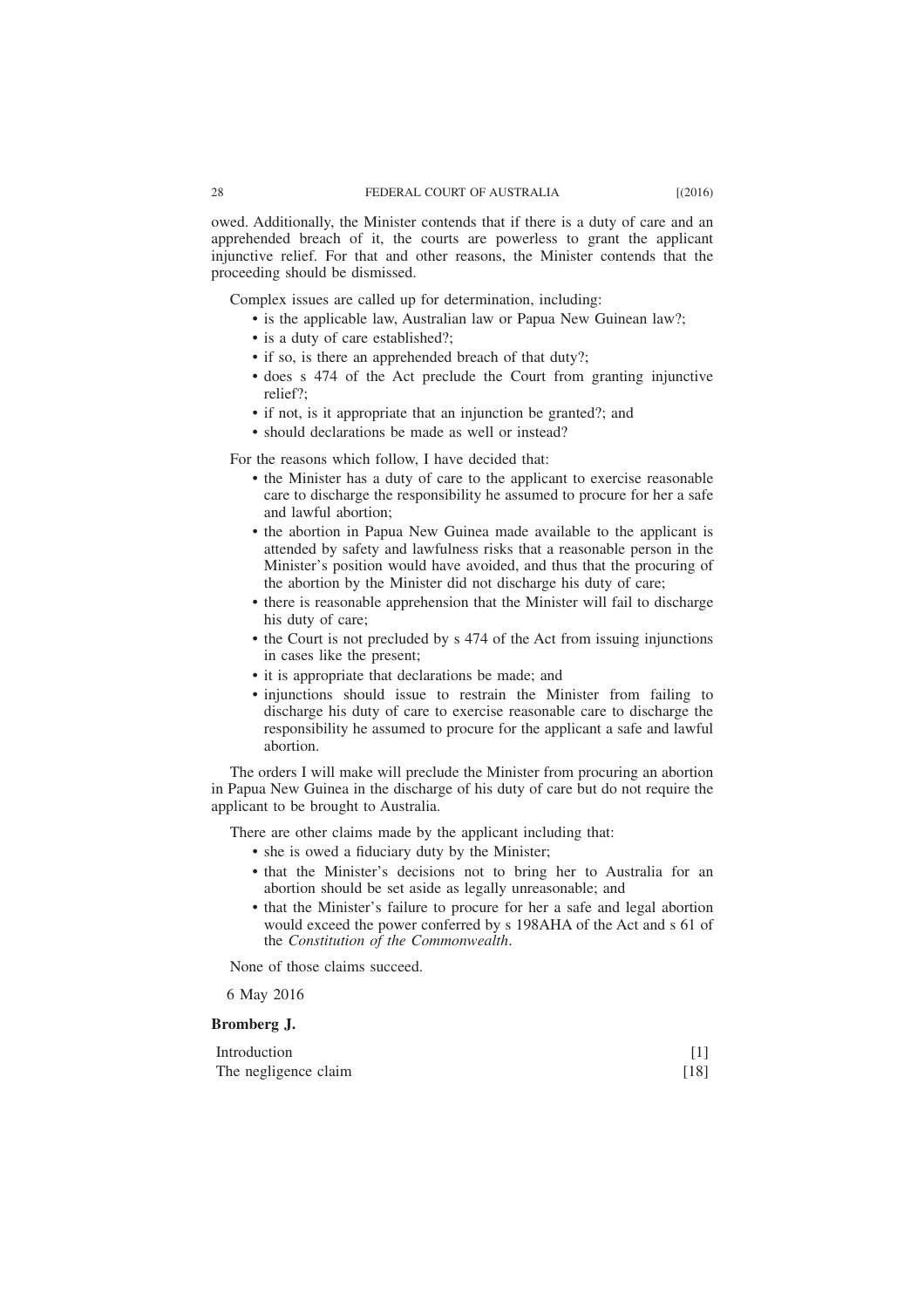| 243 FCR 171                         | PLAINTIFF S99/2016 v MNR FOR IMMIGRATION (Bromberg J)                                                            | 29      |
|-------------------------------------|------------------------------------------------------------------------------------------------------------------|---------|
| The essence of the negligence claim |                                                                                                                  | $[18]$  |
| The statutory setting               |                                                                                                                  | $[29]$  |
| <b>Migration Act</b>                |                                                                                                                  | $[29]$  |
|                                     | Agreements as between the Commonwealth and Nauru                                                                 | $[36]$  |
| Nauru                               | Conditions relating to detention of asylum seekers on                                                            | $[44]$  |
| in Nauru                            | Agreements as between the Commonwealth and Service<br>Providers in relation to provision of services to refugees | $[50]$  |
| Settlement services                 |                                                                                                                  | $[53]$  |
| Health services                     |                                                                                                                  | [60]    |
| <b>Education</b> services           |                                                                                                                  | [68]    |
| The salient facts                   |                                                                                                                  | $[70]$  |
| Proper law of the tort              |                                                                                                                  | $[158]$ |
| Applicable principles               |                                                                                                                  | [159]   |
| Discussion — lex loci delicti       |                                                                                                                  | $[171]$ |
|                                     | What if the applicable law is that of Papua New Guinea?                                                          | $[183]$ |
| Is there a duty of care?            |                                                                                                                  | [200]   |
| Legal principles                    |                                                                                                                  | [200]   |
| Exercise of statutory duty          |                                                                                                                  | $[210]$ |
| Assumption of responsibility        |                                                                                                                  | $[232]$ |
|                                     | Application of legal principles to the facts                                                                     | $[243]$ |
| Is apprehended breach established?  |                                                                                                                  | $[279]$ |
|                                     | Foreseeability, magnitude and probability of the risks                                                           | [284]   |
| Legal setting                       |                                                                                                                  | $[284]$ |
| The medical setting                 |                                                                                                                  | $[305]$ |
|                                     | Neurological expertise                                                                                           | [315]   |
| Mental health care                  |                                                                                                                  | [337]   |
|                                     | Gynaecological expertise                                                                                         | [351]   |
| Anaesthesia                         |                                                                                                                  | $[360]$ |
|                                     | An interdisciplinary approach                                                                                    | $[364]$ |
|                                     | The harm if no abortion was procured                                                                             | $[368]$ |
| Discussion                          |                                                                                                                  | $[378]$ |
| Relief                              |                                                                                                                  | [409]   |
| Section 474 of the Act              |                                                                                                                  | $[409]$ |
|                                     | Cases concerning ss 476A and 486A                                                                                | [413]   |
| Extrinsic materials                 |                                                                                                                  | [428]   |
| Other cases                         |                                                                                                                  | $[434]$ |
|                                     | General principles of interpretation                                                                             | [448]   |
| Declaratory relief                  |                                                                                                                  | [460]   |
| Should an injunction be granted?    |                                                                                                                  | [467]   |
| Miscellaneous issues                |                                                                                                                  | $[503]$ |
| The fiduciary duty argument         |                                                                                                                  | $[504]$ |
| Legal unreasonableness              |                                                                                                                  | [519]   |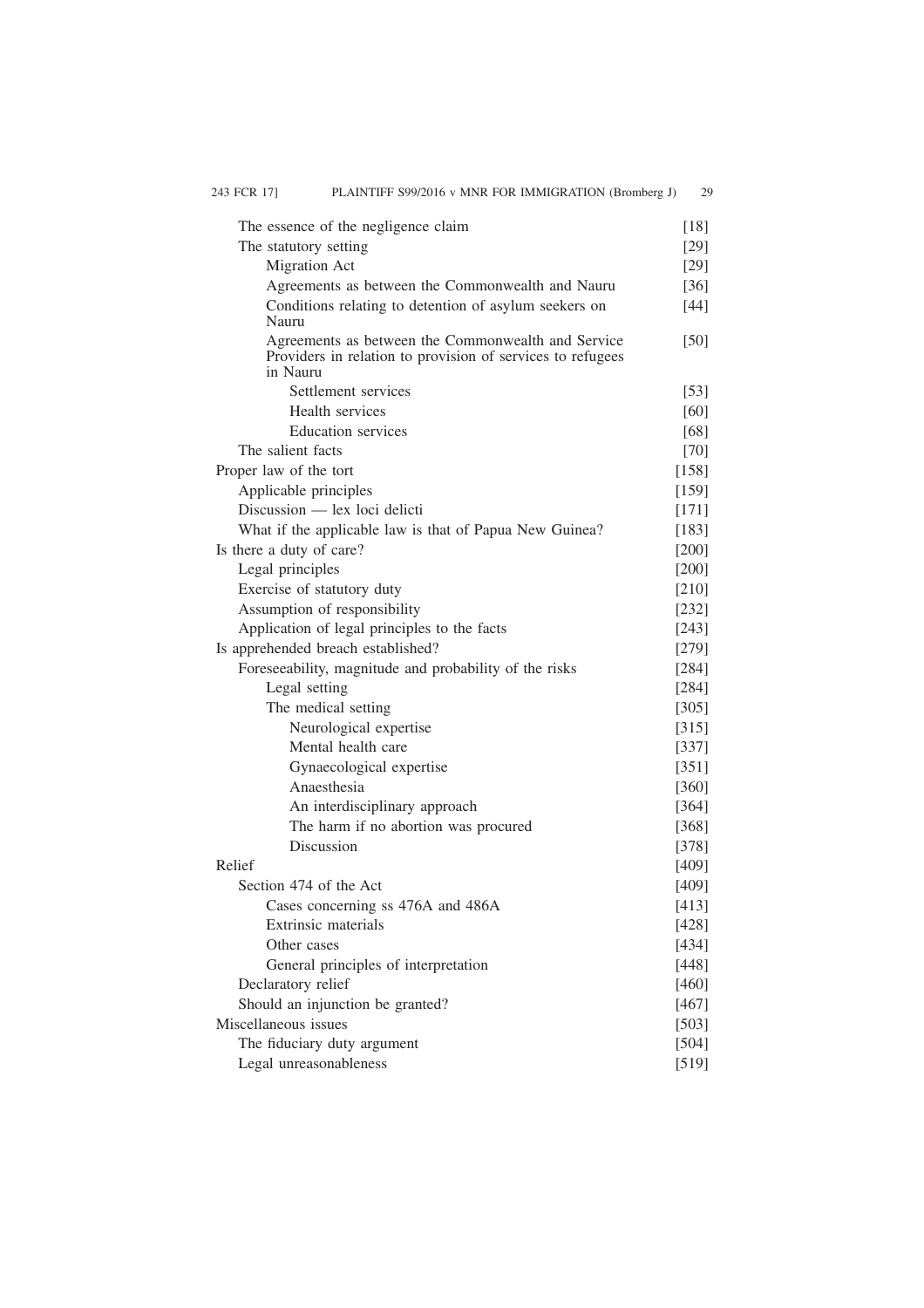| 30 | FEDERAL COURT OF AUSTRALIA | (2016) |  |
|----|----------------------------|--------|--|
|    | Exceeding limits of power  | [524]  |  |

|  | Issues associated with mandatory injunctions | $[527]$ |  |
|--|----------------------------------------------|---------|--|

# **Introduction**

- This proceeding commenced in the High Court and was referred for hearing and determination by this Court. As will be apparent, it required an urgent hearing and an urgent determination. By reason of the exemplary efforts of the parties, their legal advisors and the staff of the Court, for which I am grateful, that has been achieved.
- The applicant is a young African woman. The respondents are the Minister for Immigration and Border Protection and the Commonwealth of Australia (collectively, "the Minister").
- The applicant arrived in Australia on 17 October 2013 having travelled by boat from Indonesia to Christmas Island. On arrival and by virtue of s 14 of the *Migration Act 1958* (Cth) ("the Act"), the applicant was designated an "unlawful non-citizen" and therefore an "unauthorised maritime arrival" within the meaning of s 5AA of the Act. On arrival, the applicant was detained by the Minister under s 189 of the Act. In the exercise of the power conferred by s 198AD of the Act, on 19 October 2013, the applicant was taken from Australia by an officer of the Minister and placed in the Republic of Nauru, a country designated to be a "regional processing country" under s 198AB(1) of the Act. Upon her removal from Australia, the applicant became a "transitory person" within the meaning of s 5 of the Act. She was detained in a detention centre in Nauru between 19 October 2013 and 11 November 2014. On being recognised as a refugee she was released from detention and is awaiting resettlement. She has no independent means. She has been and remains dependant on the Minister for food, shelter, security and healthcare. 3

Despite the nomenclature used by the Act to describe her, the applicant remains entitled to the protection of Australian law. Principally, that is because the Minister is bound by the law and, as my reasons explain, the Minister and the applicant are parties to a relationship recognised and enforced by the law out of which legal rights and obligations flow. 4

- The applicant claims that by reason of a legal relationship recognised by the common law, the Minister must take reasonable care of her. She claims to be a vulnerable woman in desperate circumstances. It is undeniable that she needs care. On 31 January 2016, she was raped whilst unconscious and suffering a seizure likely to have been caused by epilepsy. As a result of the rape she is pregnant. The fact that she needs an abortion is not in contest. However, the medical evidence is that an abortion for the applicant is not straight-forward. There are significant risks for the applicant because of her neurological condition, her poor mental health and the physical and psychological complications caused by a cultural practice to which she was subjected as a young girl.
	- Expert medical evidence says that an abortion for the applicant should only be conducted where (broadly speaking) the treating doctors have available the following resources:
		- (i) the neurological expertise of a neurologist and EEG diagnostic equipment;

1

 $\mathcal{L}$ 

5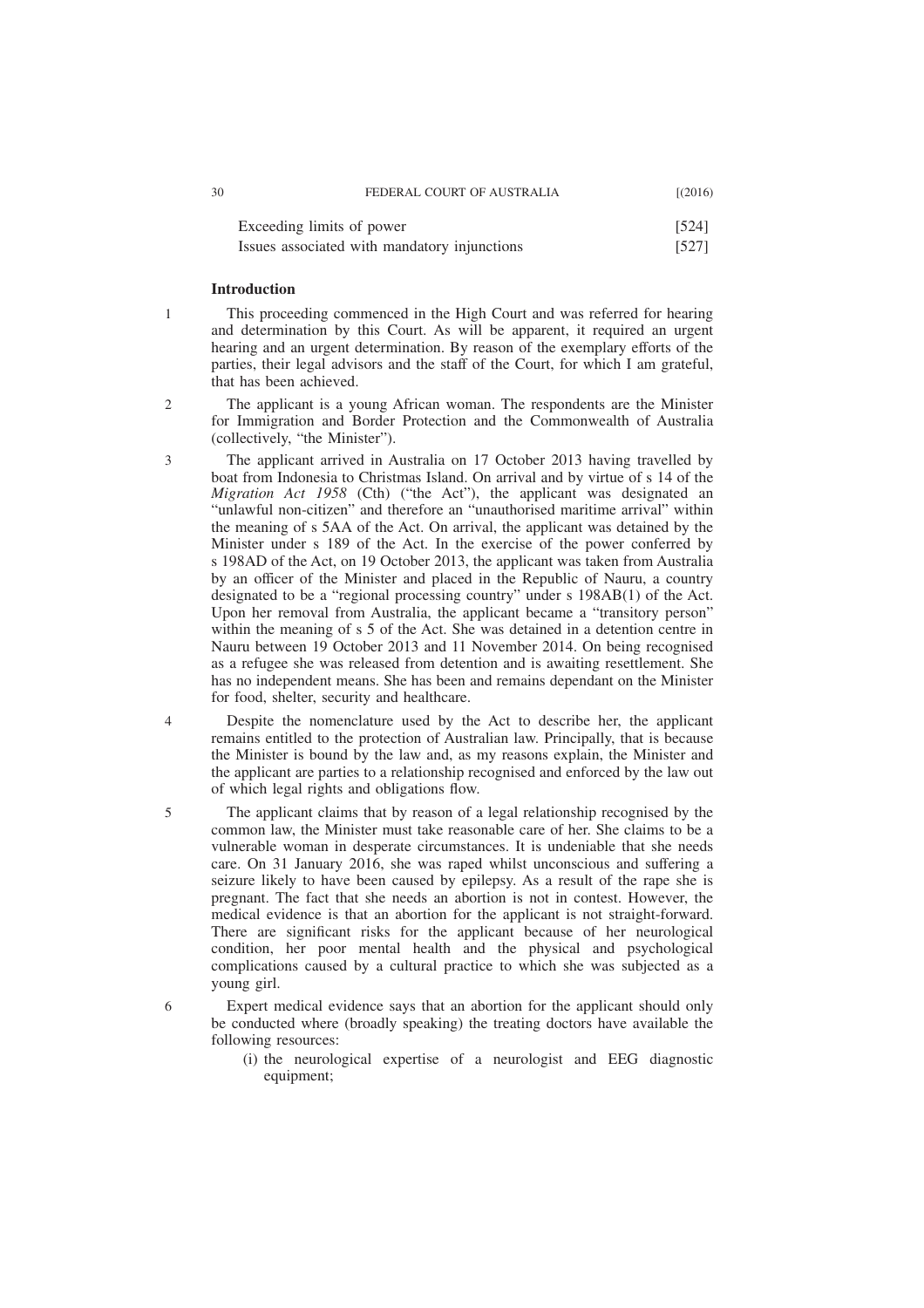- (ii) the mental health expertise of a psychologist and other professionals with experience in trans-cultural issues;
- (iii) the gynaecological expertise of a gynaecologist experienced in dealing with the consequences of the cultural procedure experienced by the applicant as a young girl; and
- (iv) the expertise of an anaesthetist experienced with recent, safer anaesthetic drugs and anaesthetic techniques and familiar with anaesthesia in an MRI facility.
- The Minister accepts that without his assistance the applicant cannot procure an abortion. An abortion for the applicant is not available in Nauru. It would be both unsafe and illegal. The medical evidence is that an abortion in Australia would be safe, in the sense that the medical resources I have identified are available. However, the Minister refuses to bring the applicant to Australia.
- The Minister has the legal capacity to bring the applicant to Australia for a temporary purpose. But the Minister has a policy. It is that a "transitory person" like the applicant, will not be brought to Australia other than in exceptional circumstances. The Minister does not regard the applicant's circumstances as exceptional.
- Nevertheless, the Minister is willing to assist. He has assumed responsibility for the applicant's care and an abortion is available for the applicant in Papua New Guinea. For that purpose, the applicant was taken to Port Moresby. That is where she now is.  $\alpha$
- In this proceeding the applicant alleges that an abortion in Papua New Guinea would be neither safe nor legal. Relying on the evidence of her medical experts, she claims that the absence of the medical resources in Papua New Guinea of the kind earlier listed, exposes her to grave risk. She also contends that an abortion in Papua New Guinea is illegal and would expose her to criminal liability. 10
- Relying upon the existence of a legal relationship between her and the Minister recognised by the law of negligence, the applicant claims that the Minister has a duty of care to procure for her a safe and lawful abortion. She does not say that an abortion must be procured for her and conducted in Australia, but does say that the discharge of the Minister's duty could be readily achieved in Australia. She apprehends that the Minister will fail to discharge that duty. She seeks declarations and orders designed to preclude the Minister from failing to discharge the duty of care she claims he has. 11
- The Minister denies the existence of a duty of care to the applicant. He also says that if a duty of care exists, the procuring of an abortion for the applicant in Papua New Guinea is both safe and lawful and would discharge any obligation owed. Additionally, the Minister contends that if there is a duty of care and an apprehended breach of it, the courts are powerless to grant the applicant injunctive relief. For that and other reasons, the Minister contends that the proceeding should be dismissed. 12
- Complex issues are called up for determination, including: 13
	- is the applicable law, Australian law or Papua New Guinean law?;
	- is a duty of care established?;
	- if so, is there an apprehended breach of that duty?;
	- does s 474 of the Act preclude the Court from granting injunctive relief?;

7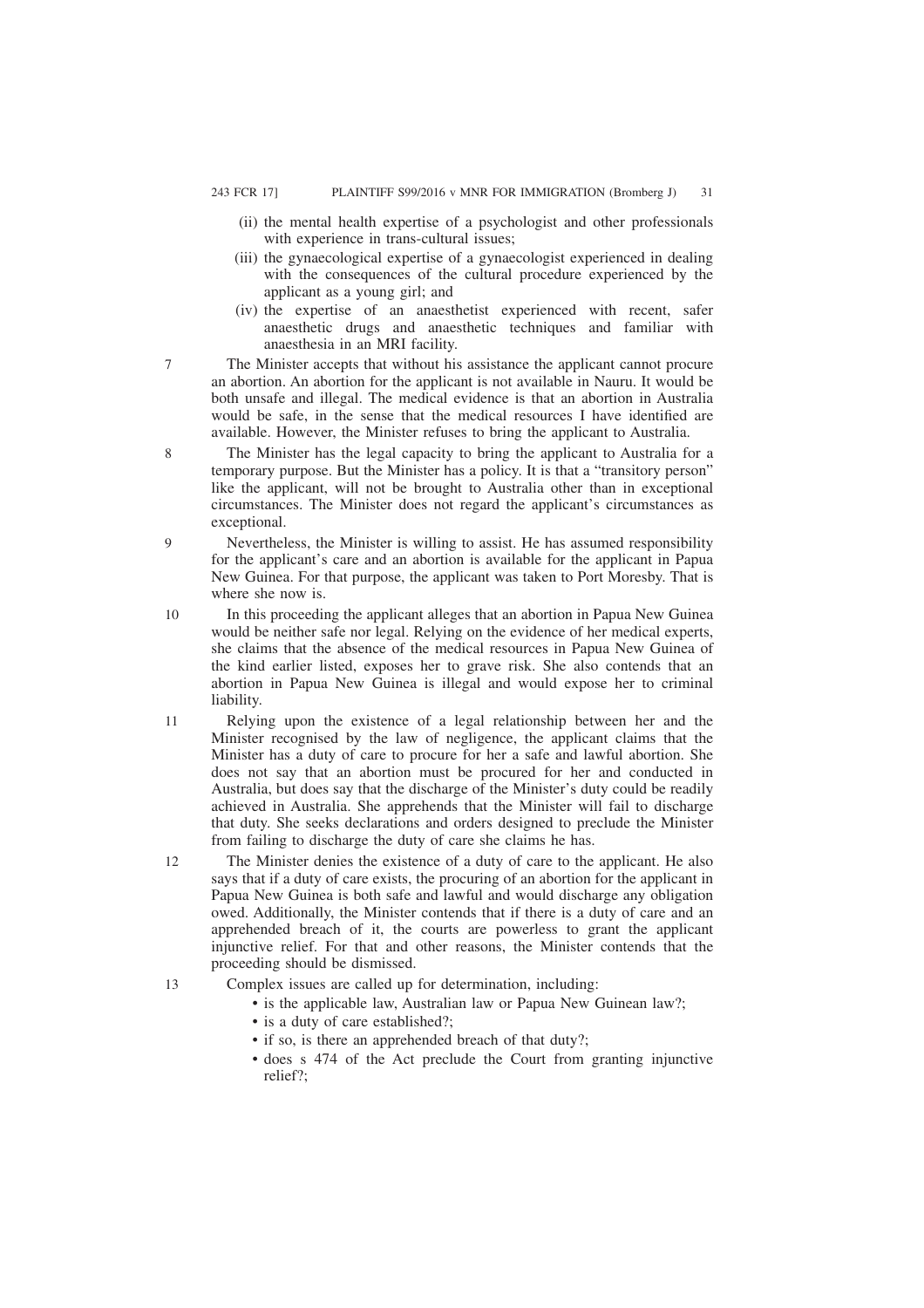- if not, is it appropriate that an injunction be granted?; and
- should declarations be made as well or instead?
- For the reasons which follow, I have decided that:
	- the Minister has a duty of care to the applicant to exercise reasonable care to discharge the responsibility he assumed to procure for the applicant a safe and lawful abortion;
	- the abortion made available to the applicant in Papua New Guinea is not safe or lawful and was not procured in discharge of the Minister's duty of care;
	- there is reasonable apprehension that the Minister will fail to discharge his duty of care;
	- the Court is not precluded by s 474 of the Act from issuing injunctions;
	- it is appropriate that declarations be made; and
	- injunctions should issue to restrain the Minister from failing to discharge his duty of care to exercise reasonable care to discharge the responsibility he assumed to procure for the applicant a safe and lawful abortion.
- The orders I will make will preclude the Minister from procuring an abortion in Papua New Guinea in the discharge of his duty of care, but do not require the applicant to be brought to Australia. 15
- There are other claims made by the applicant including that: 16
	- she is owed a fiduciary duty by the Minister;
	- that the Minister's decisions not to bring her to Australia for an abortion should be set aside as legally unreasonable; and
	- that the Minister's failure to procure for her a safe and legal abortion would exceed the power conferred by s 198AHA of the Act and s 61 of the *Constitution of the Commonwealth* ("the Constitution").
	- None of those claims succeed.

## **The negligence claim**

### *The essence of the negligence claim*

- In order to understand the applicant's claim it is necessary to start with her pleadings. In her amended statement of claim, the applicant pleaded (from [2]-[4]) the involvement of the Minister in her removal to Nauru, in her detention there, and in her day-to-day existence before and after having been accepted as a refugee. She pleaded, from [5]-[7], the fact of her rape and pregnancy, the existence of present harm, and the likelihood of future harm associated therewith. At [9] it is alleged that the applicant cannot have a safe and lawful abortion in Nauru and at [11] the facts leading to the applicant being in Papua New Guinea, including the Commonwealth's involvement therein, are pleaded. 18
- All of those facts lead to an allegation that the Commonwealth is under a duty of care (at [12]). The duty was put in a number of ways: 19
	- (1) at  $[12(a)]$ , "to procure a safe and lawful abortion for [the applicant]";
	- (2) at  $[18(b)]$ , "to take all reasonable steps to ensure that  $[the$  applicant $]$  has a safe and lawful abortion";
	- (3) at [39] of the written submissions, "to ensure that reasonable care is taken of the Applicant to avoid serious harm of a kind which the Commonwealth or its agents are reasonably able to control and avoid";

14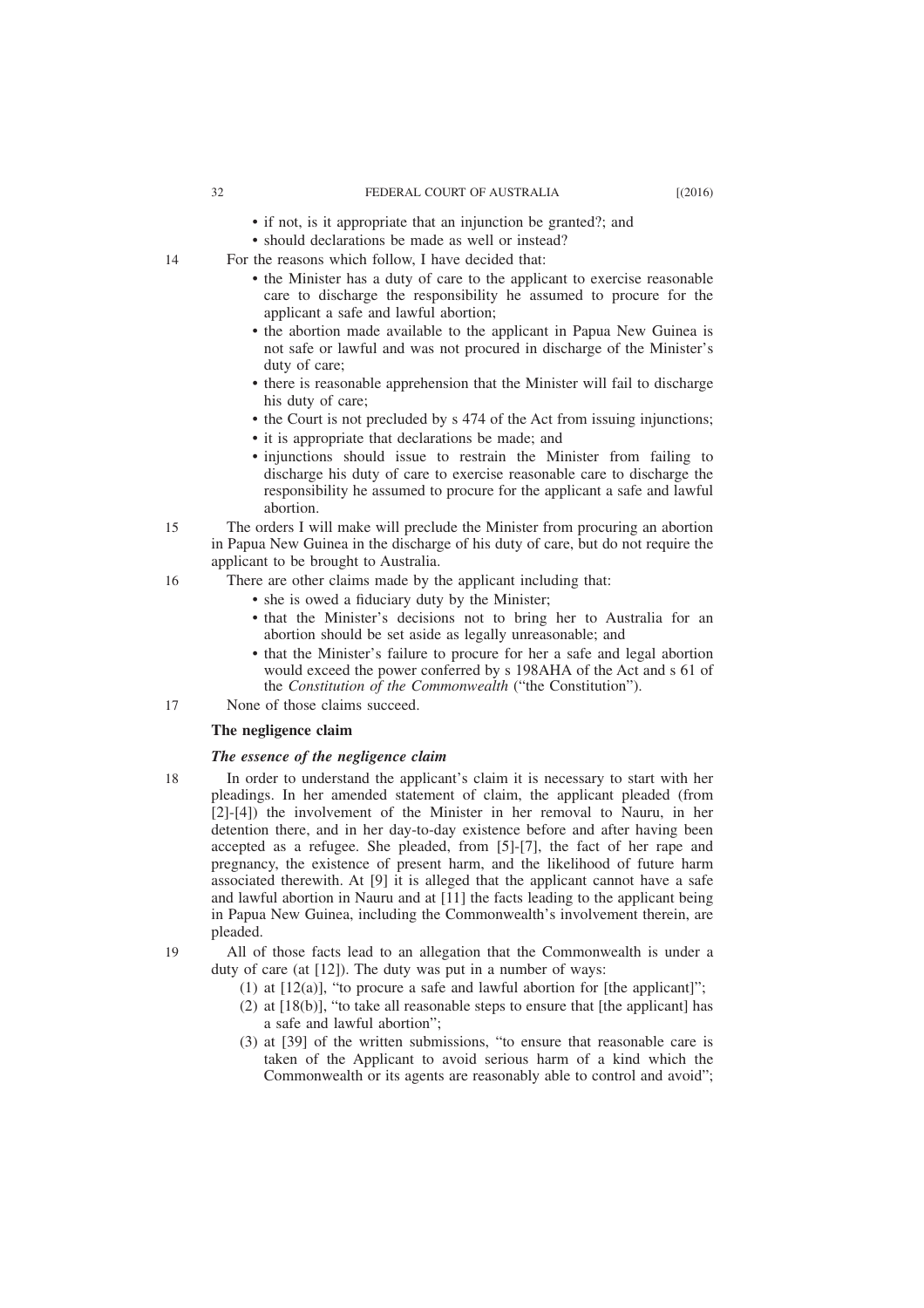- (4) at heading D(iii) of the written submissions, "to exercise its power to procure a safe and lawful abortion for her," and in the same way at [104] except specifying that the abortion is to be in Australia.
- I will return to the various ways in which the duty has been put.

At [13], the applicant's medical circumstances are pleaded. At [14] it is alleged that particular expertise is necessary in order that an abortion that is performed be a safe abortion. At [15] facts relating to the lawfulness of abortion in Papua New Guinea are pleaded. Those facts lead to the allegation that an abortion meeting the conditions set out in [14] cannot be obtained in Papua New Guinea, but can in Australia.

21

20

On the basis of the duties pleaded and other facts, particularly those in [14] and [15], relief relevantly sought by the applicant in her amended statement of claim, as orally modified in the course of hearing, is as follows:

- B. A declaration that the proposed abortion of the applicant in Papua New Guinea will:
	- (i) not be a safe or a lawful abortion and will not satisfy the conditions in paragraph 14 above; and
	- (ii) be in breach of the said duty of care.
- C. A mandatory injunction requiring the Commonwealth to procure for the applicant a surgical abortion at a teaching hospital in Australia.
- D. Alternatively to C, a mandatory injunction requiring the Commonwealth to procure for the applicant a surgical abortion [otherwise than in Nauru or PNG, and meeting certain conditions].
- E. An injunction restraining the Commonwealth from procuring or causing the applicant's return to Nauru prior to taking all reasonable steps to ensure that the applicant has a safe and lawful abortion that meets the conditions set out in paragraph 14 above.
- F. Alternatively, a mandatory injunction requiring the Commonwealth to procure for the Applicant a surgical abortion [otherwise than in Papua New Guinea, and meeting certain conditions].
- G. Alternatively to F, an injunction restraining the Commonwealth from failing to procure for the Applicant a surgical abortion both at a place other than in Papua New Guinea and in a hospital [meeting certain conditions].
- While in written submissions the duty on occasion was put in non-delegable terms, none of the relief related to ensuring that care was taken, or to a failure to ensure that care was taken. And, none of the evidence went to showing, for example, that the Papua New Guinean doctors would fail to take reasonable care. Rather, all of the relief relates to requiring the "procurement" of an abortion of a particular kind or the "taking of reasonable steps" to procure an abortion of a particular kind. The applicant's complaint, as it seems to me, is not that an abortion on Papua New Guinea will be performed negligently, but instead that even a non-negligently-performed abortion on Papua New Guinea would breach the Minister's duty. For the purposes of this proceeding it seems to me to be unnecessary to consider whether the Minister's duty is non-delegable.
- That entails, as I also discuss below at [171]-[182], that the applicant's complaint is really that the Minister's procurement of an abortion to be performed in Papua New Guinea failed to discharge his duty of care to provide a "safe and lawful abortion". And, it entails the continuing complaint that, if the

22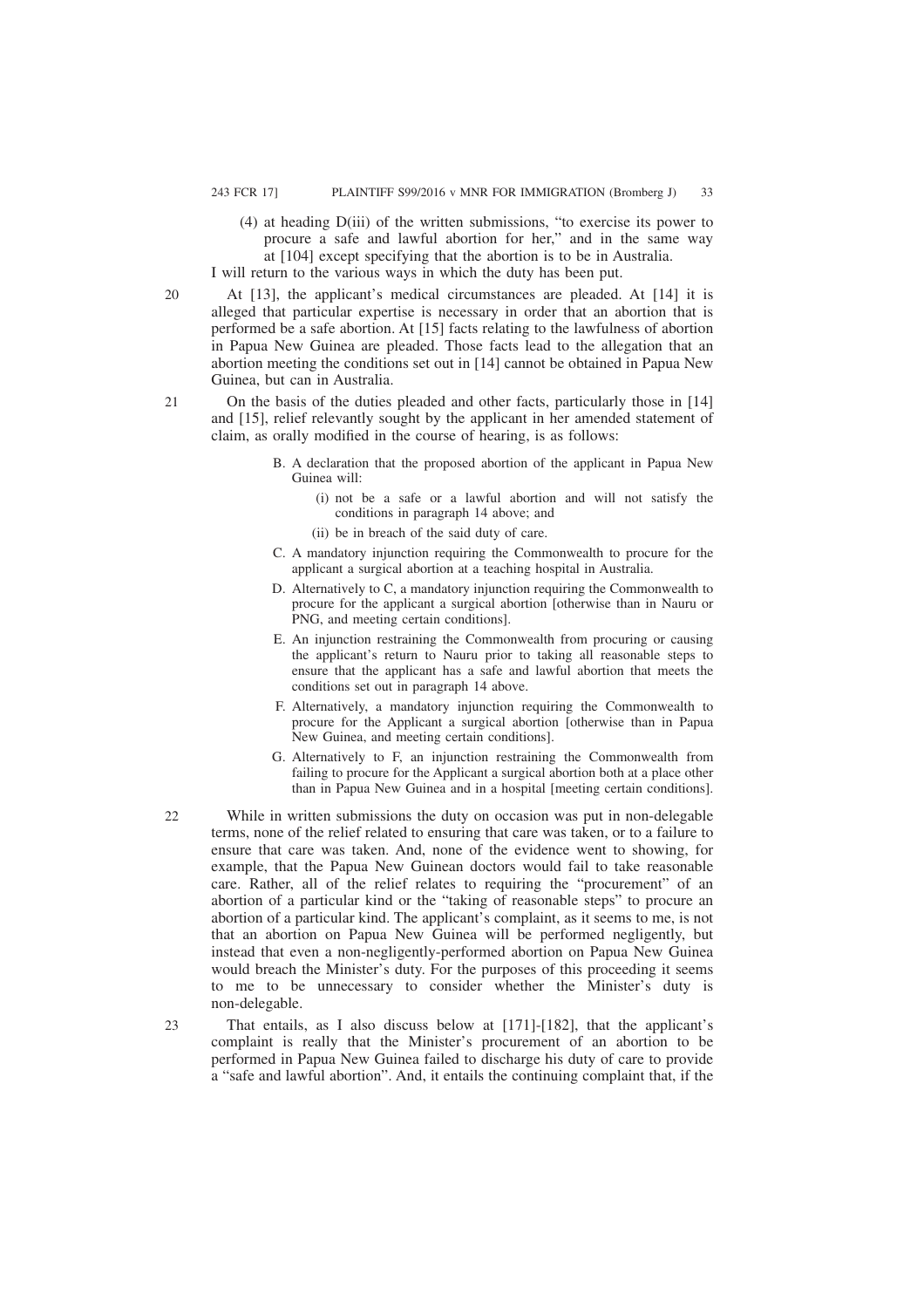Minister fails to procure an abortion that is "safe and lawful" in the sense alleged in the applicant's pleading, he will continue to fail to discharge his duty of care.

In other words, the focus of the applicant's allegations is on the Minister's duty, thus far undischarged, to "take all reasonable steps" to ensure that the applicant has access to a safe and lawful abortion, or to "procure" for her a safe and lawful abortion. "Procure for," in this sense, means "make available to." It does not mean "procure" in the sense of "effect an outcome." The applicant, of course, retains human agency. She might choose not to undergo an abortion that has been procured. On the applicant's case, the discharge of the Minister's duty does not require that the applicant actually undergo an abortion; it requires only that he make available to the applicant a safe and lawful abortion, should she choose to undergo it.

- Thus, and again I refer to reasons that I have given below at [171]-[182], the essence of the applicant's case is this:
	- (1) the Minister's duty is to exercise reasonable care in the discharge of the responsibility that he assumed to procure for the applicant a safe and lawful abortion (within the meaning of her pleading);
	- (2) the abortion that has been made available to her on Papua New Guinea is not safe and lawful. Nor did its procurement constitute the exercise of reasonable care in the discharge of the Minister's assumed responsibility. In consequence, there was, by that procurement, no discharge of the Minister's duty of care;
	- (3) there is a reasonable apprehension that the Minister will fail to discharge the putative duty of care; and
	- (4) relief, including injunctive relief, should be provided to address that apprehended failure.

There is no breach of the putative duty of care pleaded. That, it seems to me, is because it is recognised that the time by which the putative duty of care must be discharged has not yet arrived. Accordingly, a complete cause of action in negligence has not yet accrued. In that event, as the applicant's submissions recognise, a *quia timet* injunction would need to be issued if any injunctive relief is held to be appropriate.

- Even if the applicant's pleading was somewhat inexact, the applicant and respondents joined issue on all matters of fact and law in respect of which there was real contest. The way I have summarised the case is, I think, consistent with how it would have been understood by the Minister on the basis of the way in which the trial was run. 27
- In the absence of prejudice  $-$  and I cannot see that any party has been prejudiced — I am prepared to address the parties' cases as they were advanced at trial rather than as they were pleaded (to the extent there is a difference). 28

## *The statutory setting*

### *Migration Act*

Under s 198AD(2), unauthorised maritime arrivals must be taken, as soon as is reasonably practicable, to a "regional processing country." For that purpose, officers were empowered to place the applicant on a vehicle or vessel, restrain her on a vehicle or vessel, remove her from the place at which she was detained or from a vehicle or vessel, and use such force as was necessary and reasonable (s 198AD(3)).

25

24

26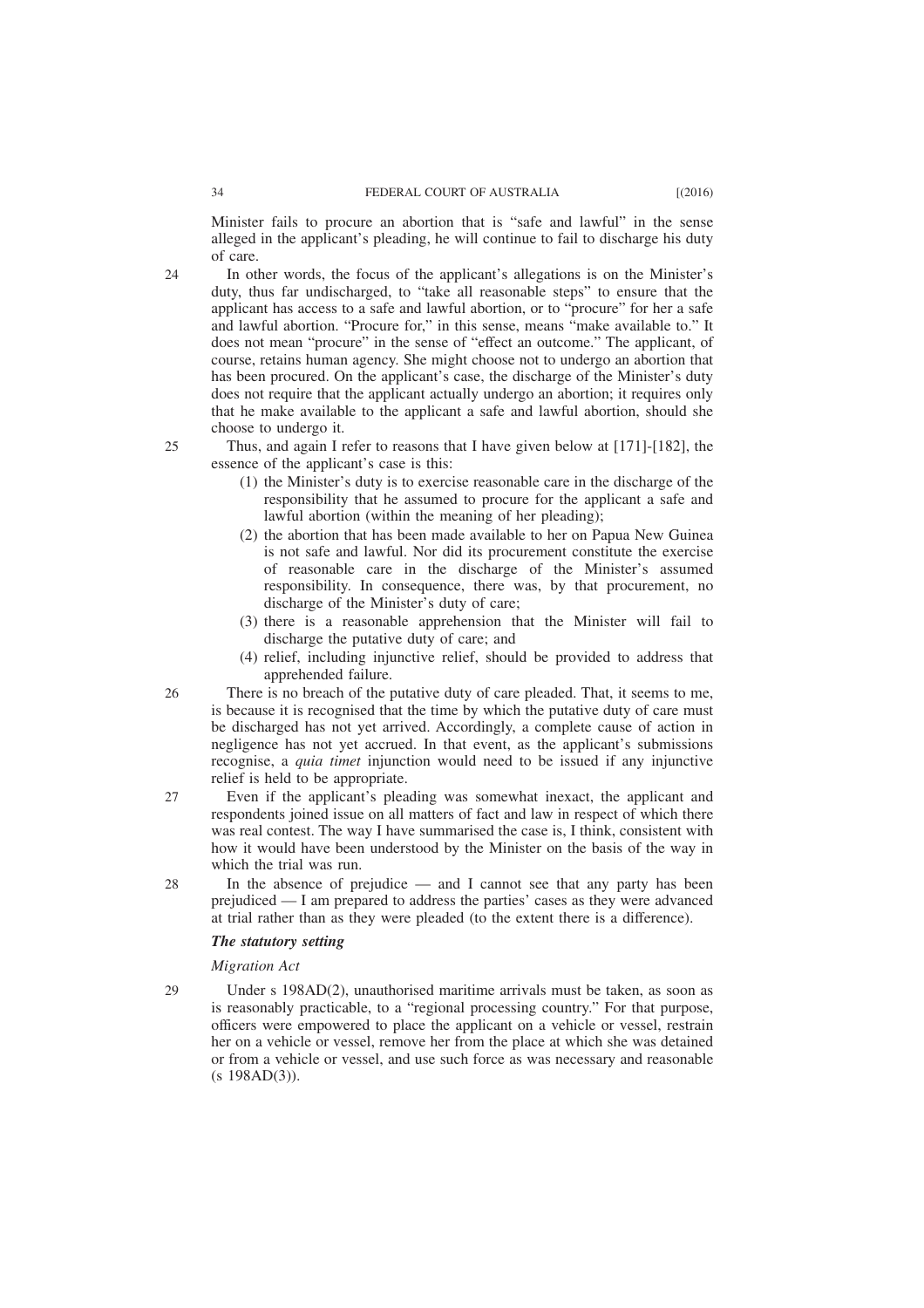Regional processing countries are countries designated by the Minister under s 198AB(1). On 10 September 2012, the then Minister had designated Nauru as a regional processing country under s 198AB(1).

The purpose of the regional processing scheme, which had the above consequences for the applicant, was the following (s 198AA):

Subdivision B — Regional processing

198AA Reason for Subdivision

- This Subdivision is enacted because the Parliament considers that:
- (a) people smuggling, and its undesirable consequences including the resulting loss of life at sea, are major regional problems that need to be addressed; and
- (b) unauthorised maritime arrivals, including unauthorised maritime arrivals in respect of whom Australia has or may have protection obligations under the Refugees Convention as amended by the Refugees Protocol, should be able to be taken to any country designated to be a regional processing country; and
- (c) it is a matter for the Minister and Parliament to decide which countries should be designated as regional processing countries; and
- (d) the designation of a country to be a regional processing country need not be determined by reference to the international obligations or domestic law of that country.
- However, the scheme need not necessarily have applied to the applicant: s 198AE permitted the Minister, if he thought it to be in the public interest to do so, to determine in writing that s 198AD did not apply to an unauthorised maritime arrival. Various procedural requirements applied in respect of such a determination including the obligation to lay the determination and the reasons for it before both Houses of Parliament (s 198AE(4) to (6)). 32

Section 198AHA of the Act deals with arrangements in relation to the regional processing functions of a country. Specifically, the Commonwealth may:

- (a) take, or cause to be taken, any action in relation to the arrangement or the regional processing functions of the country;
- (b) make payments, or cause payments to be made, in relation to the arrangement or the regional processing functions of the country;
- (c) do anything else that is incidental or conducive to the taking of such action or the making of such payments.

Section 198AHA(3) provides that subs (2) is intended to ensure that the Commonwealth has capacity and authority to take action, without affecting the lawfulness of the action. Subsection (4) provides that nothing in s 198AHA limits the Commonwealth's executive power. Subsection (5) defines terms, as follows:

*action* includes:

(a) exercising restraint over the liberty of a person; and

(b) action in a regional processing country or another country.

*arrangement* includes an arrangement, agreement, understanding, promise or undertaking, whether or not it is legally binding.

*regional processing functions* includes the implementation of any law or policy, or the taking of any action, by a country in connection with the role of the country as a regional processing country, whether the implementation or the taking of action occurs in that country or another country.

30

31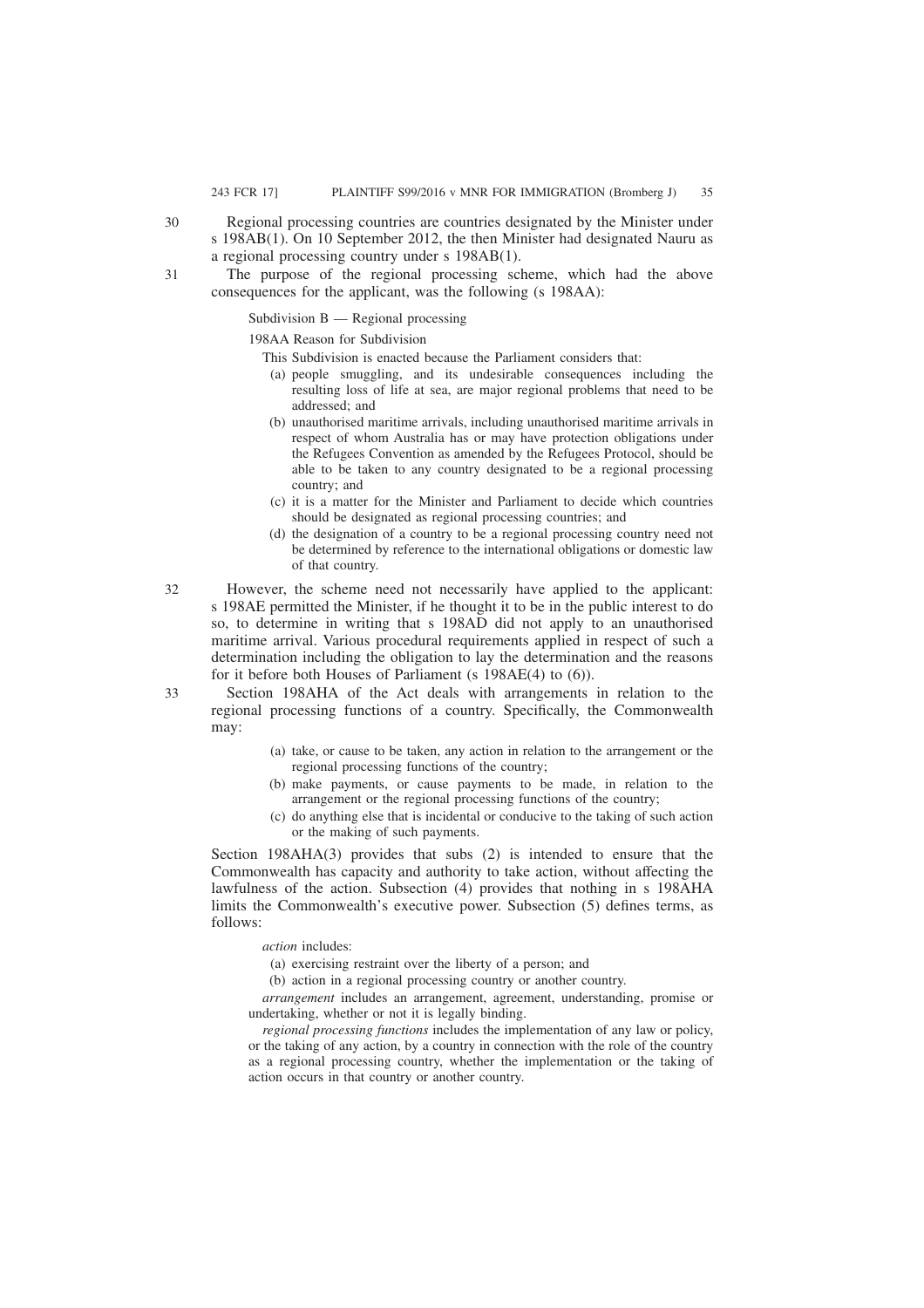#### 36 FEDERAL COURT OF AUSTRALIA [(2016)

- As Gageler J noted in *Plaintiff M68/2015 v Minister for Immigration and Border Protection* (2016) 257 CLR 42 at [181], s 198AHA(3) clarifies that s 198AHA(2) is directed to nothing other than conferring statutory capacity or authority on the Executive Government to undertake action which is or may be beyond the executive power of the Commonwealth in the absence of statutory authority.
- Section 198B provides that "an officer may, for a temporary purpose, bring a transitory person to Australia from a country or place outside Australia". The applicant is a transitory person: there is no issue that the section may apply to her. Subsection (2) provides thus: 35
	- (2) The power under subsection (1) includes the power to do any of the following things within or outside Australia:
		- (a) place the person on a vehicle or vessel;
		- (b) restrain the person on a vehicle or vessel;
		- (c) remove the person from a vehicle or vessel;
		- (d) use such force as is necessary and reasonable.

### *Agreements as between the Commonwealth and Nauru*

- On 3 August 2013 a Memorandum of Understanding was executed on behalf of the Governments of Australia and Nauru ("MOU"). The MOU noted, *inter alia*, that Australia "appreciate[d] the acceptance by the Republic of Nauru to host Transferees in Nauru, including at one or more Regional Processing Centres or under community-based arrangements, and to provide Transferees who the Republic of Nauru determines to be in need of international protection with settlement opportunities." 36
- Clause 6 of the MOU, under the heading "Guiding Principles," provided that the Commonwealth would "bear all costs incurred under and incidental to this MOU as agreed between the Participants". By cl 7 the Commonwealth "may" transfer and Nauru "will" accept transferees. Administrative measures giving effect to the MOU were to be settled between the parties (cl 8). By cll 10-11 Nauru "will" host one or more Regional Processing Centres and "may" also host transferees under other arrangements including community-based arrangements. 37
- By cl 12, transferees determined to be in need of international protection may settle in Nauru, subject to agreement between participants as to arrangements and numbers. Such agreement was to be reviewed on a 12-monthly basis. By cl 13, the Commonwealth would assist Nauru in settling in third countries those persons determined to require international protection but who were not permitted to settle in Nauru under cl 12. By cl 14, those persons not determined to need international protection might be returned, with the Commonwealth's assistance, to their country of origin or a third country. 38
- Clauses 21-22 provided for communications concerning day-to-day operations of the MOU to be between the Secretary for Justice and Border Control of Nauru and the Australian Department of Immigration of Citizenship, and for the establishment of a Joint Committee, to meet regularly, with responsibility for the oversight of practical arrangements required to implement the MOU. 39
- On 11 April 2014, a document entitled "Administrative Arrangements for 40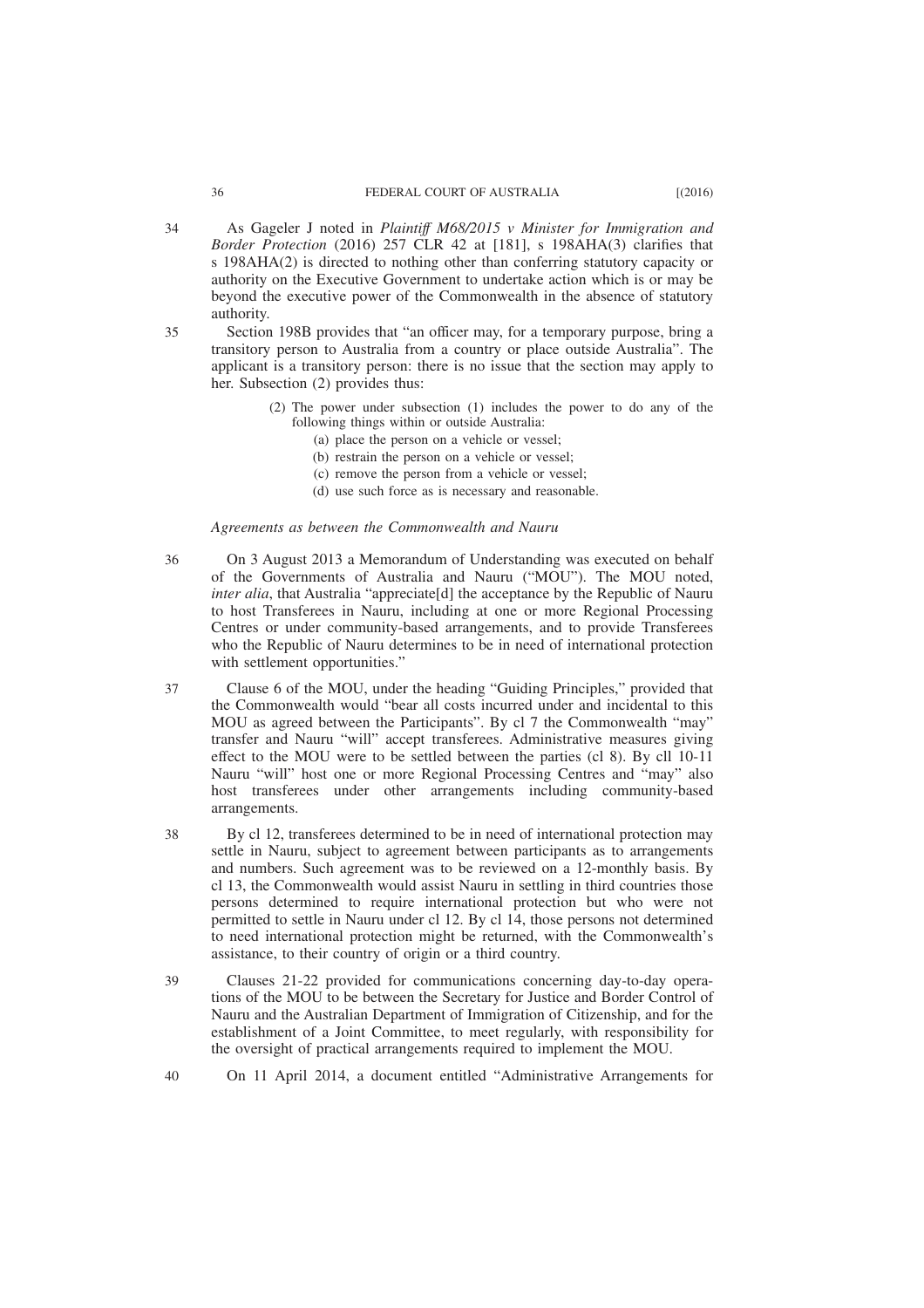Regional Processing and Settlement Arrangements in Nauru" was executed on behalf of Australia and Nauru ("Administrative Arrangements"). The Administrative Arrangements provided, *inter alia*, that:

- (1) the Commonwealth would bear all costs under and incidental to the MOU, excluding certain presently-irrelevant costs (cl 1.1);
- (2) the Commonwealth would conduct initial checks for transferees (cl 2.2.1) and that transferees would undergo a health assessment before being transferred to Nauru (cl 2.2.2);
- (3) the Commonwealth would lodge applications with Nauru for "Regional Processing Centre visas" for transferees under the applicable Nauruan regulations (cl 2.2.6);
- (4) Transferees would, on arrival at Nauru, be escorted by "Service Providers", with assistance from Nauruan officials, to a regional processing centre (cl 3.4);
- (5) Refugee status determinations would be made under Nauruan law  $(c1.5.2.1)$ :
- (6) the Commonwealth would engage and fund contractors, including interpreters, to assist in the refugee status determination process (cl 5.2.2);
- (7) merits review would be provided by Nauru (cl 5.3.1), with the cost of merits review to be met by the Commonwealth (cl 5.3.2);
- Clause 4 of the Administrative Arrangements dealt with arrangements for regional processing centres. As the applicant is no longer in such a centre, having been accepted as a refugee, that is not necessary to set out in great detail. However, it is worthwhile noting the following matters:
	- (1) the "Operational Manager" of a centre would be appointed by Nauru and would have the day-to-day management of the centre (cl 4.1.2);
	- (2) the Operational Manager would be supported by "Service Providers and Staff Members," who would provide welfare, care, security, health and medical, education, counselling, interpreter services and other relevant services (cl 4.1.3):
	- (3) the Commonwealth would appoint a "Programme Coordinator" whose responsibility was to manage all Australian officers and services contracts in relation to a centre, in close liaison with the Operational Manager (cl 4.1.4);
	- (4) the Operational Manager, with assistance from Service Providers, would monitor the welfare, conduct, and safety of transferees (cl 4.1.6). Service Providers would be contracted to provide adequate security to ensure the safety of those residing in the centre and the safety of the centre (cl 4.3.1).

There were various Service Providers. On 24 March 2014 the Commonwealth and Transfield Services (Australia) Pty Ltd ("Transfield") entered into a "Contract in relation to the Provision of Garrison and Welfare Services at Regional Processing Countries." On 2 September 2013, Transfield and Wilson Parking Australia (1992) Pty Ltd ("Wilson Security") entered into a "Subcontract Agreement General Terms and Conditions in relation to the Provision of Services on the Republic of Nauru". That was in effect until 28 March 2014. On 28 March 2014 Transfield and Wilson Security entered into another contract entitled "Subcontract Agreement General Terms and

41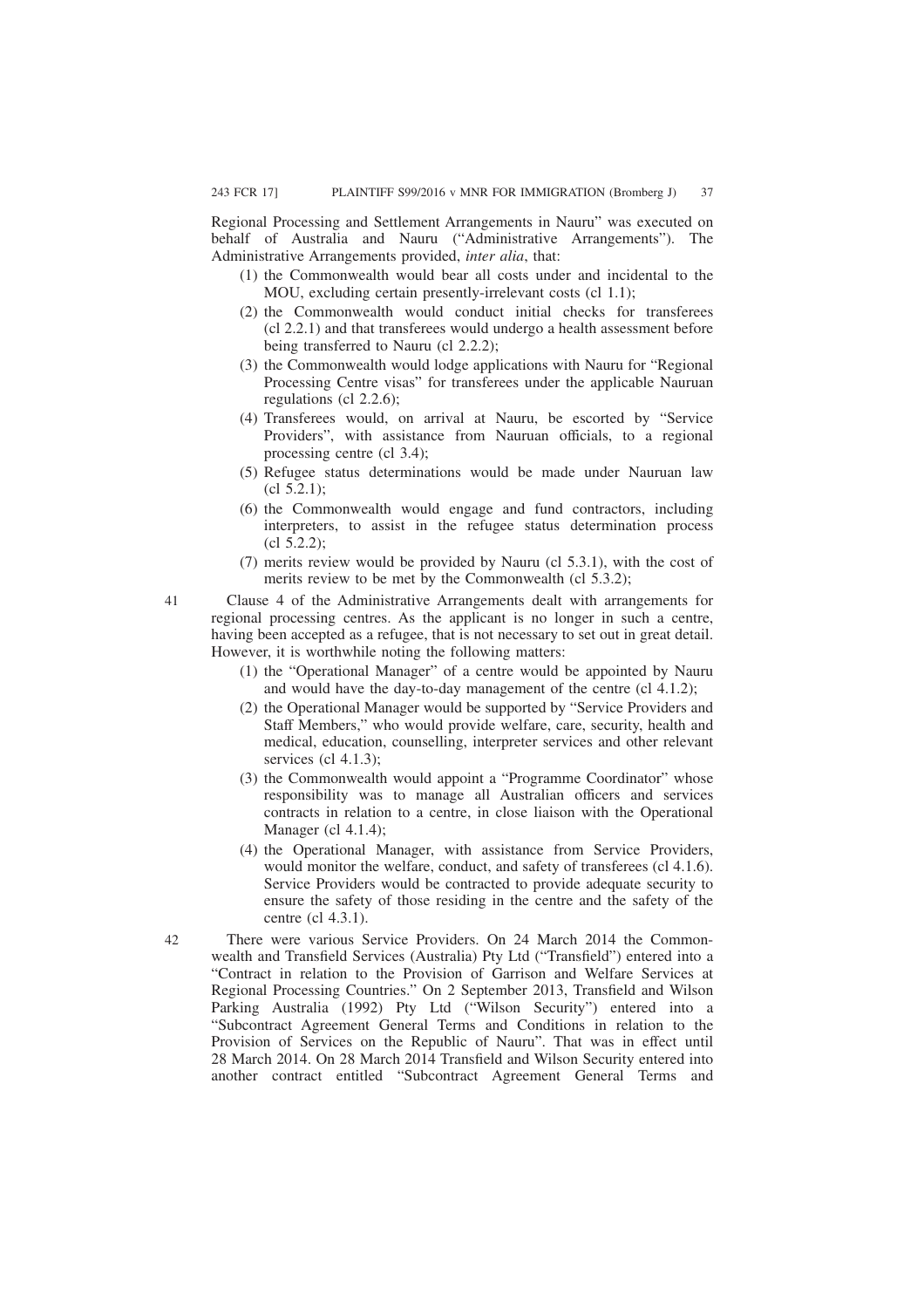Conditions in relation to the provision of Services on the Republic of Nauru." The services provided under the two Wilson Security subcontracts were substantially the same. Approval was given by the Commonwealth for entry into both subcontracts.

The Commonwealth also entered into a contract with "Save the Children Australia", the employees and contractors of which provided services relating to the welfare and engagement of transferees. It contracted with International Health and Medical Services Pty Ltd ("IHMS"), the employees and contractors of which provided health screening and assessment services, preventative health care, integrated primary health care, health advice, and referral to secondary and tertiary health services. It contracted with Craddock Murray Neumann Lawyers Pty Ltd, the employees and contractors of which assisted transferees in making protection claims in Nauru. And, as I explain in more detail below, it contracted with "Adult Multicultural Education Services" (trading as "AMES") the employees and contractors of which provided settlement services to eligible refugees in Nauru.

## *Conditions relating to detention of asylum seekers on Nauru*

- It is not necessary for me to say a great deal in relation to the conditions of detention on Nauru. It is not in contest that the applicant is not in detention and has not been for some time. Also, it was admitted that the Commonwealth "participated in the detention, maintenance and care of the applicant while her claim for refugee status was being processed … and paid for all aspects of her detention, care and maintenance during that time." 44
	- Nevertheless, the applicant relied upon the conditions of her detention as going to the degree of control exercised by the Commonwealth over her during that time. So, some further detail is required.

The applicant referred me to the exposition of the facts by Gordon J in *M68* at [279]-[346]. Gordon J was in dissent in the result but most of the facts that her Honour there set out were agreed in a special case put before the High Court or in any event would not have been controversial on the face of documents available to her Honour (relevantly, most of which were also before me). At [353], her Honour concluded that the Commonwealth, by its acts and conduct, detained the plaintiff outside of Australia. Drawing from her earlier exposition, her Honour relied upon acts and conduct of the Commonwealth, being:

- (1) *making the directions on 29 July 2013 and 15 July 2014, pursuant to s 198AD(5) of the Migration Act, with respect to regional processing countries to which particular classes of unauthorised maritime arrivals must be taken and stipulating that Nauru was such a country*;
- (2) signing the MOU with Nauru, whereby the Commonwealth could decide to transfer unauthorised maritime arrivals to Nauru, would bear all costs incurred under or incidental to the MOU, would put in place and participate in the Administrative Arrangements and the day-to-day practical arrangements for the implementation of the MOU on Nauru and would assist Nauru in removing Transferees not found to be in need of international protection;
- (3) removing the Plaintiff from Christmas Island to Nauru pursuant to s 198AD(2) of the *Migration Act* on 22 January 2014 and, for the purposes of effecting that removal, exercising powers in s 198AD(3) of the *Migration Act*;

43

46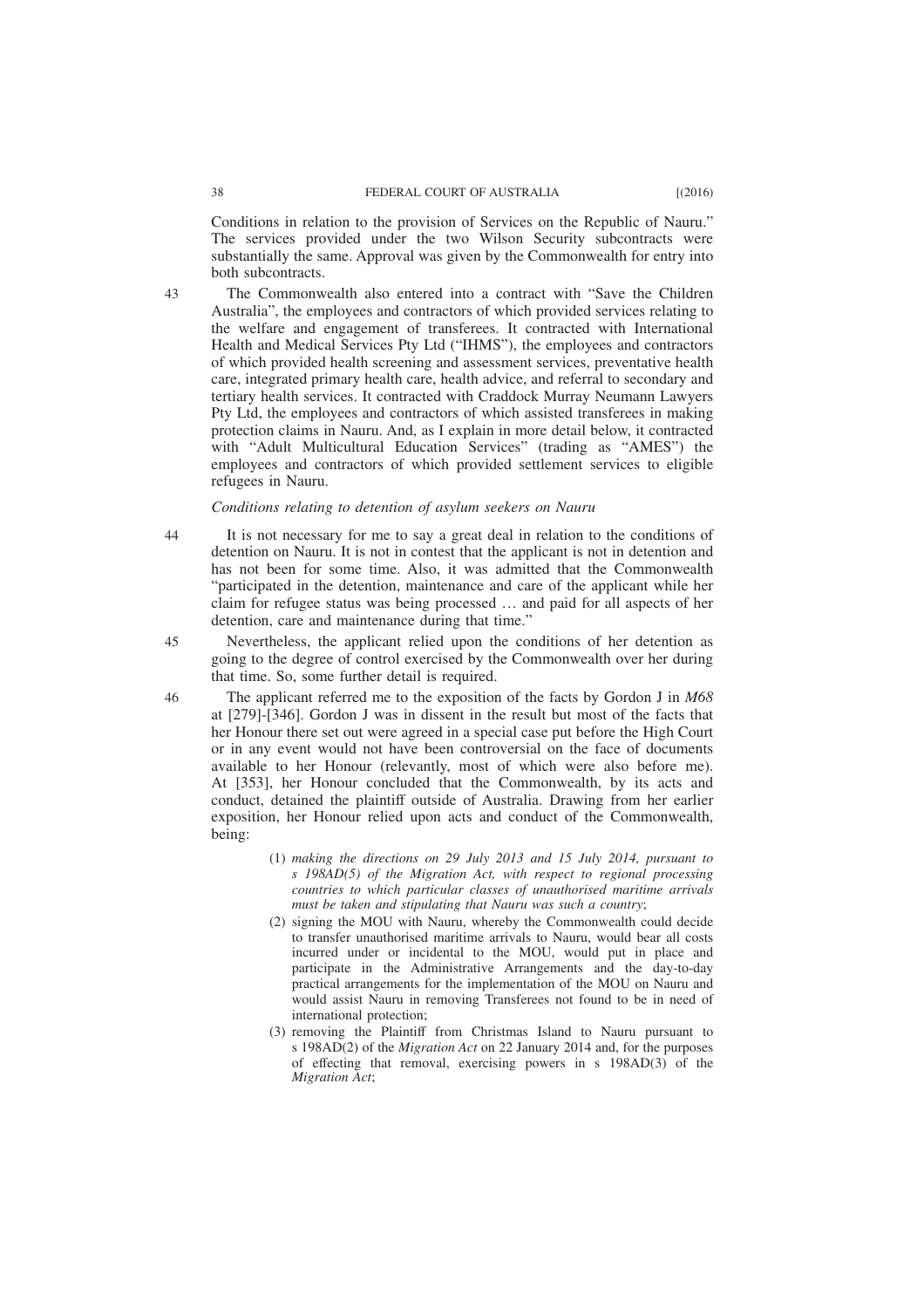- (4) applying to the Nauruan Justice Secretary, without the consent of the Plaintiff, for the grant of a RPC Visa to the Plaintiff and paying to Nauru the fee payable for the grant of the RPC Visa to the Plaintiff, whilst knowing that the RPC Visa specified that the Plaintiff had to reside at the Nauru RPC *and that the RPC Act also required the Plaintiff to reside at the Nauru RPC*;
- (5) on the Plaintiff's arrival on Nauru, first the Service Providers contracted by the Commonwealth (with the assistance of Nauruan officials) escorting the Plaintiff to transport and taking her to the Nauru RPC and, then, the Commonwealth officials providing all the relevant documentation relating to the Plaintiff to Staff Members at the Nauru RPC;
- (6) having the power to contract with, contracting with, and paying for, Transfield to provide the Nauru RPC;
- (7) providing the "security infrastructure" at the Nauru RPC, which includes "perimeter fencing, lighting towers and an entry gate";
- (8) having the power to contract with, contracting with, and paying for, Transfield to ensure that the security of the perimeter of the Nauru RPC is maintained at all times in accordance with policies and procedures as notified from time to time by the Commonwealth;
- (9) "requiring" Transfield to "exercise use of force" within the Nauru RPC in certain circumstances;
- (10) having significant governance responsibilities and control at the Nauru RPC, including participation in the Joint Committee, participation in the Joint Working Group, *the power to appoint the Operational Manager responsible for the day-to-day operation of the Nauru RPC*, the power to appoint the Programme Coordinator responsible for managing all Australian officers and services contracts in relation to the Nauru RPC and the power to appoint the provider of the Nauru RPC;
- (11) having contracted for, and having, the power to terminate (at its own discretion) the contract for the provision of the Nauru RPC and to "Step In" and take over the Nauru RPC; and
- (12) having contracted for, and having, the power to control the content of and compliance with the OPC Guidelines.
- With few exceptions, all of the documents to which Gordon J referred in her exposition of the facts at [282]-[346] were before me. I was not provided with a copy of the *Asylum Seekers (Regional Processing Centre) Act 2012* (Nauru) ("RPC Act"), which Gordon J discussed at [314]-[318], nor with a copy of the "RPC Rules", which Gordon J discussed at [319]-[320]. Also, for reasons that are not clear to me, paragraphs 5 and 6 of the *M68* special case, which was in evidence before me, are among those excised. They record that on certain dates the Minister made directions concerning where unauthorised maritime arrivals were to be taken. I cannot imagine why that is controversial, but in any event I do not rely on those matters. The matters that are italicised in the above extract are those in respect of which I do not have evidence, and upon which I do not rely. The un-footnoted facts to which Gordon J referred in her exposition were set out in the Special Case Pursuant to Rule 27.08 put before the High Court, which special case (subject to some excisions) was also before me. 47
	- Gordon J held that Plaintiff M68 was being detained by the Commonwealth. She was in the minority in that result. French CJ, Kiefel and Nettle JJ held at [36] that the plaintiff was detained by Nauru and not the Commonwealth. Keane J's conclusion was substantially the same (at [239]). However, Keane J also said that the Commonwealth's arrangements "procured or funded or caused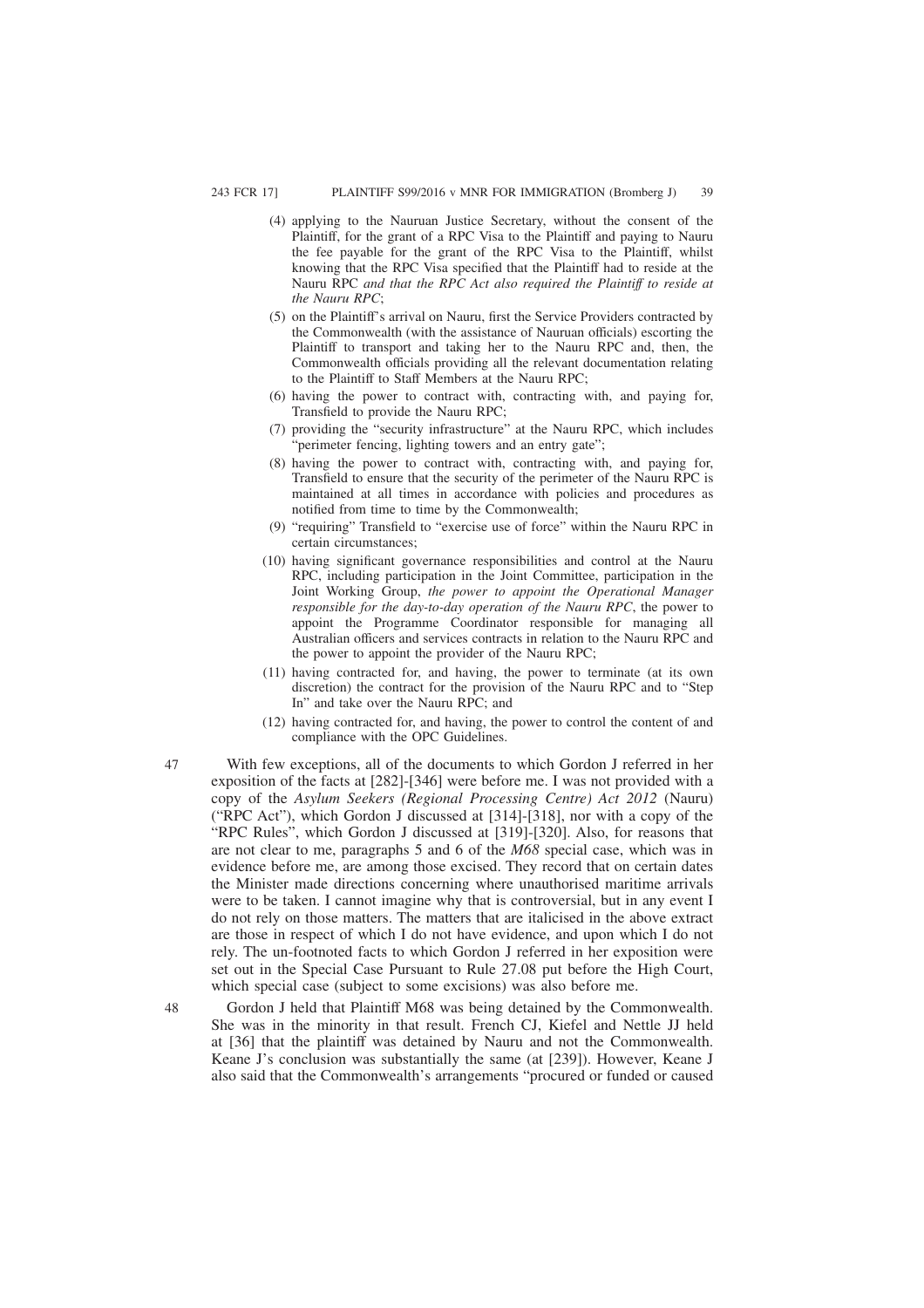restraints over the plaintiff's liberty". Bell J held that the Commonwealth "exercised effective control" over the detention of transferees, and that the plaintiff's detention was, "as a matter of substance, caused and effectively controlled by the Commonwealth parties" (at [93]). Gageler J held that the Commonwealth had procured the plaintiff's detention (see [173]-[175]). Gordon J held that the Commonwealth "detained the Plaintiff" (at [353]).

49

50

The differences as between the various judgments on this question were, however, as to the conclusions of ultimate facts that ought to follow from fairly uncontroversial precursor facts. The content of the various documents put before the High Court and of the facts agreed in the special case were not in dispute. The dispute centred on whether those facts properly led to the conclusion that the Commonwealth detained the plaintiff on Nauru. The answer was that it did not. But that does not render incorrect the facts as summarised by Gordon J. Nor did it render incorrect the 12 points that I have quoted above from her Honour's judgment. In my opinion, those 12 points are also supported by the evidence before me (with the exception I have noted in relation to the italicised portions). They describe, non-exhaustively, the Commonwealth's involvement in the applicant's detention on Nauru.

# *Agreements as between the Commonwealth and Service Providers in relation to provision of services to refugees in Nauru*

- After the applicant ceased to be detained on Nauru, many of the facts set out under the previous heading ceased to apply to her. However, the Commonwealth continued to have involvement in the conditions of the applicant's existence on Nauru. It admitted that it paid for and continues to pay for her accommodation on Nauru. It admitted that it paid all of the applicant's visa and other fees payable in respect of her residence in Nauru. What is more, it admitted that it had provided certain settlement services to the applicant, as I will now detail.
- The Commonwealth agreed with Nauru in the Administrative Arrangements to meet "Settlement support costs" for those settled in Nauru. "Service Providers" would ensure that refugees had access to health, education, counselling, interpreters, and other relevant services for day-to-day living (cl 6.2.3). A "Service Provider" was defined as a company or organisation/entity contracted to provide a service at a centre or in relation to transferees. 51
- Ms Nerys Jones, a Commonwealth public servant, gave evidence of contracts with such service providers. She deposed that the Commonwealth had entered into agreements for contracted parties to provide "health and settlement services" for persons accepted as refugees by Nauru ([6]). 52

## Settlement services

- By letter of intent dated 16 May 2014, and letter of extension dated 18 July 2014, the Commonwealth agreed with "Save the Children Australia" to provide settlement services to refugees in Nauru. 53
- On 5 December 2014, the Commonwealth entered into an agreement with AMES in place of Save the Children Australia to provide settlement services to refugees in Nauru. 54
- AMES is the lead member of a consortium contracted to provide these services. The other member of the consortium is "Multicultural Development Association." Together, they trade under the name "Connect Settlement Services" ("Connect") in Nauru. 55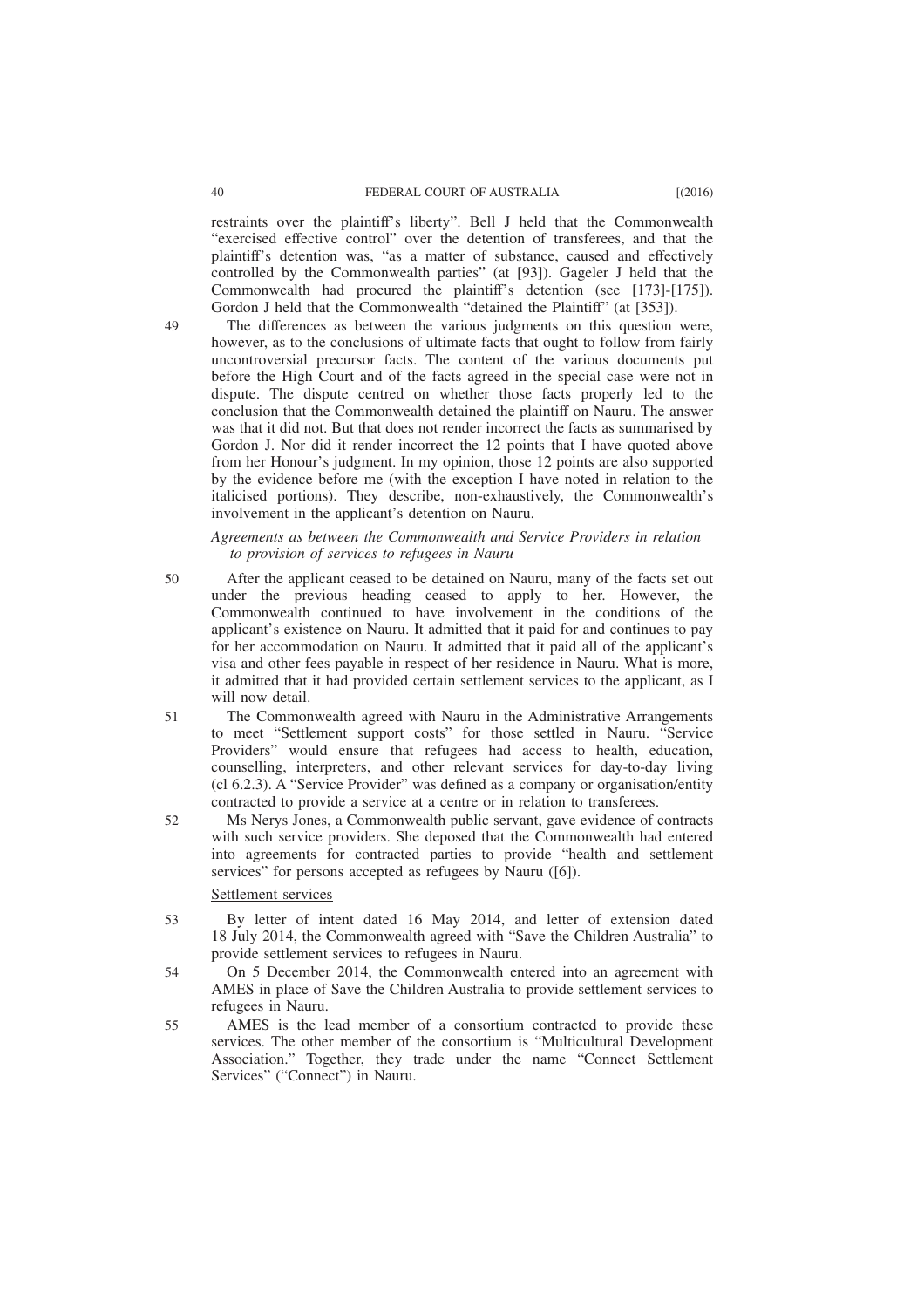- The settlement services contract requires Connect to provide services including the following: needs assessments and case management; English language training; local cultural orientation; access to vocational training; links to services including for education, health and employment services and vocational training; allocating accommodation and accommodation support; income support management; and links to other services and social and religious activities as required to assist refugees to integrate into Nauruan society. 56
- Ms Jones deposed that each refugee is assigned case managers by Connect to assist in transition to living in the Nauruan community. Connect's case managers carry out initial needs assessments and develop Settlement Support Plans for each refugee. Connect is required to ensure that case managers regularly meet with refugees and update the plan with the aim of developing independence and self-agency for each refugee. Ms Jones deposed that the contract envisages that most refugees will have their settlement needs met, including the removal of all support including income support, and exit the service within 6-12 months. 57
- All of the foregoing services are funded by the Commonwealth. In relation to accommodation, the Commonwealth sources or constructs accommodation and pays rent and utilities for that accommodation, and Connect manages the accommodation arrangements. 58
- Connect is also responsible for reporting any incidents of which it becomes aware to the Department of Immigration and Border Protection. The Department manages the performance of Connect through contract management processes. Thus, neither the Department nor the Australian Border Force in Nauru has direct contact with refugees for the purpose of settlement service delivery. 59

### Health services

- By Heads of Agreement for the Provision of Settlement Health Services on Nauru, dated 2 December 2014, the Commonwealth contracted with IHMS to establish and maintain a "Settlement Health Clinic," being a health clinic staffed and run by IHMS and funded by the Commonwealth. 60
- The Clinic is located at the Republic of Nauru Hospital. It is accessible by refugees in Nauru at no cost. It is staffed by IHMS General Practitioners, Registered Nurses, Mental Health Nurses, a Counsellor, and an Obstetrician. Psychiatrist and Psychologist services are also available, through IHMS. The Clinic dispenses medications as required. Interpreters are accessible to support consultations, and are arranged by the Department. Health care is otherwise available to refugees at the Republic of Nauru Hospital at no cost. 61
- IHMS is responsible, through its medical professionals, to treat those refugees who use the Clinic in accordance with professional obligations. IHMS is also required by contract to obtain informed consent to health care. As Ms Jones deposed, "[w]here the Department is advised by IHMS that medical treatment required for a refugee is not available on Nauru, the Department will facilitate the availability of treatment options either on Nauru or elsewhere through procedures established between the Department and IHMS." 62
- Relevantly, the agreement between IHMS and the Commonwealth provides that the IHMS is to provide health services in a manner that promotes objectives including "address[ing] the health needs of individual Refugees to a standard 63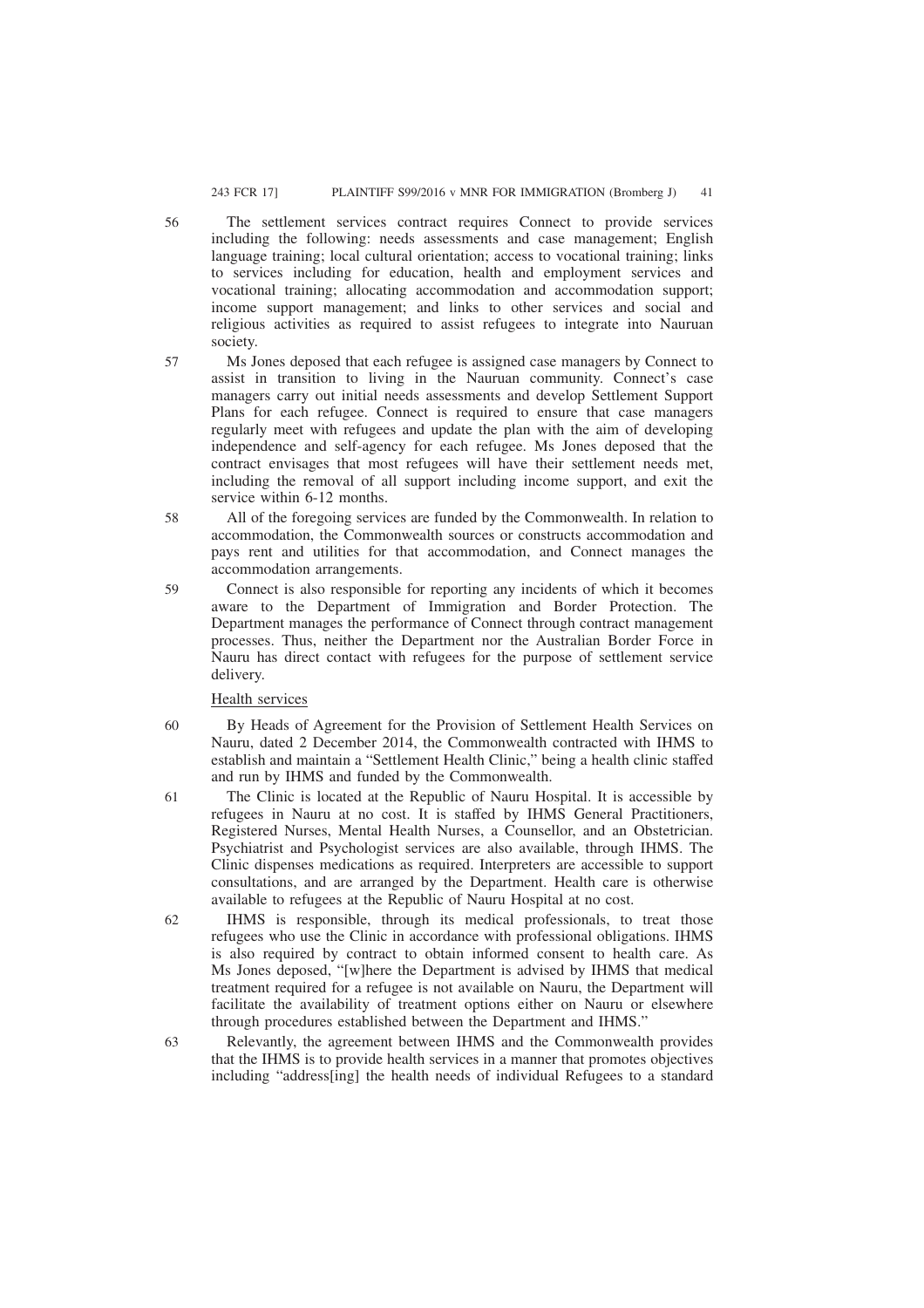broadly commensurate with Nauruan standards" (cl A.1.1(g)), and "effectively manag[ing] risks associated with the Services" (cl A.1.1(h)). Services are to be provided through the Clinic on a needs-basis (cl A.2.2).

That includes "Primary Health Services (available to Refugees for the duration of the Agreement, or as advised by the Department) [including] facilitation of timely transfer of Refugees for urgent medical care not available in Nauru, location and extent of which to be agreed by the Department"  $cl A.2.2(a)(vii)$ .

65

It also includes "Specialist Services", involving the "develop[ment of referral] procedures to specialist services in conjunction with the Republic of Nauru Hospital" and "facilitation of specialist visits — leveraging off specialist visits to the Nauru Offshore Processing Centers where possible — based on Refugee need and/or as agreed by the Department" (cl A.2.2(c)).

The Settlement Clinic is open during business hours six days per week. Refugees are also able to access the Nauru Hospital. In particular, after-hours care is available for refugees who otherwise use the Clinic. The Nauru Hospital participates in an "Overseas Medical Referral" program which allows members of the Nauruan community, or refugees, to be referred overseas for medical treatment not available at the Nauru Hospital. When a refugee is referred under this program, the Operations Section processes the referral and, in the event it is approved, facilitates the medical transfer. The Commonwealth has no involvement when Nauruans are referred under the Overseas Medical Referral program. 66

67

68

Interestingly in the context of this case, IHMS was also responsible for ensuring that, in performing its obligations under the agreement, it complied and ensured compliance with "all applicable laws, including those applicable to Nauru and those Australian laws that are applicable to the Services or the Site" (cl 15.1.1).

# Education services

- The Commonwealth has entered into an agreement with the Corporation of the Trustees of the Roman Catholic Archdiocese of Brisbane trading as "Brisbane Catholic Education" to provide education support services to the Government of Nauru. Those services are provided to Nauruan children and children on regional processing centre visas and temporary settlement visas.
- The applicant, being an adult, does not access these services. However, adult English language education and other adult education, including vocational training, is provided or facilitated by Connect. 69

### *The salient facts*

- It is necessary to record other salient facts and convenient to do that in chronological order. The evidence was almost entirely uncontroversial. There was a contest as to whether the applicant had consented to be taken from Nauru to Papua New Guinea and the quality of that consent. I will make some findings as to that issue. Otherwise, unless indicated to the contrary and insofar as the evidence dealt with the facts, the evidence which I recount is accepted. 70
- Providing a full description of the evidence raises some sensitivity. Some of the facts concern information which is the subject of a non-publication orders made by me pursuant to s 37AF of the *Federal Court of Australia Act 1976* (Cth) ("Federal Court Act"). The information the subject of those orders is: 71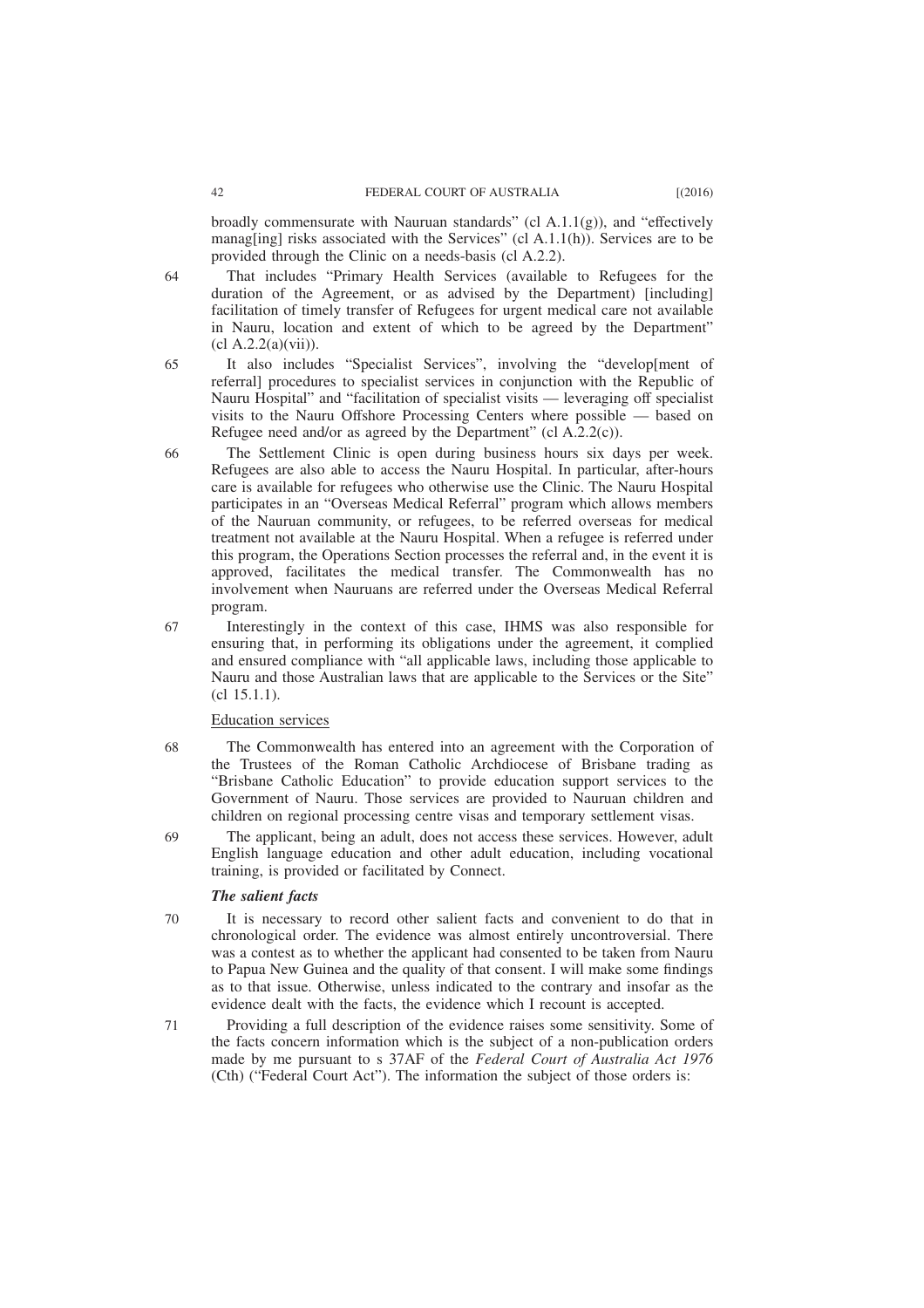- (a) the name of the Applicant.
- (b) the boat identification number of the boat on which the Applicant first arrived in Australia.
- (c) the age of the Applicant.
- (d) the country from which the Applicant came [applicant's ethnicity], and the country in which the Applicant lived prior to her arrival in Australia.
- (e) the procedure that the Applicant had when she was seven years old.
- In view of the non-publication order, I have prepared two versions of my reasons for judgment, a redacted version for publication on the internet and a complete version which is to be provided to the parties. 72
- The applicant is of [redacted] ethnicity. She was born in [redacted] and is currently about [redacted] years of age. At the age of about seven, she was subjected to [redacted]. An examination by Dr O'Connor, to whose evidence I shall later return, revealed a [redacted] which Dr O'Connor defined as: 73

[Block quote redacted.]

- When the applicant was about 16, she witnessed her sister being murdered. She began to suffer seizures soon after. She had some schooling in [redacted] and learned some English from watching TV. While 16, she was taken to [redacted] where her father had arranged her marriage to a 45 year old man with other wives. She was mistreated. She was severely abused, physically, sexually, and emotionally. She said she was bashed and beaten by her first husband. She described the marriage as "very bad". After several years and when pregnant with her first and only child, the applicant ran away to [redacted] where her mother lived. Her son was born there. 74
- The applicant's mother arranged her divorce from her first husband. The applicant met and married a second husband about two years later. Her second marriage was better. She returned to [redacted] with her second husband, but her first husband tried to force her to return to him. Her first husband accused her of adultery and threatened to inform the government and [redacted]. Assisted by her second husband, the applicant fled, fearing that she would be killed by stoning. She left her son with her mother. She sought refuge in Australia, where she thought she could be safe. With that objective, she travelled to Indonesia and then by boat to Australia. The applicant's son remains in [redacted] in the care of the applicant's mother. 75
- When taken from Australia to Nauru, the applicant was detained in a camp called "Regional Processing Centre  $-$  3" ("RPC3"). The Minister participated in the detention, maintenance and care of the applicant whilst her claim for refugee status was being processed and paid for all aspects of her detention, care and maintenance during that period. 76
	- Whilst at RPC3, the applicant was housed in tented accommodation. She said she was provided with food and security by guards from "Wilson Security". She described her conditions there as very tough but secure. Health services were also provided to the applicant. IHMS records show that the applicant attended the IHMS clinic regularly, usually at least weekly and often more frequently. Appointments categorised as "mental health" commenced in November of 2013 and became regular thereafter. Furthermore, a case worker was allocated to the applicant whilst she resided at RPC3. She was also given the assistance of a lawyer to help her apply for refugee status. As I have said, it is admitted that the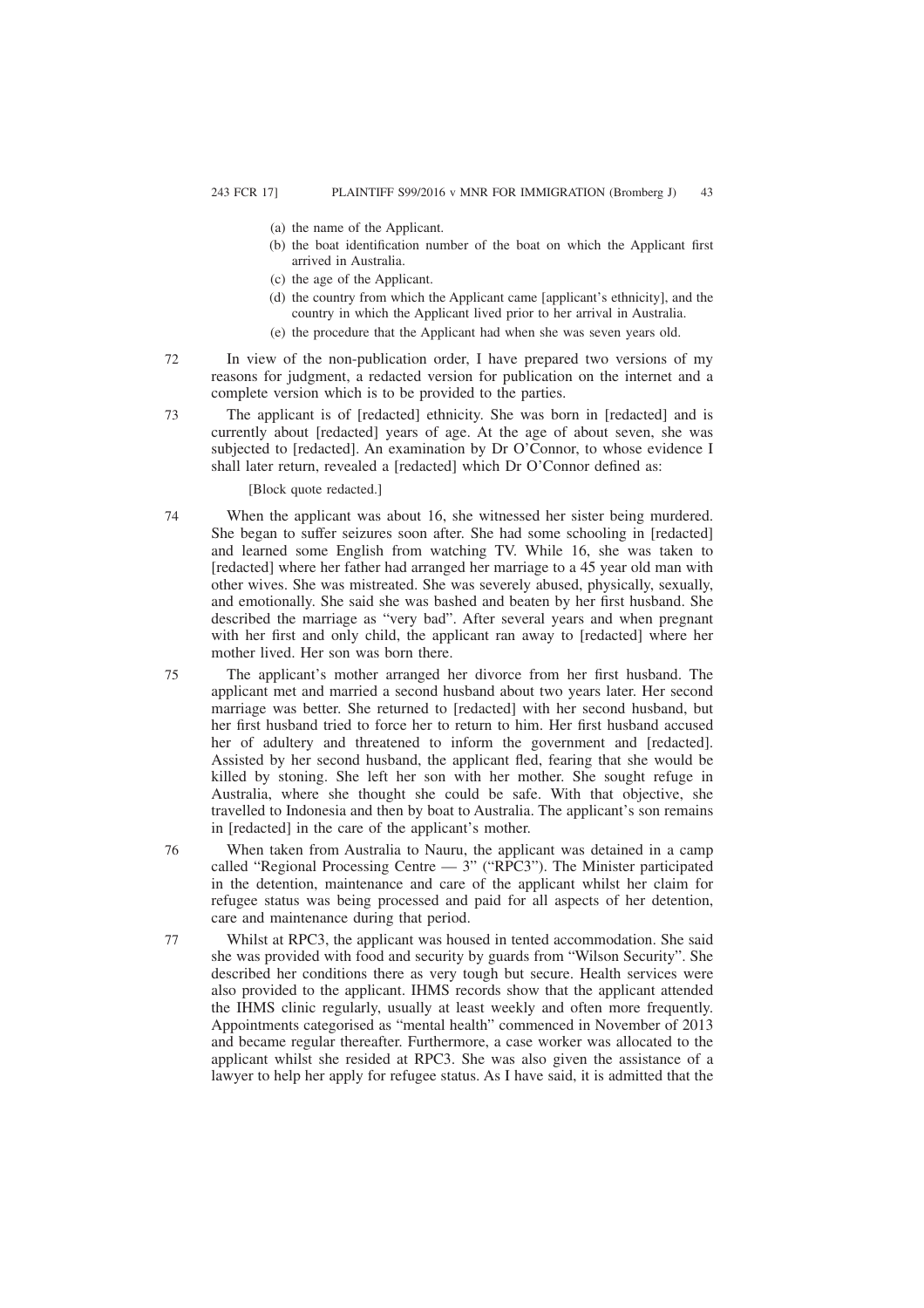Commonwealth participated in the detention, maintenance, and care of the applicant, and paid for all aspects of her detention. I have already described the level of the Commonwealth's involvement in the applicant's detention.

On 11 November 2014, the applicant was found by Nauruan authorities to be a refugee within the meaning of the *Convention Relating to the Status of Refugees 1951*, done at Geneva on 28 July 1951, as amended by the *Protocol Relating to the Status of Refugees 1967*, done at New York on 31 January 1967 ("the Refugees Convention"), and was granted a temporary settlement visa. At that point the applicant was given a document that confirmed that she had been given refugee status. From that time, she could travel anywhere on the island of Nauru. The document she was given did not enable her to leave Nauru.

As a refugee, she moved out of RPC3 and first lived in a house that she shared with eight other women. The Commonwealth has paid and continues to pay for the applicant's accommodation on Nauru. She had also been given a card that she used to obtain cash. She said that she was given an allowance of \$200 but did not specify the period of time the \$200 related to. Often because she was sick, the applicant's case manager from Connect, Ms Bernice Beaucaine, would bring her money. The money provided was used for basic needs such as food and clothing. The applicant met with Ms Beaucaine often.

The applicant found life in the house provided to her very difficult. The main difficulty was security. Thieves came in and stole the residents' belongings. As a result, the applicant was moved to other premises which she was told would be safer. Security guards were provided in the new premises but were ineffective. The guards were "always drunk". In the applicant's evaluation these premises were less safe.

I will deal with the medical evidence about the applicant in more detail later, but it is not in contest that the applicant suffers from epilepsy or a psychogenic disorder and has regular seizures. At the time that she lived outside of RPC3, the applicant had seizures often. The applicant could only describe what people told her about her seizures because she does not remember what happened to her whilst experiencing a seizure. If she experienced a seizure, people would call "emergency" and she would be given help. Sometimes she would be taken to the Settlement Clinic and sometimes she would be taken to the Republic of Nauru Hospital ("the Hospital"). Ordinarily, the applicant obtained her medicine from the Settlement Clinic. On occasions she was admitted into the Settlement Clinic and discharged after a day.

For the purposes of this proceeding, the Minister has admitted that in about February 2016, the applicant was raped while or shortly after suffering a seizure and became pregnant as a result. Other evidence, to which I shall shortly refer, suggests that the applicant was raped on 31 January 2016. The Minister has further admitted, again for the purpose of this proceeding only, that the applicant has suffered physical and mental harm and continues to suffer mental harm as a result of having been raped.

The applicant deposed that whilst having a seizure she was raped. She has no recollection of the rape itself. She realised she had been raped after it had happened. She came to that realisation because there was blood "in my body ... and also … a lot of … male discharge". The applicant later reported to Dr O'Connor that the effects of the rape were vaginal bleeding and a painful perineum with no other physical injuries. 83

78

80

79

81

 $82$ 

84

Further details of the rape are contained in a report produced by Connect on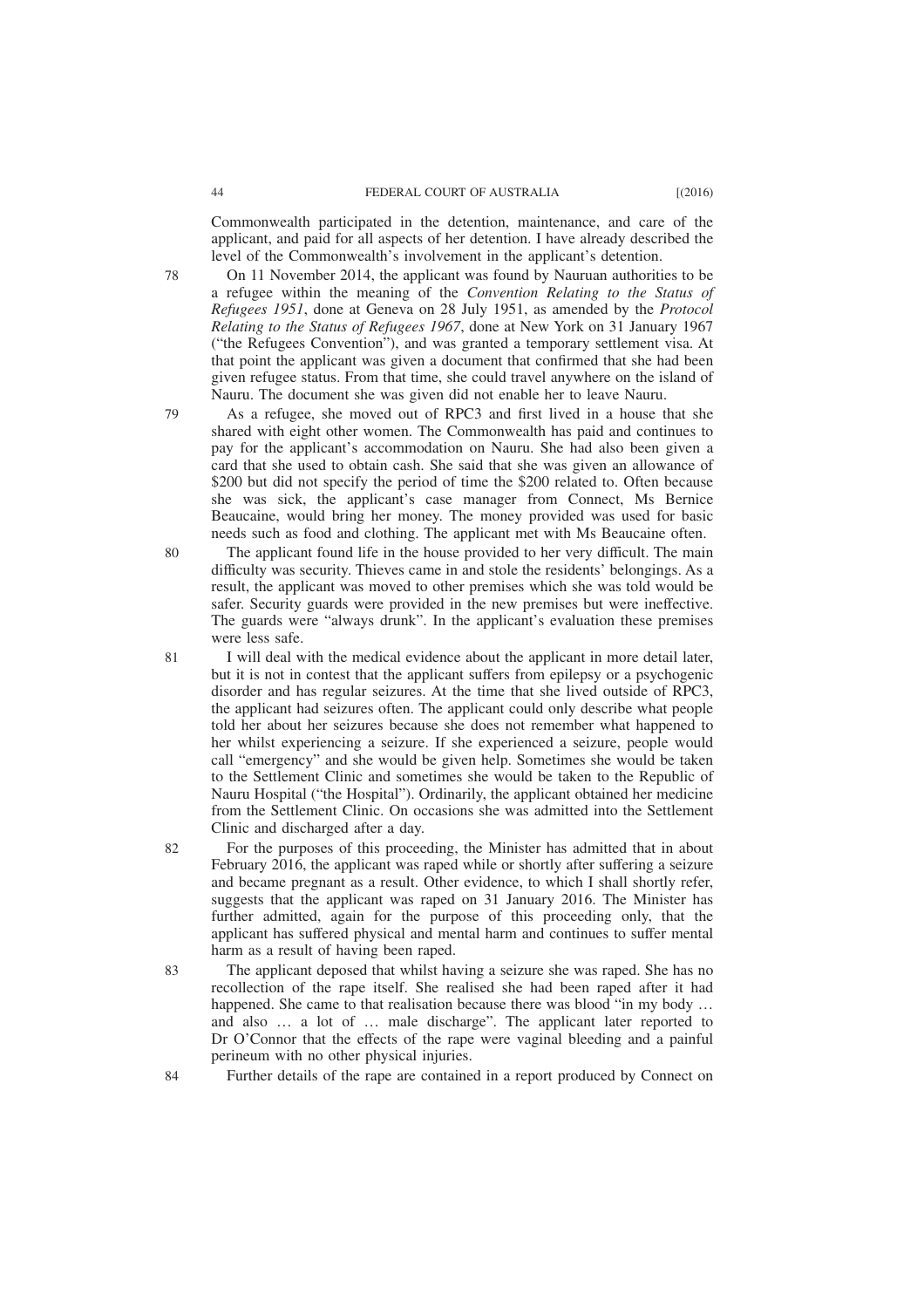#### 243 FCR 17] PLAINTIFF S99/2016 v MNR FOR IMMIGRATION (Bromberg J) 45

31 January 2016. At approximately 12 noon on that day, the applicant contacted the on-call case manager to report that she had been raped. She told her case manager that she had stepped outside of her room to make a phone call and became unconscious due to a seizure. Transport to the Nauru Hospital was arranged by Connect. After initial medical testing, an assessment was conducted at the Hospital together with an initial counselling session conducted by the Victims Support Service. Thereafter, the applicant was taken to the Nauruan police force where she made a statement.

85

Dr Joseph Songco has been employed as a medical doctor by IHMS at the Settlement Clinic since May 2015. He deposed that he saw the applicant at the Settlement Clinic on 7 March 2016. She told him that she had missed her period. He asked whether she was pregnant and the applicant said she was not. There is some controversy as to whether Dr Songco asked the applicant to take a pregnancy test but the applicant did agree to an ultrasound being conducted and that occurred. Medical records show that an ultrasound was conducted on 18 March 2016. The ultrasound confirmed that the applicant was pregnant.

- Also on 7 March 2016, Mr George Newhouse, the applicant's solicitor, emailed Dr John Brayley concerning the applicant. Dr Brayley is the Chief Medical Officer and Surgeon General of the Australian Border Force. Mr Newhouse attached a video of the applicant. He said that "[she] is at risk of serious injury. She is fitting regularly and cannot safely even cook for herself because she has fitted in the middle of cooking with the potential for a fire and burns." He said that "[s]he requires urgent trauma and psychological care, an assessment by a neurologist in relation to her fits and this should take place in Australia." He said that "[the applicant] was raped after collapsing after a Grand mal Fit. She has not been adequately cared for as a consequence. … It is obvious that she needs treatment in Australia."
- On 8 March 2016, Dr Brayley said to Mr Newhouse that he had forwarded Mr Newhouse's email with attachments to a Regional Medical Director at IHMS. 87
- Also on 8 March 2016, Dr Brayley emailed Mr Newhouse again and said that he had had a detailed conversation with Dr Peter Rudolph, the Medical Director for Offshore Centres. Dr Brayley said that Dr Rudolph had previously looked at the applicant's case but was "following up again today," and would provide to Dr Brayley an update. Dr Brayley said that he would be in touch with Mr Newhouse shortly — probably the following morning. 88
	- On 9 March 2016, Dr Rudolph emailed Dr Brayley concerning the applicant. The subject matter of the email was the applicant's seizures and how they ought to be diagnosed. Dr Rudolph said (*inter alia*) as follows:

As we discussed previously, the diagnosis of epilepsy is essentially a clinical diagnosis in Nauru as there is no access to EEG services; nor is there access to EEG services at PIH [Pacific International Hospital, Port Moresby]. I suppose that Mr Newhouse and Dr Newman need to be aware that [the applicant] is now a Nauruan refugee who will receive good quality primary care and mental health support via the Settlement clinic but will be reliant on the Nauru Hospital for specialist services in accordance with Nauru community standard — and there are obvious limitations when compared to Australian standards.

More emails were exchanged as between Dr Rudolph and Dr Brayley on 9, 11, 12, and 14 March 2016 but these are not of any particular moment. As part  $9<sub>0</sub>$ 

86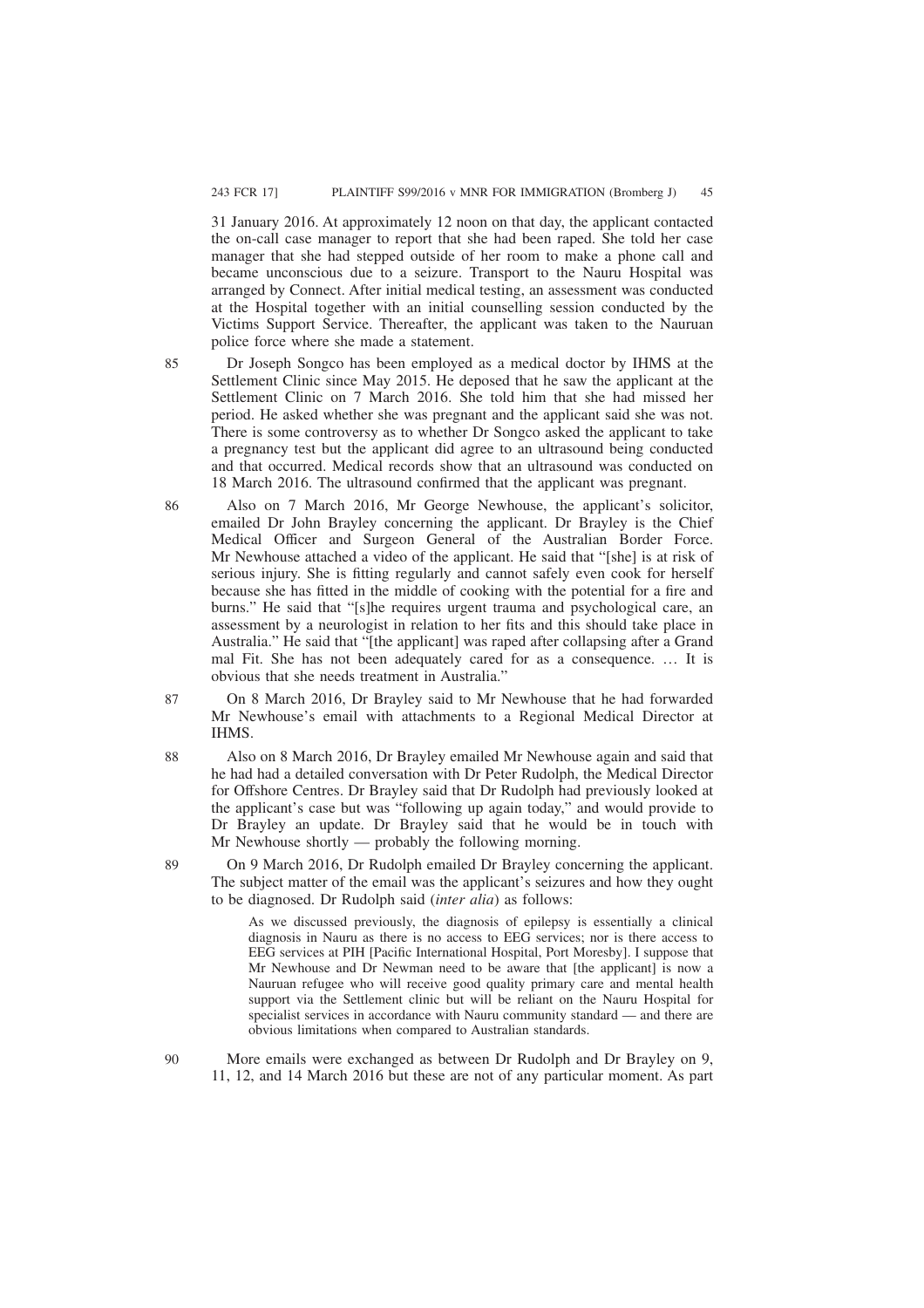of the same email chain, on 14 March 2016 Dr Jo Holdaway, a Medical Director of Mental Health Service at IHMS, emailed Dr Brayley. Relevantly, she said this:

There is also a significant and potentially contentious issue of service delivery to refugees "to a Nauruan standard" and the harm potentially created by providing services to refugees that would not be also available to Nauruans (such as weekend welfare visits), and the lack of automatic right by the Australian government to refugee clinical information.

These complex issues certainly complicating [sic] this case — but too complex to debate in email. It is not simply a case of IHMS leading this patients [sic] care in the same way that might happen on the mainland.

Perhaps this is the type of case we could usefully spend an hour discussing as an example of a complex case, in one of the new Clinical Governance forums.

- Two days earlier, on 12 March 2016, and in a different email chain, Dr Brayley emailed Mr Newhouse, saying (amongst other things) that the applicant was booked in for a "comprehensive review by a senior IHMS doctor on Tuesday", ie on 15 March 2016. An email later that day from Dr Brayley to Mr Newhouse advised the latter that a pregnancy test would be offered to the applicant.
- Also on 12 March 2016, the email chain containing the two emails to Mr Newhouse was forwarded to Dr Rudolph. 92
- On 17 March 2016, as part of the same chain of emails, Dr Brayley emailed Dr Rudolph asking whether there was "any news" about the applicant's comprehensive assessment, which had occurred two days prior. Dr Brayley had received information from a Ms Pamela Curr, concerning the applicant, to the effect that the applicant had been told that she was pregnant, and that she wished to have the pregnancy terminated. He requested that that information be confirmed as accurate. 93

In reply, on 17 March 2016 at 4:46 pm Dr Rudolph emailed Dr Brayley. It does not appear that he had yet confirmed whether the applicant was pregnant. The email is lengthy and not all of it need be set out. He commenced thus:

As you have indicated, further information is required regarding the pregnancy plus a clear indication from the patient as to her wishes and I believe that this is taking place.

*Also, as you are aware, if this or any other refugee wishes to have a termination of pregnancy, serious legal and ethical questions are raised*. Whilst in Australia termination of pregnancy is widely accepted as an appropriate therapeutic intervention, *in Nauru termination of pregnancy is illegal*. One might also assume that an individual, as part of the acceptance to become a refugee in a particular country, also accepts to abide by the laws of that nation. Therefore any refugee in Nauru seeking to obtain a termination of pregnancy or others (including health professionals) facilitating the process may be considered as participating in a felony and may be charged; in addition, the action may be seen as an insult to Nauru which has kindly agreed to take these individuals as refugees and allowed Australian government officials and Australian government contractors (e.g. IHMS) to work in Nauru under Nauruan laws and regulations.

(Emphasis added.)

Dr Rudolph continued, later in the same email, as follows:

With regard to [the applicant's] seizures: whilst the assessment this week was not that of a specialist in seizures, it was undertaken by a very experienced general practitioner. The physical examination was normal and it was recognised that there

91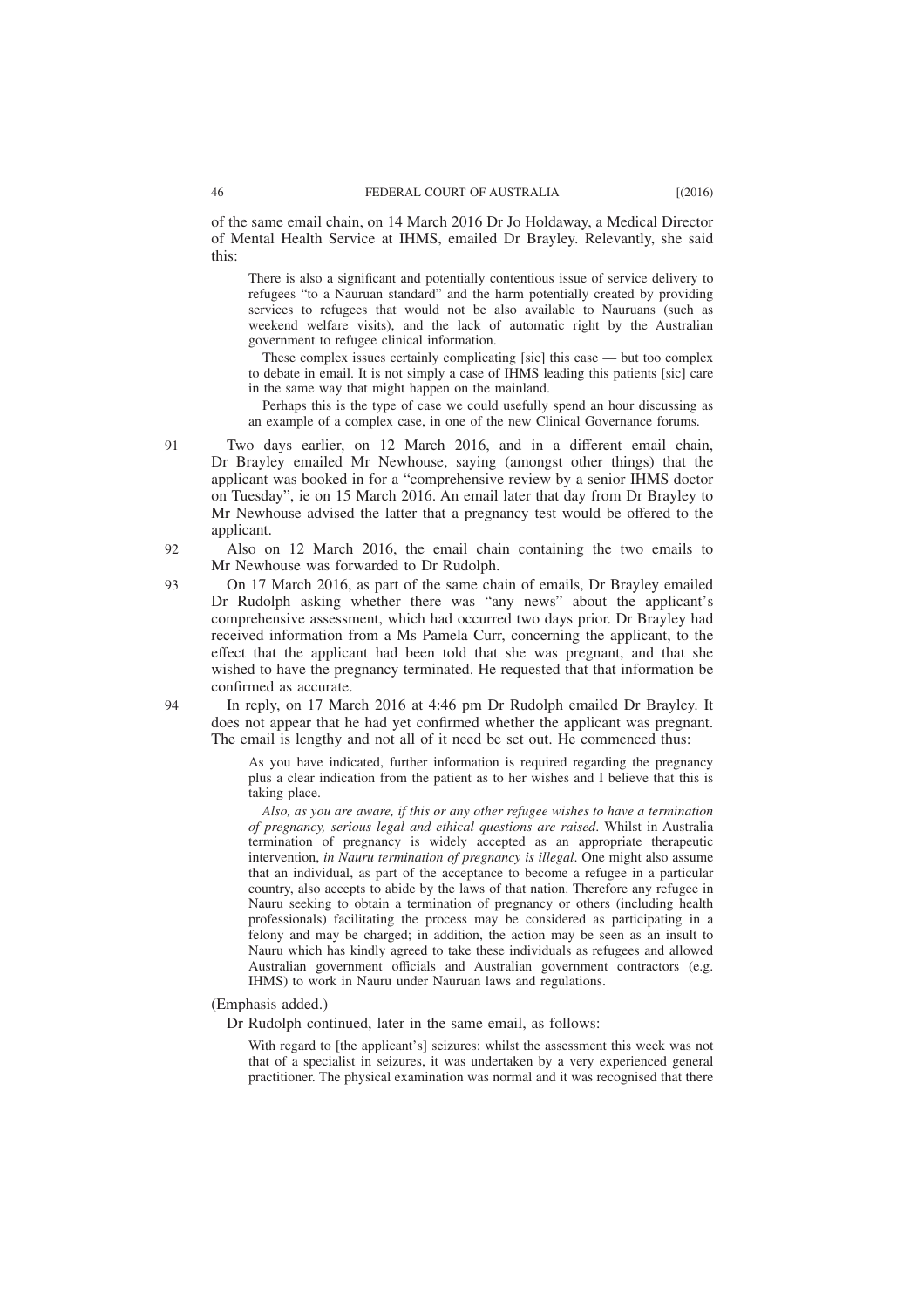#### 243 FCR 17] PLAINTIFF S99/2016 v MNR FOR IMMIGRATION (Bromberg J) 47

is a significant functional component to the presentation. *However, certain elements of the history are such that epilepsy cannot totally be ruled out. As we previously discussed, if this lady were in Australia, she would have an EEG and probably admitted to a neurology ward for observation if the EEG was inconclusive*. As you know, this is not available in Nauru and referral to the Nauru hospital for "specialist" assessment was totally unsatisfactory. *There is no EEG or neurology capability at PIH either*. *Under the current arrangements for specialist medical care for Nauruan refugees*, [*the applicant*] *will not get the care that I believe she requires (using Australian standards as a baseline)*; nor would a Nauruan local with the same presentation for that matter. *If she were a transferee, there would be additional options although I suspect that ultimately IHMS would be requesting transfer to Australia for EEG and possible admission to a neurology ward for observation to identify a definitive diagnosis (and institute appropriate treatment)*.

(Emphasis added.)

95

On 18 March 2016 at 11:12 am, Dr Brayley replied to Dr Rudolph's email, saying (*inter alia*) the following:

I can reply in more detail at a later stage — we certainly have details of the laws in different countries.

I haven't seen it as inconsistent that Nauru while not offering termination of pregnancy through its own health system is prepared to see people travel to another country for this procedure similar to a practitioner in one hospital who conscientiously objects and refers a patient to another hospital.

PNG has been prepared to provide this procedure subject to a review of the circumstances of each patient to ensure that their legal requirements are met.

- Also on 18 March 2016, at 9:19 pm, Mr Newhouse emailed Dr Brayley saying that he was extremely concerned about the fact that the applicant was pregnant and required a termination, and said that he "wonder[ed] whether her case could be fast tracked." 96
- On 19 March 2016 at 10:24 am, Dr Brayley replied to Mr Newhouse's 18 March email, saying that Dr Brayley was aware of the applicant's request for a termination of pregnancy, that he expected that the overseas medical referral for that termination would be "actioned expeditiously by the doctors and manager on Nauru at the IHMS settlement clinic" and that he would confirm that. 97
- On 21 March 2016 at 9:00 pm, Dr Rudolph replied to Dr Brayley's 18 March email, extracted under [95] above. Dr Rudolph's email states that the applicant received an ultrasound on 18 March 2016 and the ultrasound showed that she was pregnant. He also said that the "IHMS mental health team will be following [the applicant] up in relation to her psychological state and the IHMS gynaecologist will be following [the applicant] up in relation to the viability of the pregnancy and [the applicant's] intentions." 98
	- On 22 March 2016 at 12:02 pm, Dr Brayley emailed Mr Newhouse saying that the applicant had undergone an ultrasound on 18 March 2016 and was confirmed to have a "very early pregnancy," which could not be identified as viable or dated as yet. He said that a repeat ultrasound was planned in around 1-2 weeks. He indicated that an IHMS gynaecologist would follow up with the applicant in relation to the pregnancy's viability and the applicant's intentions, and that a mental health team would follow up with the applicant concerning her mental state.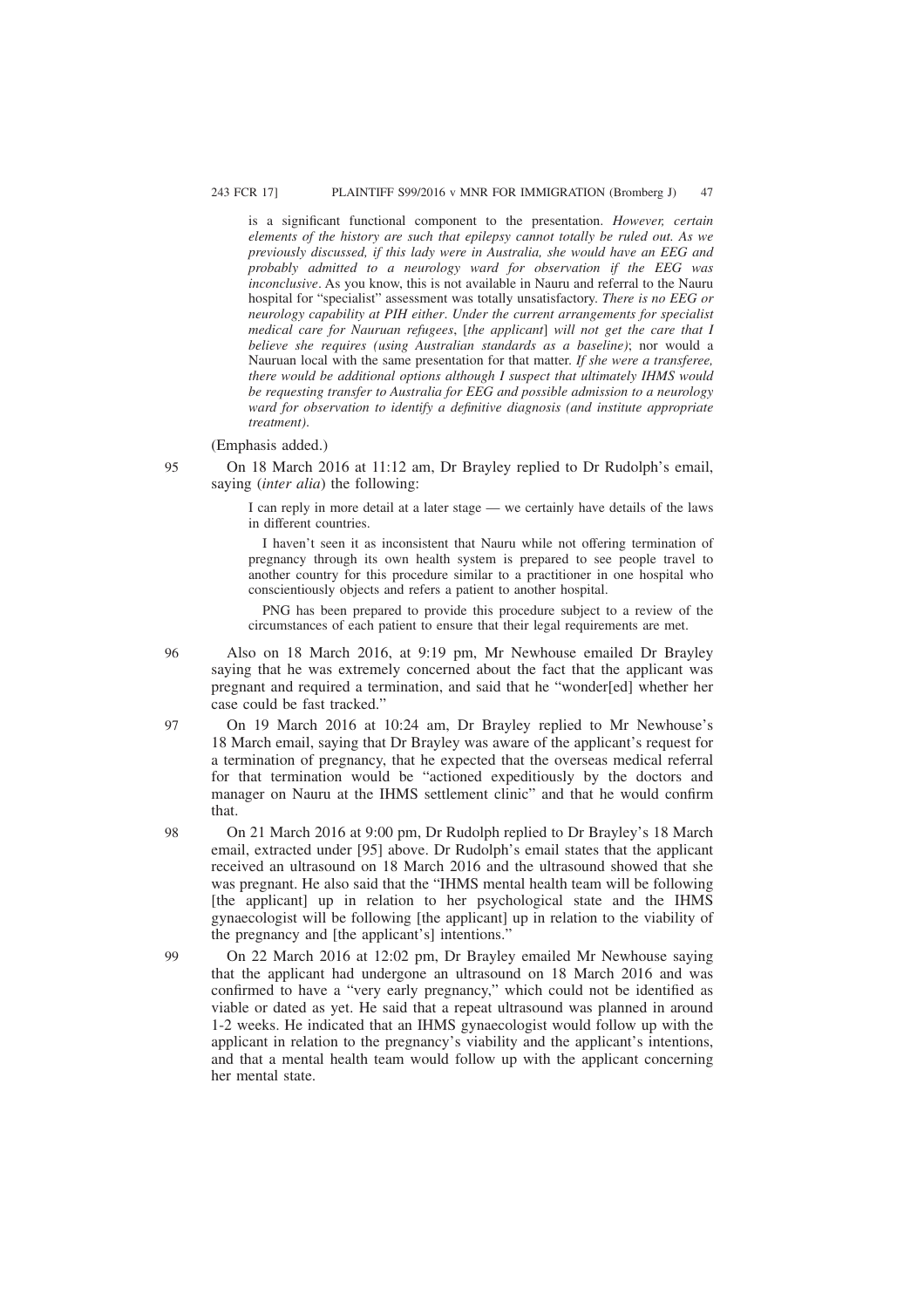#### 48 FEDERAL COURT OF AUSTRALIA [(2016)

- As earlier stated, there is some conflict in the evidence about whether the applicant was taken by the Minister from Nauru to Papua New Guinea for the purpose of having an abortion with her consent or her informed consent. The following evidence is recounted including because it is relevant for resolving that issue. 100
- The applicant deposed that sometime after the ultrasound was conducted, she went to the Hospital because she wasn't feeling well. At that time she was told she was pregnant. It was suggested to the applicant that a female doctor, Dr Sewell, informed her that she was pregnant and that she told Dr Sewell that she wanted to have an abortion. The applicant did not recall any appointment with any female doctor. She said she told Dr Songco that she wanted an abortion. The applicant denied that during the appointment suggested to her with Dr Sewell she was told by a mental health officer that an abortion might take place in Papua New Guinea. The applicant insisted in her evidence that she had only discussed an abortion with two male doctors, Dr Songco and another doctor whom she called "Dr Nick". On her evidence each of those doctors had said to her that she would be going to "a third country" to have an abortion. She denied that she had been told that an abortion might take place in Papua New Guinea and that she had said that she did not care, that she just wanted the abortion or words to that effect. 101
- The Minister did not call Dr Sewell. He relied upon a record of an appointment for the applicant at the Settlement Clinic. The record appears to detail a consultation that "Sewell SMD" had with the applicant. It does provide some foundation for the allegations put in cross-examination as to what the applicant was told, but the record is not clear. There are other records in evidence which support the Minister's position that the applicant was seen by a psychologist Ms Margaret La Freng on 21 and 23 March 2016, and also on 30 March 2016, and a psychiatrist Dr Argyle on 24 March 2016. I accept that in those consultations an abortion was discussed with the applicant. To the extent that that evidence contradicts what the applicant said in cross-examination, I prefer the documentary evidence. 102
- Whilst the following evidence of Ms Noora Ali supports a finding that a mental health officer said an abortion might take place in Papua New Guinea, neither Ms Ali or the record of the appointment with Dr Sewell suggests that the comment was made whilst the applicant saw Dr Sewell. 103
- Ms Ali is an interpreter working in Nauru. She deposed that she remembered translating for meetings or appointments that the applicant had on at least two occasions. She does not remember the dates of those meetings. She recollects that one was at the applicant's home and that the other was at the Hospital. She recalls that each meeting was with a person from the Settlement Clinic mental health unit and a psychologist. Ms Ali deposed that she recalls that the applicant told the mental health unit person and the psychologist that she was pregnant. She described to them how the pregnancy had happened. The applicant said that she wanted to have an abortion as soon as possible. Ms Ali does not recall a reply given to the applicant but thinks that something was said along the lines that they would do their best or that they needed to work on it. Ms Ali also deposed that on the second occasion she translated for the applicant. The applicant again said she was pregnant and that she wanted to have an abortion as soon as possible. The applicant said it needed to happen quickly. Ms Ali 104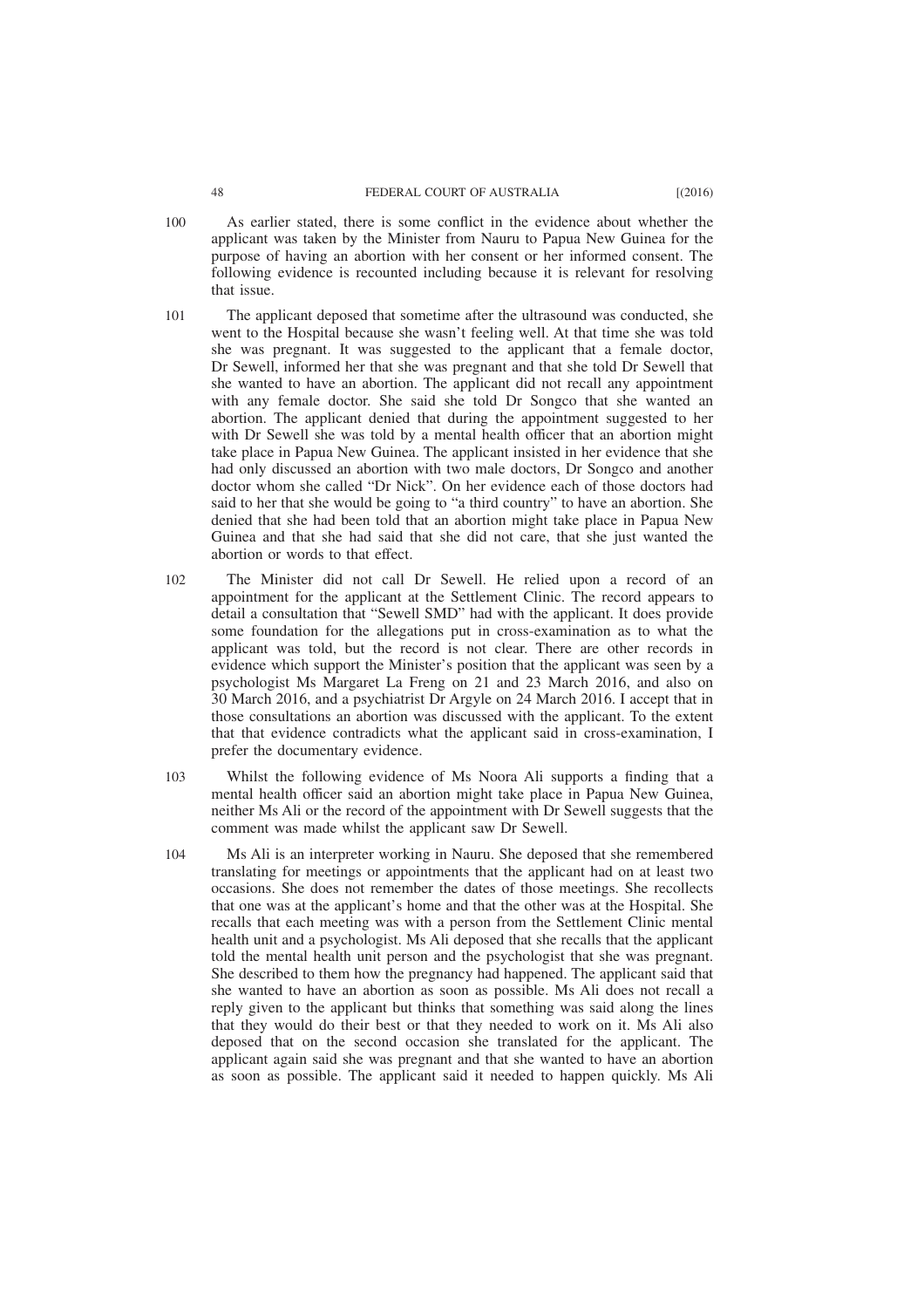recalls that the mental health unit person said that maybe the abortion would happen in Papua New Guinea. Ms Ali deposed that the applicant said in response that she didn't care, wherever.

The applicant accepted that during an appointment with Dr Songco she was given some forms to sign. She did not recall the date of the meeting but other evidence confirms that the appointment occurred on 22 March 2016. The two forms in question are in evidence. The first is headed "Consent for Medical Transfer to Port Moresby". Relevantly it purports to record the applicant's agreement to "transfer to Port Moresby for the purposes of medical treatment/investigation". The document states:

I have made this decision on my own free will, with no threat or punishment made to me. I understand I will return to Nauru upon completion of medical treatment/investigation.

There is no issue that the signature of the applicant is shown on the form. The form is dated 23 March 2016.

The second form is headed "Consent to Share Medical Information". This form also contains the applicant's name and her signature. It records the following consent:

I give my consent for Pacific International Hospital (PIH) &/ Port Moresby General (POMG) Hospital to share my personal medical information with the Department of Immigration and Border Protection, the Australia Border Force, and International Health and Medical Services, whilst I am undergoing treatment or assessment in the PIH or POMG Hospital.

The form is dated 22 March 2016.

- The applicant denied that prior to arriving in Papua New Guinea, she had any understanding that she would be transferred to Papua New Guinea in order to have an abortion. She said that prior to arriving in Papua New Guinea she did not know where Port Moresby was. She said that she did not read either of the consent forms when she signed them. Although she accepted that an interpreter was present during her appointment with Dr Songco, she denied that the content of the consent forms had been interpreted for her. Her evidence was that Dr Songco discussed with her health issues including her mental health, her seizures and her dental health and told her that these would be addressed in another country and that she needed to sign the consent forms. To the applicant's recollection, she signed both of the consent forms at the same time. She did not recall coming back on a later occasion to sign one of the forms. She denied that Dr Songco read out the content of the forms and told her that by signing the forms she was agreeing to a medical transfer to Port Moresby. She insisted that all that Dr Songco did in relation to the forms was point to the spot on the forms where she should put her name and sign.
- Dr Songco deposed that he had an appointment with the applicant on 22 March 2016. Prior to the appointment, another doctor at the Settlement Clinic had told him that the appointment had been made because the applicant was going to be transferred to Port Moresby so that she could receive an abortion and that she needed to sign the consent forms to be transferred. He said he had not spoken to the applicant about the abortion and was not involved in the decision to transfer her to have that procedure. It is not in dispute that the applicant attended the appointment with her case officer and an interpreter. Dr Songco says that at the beginning of the appointment the applicant told him that she wanted to have an abortion as soon as possible. He deposed that he did 108

105

107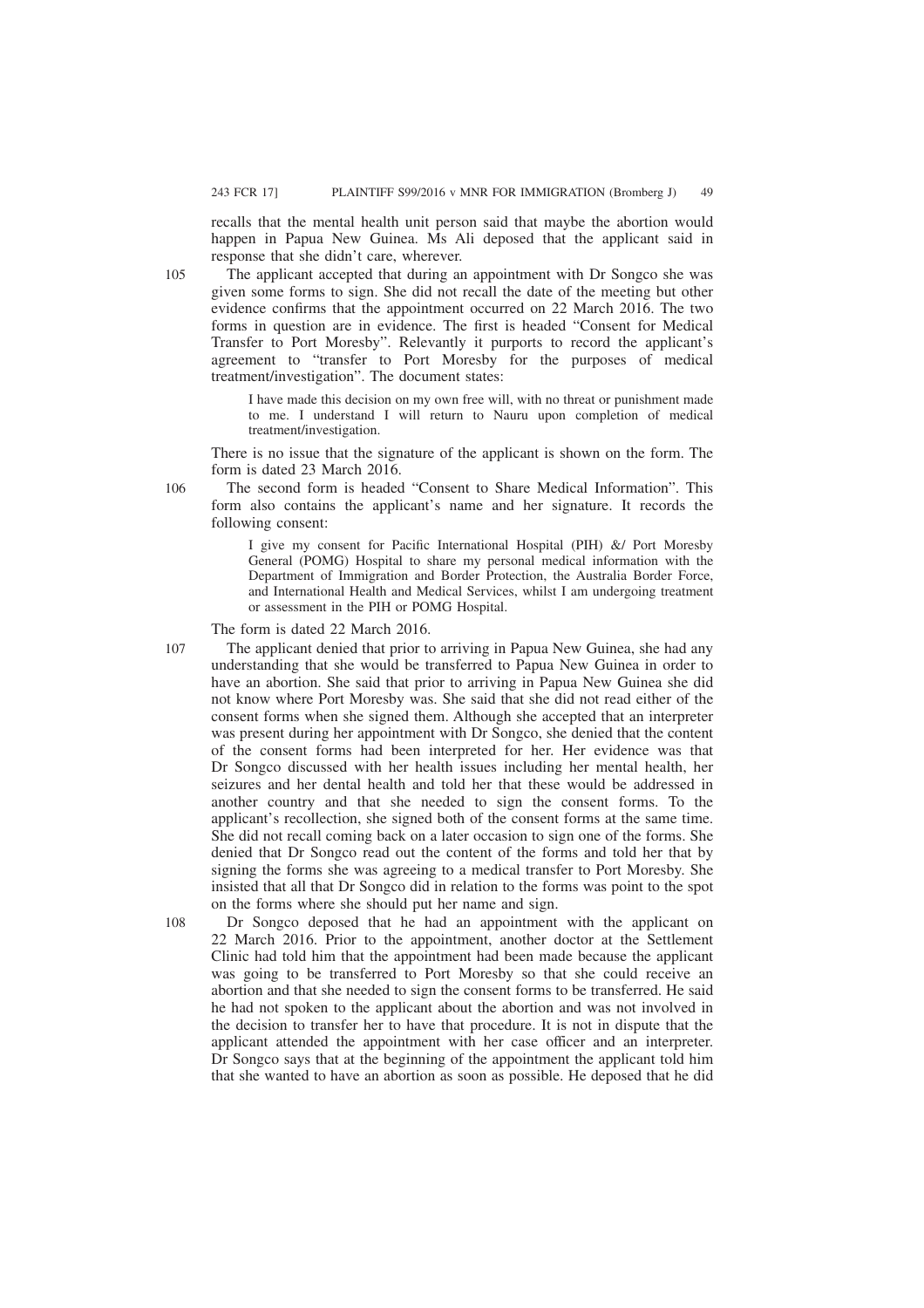not discuss the abortion procedure itself with her. He said that he told the applicant that he had been informed that she was to be transferred "to another country" to have the abortion done. He deposed that he then gave the interpreter the consent form for the transfer to Port Moresby and the second consent form for the sharing of medical records. He deposed that he then told the applicant that the forms "were for her to be transferred to Port [Moresby] General Hospital, for the abortion". He asked the interpreter to translate the consent forms and for the applicant to put her name and signature on the forms if she agreed. He further deposed that he heard the interpreter reading both consent forms to the applicant. When the interpreter had finished he saw the applicant print her name on the consent form for the sharing of medical information and saw her sign that form. He says he also saw her print her name on the consent to be transferred to Port Moresby. However, he deposed that the applicant did not sign the consent to be transferred form and that he did not notice that at the time. The forms were then given back to Dr Songco and he deposed that he asked the applicant about her condition. He discussed referrals with the applicant and ultimately referred her to a psychologist, a psychiatrist and also an obstetrician/gynaecologist.

- Dr Songco deposed that, later, when he realised that the consent to transfer form had not been signed he contacted the applicant and asked her to come in the next day to the Settlement Clinic. He said that she came in on 23 March 2016 for her appointment with the psychologist. Before that appointment he spoke to her and again told her that she had forgotten to sign the second consent form. He said he gave her the form and asked her to sign it. He deposed that she then wrote her name on the form and signed it. The applicant was not accompanied by an interpreter on 23 March 2016. 109
- There is one possible inconsistency in Dr Songco's evidence. He said that he saw the applicant print her name on the consent to transfer form on 22 March. He also said that she did that again on the next day. That is unlikely and inconsistent with what appears on the form. However, Dr Songco was not cross-examined. I have no reason to reject the substance of his account of his meetings with the applicant on 22 and 23 March 2016. But, given the applicant's background and limited education, I do not have a basis for disbelieving the applicant's evidence that she did not know at the time where Port Moresby was. Perhaps the name Papua New Guinea might have been more familiar to her but nothing in what was said to her either by Dr Songco nor in the consent forms mentioned by name the country of intended destination. Nor, given her state of mental health at the time, would it be surprising if the applicant misunderstood the detail of what was being put to her. 110
- The evidence does support a finding that the Minister offered and the applicant agreed to be taken to another country so that her pregnancy could be terminated. There is no suggestion that the applicant was removed from Nauru against her will or misled as to where she would be taken. The evidence does not support a finding that the applicant was offered a choice of destinations, or had any choice other than that provided by the Minister, as to obtaining a termination of her pregnancy. It was not in contest that an abortion was not safe and lawful in Nauru, and could not be there obtained. The Minister admitted that it would not be possible for the applicant to obtain an abortion without the assistance of the Commonwealth. In other words, if an abortion was to be procured, the Commonwealth had to procure it in a country other than Nauru. 111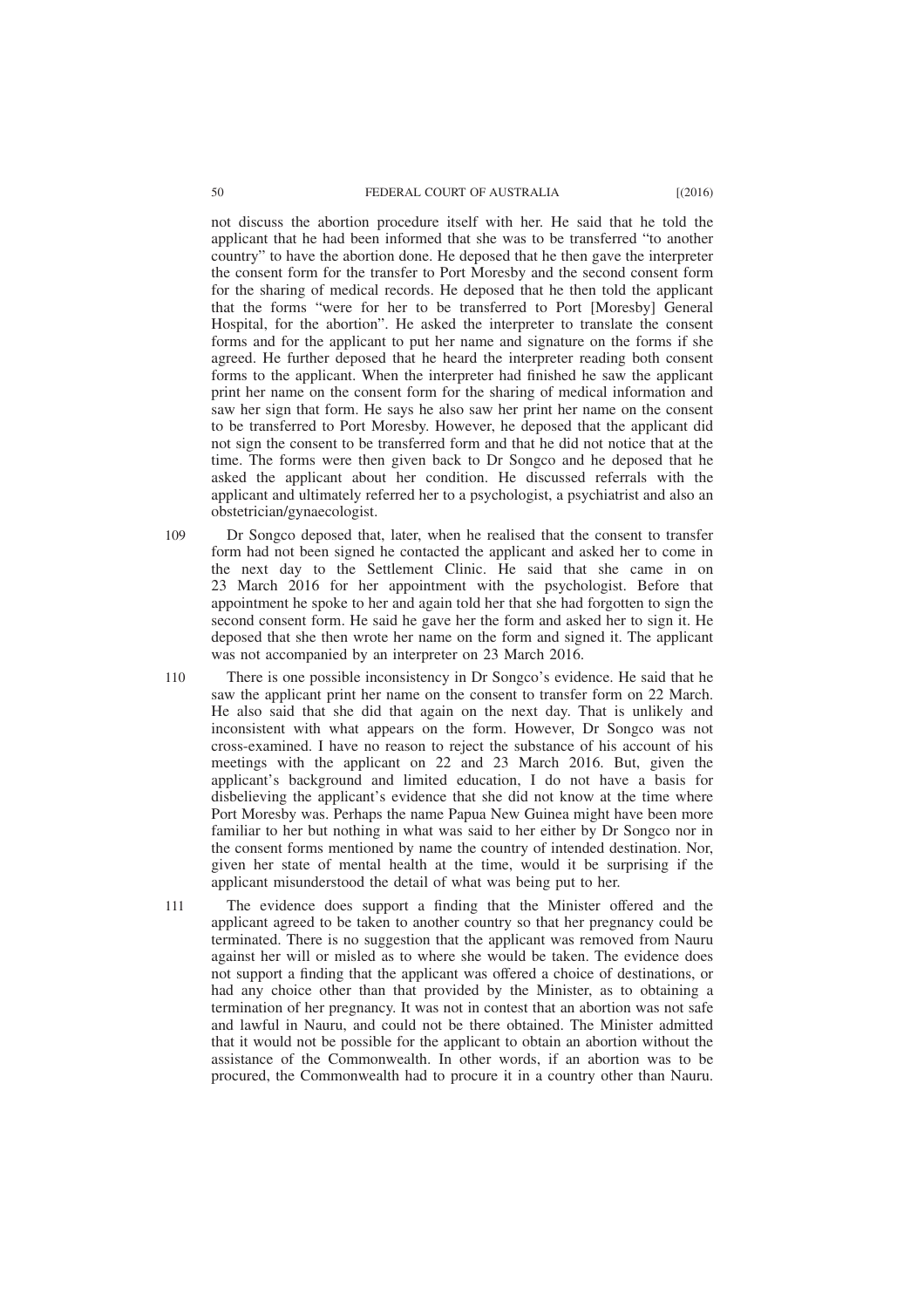#### 243 FCR 17] PLAINTIFF S99/2016 v MNR FOR IMMIGRATION (Bromberg J) 51

The evidence does not support a finding that the applicant was given any opportunity to make an informed decision that Port Moresby was an appropriate location for the abortion that she desired. Dr Songco was told that the applicant "was going to be transferred to Port Moresby" before he saw her. He was not there to consult with the applicant about possible alternatives and did not do so. Nor did he explain to the applicant the standard of care that would be available to her or say anything about the lawfulness of the applicant's pregnancy being terminated in Papua New Guinea. Whilst the applicant gave her consent to be taken to another country, she did not give her approval to having an abortion in the medical and legal setting in relation to which she now complains. In that regard she did not give informed consent.

When a refugee requests a termination of pregnancy, a Request for Medical Movement ("RMM") is prepared by IHMS. It is approved by an IHMS Medical Director, and submitted to the Offshore Health Operations Section ("Operations Section") of the Detention Services Division ("Division") of the Australian Border Force for approval. That is consistent with cl A.2.2(a)(viii) of Sch 1 to the Agreement entered into between the Commonwealth and IHMS, which provides as follows: 112

- A.2.2 The Services available to Refugees under the Agreement, to be delivered by the Service Provider in the Nauruan community at the Settlement Health Clinic(s) on a needs-basis, comprise:
	- a. Primary Health Services (available to Refugees for the duration of the Agreement, or as advised by the Department):
		- viii. facilitation of timely transfer of Refugees for urgent medical care not available in Nauru, *location and extent of which to be agreed by the Department*, and where required and available provide Referral to an appropriate medical assistance provider and medical escort services.

## (Emphasis added.)

An RMM contains the following information: 113

…

- (1) the refugee's personal information including name and date of birth;
- (2) the refugee's current location;
- (3) the recommended timeframe for movement;
- (4) the recommended destination for medical treatment;
- (5) the reason for referral; and
- (6) the refugee's provisional diagnosis and relevant medical history.
- On receipt of an RMM, an officer of the Australian Border Force checks the request to ensure that all required details have been provided. The officer checks scheduled upcoming charters, timetables for visiting medical specialists, and "Departmental policy about medical transfers". If "everything is in order," the request is escalated for approval, ultimately to the First Assistant Secretary of the Division. 114
- Mr Nockels is the First Assistant Secretary of the Division. Mr Nockels has been in his position since 4 April 2016. Prior thereto, he was Commander of the Immigration and Customs Enforcement Branch of the Australian Border Force. That involved the management of around 130 investigators in Australia's capital cities. Investigations focused on customs and immigration offences, including importation of prohibited items and identity fraud. Earlier, commencing in 115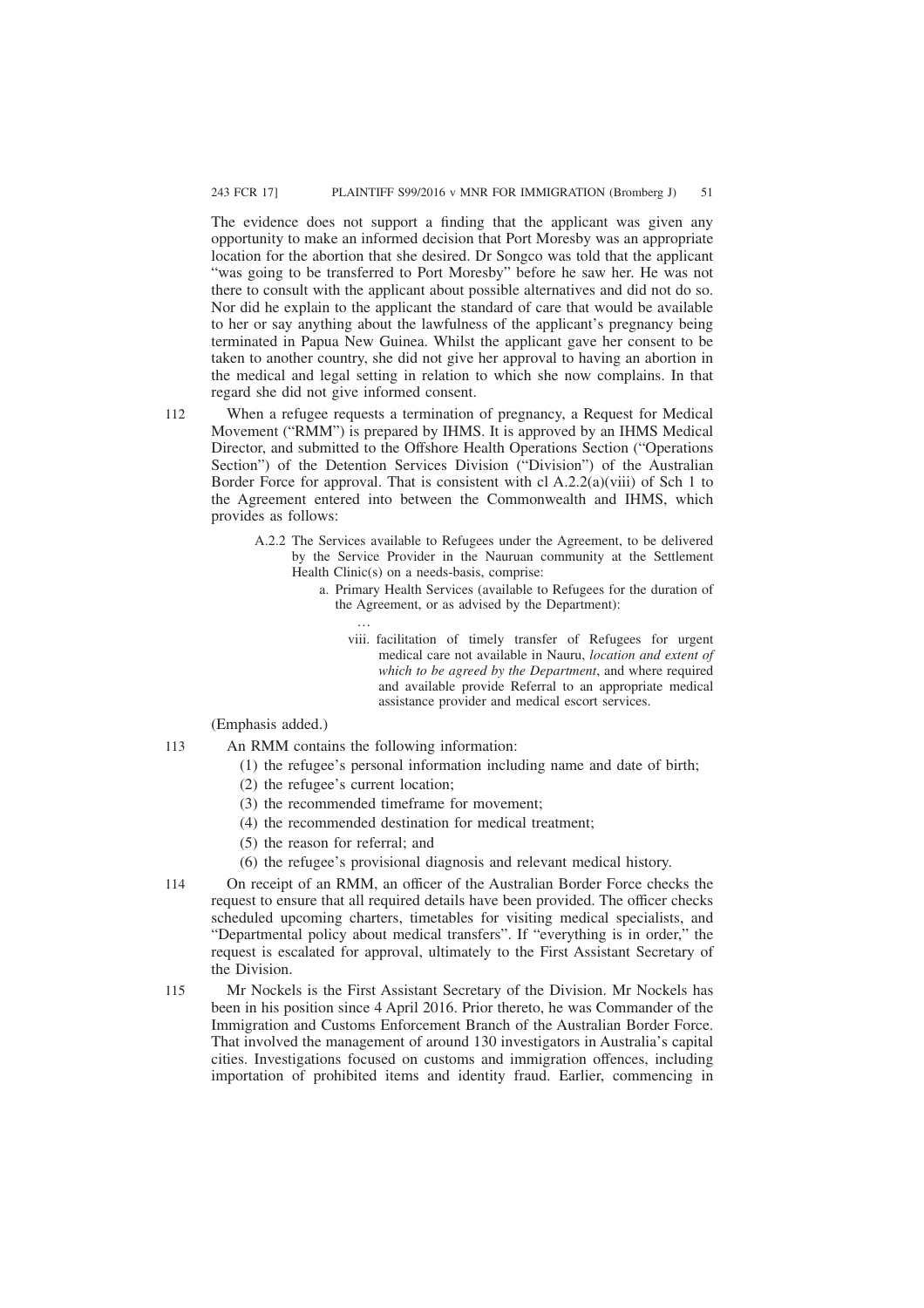around January 2014, he had been Assistant Secretary in the Offshore Infrastructure Branch. He described his expertise as being "primarily around public policy."

A responsibility of the Operations Section is the arrangement of medical transfers and medical evacuations of transferees and refugees located in Nauru and Manus Island in Papua New Guinea. This requires liaison with Australian Border Force health officers in those locations, as well as with IHMS. 116

- It is ordinarily Mr Nockels's responsibility to determine whether an RMM should be approved. If approved, the Operations Section informs IHMS by email of the approval and informs other areas of the Department which organise transfer logistics and government approvals. The Operations Section is not responsible for informing a refugee about transfer details. 117
- Mr Nockels's expectation was that IHMS would make an RMM only after a refugee had been fully informed of their medical condition and health care options, and had consented to the treatment proposed by IHMS. He stated that it was not the role of the Operations Section to discuss a refugee's health care options or treatment plan with a refugee. 118
- On 4 April 2016 at 4:52 pm, Ms Antonia Graham, registered nurse with IHMS, emailed "RPC HLO" — which evidently stands for "Regional Processing Centre Health Liaison Officer" — attaching an RMM, described in the email as being "semi-urgent." That RMM contained under a heading "Clinical Condition of Client, Treatments to Date & Recommendations" a statement to the effect, "IHMS are requesting urgent transfer to Australia." The evidence was that the reference to Australia was a mistake. At 5:11 pm the same day, Ms Graham sent another email to RPC HLO saying "[a]pologies for the mistake!" and attaching an updated RMM in relation to the applicant. The updated RMM appears to be identical save that the first line of the "Clinical Condition" section read "IHMS are requesting urgent transfer to Port Moresby." I will call the updated RMM sent 4 April 2016 "the First RMM." 119
- The First RMM gave 1 April 2016 as the date of recommendation. It was authorised by Dr Rudolph. The "Recommended Destination" was "Pacific International Hospital — PNG (based on DIBP policy to utilise PIH where possible)." The applicant's "provisional diagnosis" was a gestational age as at 1 April 2016 of seven weeks. Under the "Clinical Condition" heading, the First RMM provided thus:  $120$

IHMS are requesting urgent transfer to Port Moresby on behalf of [the applicant] for the requested procedure. *Termination of pregnancy (TOP) is not legal in Nauru*. As per update provided to IHMS by ABF on 28/01/16; ABF have advised that Pacific International Hospital have agreed to perform the termination of pregnancy for transferees and refugees. *As per ABF — PIH are able to perform the requested procedure under current legal requirements*.

A medical termination of pregnancy is a safer way to terminate an early pregnancy using medication instead of surgery. *A medical termination of pregnancy can only be performed when the pregnancy is less than 7-9 weeks depending [on] the provider's protocol, after which surgical termination would be required*.

Should there be delays in performing the termination of pregnancy at an early stage, there are increased risks of mental health issues as well as intraoperative and post-operative complications such as bleeding and infection. [The applicant] is also at risk of significant mental health issues prenatally and postnatal which includes potential risks of post-natal depression and disengagement from the baby,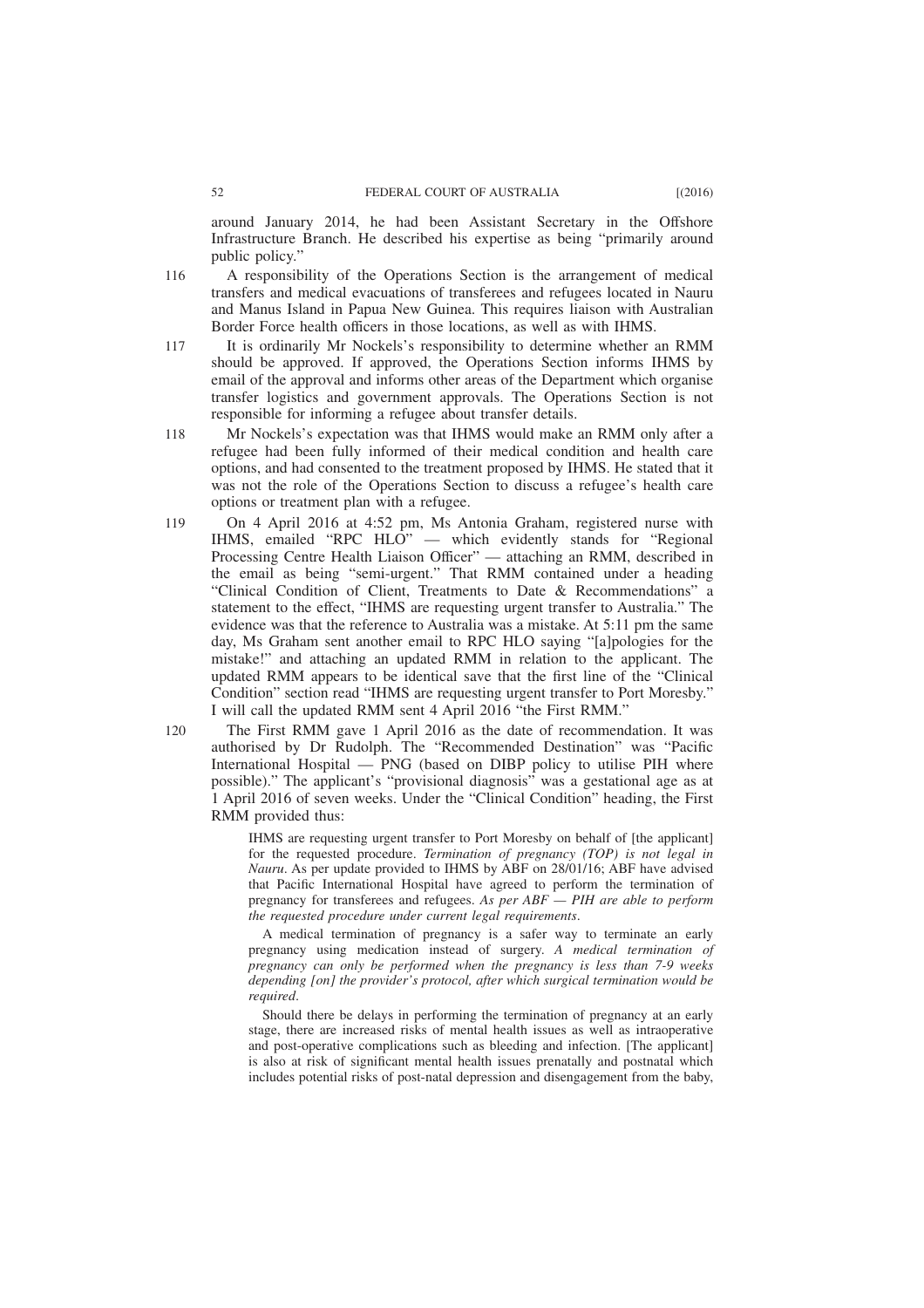should the termination not proceed.

(Emphasis added.)

Lower in the RMM, under the heading "Pacific International Hospital Treatment Options" appears the following: 121

> Comments: Termination of pregnancy is not legal in Papua New Guinea unless two doctors agree a woman life [sic] is at risk. *ABF have advised that Pacific International Hospital have agreed to perform the termination of pregnancy for transferees and refugees. As per ABF — PIH are able to perform the requested procedure under current legal requirements*.

(Emphasis added.)

- On 4 April 2016 at 5:22 pm, Ms Karen Newton, the Assistant Director, Health Capability and Scrutiny Section, of the Australian Border Force, emailed Ms Leonie Nowland, an Assistant Secretary within the Detention Health Services Branch of the Australian Border Force. Ms Newton attached an "approval spreadsheet" in relation to the applicant. The content of the spreadsheet appears to have been drawn from the First RMM. In particular, under a heading "Clinical Summary," there appeared everything that I have set out under [120] above. 122
- Also on 4 April 2016, Ms Nowland forwarded the approval spreadsheet, and it seems also the First RMM, to Mr Nockels, saying "Please see attached for your approval; I have approved this at my level." Mr Nockels approved the First RMM at 6:38 pm that day. 123
- "PIH" is reference to the Pacific International Hospital located in Port Moresby. PIH is a private hospital which operates 24 hours a day, seven days a week, and provides a range of private emergency and hospital services. It has specialists in general surgery, general medicine, thoracic, orthopaedics, cardiology, urology, ear, nose and throat, ophthalmology, anaesthesia, radiology, dental, paediatrics and OBGYN. The hospital has 79 beds and four fully-equipped operating theatres and a catheterization laboratory. The theatres are fully staffed, including by three anaesthetists and specially-trained nurses and technicians. There is also a maternity wing, a blood bank service, laboratory services and medical imaging facilities. PIH is licensed by Papua New Guinean authorities as a "Level 7" hospital which is the highest level of tertiary health care facilities available in Papua New Guinea. Transferees and refugees from Manus Island and Nauru are regularly treated at PIH and staff at the hospital are familiar with the use of interpreters and cross-cultural treatments. All four operating theatres at PIH are fully equipped for a surgical abortion, including with suction cutterage equipment. 124
- As Mr Nockels records in his affidavit, "[t]he Operations Section then took steps to add the applicant to the next available charter … and to liaise with PIH about the Applicant. In particular, on 5 April 2016, Ms Carol Crivici contacted Dr Sapuri at PIH about the applicant." 125
- On 5 April 2016, at 10:01 am, Ms Crivici of the Australian Border Force emailed Dr Kishor Pujari and Dr Mathias Sapuri, both of PIH. The email contained the following: 126

I would like to enquire about the ability for PIH to treat a patient who is currently a refugee on Nauru and is requesting a termination of pregnancy. Below is the summary of her current condition:

• the patient is a [redacted] year old female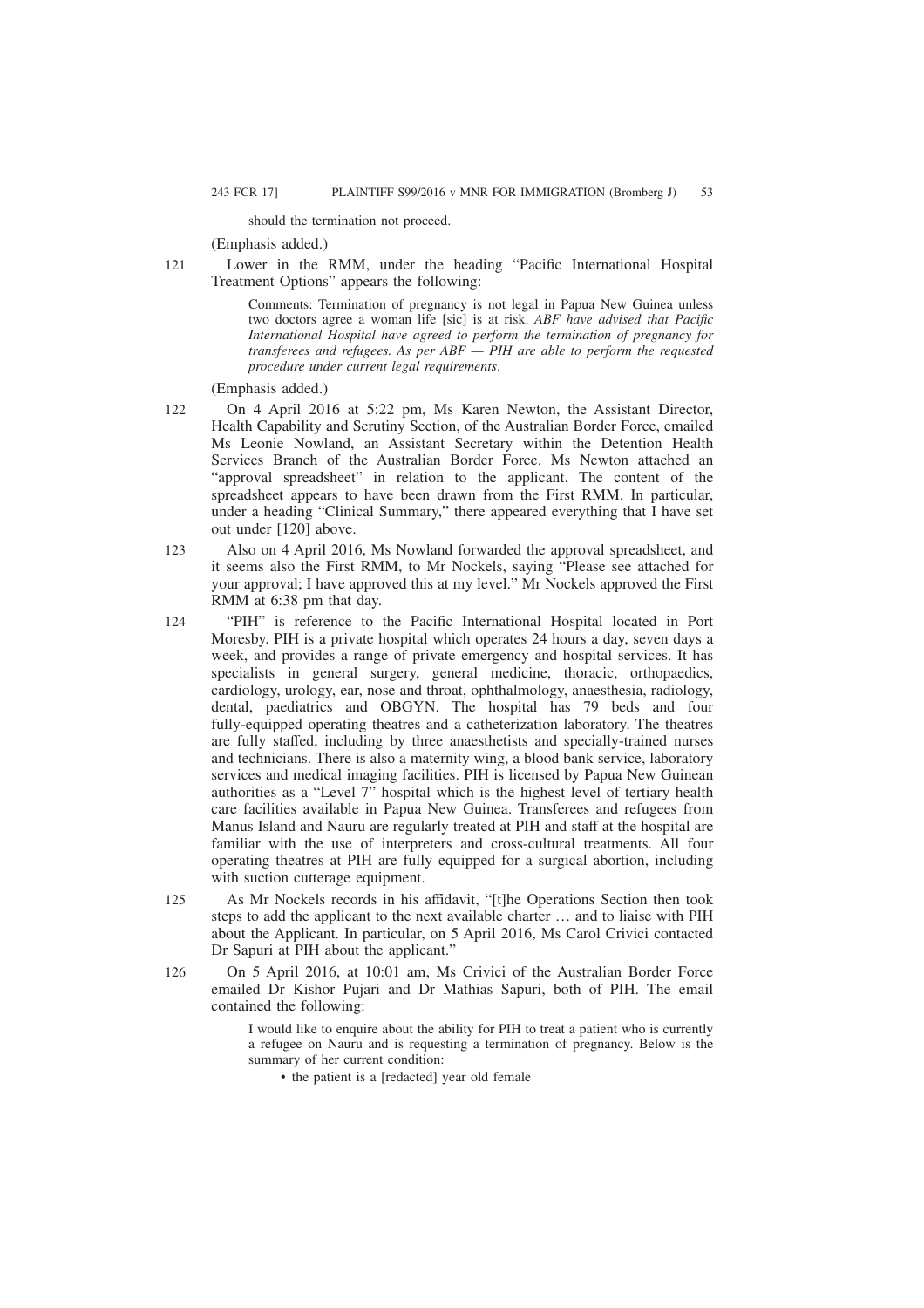- the patient is approx. 7 weeks and 4 days pregnant (as of 05/04/2016)
- patient has requested the procedure, advice received overnight from IHMS on Nauru indicates a decline in the patients mental health (self harm attempt).

IHMS have also provided clinical advice indicating that the patient is at risk of significant mental health issues prenatally and postnatal which includes potential risks of post-natal depression and disengagement from the baby, should the termination not proceed.

Also on 5 April 2016, Dr Pujari asked Dr Sapuri to respond to the inquiry.

On 5 April 2016 at 11:45 am, Dr Sapuri replied, saying (*inter alia*) as follows: 127

> I am happy to assist and PIH can manage this case as we have done in the past. Please send me details of the self harm report. This is necessary to comply with our Laws in PNG.

- On 5 April 2016 at 12:10 pm, Ms Crivici responded to Dr Sapuri's email. She provided the self-harm report and said that she would "advise transfer details as soon as they have been confirmed." Dr Sapuri responded that same day that he was "[h]appy to progress as planned" and that he would book a room at PIH, on being told the applicant's arrival time. 128
- Dr Sapuri said that "since that time," a Dr Rageau had reviewed the applicant's case and agreed that the termination was necessary to preserve her life. Also, Dr Sapuri had considered the psychiatric assessment report of a Dr Priscilla Nad, dated 9 April 2016, in relation to the applicant, which stated that the applicant had an Adjustment Disorder with Depressive Features and Acute Stress Disorder. 129
- Mr David Thompson is an officer of the Australian Border Force stationed in Nauru who is employed as part of its Nauru Operations Support area. On the morning of 5 April 2016, he received an email telling him that the applicant was to be included on a charter flight travelling to Papua New Guinea and leaving on 6 April 2016. He included the applicant's name on the manifest for the 6 April flight. Also on the plane were seven other people who had been determined to be refugees. Mr Thompson made a number of arrangements in relation to the applicant's travel. He contacted and obtained from IHMS a fitness to travel certificate in relation to the applicant. He arranged for Connect to bring the applicant to the airport. He prepared a Statement of Identity document for the applicant. Such a document is required to allow a person travelling to leave Nauru and to enter another country. 130
- On 6 April 2016, Mr Thompson travelled to the airport with another Australian Border Force officer. He met with the applicant and her case manager and provided the applicant with a boarding card and a consent form relating to the applicant's medical records. He told the case manager that it was important that she go through all parts of the card and the consent form with the applicant and that these be completed and signed. After witnessing the case manager talking to the applicant with an interpreter, although not hearing the conversation, Mr Thompson deposed that the signed card and consent form were returned to him and he countersigned the passenger card. He then assisted with checking in the luggage of the applicant after clearing immigration. He gave to the applicant her Statement of Identity document which he had prepared. 131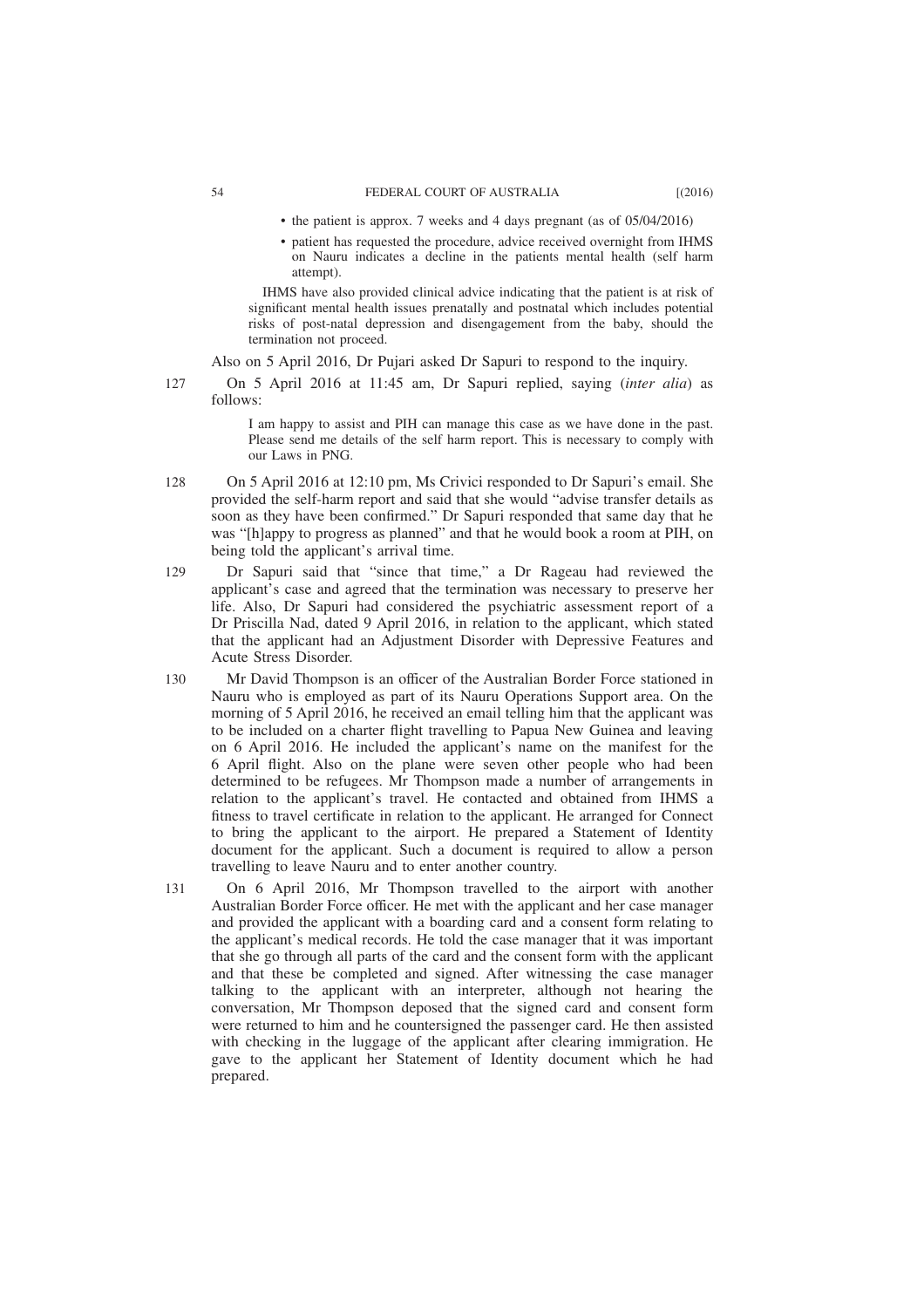#### 243 FCR 17] PLAINTIFF S99/2016 v MNR FOR IMMIGRATION (Bromberg J) 55

- The applicant confirmed that she was brought to the airport by her Connect case manager. She said that at the airport she was met by a man and a woman from Australian Immigration. I presume the man was Mr Thompson. She was given a "paper" by the Immigration officials. She stated that she did not know where she was going. She did not initially remember signing any document at the airport. However on being shown an outgoing passenger card, the applicant agreed that her signature appeared on that document. She accepted the card as the document that the two immigration officers had asked her to sign. The applicant denied that the document had been given by the immigration officers to the interpreter and that it had been interpreted to her. The boarding pass in question was in evidence. Next to the subject "Country of destination", a hand written entry is made which mistakenly states "Port Moresby". The applicant deposed that she boarded the plane. 132
- When the plane landed she was met by a "security lady" who took her from the airport to the hotel. This person was called Susie and worked for "Wilson". 133
- The Minister admitted that the Commonwealth facilitated the applicant travelling to Papua New Guinea including by facilitating the transport of the applicant from the airport in Port Moresby to a hotel in Port Moresby, procuring a visa for the applicant to enter and remain in Papua New Guinea for the purpose of having an abortion, and admitted that the Commonwealth has paid all costs of and incidental to the applicant's travel to, and care and maintenance in, Papua New Guinea. Furthermore, the Minister has admitted that the Commonwealth made arrangements for the applicant to have an abortion in Papua New Guinea. 134
- On 7 April 2016 a Writ of Summons was filed in the High Court of Australia. The transcript of the hearing before Keane J shows it commenced at 3:28 pm and ended at 3:56 pm. Before that, at 12:56 pm an email had been sent by Ms Crivici to "IHMS Assistance", copying various others including Ms Newton and Ms Nowland, saying "[p]lease suspend (halt) all arrangements for medical appointments or procedures for [the applicant] at PIH." Perhaps that was done upon the respondents becoming aware of the commencement of proceedings. 135
- On 7 April 2016 interim orders were made by Keane J. On 14 April 2016 I made similar orders and set down a timetable to hearing. 136
- The applicant deposed that since arriving in Port Moresby she has been living in a hotel. Food is delivered to her by Wilson Security. She is provided with three meals a day. The security guards have a master key to her room which they use to enter her room if it is locked. After arriving in Port Moresby two people came to see the applicant and said to her that she was going to have an abortion. She deposed that she told those persons about her other issues and was told that she would have all of her other health matters checked. Some 10 days prior to giving her evidence the applicant deposed that she felt sick. Her illness was noticed by the security guards who took her to the hospital. The evidence of Dr Sapuri confirms that she was taken to PIH. The applicant's recollection of events at PIH are unclear. She deposed that she was not well and has little recollection of what occurred. She was told by the security guards at the hotel and others that whilst at PIH she removed a drip that had been inserted into her hand and left the hospital. She has no recollection as to how she got back to the hotel. 137

On 12 April 2016 at 3:42 pm, Mr Ben Willis, an Assistant Director of the 138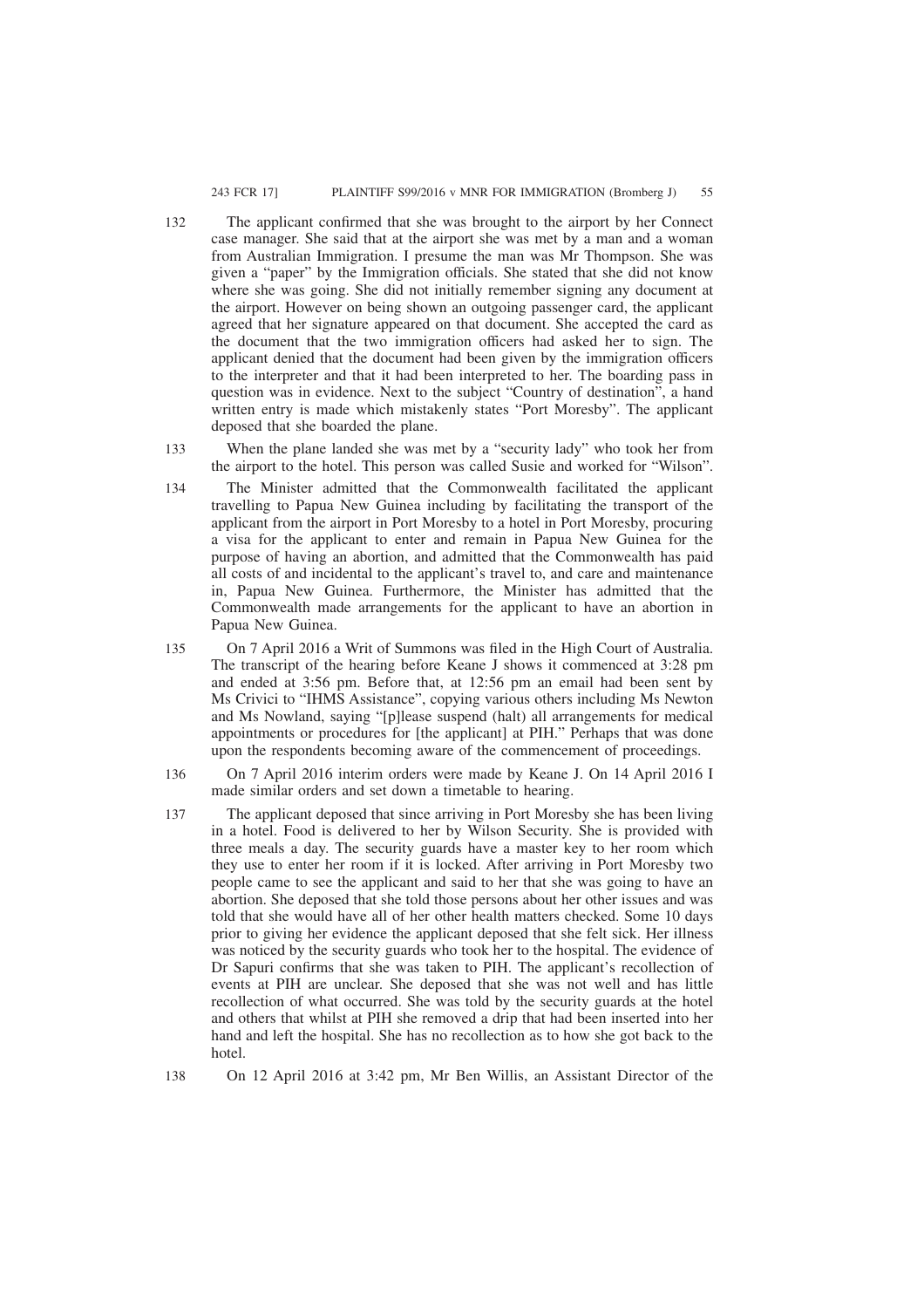Health Capability and Scrutiny Section of the Australian Border Force, emailed "IHMS Assistance" concerning the applicant's case. He asked for a response to the following questions:

- 1. Was [the applicant] afforded adequate psychological counselling prior to agreeing for the terminations of pregnancy procedure, please provide details of recent psychiatric assessments.
- 2. *Could you please confirm there is a qualified neurologist to treat [the applicant's] epilepsy at PIH, PNG and on her return to Nauru*.
- 3. If [the applicant] wishes to proceed with the terminations of pregnancy what steps will be taken and what support will IHMS provide.
- RE: terminations of pregnancy at PIH

Grateful if you could advise on the following:

- 1. *Current psychological counselling services at PIH, PNG*
- 2. What are the requisite steps to be taken in order to facilitate a termination in PNG
- 3. *Can a termination be lawfully perform under PNG law*

(Errors in original; emphasis added.)

On 13 April 2016 at 3:41 pm, Ms Sybil Wishart, the Director of Corporate Affairs for IHMS, sent a rather lengthy email in reply to Mr Willis's. Ms Wishart said as follows in relation to Mr Willis's question concerning whether there was a neurologist at PIH:

Specialist neurology services are not currently available at PIH or on Nauru. Furthermore, electroencephalograms (EEGs) are not able to be performed at PIH or on Nauru. An MRI brain could be performed at PIH however this comprises only one part of the work-up for epilepsy. It should be reiterated that epilepsy is just one possible diagnosis that might explain [the applicant's] history / presentations she has not been definitively diagnosed with epilepsy.

Ms Wishart said as follows in relation to Mr Willis's question in relation to psychological services:

PIH does not currently offer psychological counselling services. Mental health support will be provided by IHMS clinicians in POM [Port Moresby].

Importantly, she said as follows in relation to Mr Willis's question concerning legality of abortion under Papua New Guinean law:

IHMS has previously expressed its concern to the Department around the legality of performing terminations of pregnancy under PNG law. It is our understanding that such procedures are illegal unless certain conditions are met. The Department has advised IHMS that PIH is responsible for ensuring that any termination it provides is in accordance with PNG law and any other relevant PNG Government and medical authority requirements and that if PIH, following clinical review, accepts a patient for termination of pregnancy, then IHMS is not to concern itself with the legality or otherwise of the procedure. Please refer to supporting attachments.

There is then a reference in Ms Wishart's email to a "separate email" from Mr Willis of 13 April 2016. That email does not appear to be in evidence. However, Ms Wishart's email adopted the course of re-stating, in bold type, the questions that she had been asked by Mr Willis in his email and so it appears that the question Mr Willis asked in his separate 13 April email was as follows: 140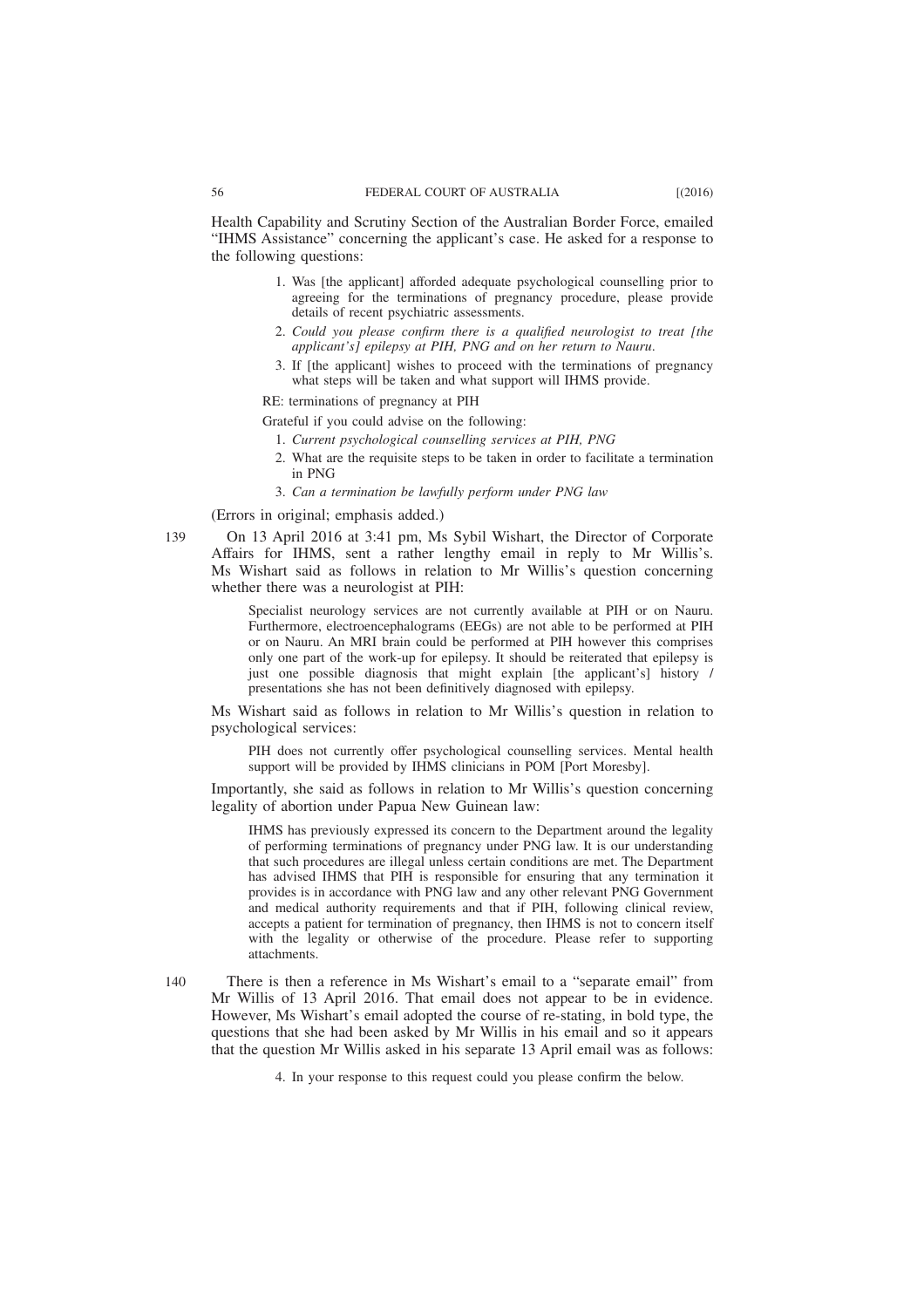To my understanding grounds on which termination of pregnancy is permitted in PNG:

To save the life of the woman Yes

To preserve physical health Yes

To preserve mental health Yes

Rape or incest No

Foetal impairment No

Economic or social reasons No

Available on request No

Additional requirements:

A legal abortion is permitted within 12 weeks of gestation. It should be performed by a registered physician in a government health-care institution.

To that, Ms Wishart replied as follows:

IHMS has on numerous occasions requested clarification from DIBP as to grounds on which termination of pregnancy is legal in PNG. IHMS has not recommended terminations of pregnancy in PNG due to lack of confirmation. Please refer to supporting attachments.

- On 15 April 2016 the applicant filed her statement of claim. That statement of claim included allegations, *inter alia*, that: 141
	- (1) the applicant suffers from epilepsy or psychogenic disorder and has regular seizures, was subject to [redacted] as a child;
	- (2) the applicant was raped while or shortly after suffering a seizure, became pregnant as a result, and as a consequence had suffered and continued to suffer serious mental and physical harm;
	- (3) the Commonwealth had a duty of care to procure for her a safe and lawful abortion;
	- (4) a safe and lawful abortion required a surgical abortion carried out with reasonable care and skill, after receiving proper psychiatric and neurological examination and counselling, and with the necessary neurological, surgical, and anaesthetic expertise made available to her;
	- (5) abortions were legal in Papua New Guinea only if performed in good faith and with reasonable care and skill, for the preservation of the mother's life, and where reasonable having regard to the patient's state at the time and all the circumstances of the case; and
	- (6) a safe and lawful abortion could not be procured in Papua New Guinea.
- The applicant's material, including expert reports, was filed on 21 April 2016. That included the reports of Professor Louise Newman, Professor Caroline de Costa, Dr Miriam O'Connor, Associate Professor Ernest Somerville, and Dr Gregory Purcell. 142
- On 22 April 2016 at 6:06 pm, Ms Laura Zhai, a Co-ordinating Registered Nurse with IHMS, emailed "RPC HLO", copying Dr Rudolph, saying: 143

Please find attached, updated RMM, Summary of Clinical Risks and obstetric USS report for [the applicant].

Transfer to Australia.

Attached was a document dated 22 April 2016 headed "Summary of Clinical Risks." It contained the following: 144

> The risks to [the applicant] if she is not transferred for the termination are risk of deterioration in mental health and increased psychological distress. [The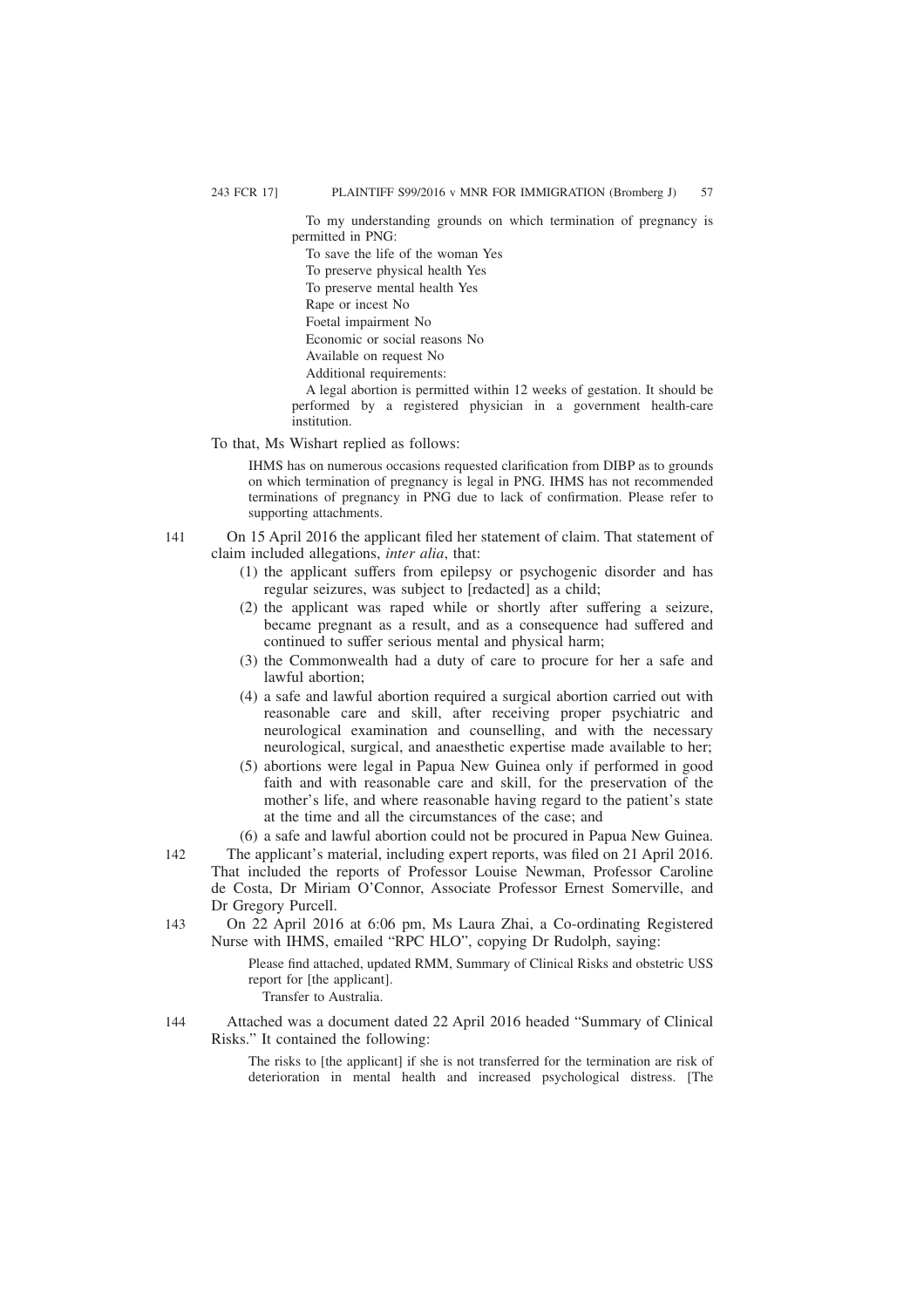applicant] has expressed thoughts of self-harm if her pregnancy is not terminated. These mental health issues will be significant in the antenatal and postnatal period.

[The applicant] will require transfer to Australia to undergo the termination of pregnancy. [The applicant] is currently 9 weeks and 5 days as confirmed by obstetric ultrasound on 18/04/16. Her pregnancy is beyond the timeframe for a medical termination of pregnancy, therefore a surgical termination will be required.

Surgical termination is associated with higher clinical risk with post-operative complications such as bleeding and infection. These risks increase with gestational age.

It is therefore recommended [the applicant] is transferred as soon as possible, in order for this procedure to occur.

145

Also attached was an RMM ("Second RMM"). It continued to be dated 1 April 2016, but under the heading "recommended destination," the words "Pacific International Hospital — PNG (based on DIBP policy to utilise PIH where possible" had been struck out and "Australia" inserted. Further, under the "Clinical Condition" heading, underneath the material that had been set out in the First RMM (quoted at [120] above), there had been inserted a further three paragraphs, as follows:

#### Update 19/04/16:

[The applicant's] gestational age is currently 9 weeks and 5 days as confirmed by obstetric ultrasound on 18/04/16. [The applicant] has verbalised that she would like to proceed with the previously requested termination of pregnancy.

IHMS are requesting urgent transfer to Australia on behalf of [the applicant] for the requested procedure. Termination of pregnancy (TOP) is not legal in Nauru.

Further delays in performing the client's requested termination of pregnancy will lead to increased risks, as previously outlined. These include mental health issues as well as intraoperative and post-operative complications such as bleeding and infection. [The applicant] is also at risk of significant mental health issues prenatally and postnatal which includes potential risks of post-natal depression and disengagement from the baby, should the termination not proceed (Update compiled by IHMS CRN, M Enrile; Approved by OPC MD Dr Katie Gardner).

- There had been other minor alterations including that under the heading "In-patient admission," information relating to PIH had been deleted and "Hospital: TBC" inserted. 146
- Mr Nockels's evidence was that the Operations Section had been in close contact with IHMS about the applicant's situation after her transfer to Port Moresby, but "there was no indication from IHMS", as far as he was aware, "that they were considering amending their recommended destination for the applicant's medical treatment." 147
- Mr Nockels then arranged a meeting for the following day with Mr Damien Johnson, the Operations Director – Offshore at IHMS, Ms Nirvana Luckraj, the Medical Director – Offshore at IHMS, and Ms Nowland, to discuss the updated RMM. 148
- At around 3:00 pm on 23 April 2016, a teleconference occurred between those people. Mr Nockels said that he wanted to understand why IHMS had changed its recommendation. Mr Johnson and Ms Luckraj said that the amended recommendation was due to the applicant now requiring a surgical rather than a medical abortion, and also because a delay in the termination could "impact her mental health issues." Mr Nockels said that "it was not clear to 149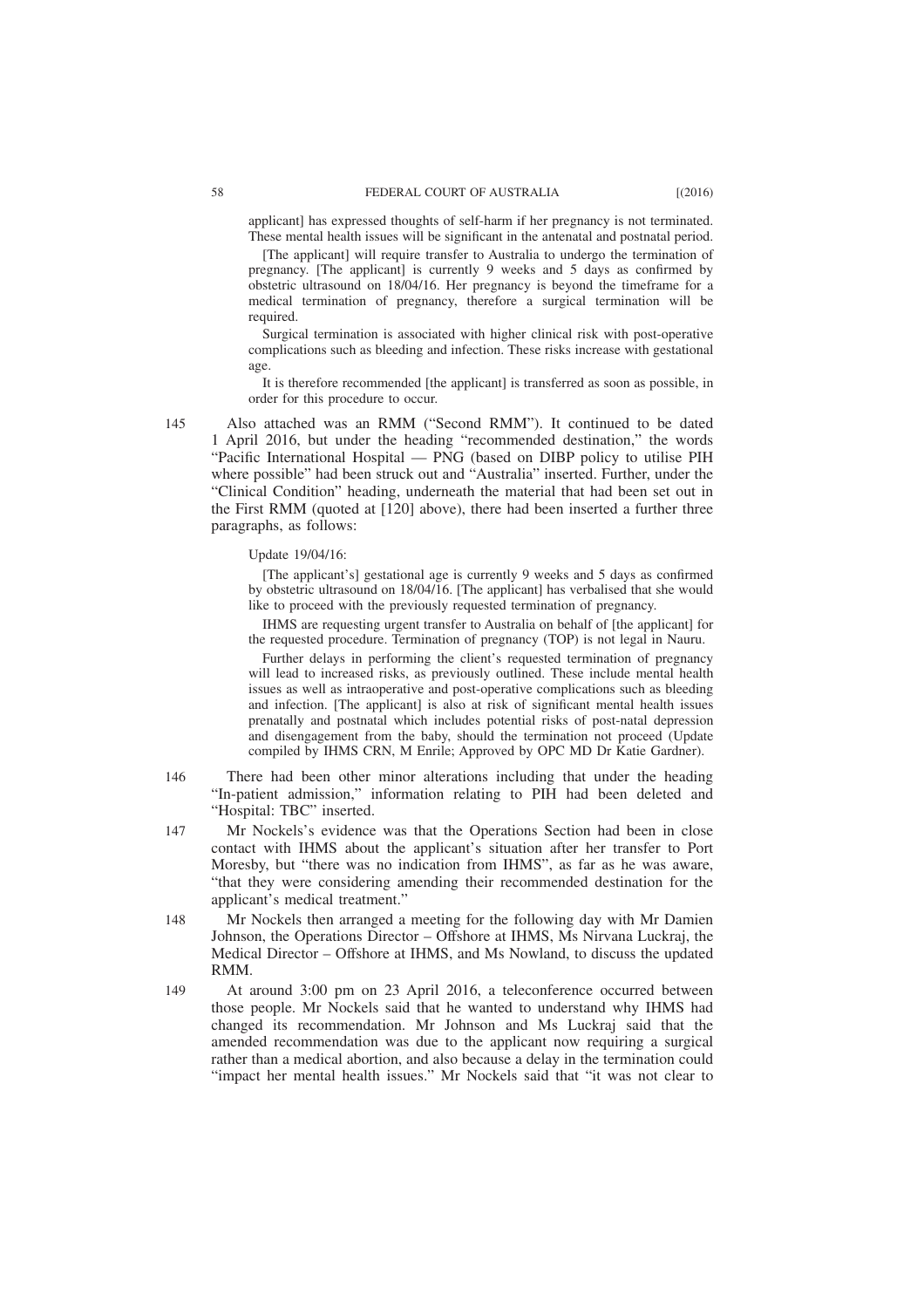[him] that the Applicant's situation had changed aside from her pregnancy being more advanced." He asked IHMS to make the basis of its opinion clear in writing. He also asked IHMS to advise whether there were countries other than Australia where the applicant could undergo a termination procedure.

A few hours later, at 5:30 pm on 23 April 2016, Ms Graham of IHMS emailed "RPC HLO", Ms Nowland, and Mr Nockels, attaching an "updated urgent recommendation for movement" ("Third RMM"). The Third RMM was the same as the Second RMM except that, under the "Clinical Condition" heading and under the 19 April update, had been inserted these paragraphs:

Update 23/04/16:

[The applicant's] gestational age is currently 10 weeks and 3 days as confirmed by obstetric ultrasound on 18/04/16.

IHMS wish to advise DIBP that an urgent solution needs to be found to accommodate [the applicant's] request to have a termination of pregnancy as a legal abortion is permitted within 12 weeks gestation in PNG. The mental health risks are greater the longer the pregnancy proceeds against her will.

[The applicant] could be referred to a country where her termination could be facilitated with her full consent and the minimum requirements that a termination would be accepted within the legal regulatory framework of that country, with all necessary visa and entry requirements in place as the standard pre-requisite for transfer to a third country.

(Update compiled by IHMS Senior Medical Director, Dr. N. Luckraj)

Mr Nockels said in his affidavit that the Third RMM "did not explain to [his] satisfaction why the amendment to the recommendation destination was required." He continued: 151

> In particular, it still did not make clear what had changed in terms of the Applicant's medical condition or circumstances such that an urgent transfer to Australia was needed. The further updated RMM also did not address whether there were countries other than Australia in which the Applicant could potentially receive the medical treatment she requires. Further, it had also been my understanding that an abortion could be legally carried out in PNG after 12 weeks' gestation, and I was uncertain whether the reference in the RMM to 12 weeks was correct.

He also considered the applicant's medical evidence, as filed in the proceeding. He said, "In light of these uncertainties in the updated RMM, and the clinical issues raised by the medical evidence in this proceeding, I have decided that I require more information and further input from Dr Brayley and the relevant medical practitioners at PIH before making a decision about the recommendation in the updated RMM." As at the making of his affidavit on 25 April 2016, he said that he was "in the process of seeking that information." 152

At around 8:00 pm on 25 April 2016, Mr Nockels telephoned Dr Sapuri to discuss the applicant's case. He said, "Dr Sapuri explained to me that PIH had the necessary facilities and resources to perform a surgical termination of pregnancy on the Applicant." He continued: 153

> He also mentioned that he had performed the procedure around 1 month ago on a woman who had been transferred from Nauru, and that there had been no complications. I asked Dr Sapuri if it was his understanding that 12 weeks' gestation was the legal limit in PNG for a termination of pregnancy to be performed. Dr Sapuri told me that he could perform the operation up to 20 weeks' gestation.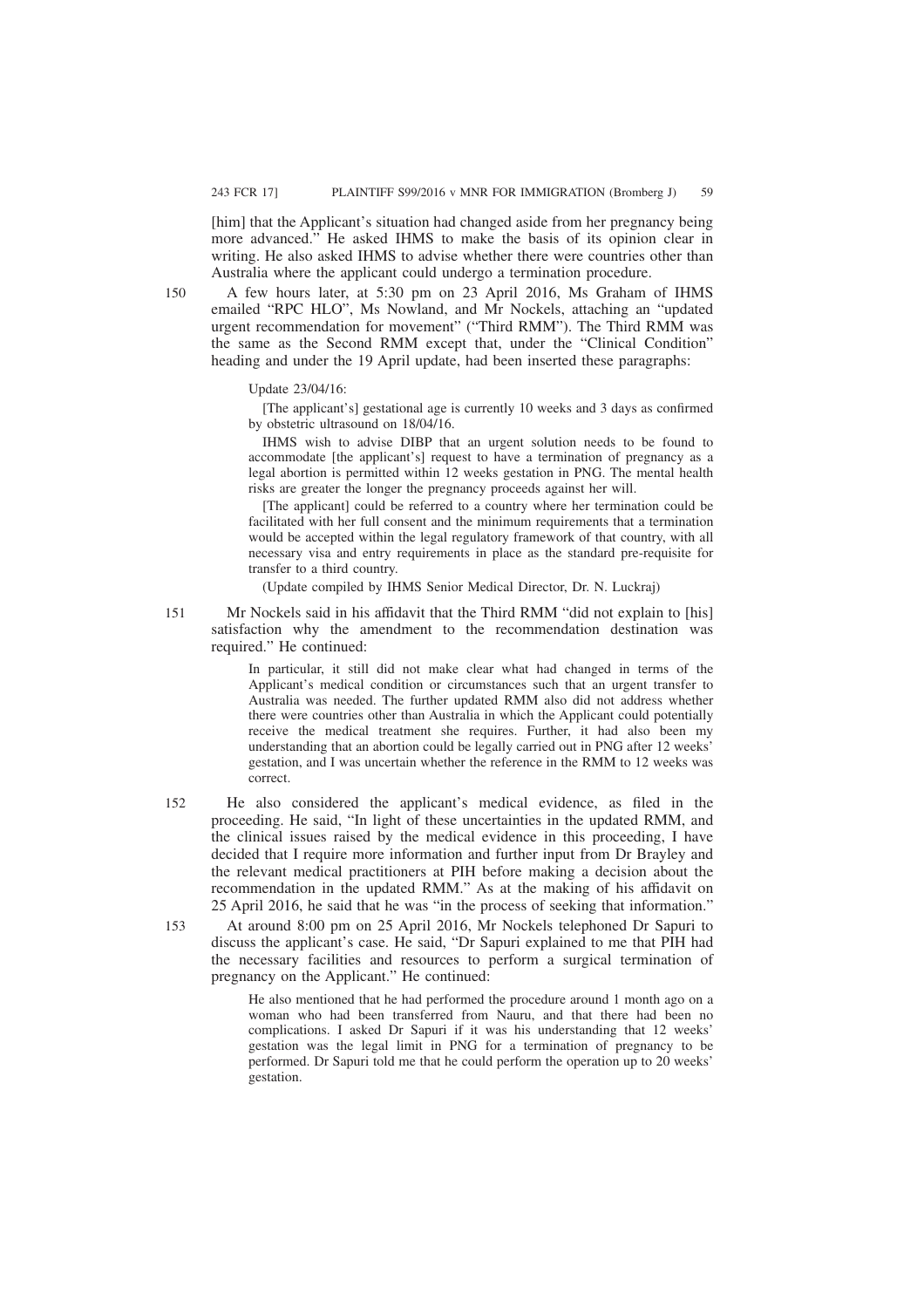- Mr Nockels read the affidavit of Dr Sapuri filed in this proceeding. At [5] of his second affidavit, Mr Nockels said that, "based on [his] discussion with Dr Sapuri and [his] understanding of the facilities and resources at PIH, I am satisfied that the applicant can obtain the medical treatment that she requires to terminate her pregnancy in PNG". 154
- On 26 April 2016, Mr Nockels decided to reject a request that the applicant be transferred to Australia for the purpose of her having an abortion in this country. At 9:02 pm that day, he wrote to Ms Graham of IHMS, saying this: 155

I refer to your email below (23 April 2016 at 5.30pm) and the updated Request for Medical Movement. I note your "Recommended Destination" of "Australia".

After careful consideration, I am still of the the [sic] view that the Pacific International Hospital in PNG remains the appropriate place for [the applicant's] treatment, and accordingly I do not propose to follow your recommendation at this time.

- On 28 April 2016 Mr Nockels affirmed his second affidavit which detailed the matters set out in the previous three paragraphs. On 29 April 2016 he gave oral evidence in this proceeding. In his oral evidence he indicated that, because of information that had come to his knowledge during the course of the proceeding, he intended to speak further with IHMS and Dr Sapuri and consider whether he abided by his original decision. 156
- Later that evening, sometime around 6:30 pm, I was informed from the bar table by Senior Counsel for the Minister that Mr Nockels had looked at the further material and decided not to change his position on the proposal to bring the applicant to Australia. 157

# **Proper law of the tort**

The applicant advanced her case on the unspoken assumption that the law of the tort was that of Australia. In written submissions, the respondents contested that assumption. They argued that the substantive law of the claim in negligence is to be determined by the law of the place of the wrong, or threatened wrong the *lex loci delicti* — and that in this case it was Papua New Guinea. There would have been a fair argument that that should have been pleaded: *Regie Nationale des Usines Renault SA v Zhang* (2002) 210 CLR 491 at [70] (Gleeson CJ, Gaudron, McHugh, Gummow and Hayne JJ). However, the applicant did not take that point. Nor, really, was it fully argued. In large part, that is because presumptions as to foreign law displace most of the significance of the point. Nevertheless, it is appropriate that I express a view on the question. 158

### *Applicable principles*

- Preliminarily, there can be no doubt that, after *John Pfeiffer Pty Ltd v Rogerson* (2000) 203 CLR 503 and *Zhang*, it is correct to say that the *lex loci delicti* should be applied to foreign torts and that there is no "flexible exception": *Zhang* at [75]. That, of course, leaves the more difficult question: what was the place of the tort alleged by the applicant? 159
- It is appropriate to start with general principles. In *Amaca Pty Ltd v Frost* (2006) 67 NSWLR 635, Spigelman CJ (with whom Santow and McColl JJA agreed) started by citing the then most-recent enunciation of the principle, in *Dow Jones & Company Inc v Gutnick* (2002) 210 CLR 575 at [43]: 160

Reference to decisions such as *Jackson v Spittall*, *Distillers Co (Biochemicals) Ltd v Thompson* and *Voth v Manildra Flour Mills Pty Ltd* show that locating the place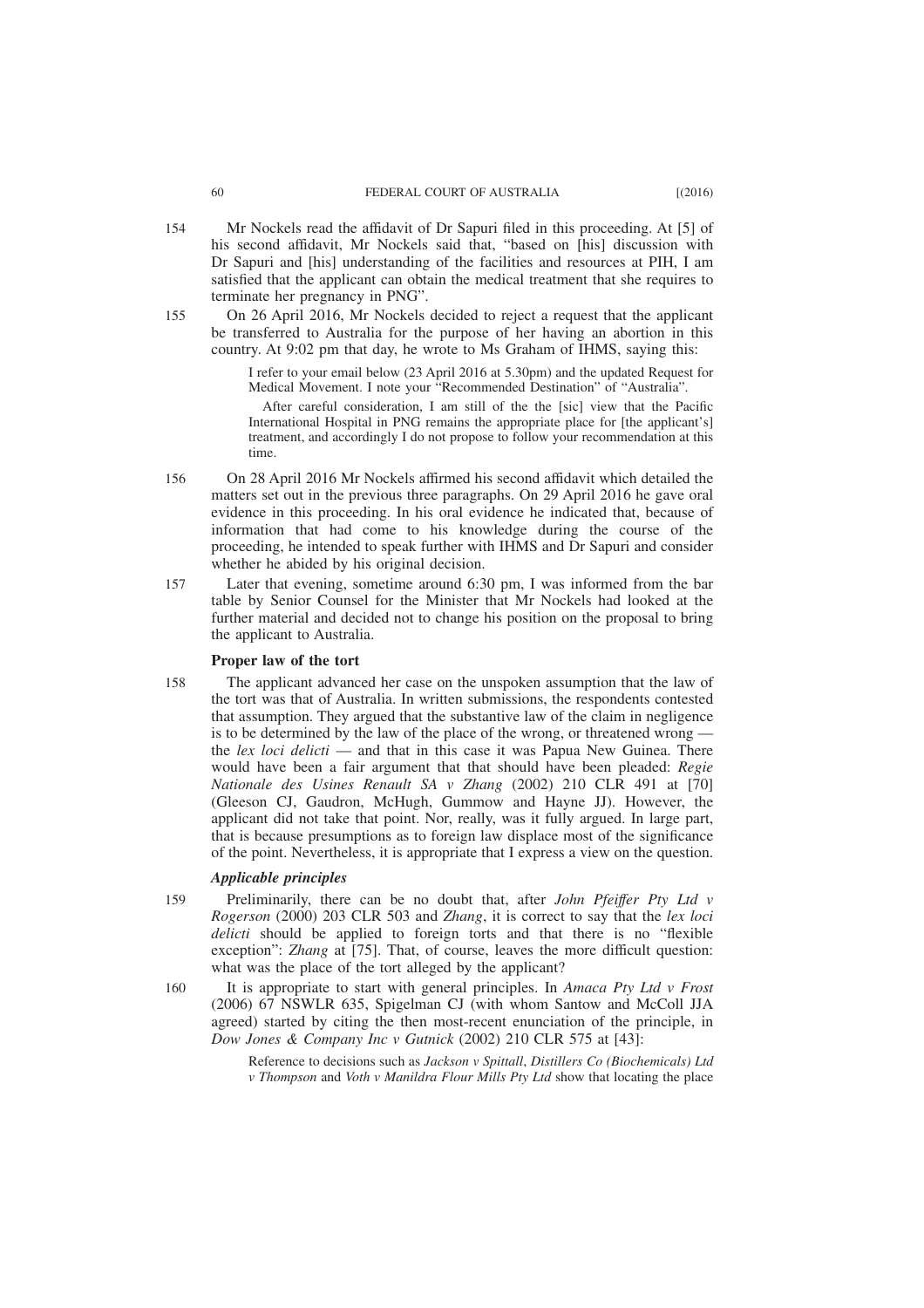#### 243 FCR 17] PLAINTIFF S99/2016 v MNR FOR IMMIGRATION (Bromberg J) 61

of commission of a tort is not always easy. Attempts to apply a single rule of location (such as a rule that intentional torts are committed where the tortfeasor acts, or that torts are committed in the place where the last event necessary to make the actor liable has taken place) have proved unsatisfactory if only because the rules pay insufficient regard to the different kinds of tortious claims that may be made. Especially is that so in cases of omission. In the end the question is "where in substance did this cause of action arise"? In cases, like trespass or negligence, where some quality of the defendant's conduct is critical, it will usually be very important to look to where the defendant acted, not to where the consequences of the conduct were felt.

# (Citations removed.)

161

Spigelman CJ noted that the relevant passage in *Voth v Manildra Flour Mills Pty Ltd* (1990) 171 CLR 538 was this, at 567:

> One thing that is clear from *Jackson v Spittall* and from *Distillers* is that it is some act of the defendant, and not its consequences, that must be the focus of attention. Thus, in *Distillers* the act of ingestion of the drug Distaval by the plaintiff's mother was ignored, the place of that act being treated like the place of the happening of damage, as one that might have been "quite fortuitous".

Spigelman CJ continued (at [13]) that focusing attention on the act of the defendant — which the High Court has said is a matter that "it will usually be very important to look to" (*Dow Jones* at [43]) — requires first that one identify the relevant "act." That involves questions of characterisation which, "notoriously, are matters on which judgments can and do reasonably differ." At [14], Spigelman CJ drew the following from *Jackson v Spittall* (1870) LR 5 CP 542 (his Honour's emphasis): "determination of a place of a tort was said to involve identifying 'the act on the part of the defendant *which gave* the plaintiff his *cause of complaint*". At [15], his Honour quoted the following passage from *Distillers Company (Biochemicals) Ltd v Thompson* [1971] 1 NSWLR 83 at 90, to the following effect (again with Spigelman CJ's emphasis): 162

> … It is not the right approach to say that, because there was no complete tort until the damage occurred, therefore the cause of action arose wherever the damage happened to occur. The right approach is, when the tort is complete, to look back over the series of events constituting it and ask the question, *where in substance did this cause of action arise*?

At [18]-[20], Spigelman CJ quoted the joint judgment of Mason CJ, Deane, Dawson and Gaudron JJ in *Voth*, interspersing his commentary, as follows: 163

> [18] In *Voth*, the joint judgment of Mason CJ, Deane J, Dawson J and Gaudron J adopted the test in *Jackson v Spittall*, as explained in *Distillers Co (Biochemicals) Ltd*. With respect to the former case their Honours said (at 567):

> > … It may sometimes be that the "cause of complaint" is the failure or refusal of the defendant to do some particular thing — in other words, an omission. It makes no sense to speak of the place of an omission. However, it is possible to speak *of the place of the act or acts of the defendant in the context of which the omission assumes significance* and to identify that place as the place of the "cause of complaint". That is what was done by Goddard LJ in *George Monro Ltd v American Cyanamid and Chemical Corp* ([1944] KB 432, at p 439), where the failure to warn as to the nature of goods was treated as an aspect of their sale. Sale took place outside the jurisdiction and accordingly, in the view of his Lordship, the tort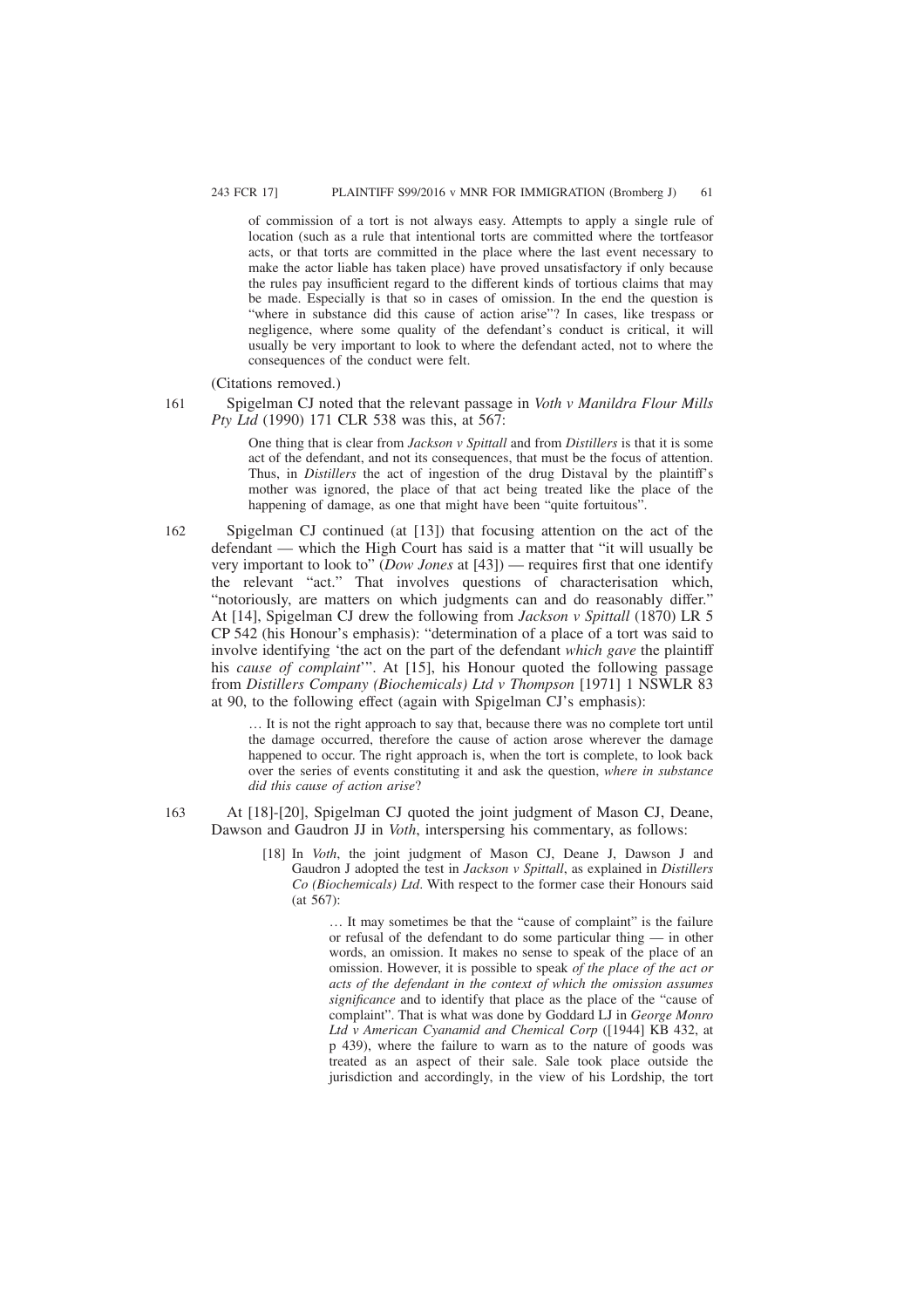was committed outside the jurisdiction.

(Emphasis added)

[19] With respect to *Distillers Co (Biochemicals) Ltd* their Honours said (at 567):

> The approach formulated in *Distillers* does no more than lay down an approach by which there is to be ascertained, in a commonsense way, that which is required by *Jackson v Spittall*, namely, the place of "the act on the part of the defendant which gives the plaintiff his cause of complaint". That approach has particular point if, as was the case in *Distillers*, it is necessary to ascribe a place to an omission for the purpose of determining where, if at all, a tort was committed.

[20] Each case turns on its facts and it will rarely be appropriate to try to reason on the basis of factual analogies. Product liability cases, where there is movement from one jurisdiction to another, pose the issue in an acute form.

The warning against reasoning by analogies was adopted by French CJ, Gummow, Hayne and Kiefel JJ at [23] of *Puttick v Tenon Ltd* (2008) 238 CLR 265.

164

- At [23]-[24] of *Amaca*, Spigelman CJ's said this:
	- [23] The thrust of contemporary doctrine is that the Court must focus on issues of substance. It is necessary not to be distracted from this task by the ingenuity of a pleader.
	- [24] In such cases it is often necessary to look beyond a prolix smorgasbord of particulars to identify what is the true nature of the cause of action: for example, "in reality" (*Buttigeig* (at 629, line 28)) or "in truth" (*James Hardie & Co Pty Ltd v Hall* (at 573.3)). It is often necessary to set aside particulars which are "unreal" or "artificial" (*Buttigeig* (at 629, line 37 and at 629, line 41) and *MacGregor v Application des Gaz* (at 177)). …
- The final passage from *Amaca* that I wish to set out is the following, from [38] of the Chief Justice's reasons for judgment: 165

Expressed, as they necessarily must be expressed, at a high level of generality, the authoritative tests for determining the place of a tort are to identity the place:

- Which gives the plaintiff cause for complaint (*Jackson v Spittall*).
- Where in substance the cause of action arose (*Distillers Co (Biochemicals) Ltd*).
- Where the act or omission assumes significance (*Voth*).
- *Puttick*, which I mentioned above, was an appeal from the Victorian Court of Appeal in *Puttick v Fletcher Challenge Forests Pty Ltd* (2007) 18 VR 70. That was an appeal from a judgment of a single judge of the Victorian Supreme Court in which, including because the law of the tort was that of New Zealand, the primary judge had permanently stayed the proceeding on the ground of *forum non conveniens*. The Court of Appeal by majority dismissed an appeal. The High Court held that the Court of Appeal had erred in attributing determinative weight to a finding, not open on the material then available, that the *lex causae* was the law of New Zealand. The point of the foregoing is only to say that, while the judgment of Warren CJ in the Court of Appeal was overturned as to its result, there was no issue as to her Honour's statement of the applicable principles.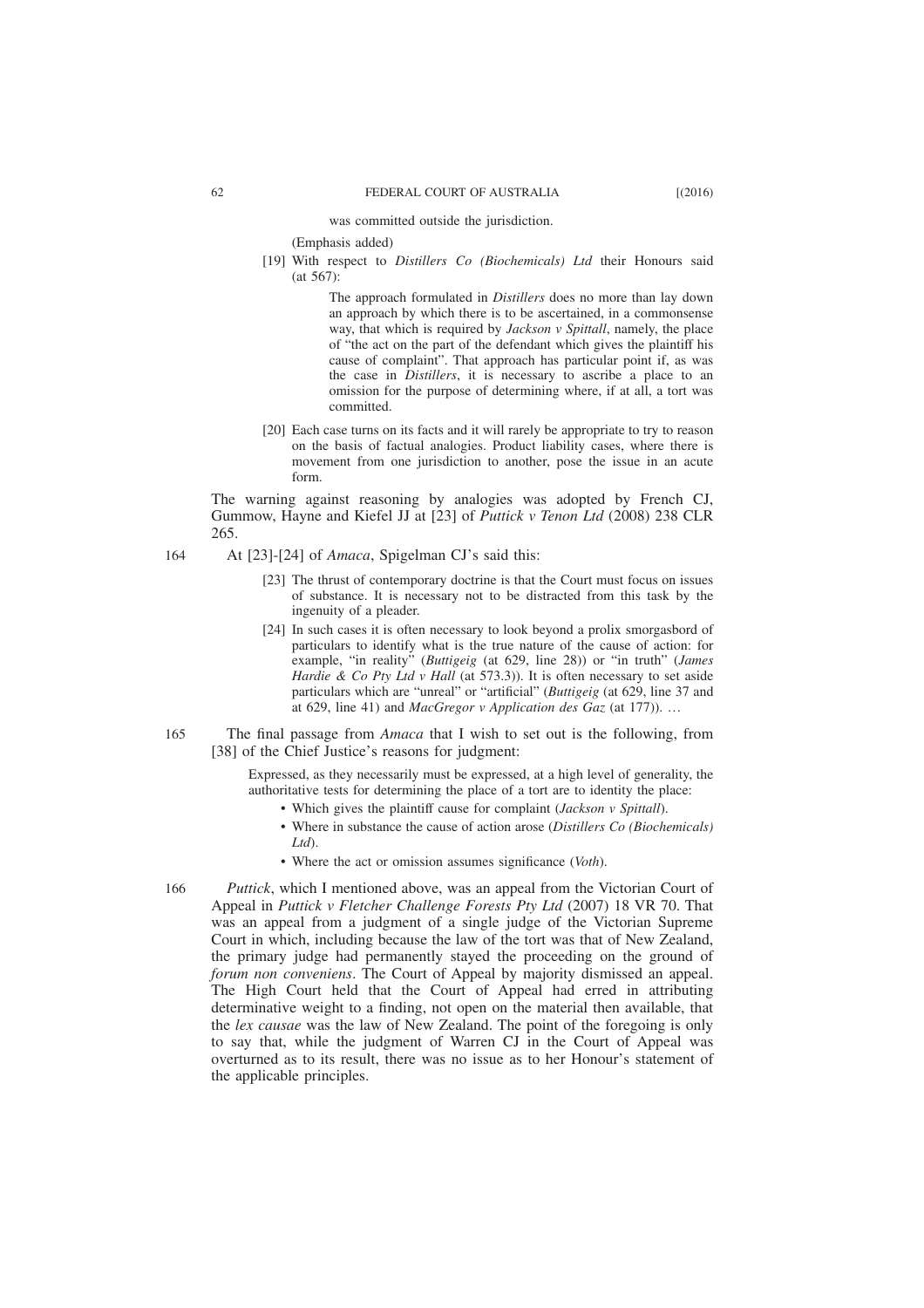- Having set out *Voth* at 566-567, much of which was also quoted by Spigelman CJ above, Warren CJ said (at [17]) that "the general tenor of the passage is straightforward: the place of the tort is where the negligent act occurred. To suggest otherwise is to subvert the basic principle that the law governing the substantive dispute in an action for negligence is the lex loci delicti commissi, that is, *the law of the place where the wrong was committed*" (the emphasis is her Honour's). 167
- Warren CJ set out Spigelman CJ's three tests, which I quoted above. She said, "[e]ach of these tests will lead to the same result. *The common theme is a concern with substance, not form*" (emphasis added). Her Honour then quoted a passage from 569 of *Voth*, which is useful in the resolution of the issue in this case, and so will be quoted fully: 168

[T]here are cases where, when information is being imparted, the failure to draw attention to some particular matter is, for practical purposes, the same as a positive statement as to that matter. That was the situation in *Shaddock & Associates Pty. Ltd. v. Parramatta City Council [No. 1]*. And it would seem that that is also the present case, for, in a context in which the appellant was providing professional accountancy services on the basis that withholding tax was not payable, the failure to draw attention to the requirement that it be paid was, for all practical purposes, equivalent to a positive statement that it was not payable. *When the case is approached on that basis it is clear that, in substance, the cause of complaint is the act of providing the professional accountancy services on an incorrect basis. The same is true if the matter is approached as an omission, for the omission takes its significance from that same act of providing those services*.

(Emphasis supplied; citations removed.)

- Warren CJ stated, at [19], that the import of that passage was that "the omission is not considered to have satisfied these tests where damage occurs, but rather the omission is considered to have satisfied these tests where that thing which was not done (that is omitted) should have, in fact, been carried out." 169
- I interpose that *Voth* concerned negligent accountancy work done by a Missouri, USA accountant and in Missouri, though for a corporation in New South Wales, Australia. The *lex causae* was that of Missouri. The majority in that case stated thus (at 568): 170

If a statement is directed from one place to another place where it is known or even anticipated that it will be received by the plaintiff, there is no difficulty in saying that the statement was, in substance, made at the place to which it was directed, whether or not it is there acted upon. And the same would seem to be true if the statement is directed to a place from where it ought reasonably to be expected that it will be brought to the attention of the plaintiff, even if it is brought to attention in some third place. *But in every case the place to be assigned to a statement initiated in one place and received in another is a matter to be determined by reference to the events and by asking, as laid down in Distillers*, *where, in substance, the act took place.*

(Emphasis added.)

# *Discussion — lex loci delicti*

I take the course counselled by Spigelman CJ and start by identifying *the act* on the part of the Minister *which gave* the applicant her *cause of complaint*. 171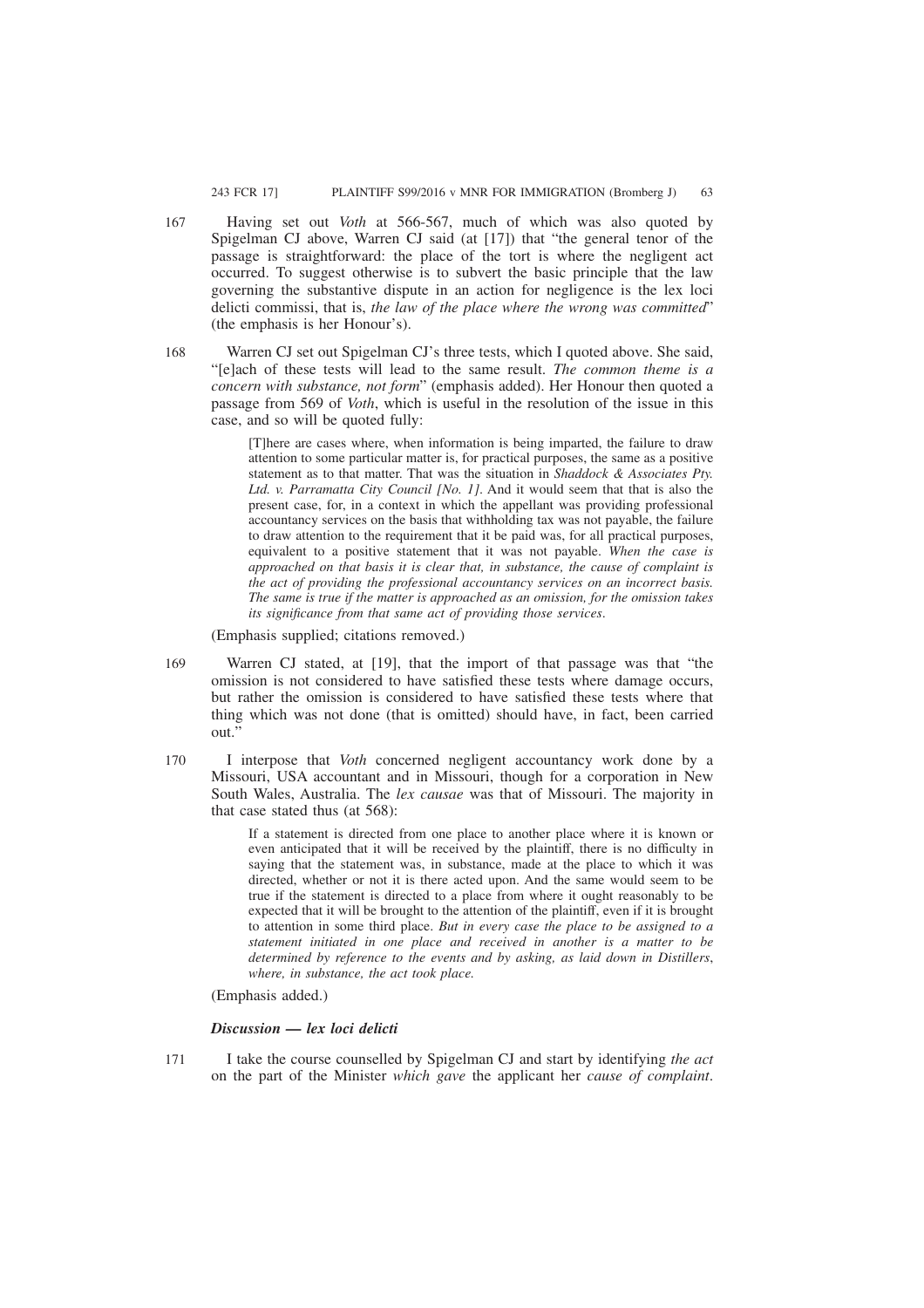This is, as I have said, a matter of substance. I should not be distracted by the ingenuity of a pleader. Rather, my task is to identify the true nature of the cause of action.

- The applicant's cause of action is in negligence. That cause of action has three elements: duty, breach, and causation of damage: *Wallace v Kam* (2013) 250 CLR 375 at [7] (French CJ, Crennan, Kiefel, Gageler and Keane JJ). 172
- The Minister's duty is pleaded at [12(a)] of the applicant's amended statement of claim as being to "procure a safe and lawful abortion for her." It is put at [18(b)] that the duty is to "take all reasonable steps to ensure that she has a safe and lawful abortion." As I have said, breach is not pleaded, nor is it pleaded that the applicant has suffered damage caused by any such breach. 173
- The essence of the applicant's claim is that she apprehends breach by the Minister of the duty that he owes to exercise reasonable care in procuring for her a safe and lawful abortion. The breach that she apprehends is that he will fail to so procure. The relief that she seeks which forms the essence of her claim is twofold: the declaration that the procuring by the Minister of an abortion to be performed in Papua New Guinea would breach his duty; and, the issue of a prohibitory injunction (paragraph G of the relief) that would have the effect that the Minister be restrained from failing to discharge his duty. 174
- It seems to me that the act of which the applicant complains is not located in Papua New Guinea at all. That can be illustrated through consideration of two questions: what would be the applicant's cause of complaint if she suffered damage as a consequence of abortion performed in Papua New Guinea?; what would be the applicant's cause of complaint if she suffered damage as a consequence of no abortion being procured at all? 175
- Suppose damage is occasioned because, for want of adequate trans-cultural psychiatric expertise post-termination in Papua New Guinea or somewhere else, the applicant develops serious psychiatric illness and harms herself. The applicant's complaint against the Minister would not be that the psychiatric services provided post-termination were negligently provided; it would be that the Minister procured an abortion in a setting where services of a particular standard were not available. Or, damage might be occasioned because, for want of adequate neurological expertise, a seizure occurring during the termination is not adequately managed and the applicant suffers brain damage. Again, the complaint would not be that whatever services were provided were negligently provided; it would be that the Minister procured an abortion in a setting where adequate neurological expertise was unavailable. 176
- What brings the nature of the applicant's case into clearest focus, in my view, is to suppose that the applicant is, post-termination, prosecuted and jailed. Her complaint against the Minister clearly would not arise out of any negligent act occurring during or after the abortion itself; it would be that the Minister procured that her abortion occurred in a country in which abortion bore the risk of criminal prosecution. 177
- If the applicant were to undergo an abortion in Papua New Guinea, damage and steps in the causal chain necessary for damage may occur there. But the acts of which the applicant complains would not be the physical acts constituting the termination of her abortion. It may well be that no step (after the Minister's decision) in the process leading up to and following her abortion is negligently taken. The perioperative actions may be perfectly adequate discharges of the duties of care of those who take them. For example, it may be 178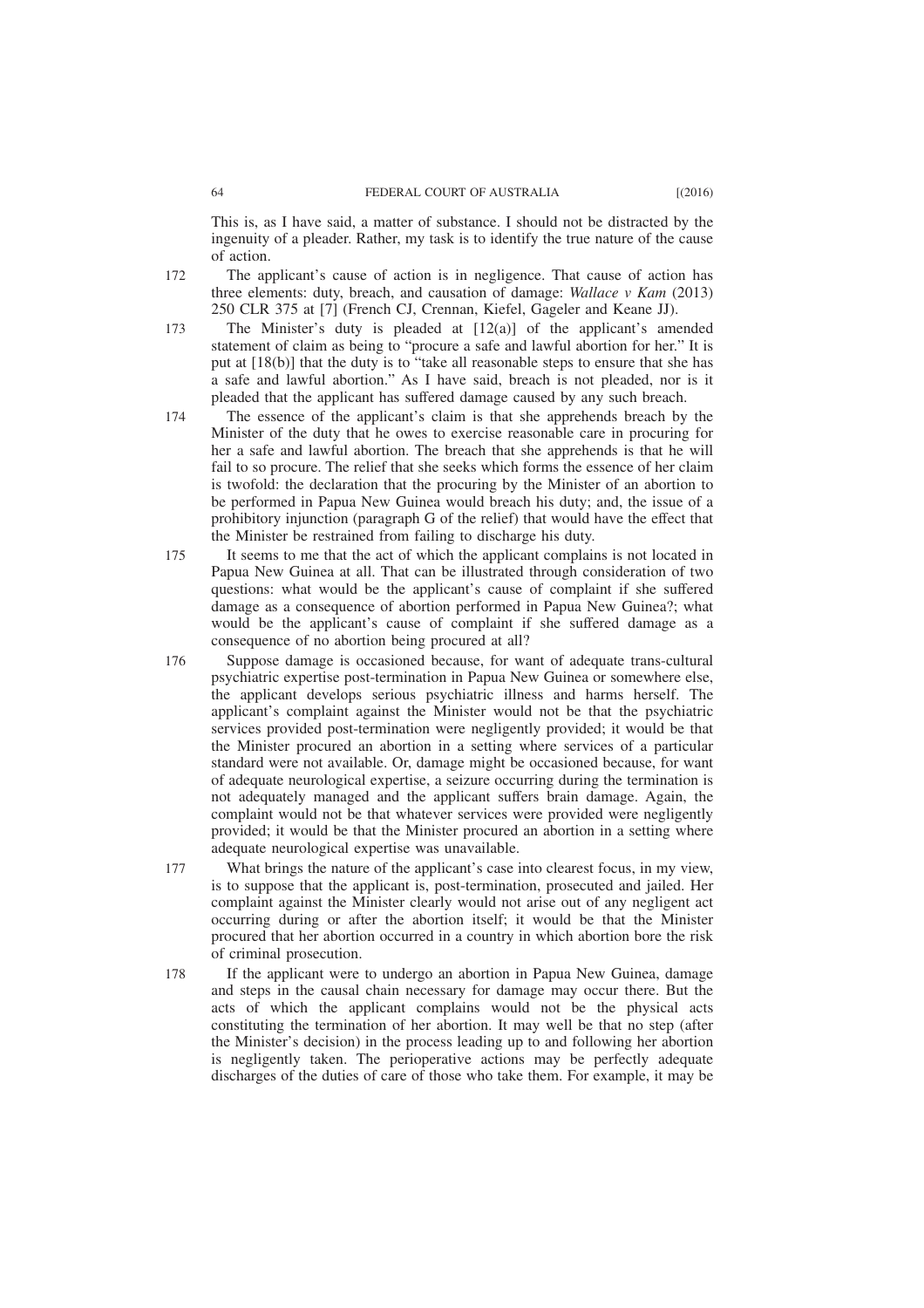#### 243 FCR 17] PLAINTIFF S99/2016 v MNR FOR IMMIGRATION (Bromberg J) 65

that a failure by PIH to make available specialist neurologist services or an EEG does not breach a duty of care owed by PIH or any of its staff because such provision may be beyond what the reasonable person in the position of PIH would do to avoid foreseeable risk to the applicant (including because the cost of such provision may be prohibitive for PIH). The applicant's complaint against the Minister would be that he procured an abortion in that setting in the first place. The applicant's cause for complaint is the decision made by the Minister as to where the abortion should be performed and the steps that he takes (or fails to take) to procure that result. Those acts occurred in Australia.

179

This shows that, even if damage was suffered due to acts occurring in Papua New Guinea, Papua New Guinea would not be the law of the tort. *A fortiori* if no relevant acts occur in Papua New Guinea because the Minister fails to procure any abortion at all. In that instance, or where the Minister procures only an abortion that is unsafe or unlawful, if the applicant suffered damage as a consequence of not undergoing an abortion, her cause of complaint would not relate to any particular location in which a safe and lawful abortion might have been *performed*; it would relate to the location *from* which the safe and lawful abortion *was not procured*. The act of which the applicant complains is an apprehended failure by the Minister to exercise reasonable care in the discharge of the responsibility that he assumed to procure for her a safe and lawful abortion. The applicable law is the law of the place from which (it is apprehended) the Minister will omit to procure the procedure. It is not the (necessarily hypothetical and indeterminable) place in which the procedure, which (it is apprehended) the Minister will fail to procure, would be performed were it to be procured. The latter would in many cases be unknown and unknowable. That would have the potential to create absurdities.

- One of the more important justifications for the *lex loci delicti* rule is that reliance on the legal order in force in a law area in which people act or are exposed to risk of injury gives rise to expectations that should be protected. This is similar to the values underlying estoppel, the presumption against ex post facto laws, and the doctrine of stare decisis: *Pfeiffer* at [75] (Gleeson CJ, Gaudron, McHugh, Gummow and Hayne JJ). This would not be undermined by the outcome that Australia is, in this case, the law of the tort. Quite the contrary: in a case such as the present neither party had, prior to the Minister's decision to procure an abortion in Papua New Guinea, any "expectation" worthy of protection that Papua New Guinean law would apply to any tort. 180
- Another justification is that application of the *lex fori*, or some other rule, would lead to forum-shopping: *Zhang* at [118] (Kirby J); [194] (Callinan J); *Neilson v Overseas Projects Corporation of Victoria Ltd* (2005) 223 CLR 331 at [172] (Kirby J), [89] (Gummow and Hayne JJ); see also *Pfeiffer* at [128] (Kirby J). There is no risk of that here. Indeed, the Minister's submission would lead to something like an obverse injustice. Were the applicable law the law of the place in which the abortion was *performed*, it would be open to a prospective defendant to control its liability in tort by negligently procuring a service in a country with a tort law favourable to defendants, or in which it had the benefit of a defence. Or, where the tort is one of omission the point is clearer: a wrongdoer might attempt to avoid or limit liability by alleging that, had the procedure been procured, or were it to be procured, it would have been (or will be) procured in a jurisdiction in which negligence laws favourable to defendants obtain. This is effectively reverse forum-shopping. 181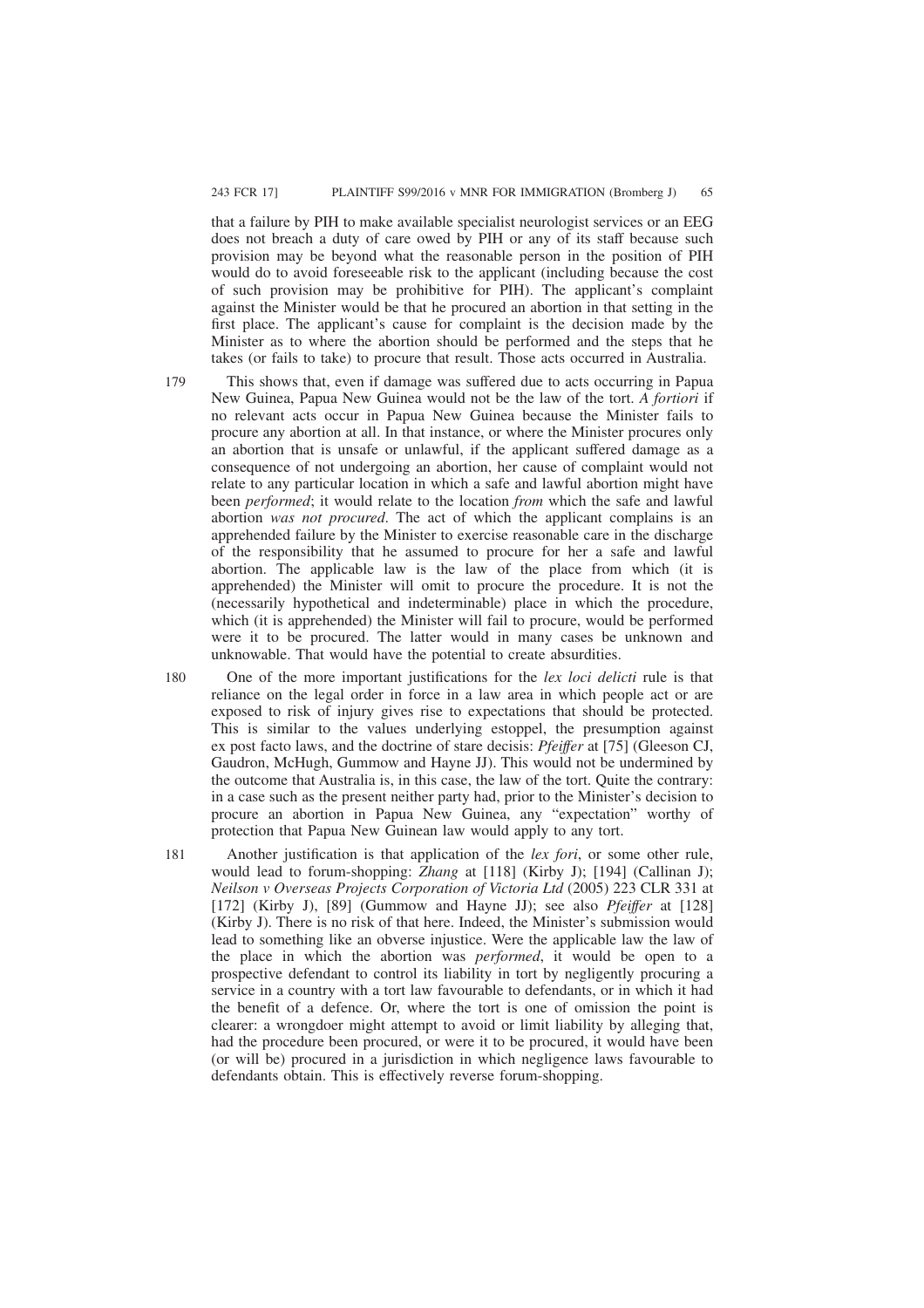I accept, of course, that there may be many legitimate reasons why a person acts or omits to act in one jurisdiction instead of another jurisdiction, and considerations of that kind might almost never be relevant. But, on the facts of this case, it seems to me to disclose more clearly that the location of the apprehended breach that is the subject matter of the applicant's complaint is Australia. The applicable law is that of Australia.

### *What if the applicable law is that of Papua New Guinea?*

- It is necessary to consider the consequences if I am wrong in holding that the applicable law is that of Australia. 183
- I have no evidence concerning the tort law of Papua New Guinea. As the parties were agreed, that is a question of fact: *Neilson* at [115] (Gummow and Hayne JJ). And, if there is a deficiency in the evidence, "the 'presumption' that foreign law is the same as the law of the forum comes into play" (*Neilson* at [125] (Gummow and Hayne JJ)). The consequence of there being no evidence as to the law of Papua New Guinea is as follows (*Zhang* at [70] (Gleeson CJ, Gaudron, McHugh, Gummow and Hayne JJ)): 184
	- [70] The first question is whether it is *necessary* for the plaintiff to plead the foreign law in order to establish a cause of action. The answer preferred by Dicey is in the negative. In *Walker v W A Pickles Pty Ltd*, Hutley JA explained:

An action of tort may be brought in New South Wales courts irrespective of where the facts founding the action may have occurred, even if they occurred in a place where there may be no law at all: see *Mostyn v Fabrigas*. A pleading of a cause of action in tort which did not allege that the facts occurred in any particular law district would be formally valid. On the basis that the utmost economy is enjoined by the rules, it would seem to me that pleading of a foreign element in the initiating process in a claim in tort can never be necessary …

This approach is reinforced by the principle that foreign law, which is, except between the States and the Territories of the Commonwealth, a fact, is presumed to be the same as local law; and a fact presumed to be true does not have to be pleaded: see Supreme Court Rules, Pt 15, r 10(a).

On the other hand, if the defendant seeks to rely upon a foreign lex causae, then, in the ordinary way, it is for the defendant to allege and prove that law as an exculpatory fact.

(Citations removed; emphasis in original.)

*Dyno Wesfarmers Ltd v Knuckey* [2003] NSWCA 375 was a case concerning a fatal accident in Papua New Guinea. At [25], Mason P (with whom, on this point, Handley JA and Young CJ in Eq agreed) summarised the holding in *Zhang* thus:

In *Zhang*, the High Court held that it is not necessary for a plaintiff to plead the *lex loci delicti* in order to establish a cause of action justiciable under Australian law. If the plaintiff refrains from pleading the foreign law in the statement of claim then he or she will be taken to have invoked the principle that foreign law is presumed to be the same as local law. In so concluding, the Court approved *Walker v WA Pickles Pty Ltd* [1980] 2 NSWLR 281 at 284-5 and statements to similar effect in Collins (ed), *Dicey and Morris on the Conflict of Laws* 13th ed (2000), vol 2 p1568-9, applying them in the current legal context where choice of the *lex loci delicti* has replaced double actionability (see *Zhang* at 518-9

182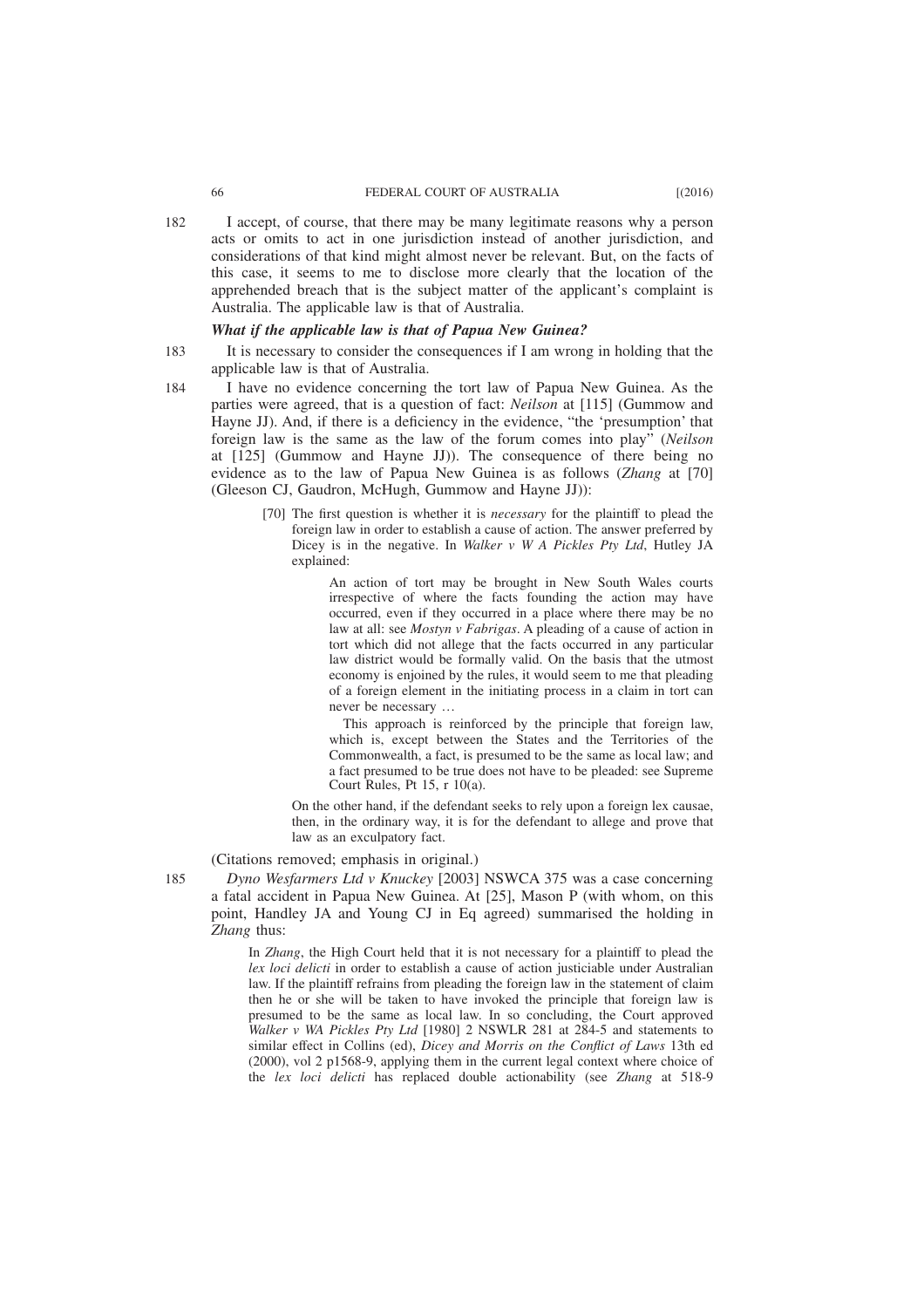[69]-[71]). It was held that a party seeking a forensic advantage in the foreign law must invoke it by specific pleading, otherwise the trial will proceed on the basis that the applicable foreign law is identical to the law of the forum.

There is other intermediate appellate court authority on this question. In *Nicholls v Michael Wilson & Partners Ltd* (2010) 243 FLR 177, Lindgren AJA (with whom Basten and Young JJA agreed on this issue) said as follows at [323]:

186

It follows that the onus is on a party asserting that foreign law is applicable and is different from the law of the forum to plead and prove those matters, including what that foreign law is, and that MWP was entitled to rely on the presumption that the law of the forum would be applied unless the appellants pleaded and proved both the applicability and the content of the relevant part of foreign law: see [*Zhang*] at [70]-[71] per Gleeson CJ, Gaudron, McHugh, Gummow and Hayne JJ; [*Dyno*] per Young CJ in Eq at [49]-[56]; and see *Neilson* at [125] per Gummow and Hayne JJ.

- *Nicholls* was overturned on appeal, but choice of law was not in issue: *Michael Wilson & Partners Ltd v Nicholls* (2011) 244 CLR 427. 187
- Were it necessary (ie, if, contrary to my view, the applicable law is that of Papua New Guinea), I would presume that Papua New Guinea tort law is the same as Australian law. 188
- Two issues are thereby raised. The first can be disposed of quickly. In oral argument the Minister tentatively advanced the submission that, if the *lex causae* was the law of Papua New Guinea, Australia (as a foreign state) would be immune from tort liability. In a note provided post-hearing, the Minister said that he "[did] not rely on the benefit (if any) of foreign state immunity under the substantive law of PNG as applied in these proceedings". Accordingly, that is not necessary to consider further. 189
- The second issue is this: as I will outline in dealing with duty of care, for policy reasons statutory authorities have the benefit of a higher threshold for the imposition of a duty of care. I would presume, were it necessary, that Papua New Guinea had the same principle. I asked the Minister whether, if the law of Papua New Guinea applied, it would recognise the same higher threshold in respect of foreign (ie, Australian) statutory authorities in respect of which a putative duty of care was sought to be established. 190
- The Minister's answer was that it would so recognise. His rationale was that the existence and scope of any duty of care depends on the character of the defendant and the relationship between it and the plaintiff. The Court would take into account conflicting duties to which a defendant may be subject. Accordingly, "a Court of PNG applying PNG law would take account of the statutory context that governs the relationship between the applicant and the Respondents even though the relevant statutes are Australian law and not the law of PNG." Further, the Court would not "impose a duty that would be inconsistent with the powers and obligation of the Respondents under Australian law." The cases cited concerned domestic statutory authorities. I am not aware of any authority dealing with whether there is a higher standard for the imposition of a duty of care on foreign public authorities. 191
- I accept that a court would look to the relationship of the parties including any contractual relationship. That would be true whether or not a defendant was a public authority. I also accept that a court would, in determining the applicable standard of care, look to any conflicting duties. That, too, is true for any 192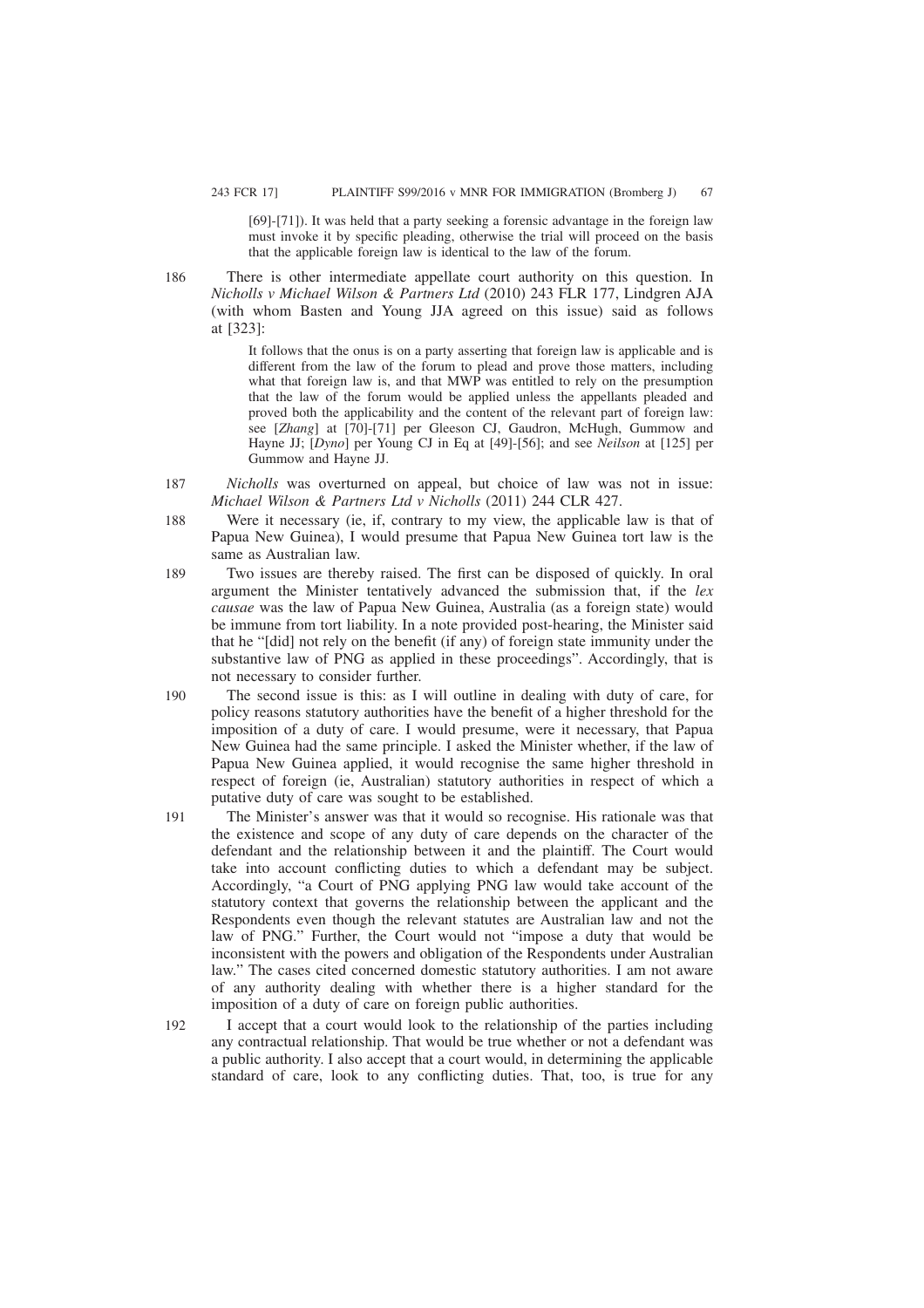defendant. However, the Minister's submissions go a step further and say that, because the relationship between applicant and Minister is statutory, principles concerning duties of public authorities apply. Those principles are based on public authorities being, for reasons of policy, in a recognised special category. The Minister's unstated assumption is that the same policies that underpin local authorities having the benefit of a higher test for duty also underpin foreign authorities having that benefit.

- 193
- As I say below, the principal rationale for the differential treatment of public authorities in tort law appears to be the scarcity of public resources. That is explained in some detail in S Deakin, A Johnston and B Markesinis, *Markesinis and Deakin's Tort Law* (6th ed, 2008), at pp 399-405. As the authors write (emphasis in original, footnotes not reproduced), "[i]f *substantial* claims for economic compensation are made by a particular group of claimants, the cost has to be met either by a diversion of resources away from general expenditure or by an increase in taxation. It is not obvious that the loss is better borne by the local authority (or by the taxpayers or community at large) than by the plaintiffs." A second rationale advanced by the authors of *Markesinis and Deakin* is "the wish to avoid the situation in which public authorities become inundated with frivolous and unmeritorious claims … because … local authorities cannot (normally) become insolvent or bankrupt" (at p 400). Thirdly, the authors identify the "fear of courts unduly restricting the policy-making functions of the body in question and interfering with decisions that are not susceptible to judicial control" (at p 401). Fourth, the fear that "the threat of legal liability will give rise to 'defensive' or wasteful practices by potential defendants," though "[t]his has to be weighed against any 'deterrent' effect or raising of standards of performance which judicial intervention may bring in its wake" (at p 401).
- Apart from those factors, the authors observe that most activities of public bodies are underpinned by statute (at p 402) and that statute may create specific immunity from common law liability in tort (at p 402). Relatedly, there is the possibility of alternative statutory or administrative remedies (at p 403) or the intervention of (eg) an Ombudsman (at p 404). 194
- I am not persuaded that a court in one country, in considering liability for torts committed within its borders, would allow a higher threshold for the imposition of a duty than it otherwise would have out of concern for the diversion of resources away from general expenditure in another country, or for fear that to fail to so impose might lead to increased taxation in that other country. Similarly, though the relationship between branches of government in one country might lead to a reluctance in courts to digress into issues of policy, I cannot think that similar concerns would constrain a court in relation to foreign public authorities. The concerns about inundation with unmeritorious claims and the possibility of wasteful practices by defendants seem to me not to apply: cases of the present kind are unlikely to often arise, irrespective of the test for duty, because public authorities generally act (or omit to act) within their own law areas rather than in other countries. 195
- Finally, it seems to me that consideration of matters such as a "specific immunity from common law liability" under the laws of the putative tortfeasor's country would fall foul of the principle that the *lex causae* is the law of the location of the wrong. An ability to avoid liability in another country, in 196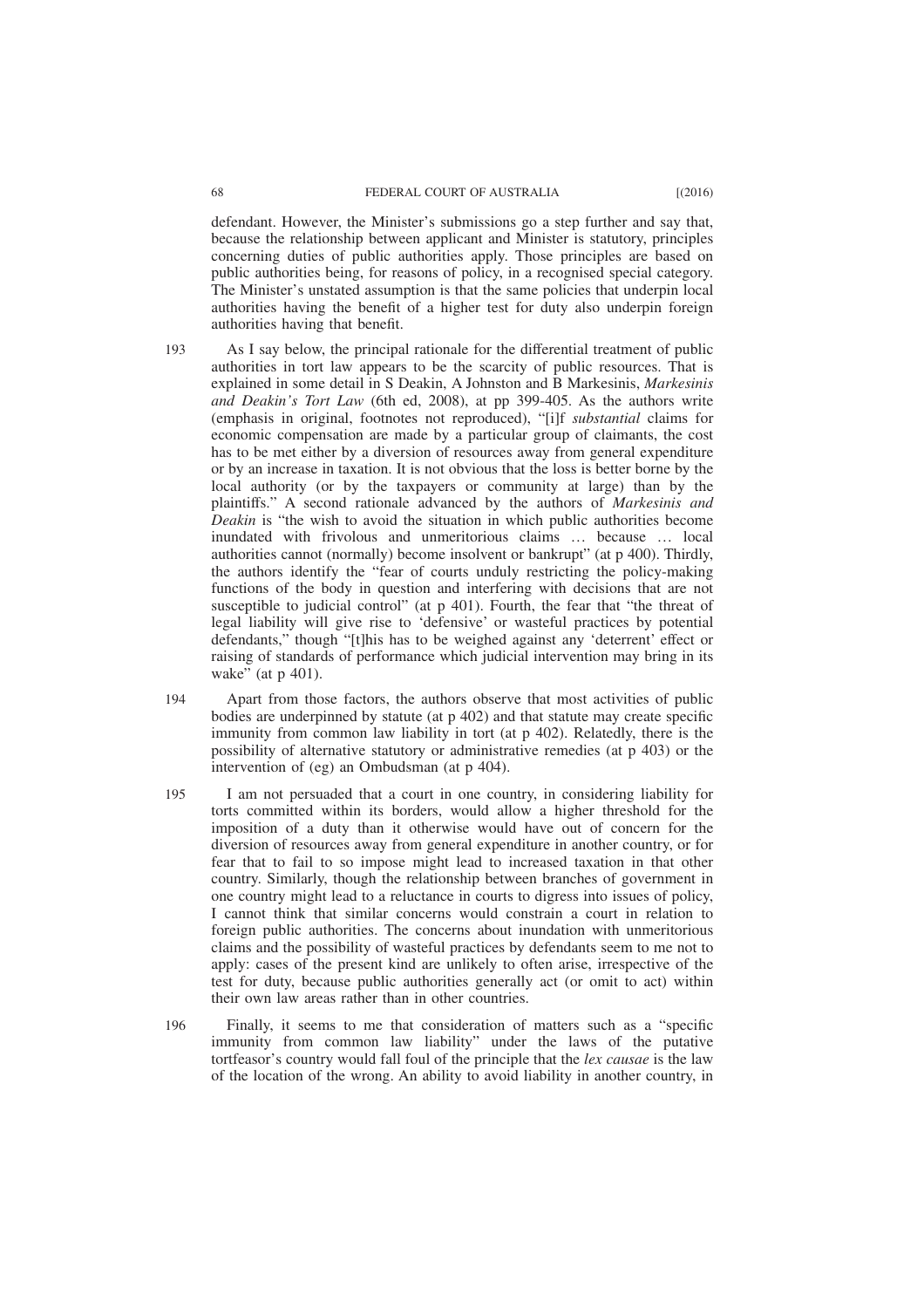which the tort was not committed, seems to me to be largely irrelevant. So, too, the availability of administrative relief or an Ombudsman in that country.

In my opinion the policy considerations underpinning the higher duty standard for domestic public authorities do not translate to the case of foreign public authorities.

- The Minister also put that failing to apply the higher public-authority standard for duty is inconsistent with two choice of law principles, namely that "the same substantive law [should] apply in relation to the proceeding regardless of the forum," and that the applicant should not obtain an unfair advantage by its choice of forum. In my view, this submission is misconceived. Either the proper law of the subject tort is that of Papua New Guinea or it is that of Australia. If the *lex loci delicti* and hence the *lex causae* is that of Papua New Guinea, then on my approach it would not matter whether a proceeding was commenced against an Australian statutory authority in Papua New Guinea or in Australia: the law of Papua New Guinea would apply and a higher public-authority standard for imposition of a duty would not. Alternatively, if the *lex loci delicti* is that of Australia, then, again, whether the claim is brought in Papua New Guinea or in Australia the law of Australia applies and so, too, the higher public-authority standard for duty. There is nothing in my approach that is inconsistent with choice of law principles. The commission of a tort in one country rather than another does not enable the plaintiff to forum-shop.
- If I had held that the proper law of the tort was that of Papua New Guinea, I would have held that the standard approach applied to the determination of whether the Minister owed a duty of care, rather any the stricter approach derived from the local-authority cases.

# **Is there a duty of care?**

# *Legal principles*

- The applicant argued that the Minister owed her a duty of care, the scope of which was variously expressed as extending to: 200
	- (1) "exercis[ing] its statutory and non-statutory executive power under s 198AHA and s 61 of the Constitution to procure a safe and lawful abortion for her"  $([12(a)]$  of the statement of claim); and
	- (2) "tak[ing] all reasonable steps to ensure that she has a safe and lawful abortion" ([18(b)] of the statement of claim).
- Of course, the existence of a duty of care is a necessary condition of liability in negligence: *Brookfield Multiplex Ltd v Owners Corporation Strata Plan 61288* (2014) 254 CLR 185 at [19] (French CJ). The applicant does not point to authority holding that a duty of care exists in directly-comparable factual circumstances. Her submissions turn on establishing a novel duty of care. The applicant submits that the existence of a duty of care "turns most critically on two factors: the existence and nature of the statutory power exercised by the Respondents in respect of the applicant, and the facts relevant to the 'salient factors' that are critical to ascertaining the existence and scope of any duty in the exercise of those powers" (at [20]). 201

A "salient features" approach was set out by Allsop P (with whom Simpson J agreed) as applicable to determining whether a novel duty of care exists, in *Caltex Refineries (Qld) Pty Ltd v Stavar* (2009) 75 NSWLR 649, at [102]:

This rejection of any particular formula or methodology or test the application of which will yield an answer to the question whether there exists in any given

199

197

198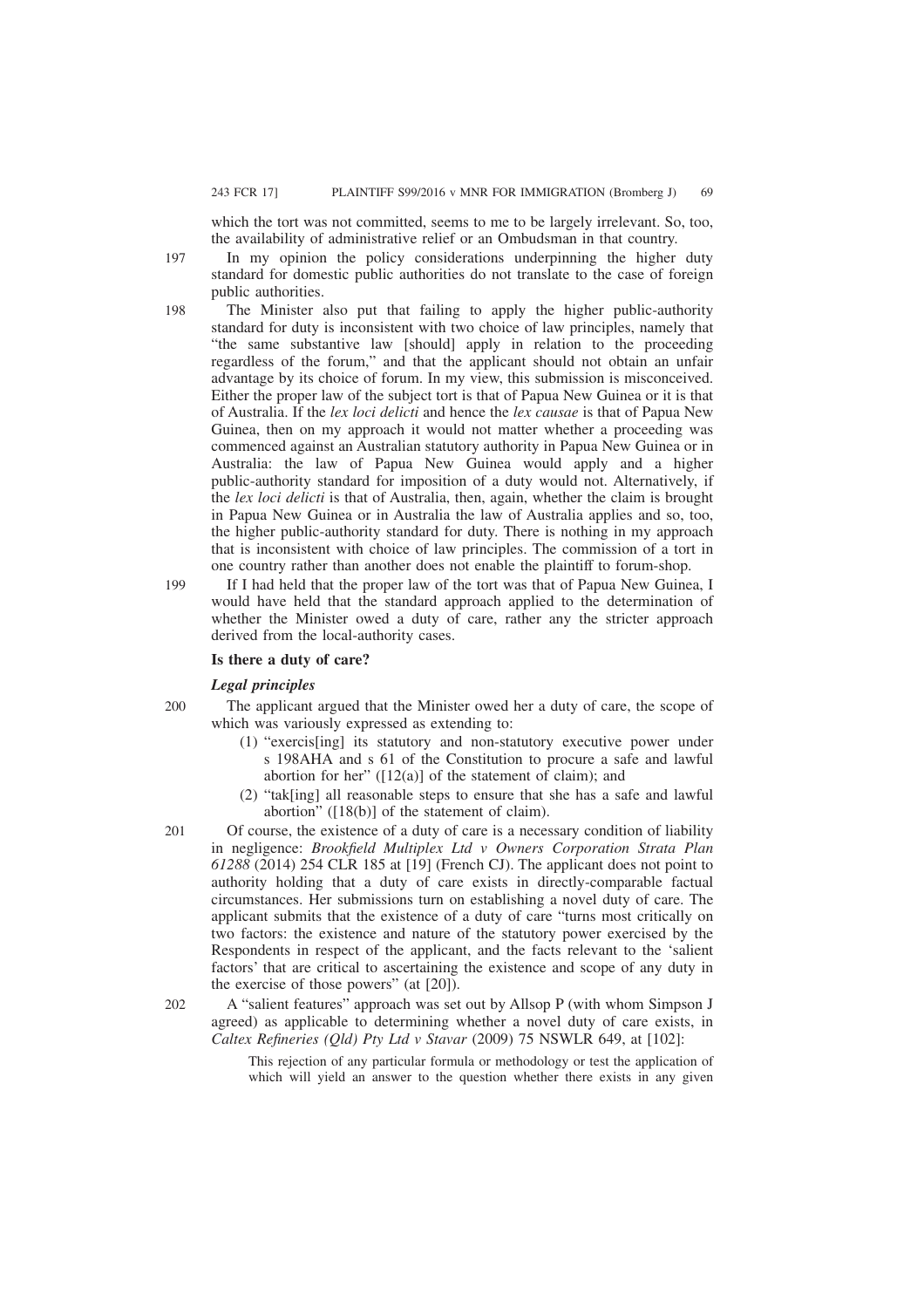circumstance a duty of care, and if so, its scope or content, has been accompanied by the identification of an approach to be used to assist in drawing the conclusion whether in novel circumstances the law imputes a duty and, if so, in identifying its scope or content. If the circumstances fall within an accepted category of duty, little or no difficulty arises. *If, however, the posited duty is a novel one, the proper approach is to undertake a close analysis of the facts bearing on the relationship between the plaintiff and the putative tortfeasor by references to the* "*salient features*" *or factors affecting the appropriateness of imputing a legal duty to take reasonable care to avoid harm or injury*.

## (Emphasis added.)

At [103] his Honour set out a list of 17 such "salient features". They are these: 203

- (a) the foreseeability of harm;
- (b) the nature of the harm alleged;
- (c) the degree and nature of control able to be exercised by the defendant to avoid harm;
- (d) the degree of vulnerability of the plaintiff to harm from the defendant's conduct, including the capacity and reasonable expectation of a plaintiff to take steps to protect itself;
- (e) the degree of reliance by the plaintiff upon the defendant;
- (f) any assumption of responsibility by the defendant;
- (g) the proximity or nearness in a physical, temporal or relational sense of the plaintiff to the defendant;
- (h) the existence or otherwise of a category of relationship between the defendant and the plaintiff or a person closely connected with the plaintiff;
- (i) the nature of the activity undertaken by the defendant;
- (j) the nature or the degree of the hazard or danger liable to be caused by the defendant's conduct or the activity or substance controlled by the defendant;
- (k) knowledge (either actual or constructive) by the defendant that the conduct will cause harm to the plaintiff;
- (l) any potential indeterminacy of liability;
- (m) the nature and consequences of any action that can be taken to avoid the harm to the plaintiff;
- (n) the extent of imposition on the autonomy or freedom of individuals, including the right to pursue one's own interests;
- (o) the existence of conflicting duties arising from other principles of law or statute;
- (p) consistency with the terms, scope and purpose of any statute relevant to the existence of a duty; and
- (q) the desirability of, and in some circumstances, need for conformance and coherence in the structure and fabric of the common law.
- *Stavar* has been followed in intermediate appellate courts (*Makawe Pty Ltd v Randwick City Council* (2009) 171 LGERA 165 at [17] and [92]-[94]; *Hoffmann v Boland* [2013] Aust Torts Reports 82-134 at [31] and [127]-[130]) and in this Court (*Hopkins v AECOM Australia Pty Ltd (No 3)* (2014) 102 ACSR 393 at [26] (Nicholas J); *Carey v Freehills* (2013) 303 ALR 445 at [310]-[317] (Kenny J)). Support for a multi-factorial approach is also found in *Brookfield* at [24] (French CJ), where his Honour said (citing *Sullivan v Moody* (2001) 207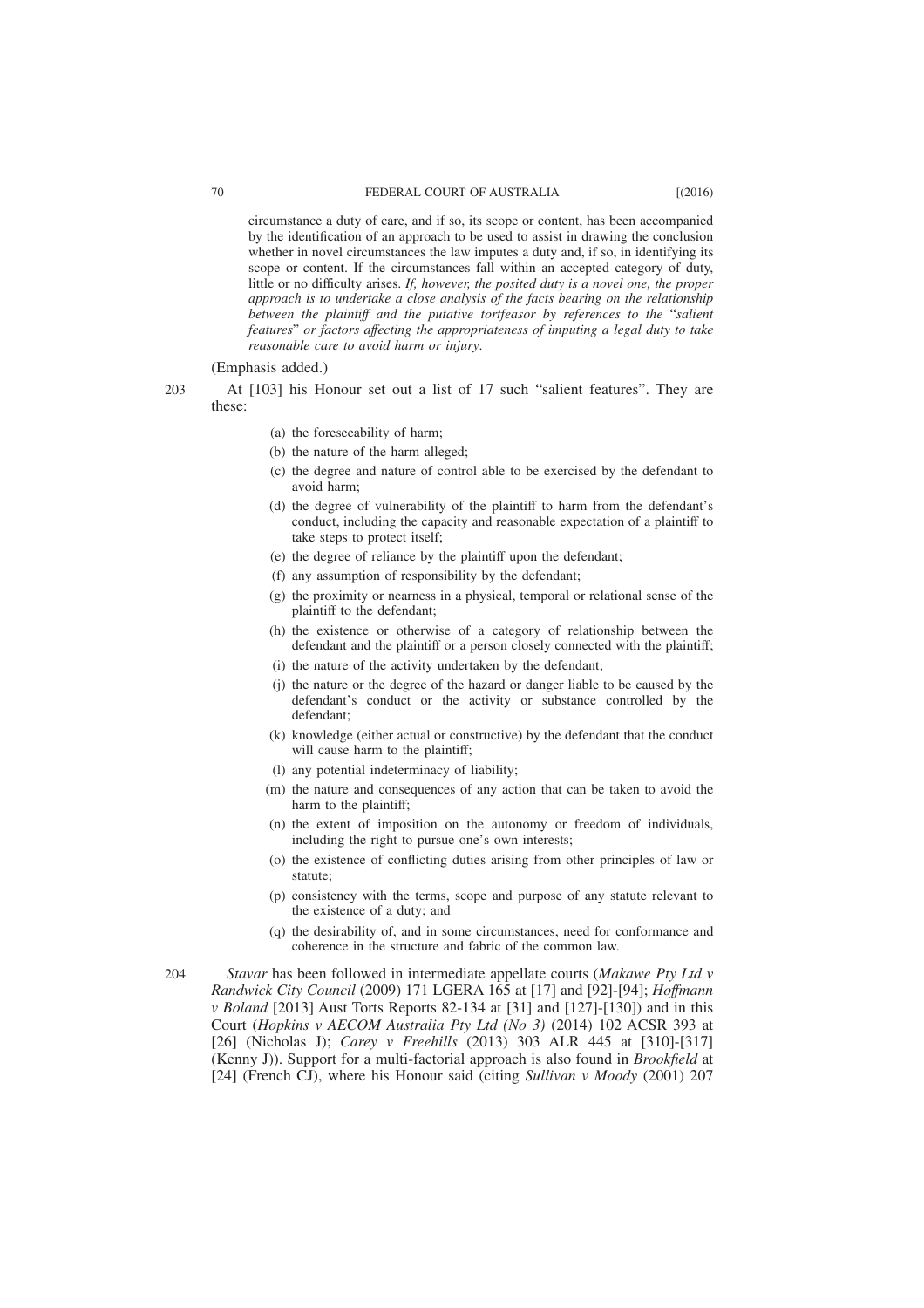CLR 562 at [50]) that "different classes of case raise different problems", requiring a "judicial evaluation of the factors which tend for or against a conclusion, to be arrived at as a matter of principle."

Kenny J's discussion in *Carey* bears specific attention. Her Honour said as follows at [313]: 205

> Where a duty of care is claimed to have arisen in a *new* circumstance or with respect to a new category of relationships, Australian law now requires a multi-factorial approach in assessing whether a duty of care has indeed arisen. As the New South Wales Court of Appeal noted in *Caltex Refineries (Qld) Pty Ltd v Stavar* (2009) 75 NSWLR 649; 259 ALR 616; [2009] NSWCA 258 at [101] (*Caltex*), the High Court has rejected the doctrine of proximity as a determinative factor in deciding whether a duty of care existed, as well as "the two stage approach in *Anns v Merton London Borough Council* [1978] AC 728; [1977] 2 All ER 492 based on reasonabl[e] foreseeability, the expanded three stage approach in *Caparo Industries Plc v Dickman* [1990] 2 AC 605; [1990] 1 All ER 568; (1990) 1 ACSR 636 (*Caparo Industries*) and any reformulation of the latter two". See, for example, *Hill* [*v van Erp* (1997) 188 CLR 159] at CLR 210; ALR 725 per McHugh J, at CLR 237-9; ALR 747-8 per Gummow J, *Perre v Apand Pty Ltd* (1999) 198 CLR 180; 164 ALR 606; [1999] HCA 36 at [9]-[10] per Gleeson CJ, at [25]-[27] per Gaudron J, at [70]-[83] and [93] per McHugh J, at [245]-[247], [255] and [280]-[287] per Kirby J, at [330]-[335] per Hayne J, at [389], [398]-[400] and [406] per Callinan J; *Sullivan v Moody* (2001) 207 CLR 562; 183 ALR 404; 28 Fam LR 104; [2001] HCA 59 at [43]-[53] per Gleeson CJ, Gaudron, McHugh, Hayne and Callinan JJ; *Graham Barclay Oysters Pty Ltd v Ryan* (2002) 211 CLR 540; 194 ALR 337; [2002] HCA 54 at [99] per McHugh J, at [234]-[236] per Kirby J; and *Stuart v Kirkland-Veenstra* (2009) 237 CLR 215; 254 ALR 432; [2009] HCA 15 at [132] per Crennan and Kiefel JJ.

(Emphasis in original.)

206

Her Honour described *Stavar* as an exemplar of the multi-factorial approach to novel duties. She referred (at [314]) to the statements of Allsop P at [100] as follows:

[the current approach] recognises what has been said to be the use of foreseeability at a higher level of generality and the involvement of normative considerations of judgment and policy. This approach requires not only an assessment of foreseeability, but also attention to such considerations as control, vulnerability, assumption of responsibility and nearness or proximity.

There followed in *Carey* a quotation from [102] of *Stavar*, which I have set out above. Kenny J then quoted from [106] of *Stavar* to the effect that, in a novel area:

… reasonable foreseeability of harm is inadequate alone to found a conclusion of duty. Close analysis of the facts and a consideration of these kinds of factors will assist in a reasoned evaluative decision whether to impute a duty. Whilst simple formulae such as "proximity" or "fairness" do not encapsulate the task, they fall within it as part of the evaluative judgment of the appropriateness of legal imputation of responsibility.

Kenny J stated, by reference to *Makawe* and *Hoffmann*, that the salient factors listed by Allsop P were not exhaustive. It is not necessary to make findings in relation to each factor. Rather, as Basten JA said at [31] of *Hoffmann*, the features provide a "valuable checklist" of the kinds of factors that can be of 207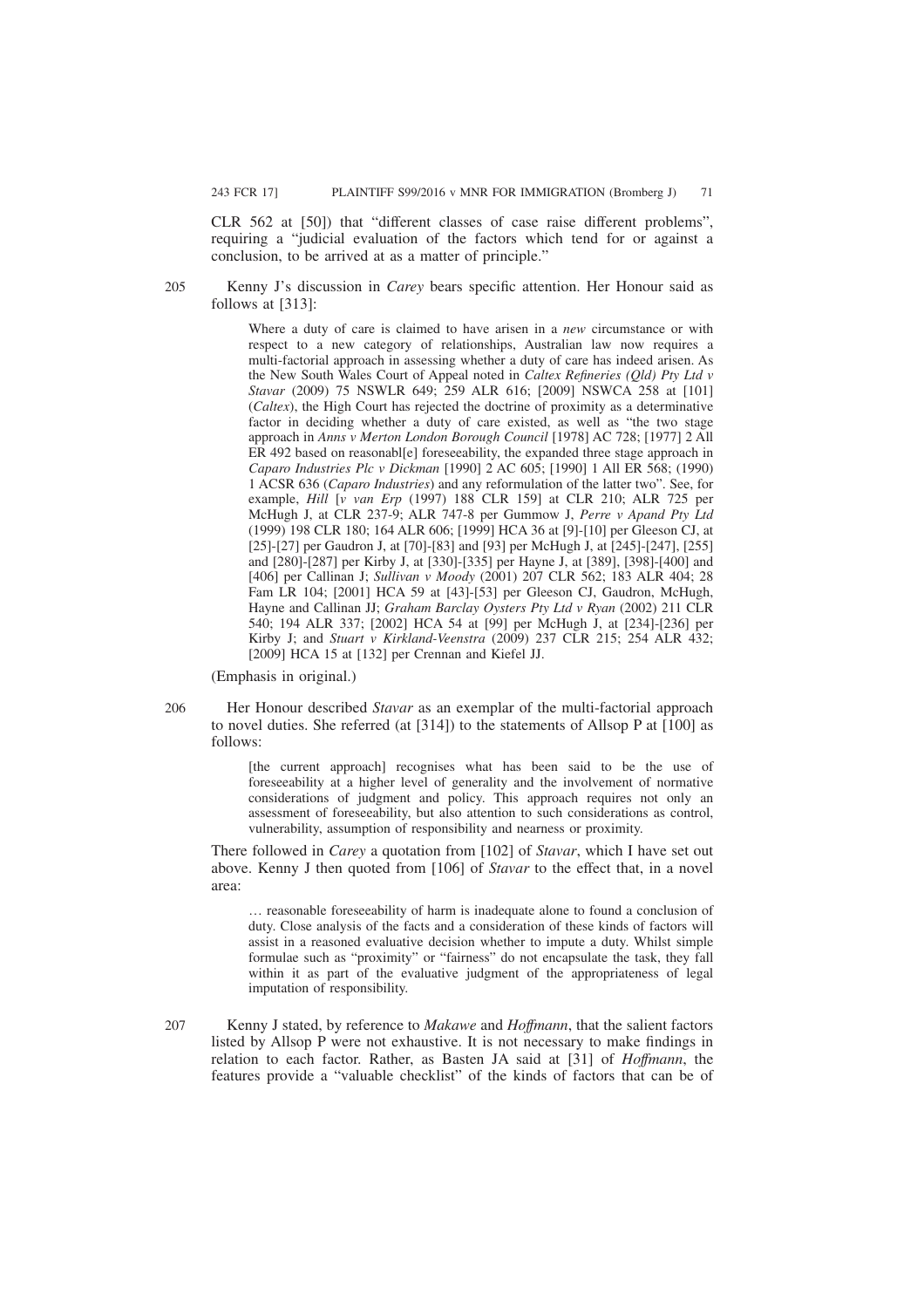assistance. "Each involves considerations of varying weight; some will be entirely irrelevant." It is necessary to "focus upon the considerations which are relevant in the circumstances of the particular case."

The Minister's submissions drew upon *Stavar* and discussed certain of the "salient features." The submissions were predicated on two factors being of especial relevance: the consistency of the putative duty with the statutory scheme (see, eg, [50] of the written submissions), and policy considerations (see, eg, [52]). I agree that those factors are of particular significance in this case. The submission is consistent with authority concerning the imposition of duties of care in connection with the exercise of statutory power.

The applicant emphasised assumption of responsibility by the Minister, the degree of control exercised by the Minister, and the applicant's vulnerability. The cases concerning the exercise of statutory power also identify that that the presence of those relational features is relevant in determining whether a duty of care exists. I turn now to discuss those cases. 209

### *Exercise of statutory duty*

- It is recognised in the authorities that cases in which the defendant is a repository of a statutory power or discretion are in a special class of case (see, eg, *Sullivan v Moody* at [50] (the Court); *Hunter and New England Local Health District v McKenna* (2014) 253 CLR 270 at [18] (the Court)). Liability in special cases is sometimes limited or negated, for reasons of policy (cf *D'Orta-Ekenaike v Victoria Legal Aid* (2005) 223 CLR 1 at [102] (McHugh J)). 210
- Intermediate appellate courts have recognised that "there is no authoritative guidance from the High Court for the determination of when a common law duty of care exists with respect to the exercise of statutory power" (*Hunter Area Health Service v Presland* (2005) 63 NSWLR 22 at [7] (Spigelman CJ), see also *Sutherland Shire Council v Becker* (2006) 150 LGERA 184 at [19] (Giles JA), [82] (Bryson JA)). The absence of a guiding principle has also been recognised by Crennan and Kiefel JJ in *Stuart v Kirkland-Veenstra* (2009) 237 CLR 215: 211
	- [131] No guiding principle, by which an authority might be considered to be obliged to exercise its powers at common law, has been identified; the search continues. There is agreement that the statutory powers in question must be directed towards some identifiable class or individual, or their property, as distinct from the public at large.
	- [132] Different factors have been identified, from time to time, as relevant to the existence of a duty of care. Not all have continued to be regarded as useful. Notions of proximity and general reliance are no longer considered to provide the answer to the question of whether an authority should be considered to have been obliged to exercise its powers. In this case the majority in the Court of Appeal identified as of particular relevance the vulnerability of the plaintiff's husband and the control that the officers had over the risk of harm which eventuated, because of the powers given by s 10. The majority emphasised that the Act intended those powers to be used to protect a person such as him.
	- [133] The vulnerability of a plaintiff was referred to in *Pyrenees Shire Council v Day* as an aspect of the plaintiff's supposed reliance upon an authority to use its powers. A focus on vulnerability may in part explain the decision in *Crimmins v Stevedoring Industry Finance Committee*. It has not been universally accepted as a useful analytical tool. In *Graham Barclay Oysters Pty Ltd v Ryan*, Gummow and Hayne JJ treated the degree of a plaintiff's vulnerability as part only of an evaluation as to whether a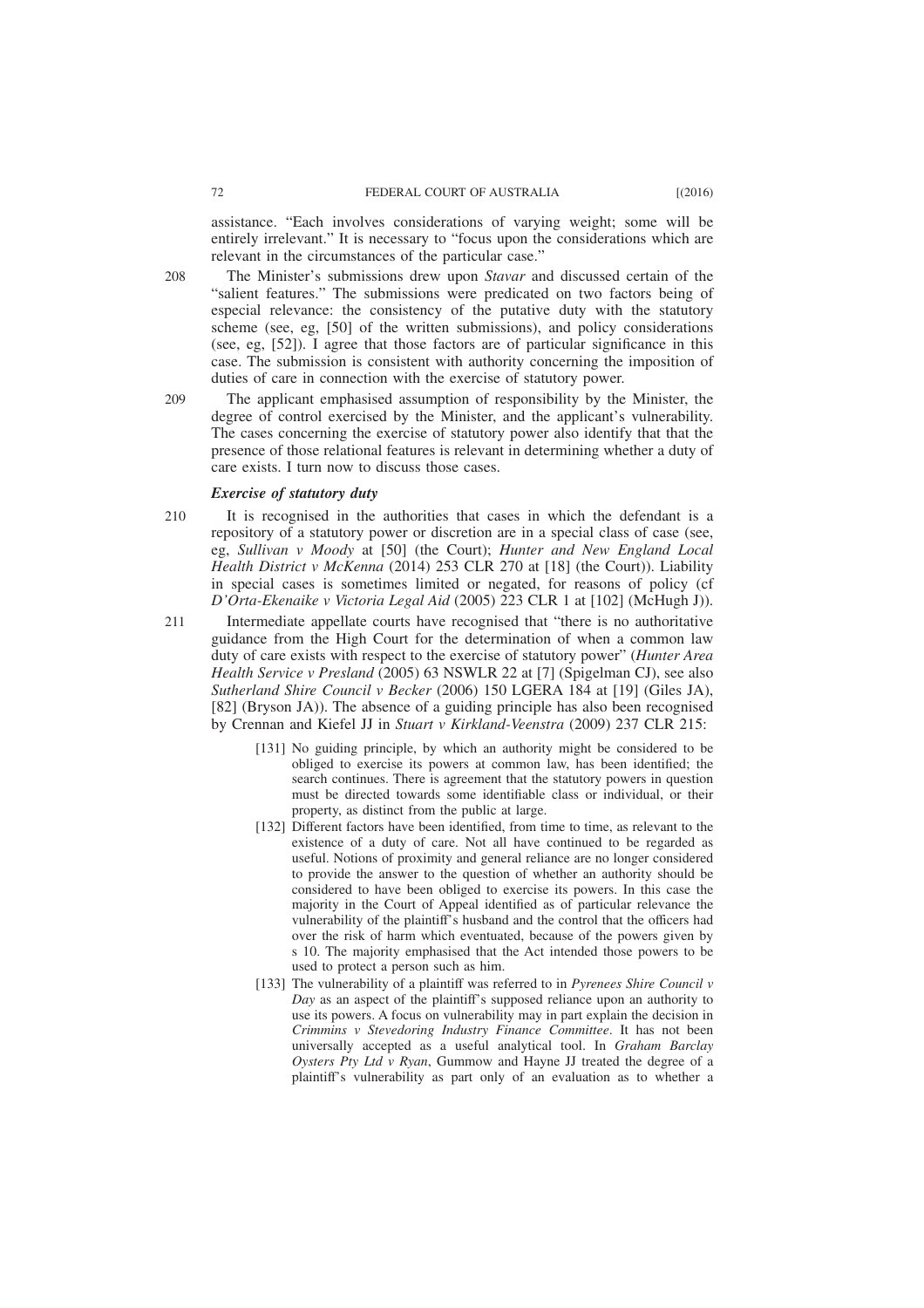relationship may be seen to exist between a statutory authority and the class of persons in question. Establishing the existence of a relationship between a plaintiff and a public authority has the advantage of coherence with the exceptions, already recognised by the common law, to the general rule that there is no duty of affirmative action.

# (Citations omitted.)

- 212
- Spigelman CJ in *Presland* posited a relational or multi-factorial approach (at [9]-[10]):
	- [9] Where, as in the present proceedings, a novel issue arises with respect to the existence or scope of a duty of care, the contemporary Australian approach to determining both matters is to engage in a multifactorial or "salient features" analysis. (See the summary in the joint judgment in *Sullivan v Moody* (2001) 207 CLR 562 at 579 [50]-[51]. See also *Perre v Apand Pty Ltd* (1999) 198 CLR 180 at 198 [27]-[198], 254 [201], 302 [333] and 326 [406]; *Graham Barclay Oysters Pty Ltd* (at 597 [149], 624 [236]-[237]).)
	- [10] This approach, in the context of determining whether a duty of care arises with respect to the exercise of a statutory power, is exemplified in the joint judgment of Gummow J and Hayne J in *Graham Barclay Oysters Pty Ltd* (at 596 [146]-[149]):
		- [146] The existence or otherwise of a common law duty of care allegedly owed by statutory authority turns on a close examination of the terms, scope and purpose of the relevant statutory regime. The question is whether that regime erects or facilitates a relationship between the authority and a class of persons that, in all the circumstances, displays sufficient characteristics answering the criteria for intervention by the tort of negligence.
		- [147] Where the question posed above is answered in the affirmative, the common law imposes a duty in tort which operates alongside the rights, duties and liabilities created by statute.
		- [149] An evaluation of whether a relationship between a statutory authority and a class of persons imports a common law duty of care is necessarily a multifaceted inquiry. Each of the salient features of the relationship must be considered. The focus of analysis is the relevant legislation and the positions occupied by the parties on the facts as found at trial. It ordinarily will be necessary to consider the degree and nature of control exercised by the authority over the risk of harm that eventuated; the degree of vulnerability of those who depend on the proper exercise by the authority of its powers; and the consistency or otherwise of the asserted duty of care with the terms, scope and purpose of the relevant statute. …

# (footnotes omitted)

…

- His Honour (at [11]) stated that four matters of significance came out of that passage: 213
	- the purpose to be served by the exercise of the power;
	- the control over the relevant risk by the depository of the power;
	- the vulnerability of the persons put at risk; and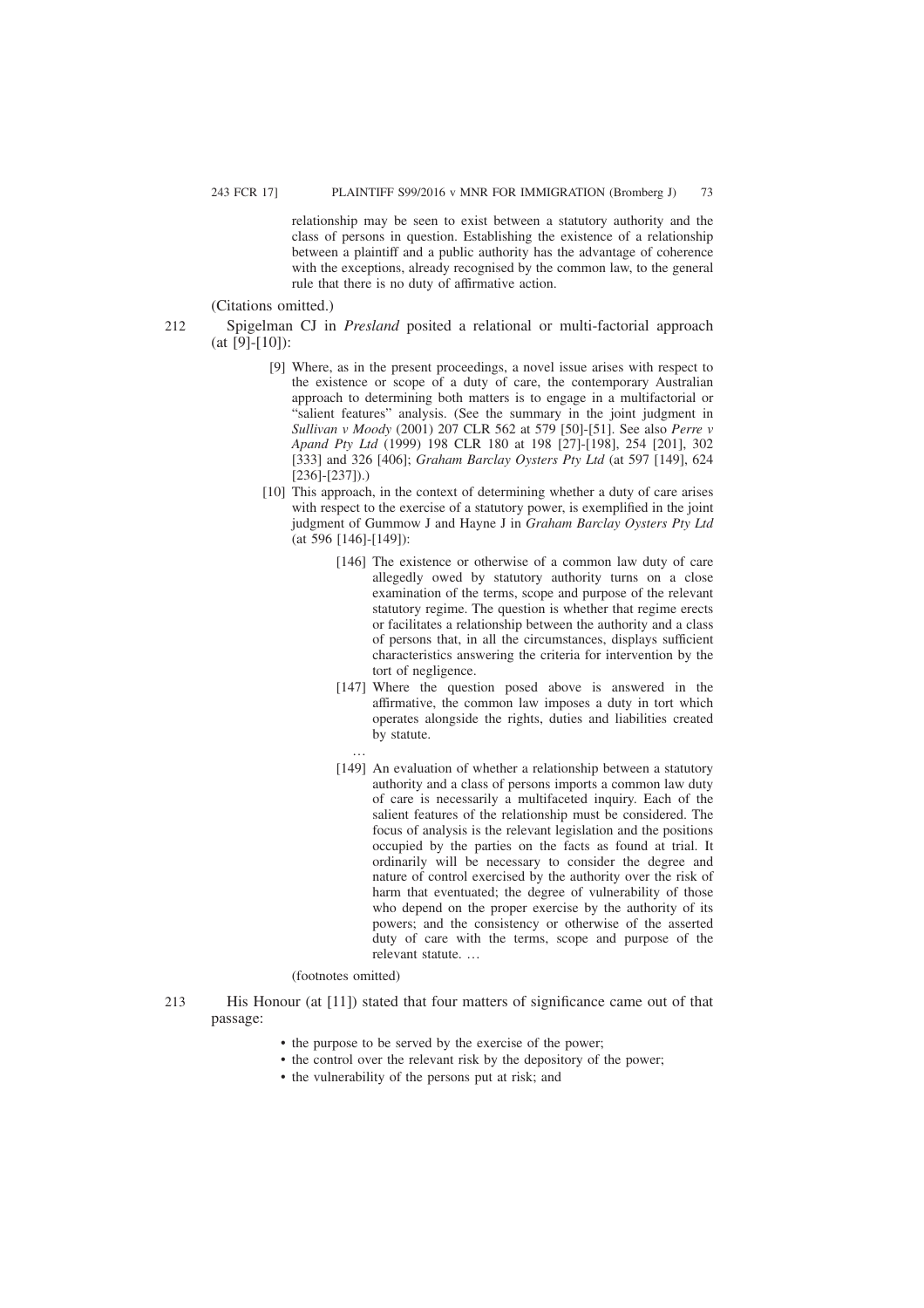- Importantly, however, what is emphasised in all of the above approaches is that there is no guiding principle or test to apply in determining whether a novel duty arises. Rather, it is appropriate and necessary to reason analogically from decided cases (*Crimmins v Stevedoring Industry Finance Committee* (1999) 200 CLR 1 at [76] (McHugh J); *Brookfield* at [25] (French CJ)). For that reason, it is appropriate to discuss some of the more important cases in the area, including *Sutherland Shire Council v Heyman* (1985) 157 CLR 424, *Pyrenees Shire Council v Day* (1998) 192 CLR 330, *Graham Barclay Oysters Pty Ltd v Ryan* (2002) 211 CLR 540, and *Crimmins*. I will commence with *Heyman*. 214
- The rationale for limiting liability in the case of negligence concerning the exercise or non-exercise of statutory powers or duties, or their exercise in a particular way, is that public authorities are bodies "entrusted by statute with functions to be performed in the public interest or for public purposes" (*Heyman* at 456 (Mason J)). Generally, only limited resources and limited credit will be available for the execution of these functions and they will often be insufficient to cover completely all statutory responsibilities, in which case policy choices have to be made: *Crimmins* at [79]-[80] (McHugh J); *City of Kamloops v Nielsen* (1984) 10 DLR (4th) 641 at 655 (McIntyre J); see also RP Balkin and JLR Davis, *Law of Torts* (5th ed, 2013) at p 223 [7.31]. 215
- Accordingly, generally a public authority under no statutory obligation to exercise a power comes under no common law duty to exercise it (*Heyman* at 459-460 (Mason J)). But, in certain cases, set out in *Heyman* at 460-462 in particular, such a duty will arise. The principles were usefully collected by Ipp JA (with whom Mason P and McColl JA agreed) in *Amaca Pty Ltd v New South Wales* (2004) 132 LGERA 309 at [21]: 216
	- (a) Generally, a public authority, which is under no statutory obligation to exercise a power, owes no common law duty of care to do so.
	- (b) An authority may by its conduct, however, attract a duty of care that requires the exercise of the power.
	- (c) Three categories are identified in which the duty of care may so be attracted.
		- (i) Where an authority, in the exercise of its functions, has created a danger.
		- (ii) Where the particular circumstances of an authority's occupation of premises or its ownership or control of a structure attracts to it a duty of care. In these cases the statute facilitates the existence of a duty of care.
		- (iii) Where a public authority acts so that others rely on it to take care for their safety.
- Ipp JA stated that (at [21]) that "[n]othing in *Pyrenees*, *Crimmins* and *Graham Barclay Oysters* is materially inconsistent with Mason J's remarks". 217
- *Heyman* concerned whether a council was negligent in failing to inspect footings of a structure, the later subsidence of which caused structural defects. Mason J said, at 458, as follows: 218

It is now well settled that a public authority may be subject to a common law duty of care when it exercises a statutory power or performs a statutory duty. The principle that when statutory powers are conferred they must be exercised with reasonable care, so that if those who exercise them could by reasonable precaution have prevented an injury which has been occasioned, and was likely to be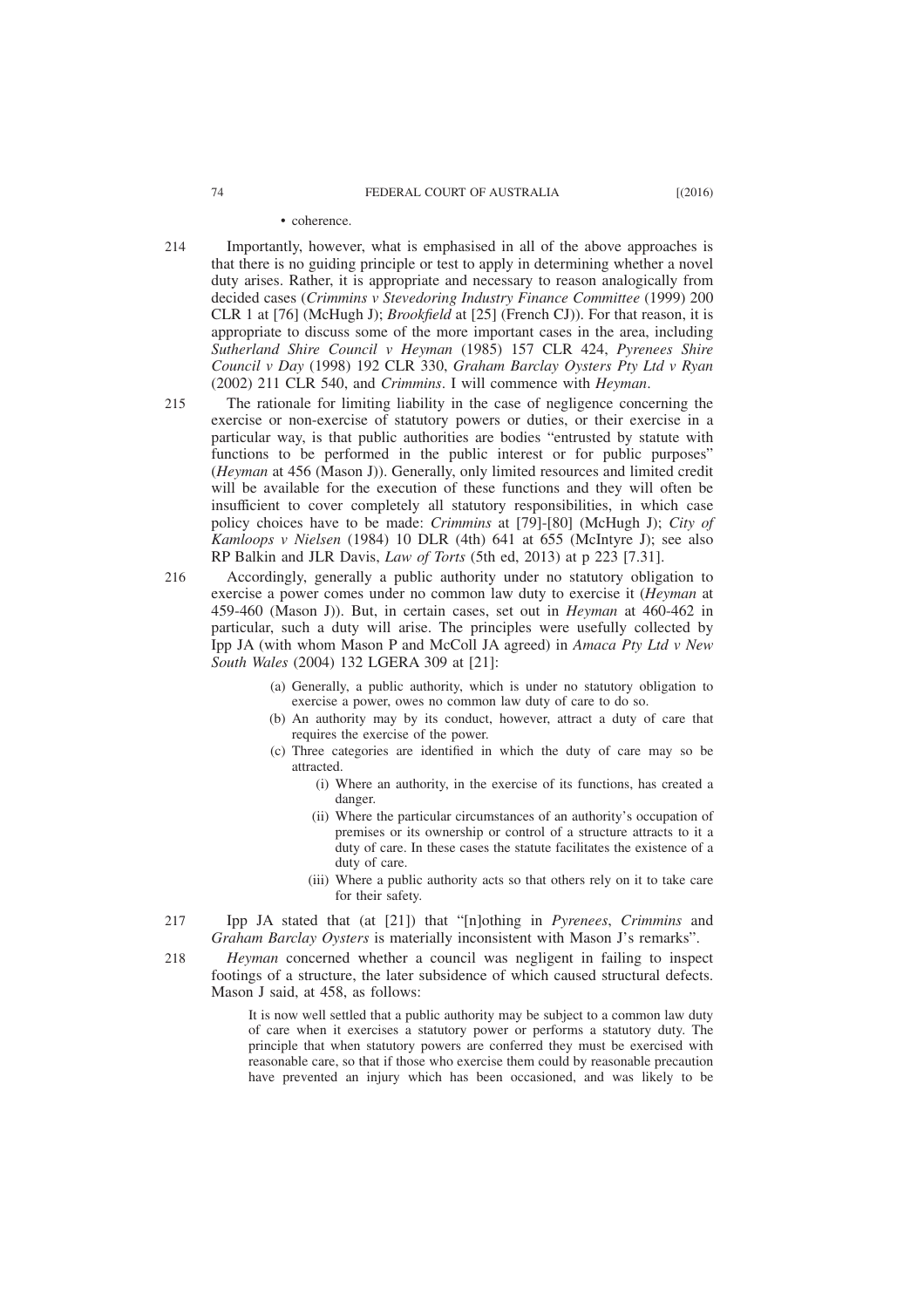#### 243 FCR 17] PLAINTIFF S99/2016 v MNR FOR IMMIGRATION (Bromberg J) 75

occasioned, by their exercise, damages for negligence may be recovered … has been applied mainly to private Acts. However, it has been frequently applied in Australia to public authorities, notably public utilities, exercising powers under public statutes … .

### (Citations omitted.)

Deane J, to like effect, reasoned (at 498) that the notion of "proximity":

… may reflect an assumption by one party of a responsibility to take care to avoid or prevent injury, loss or damage to the person or property of another or reliance by one party upon such care being taken by the other in circumstances where the other party knew or ought to have known of that reliance.

- In *Pyrenees*, a fire destroyed premises at 70 Neill St and damaged an adjoining shop at 72 Neill St. The fire was caused by a latent defect in the chimney of 70 Neill. The fire authority had two years earlier advised the then-tenants that the fireplace was unsafe to use and notified the shire council to that effect. A council building inspector inspected the premises and found a defect creating substantial risk of harm. The inspector wrote to the former tenants stating that it was imperative that the fireplace not be used unless fully repaired. The council took no further steps. It had powers to require compliance with its letter, but did not use them. The occupants of both 70 and 72 Neill were, in the High Court, successful. 219
- At [25]-[37] of *Amaca*, Ipp JA identified and considered the "two differing strands of reasoning" that emerged from *Pyrenees*, noting (at [38]) that the differences were not of major significance. The first strand "emphasise[d] the sole and actual knowledge of the Council of the risk of serious harm to identifiable individuals, the power of the Council to intervene, *and the prior (but inadequate) intervention by the Council to eliminate the risk*" (*Amaca* at [30], emphasis added). It was typified (said Ipp JA) by these remarks of McHugh J at [115]: 220

Given the extensive powers of the Council, its entry into the field of inspection on this occasion, if not other occasions, its actual knowledge of the danger to the health and property of the occupiers of Neill Street and, at the least, its imputed knowledge that residents of the shire generally relied on it to protect them from the dangers arising from the use or condition of premises, the Council owed a duty of care to Mr and Mrs Day.

The second strand, said Ipp JA, was typified by the following statement of Gummow J at [168] of *Pyrenees*: 221

> The Shire had statutory powers, exercisable from time to time, to pursue the prevention of fire at No 70. This statutory enablement of the Shire "facilitate[d] the existence of a common law duty of care", but the touchstone of what I would hold to be its duty was the Shire's *measure of control of the situation including its knowledge*, not shared by Mr and Mrs Stamatopoulos or by the Days, that, if the situation were not remedied, the possibility of fire was great and damage to the whole row of shops might ensue. The Shire had a duty of care "to safeguard others from a grave danger of serious harm", in circumstances where it was "responsible for its continued existence and [was] aware of the likelihood of others coming into proximity of the danger and [had] the means of preventing it or of averting the danger or of bringing it to their knowledge".

(Citations removed; emphasis added.)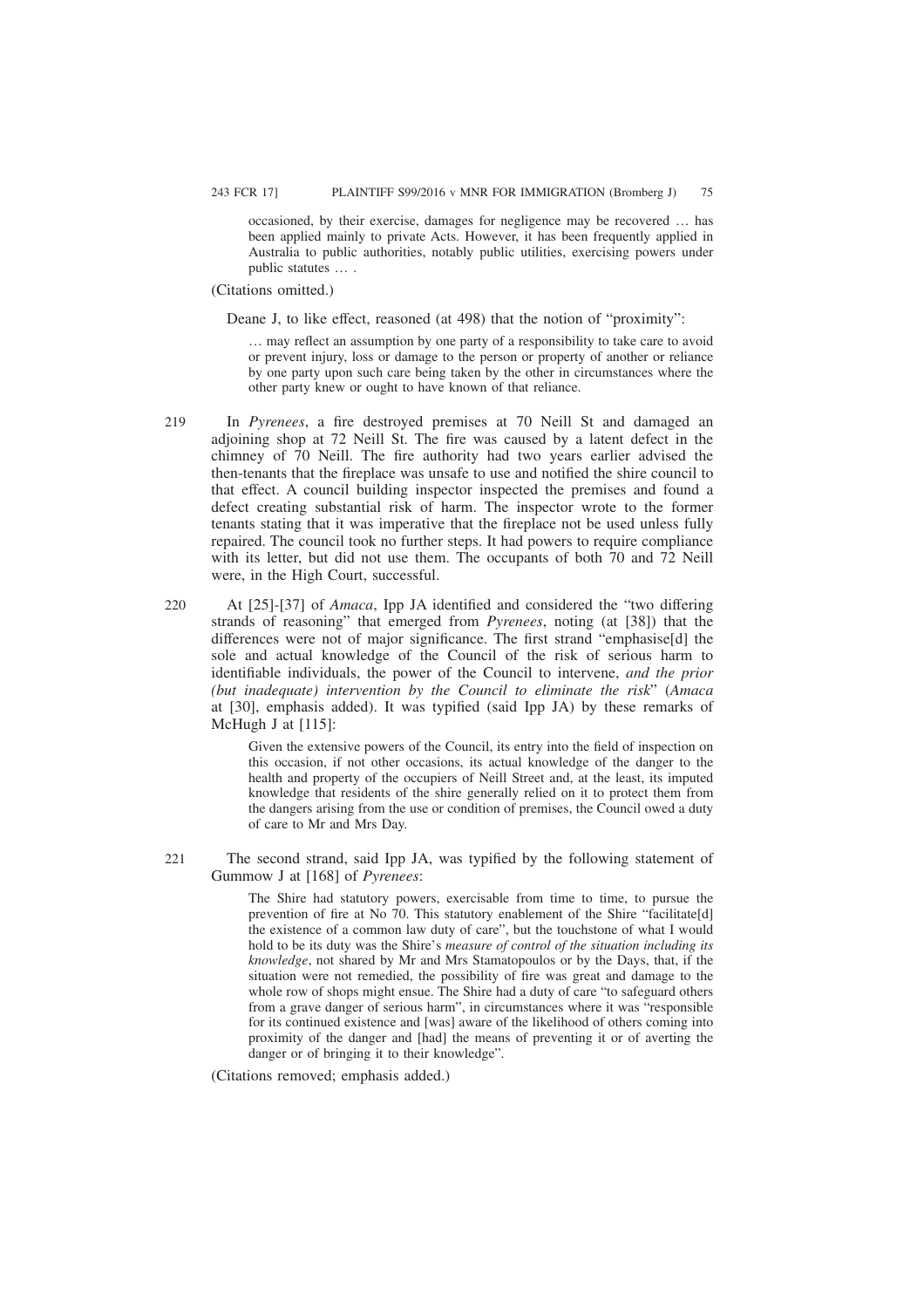Within that extract was a citation to the dissenting judgment of McHugh JA in *Parramatta City Council v Lutz* (1988) 12 NSWLR 293 at 328, where his Honour had said this:

In principle, there is much to be said for the view that a public authority should be under a duty to take affirmative action when the *control of conduct or activities has been ceded to it by common understanding* or when it receives some benefit from the conduct or activities. *If in addition to the right of control the authority knows or ought to know of conduct or activities which may foreseeably give rise to a risk of harm to an individual, the authority should be under a duty to prevent that harm*. Just as a teacher who has control of a classroom has a duty to prevent pupils from injuring others, so a public authority with legal or de facto control of a social situation should have a duty to take affirmative action to prevent harm to others. The touchstone of affirmative duty would be control and not the possession of any discretionary statutory powers. Failure to exercise such powers would go to breach of duty, but the common law duty would arise from actual or ceded control.

# (Emphasis added.)

Gummow J's emphasis on control continued in *Crimmins*, wherein his Honour said at [166] that "the powers vested by statute in a public authority may give to it such a significant and special measure of control over the safety of the person or property of the plaintiff as to oblige it to exercise its powers to avert danger or to bring the danger to the knowledge of the plaintiff." In *Graham Barclay Oysters* at [151], Gummow and Hayne JJ, in describing the result in *Day*, referred to the "significant and special measure of control over the safety from fire of persons and property at the relevant premises. That degree of control was the touchstone of the Shire's duty to safeguard others from the risk of fire in circumstances where the Shire had entered upon the exercise of its statutory powers of fire prevention and it alone among the relevant parties knew of, and was responsible for, the continued existence of the risk of fire." And, in *Brodie v Singleton Shire Council* (2001) 206 CLR 512, Gaudron, McHugh and Gummow JJ again emphasised the importance of control, at [102]: 223

> The decisions of this Court in *Sutherland Shire Council v Heyman*, *Pyrenees Shire Council v Day*, *Romeo v Conservation Commission (NT)* and *Crimmins v Stevedoring Industry Finance Committee* are important for this litigation. Whatever may be the general significance today in tort law of the distinction between misfeasance and non-feasance, it has become more clearly understood that, on occasions, the powers vested by statute in a public authority *may give it such a significant and special measure of control over the safety of the person* or property of citizens as to impose upon the authority a duty of care. This may oblige the particular authority to exercise those powers to avert a danger to safety or to bring the danger to the knowledge of citizens otherwise at hazard from the danger. In this regard, the factor of control is of fundamental importance.

(Citations omitted; emphasis added.)

In *Crimmins*, the plaintiff was a registered waterside worker employed by various stevedoring entities over a period of years. He contracted mesothelioma from exposure to asbestos. He contended that the Committee was under a continuous duty in the exercise of its statutory functions to take reasonable care to avoid foreseeable risks of injury to his health. By majority the High Court held that the Committee was under a duty to protect him from reasonably foreseeable risks of injury arising from his employment by registered stevedores. Early in his consideration of duty, at [62], McHugh J said this: 224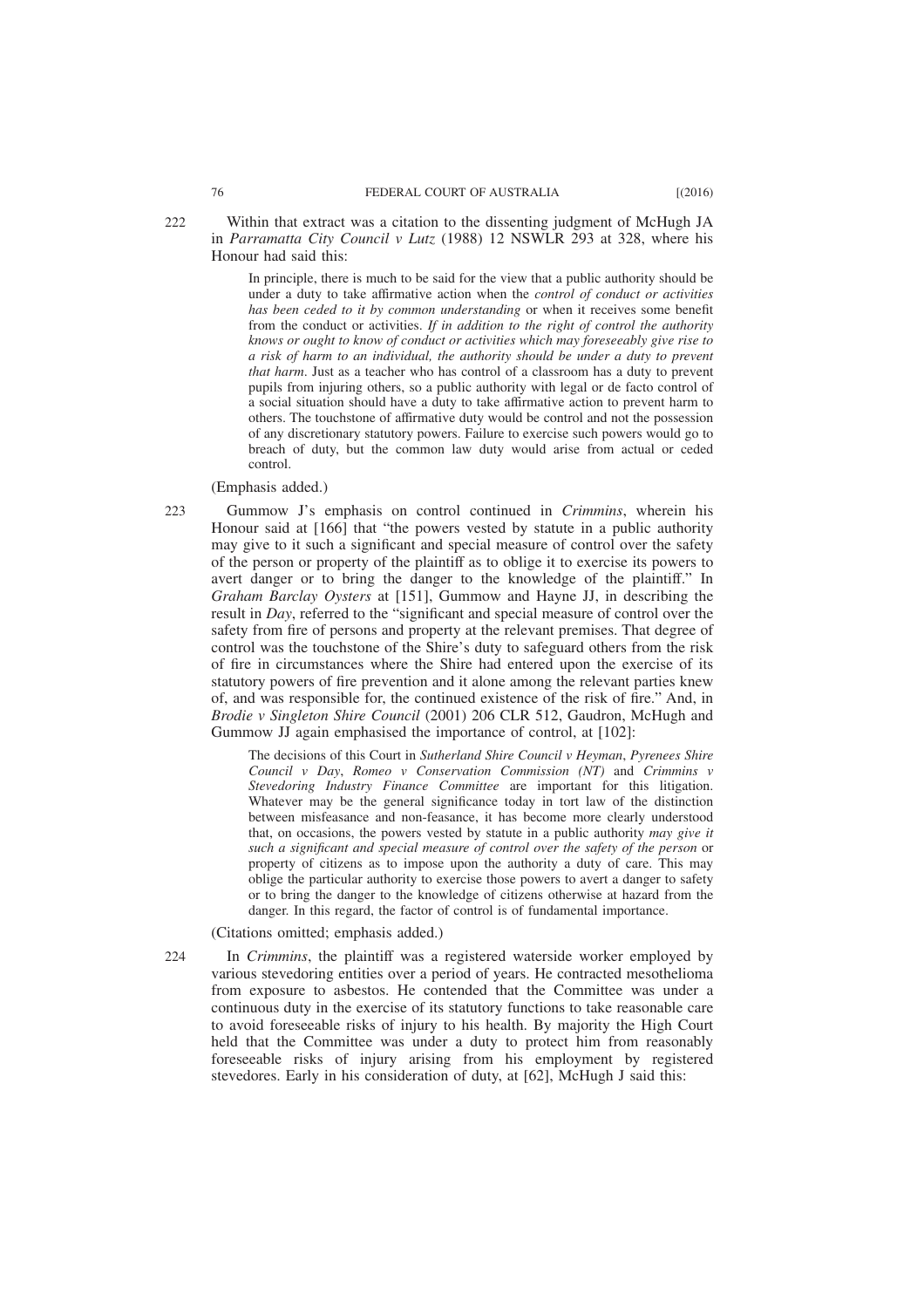There is one settled category which I would have thought covered this case: it is the well-known category "that when statutory powers are conferred they must be exercised with reasonable care, so that if those who exercise them could by reasonable precaution have prevented an injury which has been occasioned, and was likely (Later cases require 'likely' to mean that there is a reasonable possibility that the injury is likely to be occasioned) to be occasioned, by their exercise, damages for negligence may be recovered".

#### (Citations removed.)

His Honour continued at [63]:

In directing the plaintiff and other waterside workers to places of work, the Authority was exercising its power to give directions in aid of its function of making "arrangements for allotting waterside workers to stevedoring operations"  $(s 17(1)(f))$ . That being so, I would have thought that the Authority owed a duty to the plaintiff as a person affected by the exercise of the power to exercise it with reasonable care for his safety.

At [93] his Honour set out a six-step approach for determination of whether, in a novel case, a statutory authority should be held to have owed a duty and to have breached it by failing to exercise a power: 225

- 1. Was it reasonably foreseeable that an act or omission of the defendant, including a failure to exercise its statutory powers, would result in injury to the plaintiff or his or her interests? If no, then there is no duty.
- 2. By reason of the defendant's statutory or assumed obligations or control, did the defendant have the power to protect a specific class including the plaintiff (rather than the public at large) from a risk of harm? If no, then there is no duty.
- 3. Was the plaintiff or were the plaintiff's interests vulnerable in the sense that the plaintiff could not reasonably be expected to adequately safeguard himself or herself or those interests from harm? If no, then there is no duty.
- 4. Did the defendant know, or ought the defendant to have known, of the risk of harm to the specific class including the plaintiff if it did not exercise its powers? If no, then there is no duty.
- 5. Would such a duty impose liability with respect to the defendant's exercise of "core policy-making" or "quasi-legislative" functions? If yes, then there is no duty.
- 6. Are there any other supervening reasons in policy to deny the existence of a duty of care (eg, the imposition of a duty is inconsistent with the statutory scheme, or the case is concerned with pure economic loss and the application of principles in that field deny the existence of a duty)? If yes, then there is no duty.

His Honour said that if the first four questions are answered affirmatively and the last two negatively then ordinarily it would be correct in principle to impose a duty. While those principles are no doubt useful by way of guidance and identify the kinds of "salient features" that will often be of critical importance in a case — consistency with statutory scheme, control, etc — the contemporary approach is, as I have set out above, multi-factorial (cf *Presland* at [8] (Spigelman CJ)).

226

At [104] and [108] McHugh J concluded, on the issue of duty, thus:

To my mind, the factor that points compellingly to the Authority owing an affirmative duty of care is that the Authority directed the waterside workers where they had to work and that the failure to obey such a direction could lead to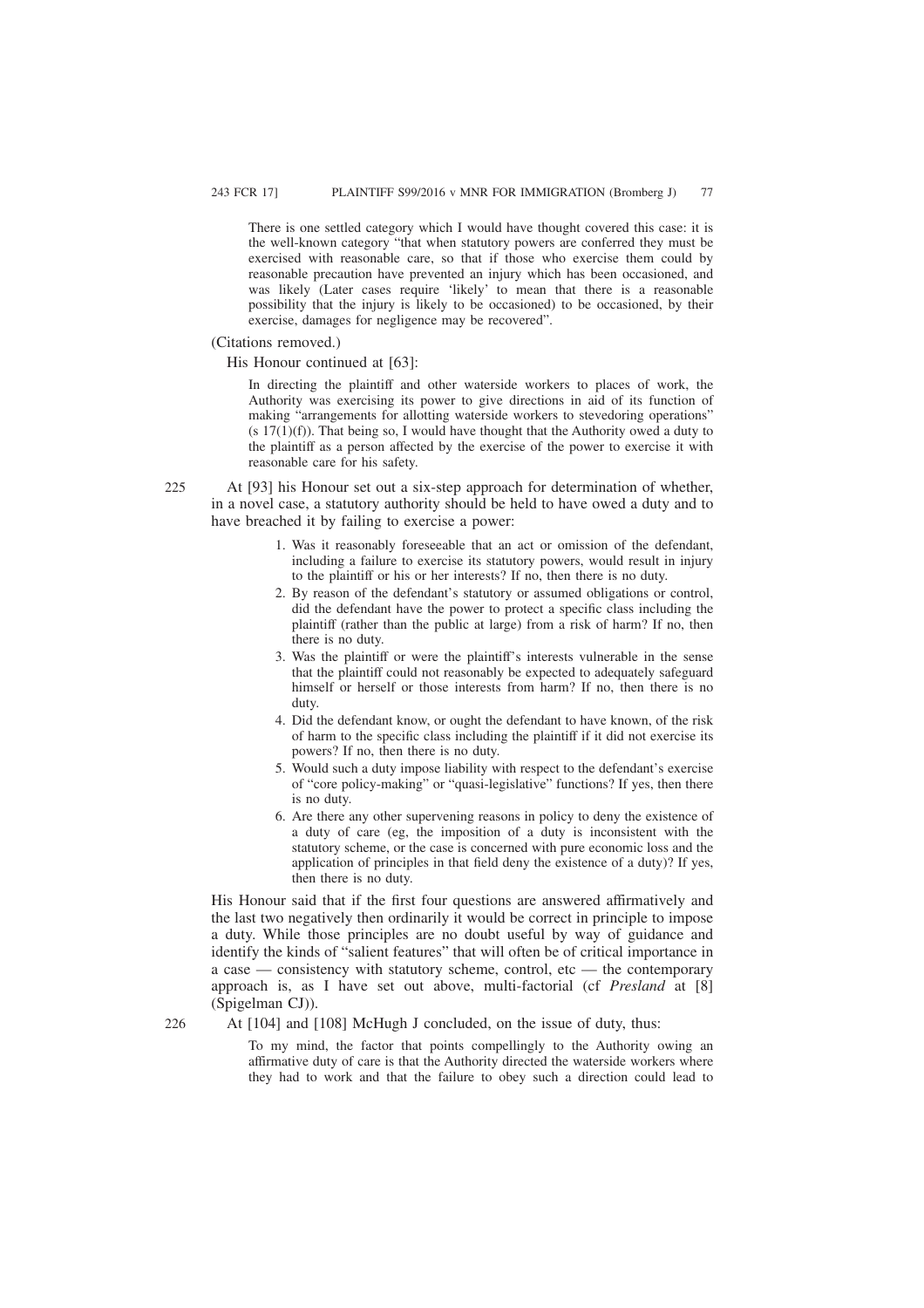disciplinary action and even deregistration as a waterside worker. That factor points so strongly to the existence of a duty of care that it should be negatived only if to impose the duty was inconsistent with the scheme of the Act. It can seldom be the case that a person, who controls or directs another person, does not owe that person a duty to take reasonable care to avoid risks of harm from that direction or the effect of that control. ...

… The Authority knew that the workers were being directed to work on ships where there could be a significant risk of injury to the workers from the use of equipment and machinery, the stowage of cargo and the hazardous nature of the materials which the workers had to handle. It also knew that it was directing the waterside workers to participate in transient, casual employment on the waterfront — a factor recognised in s 25(b) of the Act. In this context, the power of the Authority to direct the waterside workers as to when and where they *must* work placed them in a very real position of vulnerability. The casual nature of the employment, employment sometimes lasting only for a few hours, was likely to mean that employers did not have the same incentives to protect their employees from harm as do employers who must utilise the same work force day after day. …

(Emphasis in original.)

…

- I should note that *Crimmins* has been regarded as a "very special" case (*Amaca* at [52], Ipp JA). It was a "control" case of a special kind because of the degree of control exercised by the Committee. 227
- The final case that I will consider, and which Ipp JA considered in *Amaca*, is *Graham Barclay*. Here, it suffices to set out Ipp JA's discussion from [56]-[59] of *Amaca*: 228
	- [56] McHugh J observed, generally (at [81]):

A public authority has no duty to take reasonable care to protect other persons merely because the legislature has invested it with a power whose exercise could prevent harm to those persons. Thus, in most cases, a public authority will not be in breach of a common law duty by failing to exercise a discretionary power that is vested in it for the benefit of the general public … But if the authority has used its powers to intervene in a field of activity and increased the risk of harm to persons, it will ordinarily come under a duty of care … So also, if it knows or ought to know that a member of the public relies on it to exercise its power to protect his or her interests, the common law may impose a duty of care on the authority (*Sutherland Shire Council v Heyman* (at 461), per Mason J).

- [57] McHugh [J] also found that the powers of the State did not constitute control in the relevant sense (at [93]). Of significance to the present appeal is his Honour's remark (at [95]): "Knowledge or imputed knowledge that harm may result from a failure to take affirmative action is not itself sufficient to create an affirmative duty of care".
- [58] Gummow and Hayne JJ regarded two factors as being of vital importance (see at [144]). First, the fact that the Council (like the Council in *Pyrenees*) was the only party with actual knowledge of the potential source of harm (namely, the progressive deterioration of the sewerage infrastructure which imperilled the purity of the waters of Wallis Lake). Secondly, the fact that the Council had extensive statutory powers to prevent or to redress that deterioration and to mitigate the effects of any pollution. Their Honours said (at [145]):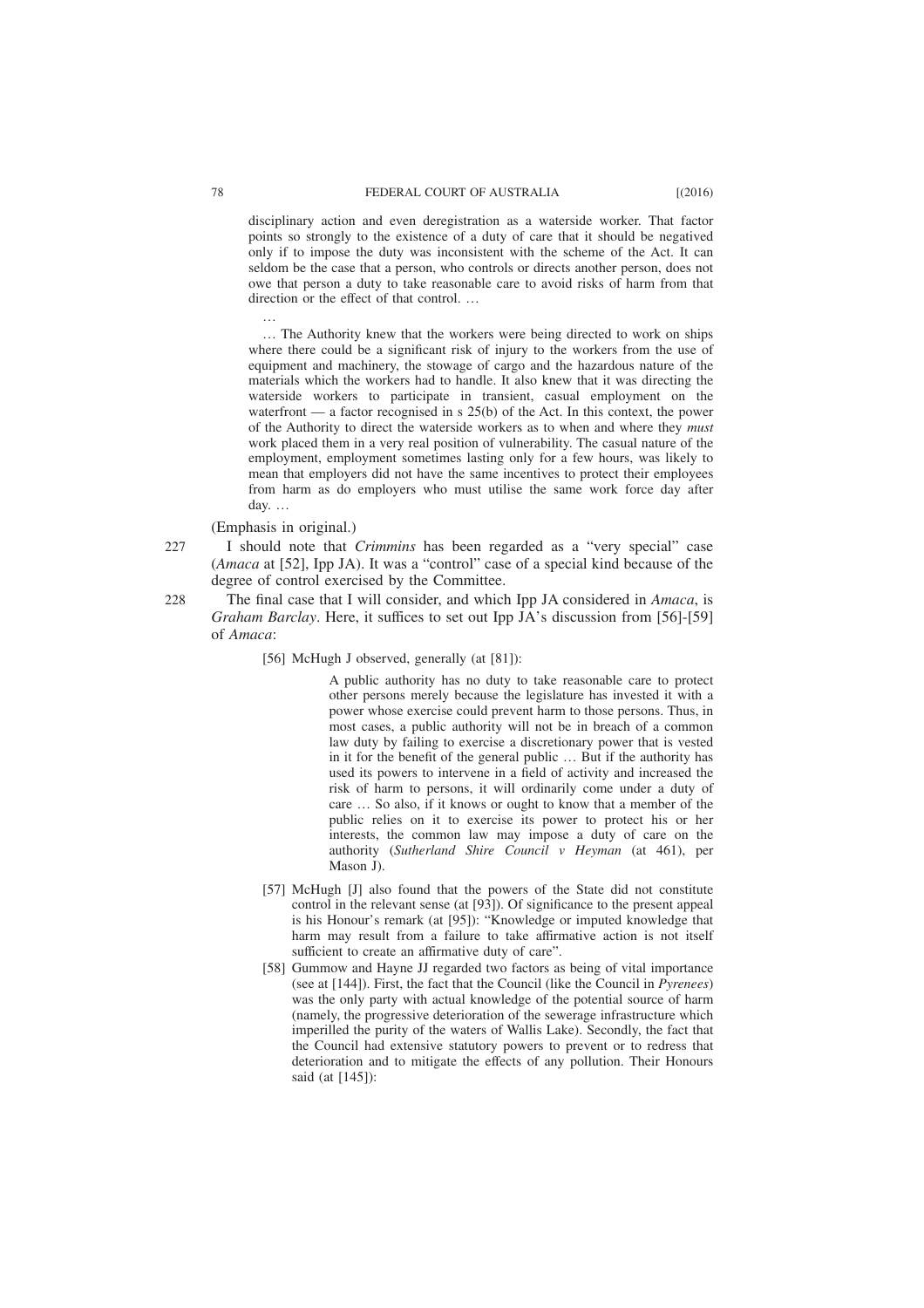[T]he co-existence of knowledge of a risk of harm and power to avert or to minimise that harm does not, without more, give rise to a duty of care at common law. The totality of the relationship between the parties, not merely the foresight and capacity to act on the part of one of them, is the proper basis upon which a duty of care may be recognised. Were it otherwise, any recipient of statutory powers to licence, supervise or compel conduct in a given field, would, upon gaining foresight of some relevant risk, owe a duty of care to those ultimately threatened by that risk to act to prevent or minimise it.

- …
- [59] Their Honours emphasised the importance of the particular terms of the statutory regime applicable, saying (at [146]):

The existence or otherwise of a common law duty of care allegedly owed by a statutory authority turns on a close examination of the terms, scope and purpose of the relevant statutory regime. The question is whether that regime erects or facilitates a relationship between the authority and a class of persons that, in all the circumstances, displays sufficient characteristics answering the criteria for intervention by the tort of negligence.

- I will attempt to state fairly concisely what I consider to be the correct approach to determination of whether a duty exists in this case. I note that the citations I have given below are illustrative and non-exhaustive. I also note that, as is necessary in this area of the law, the following list is non-exhaustive.
	- (1) The approach to determining whether a duty of care exists is multi-factorial (*Stavar* at [102]-[103]; *Makawe* at [17], [92]-[94]; *Hoffmann* at [31], [127]-[130]; *Carey* at [310]-[317]; *Brookfield* at [24]).
	- (2) The 17 factors listed by Allsop P in *Stavar* are a valuable checklist as to the kinds of matters that may be relevant in a multi-factorial analysis (*Hoffmann* at [31]; *Carey* at [316]). But they are not exhaustive, not all considerations will be relevant in each case, and the considerations that are relevant will be of various weights (*Carey* at [316]; *Stavar* at  $[104]$ .
	- (3) The case where the defendant is a repository of statutory power or discretion is a special class of case, which raises its own problems (*Sullivan* at [50]; *Hunter* at [18]). However, the correct approach remains multi-factorial (*Presland* at [7], [9]-[10]; *Becker* at [19]; *Stuart* at [131]-[133]).
	- (4) In such cases, however, particular of the factors listed in *Stavar* assume especial relevance. Coherence with the statutory scheme and policy considerations are of critical importance (*Stuart* at [133]; *Presland* at [11]; *Crimmins* at [93]; *Graham Barclay* at [145]-[146]). So, too, may be control, reliance, vulnerability, and the assumption of responsibility (see, variously, *Stuart* at [133]; *Graham Barclay* at [81], [149], [151]; *Presland* at [10], [11]; *Heyman* at 458, 486, 498; *Pyrenees* at [115], [168]; *Crimmins* at [93], [104], [108]).
- I note, before moving on, that I think the approach I have set out above is consistent, in principle, with the submissions of both parties (though, of course, in the application of those principles the parties arrived at divergent results). In 230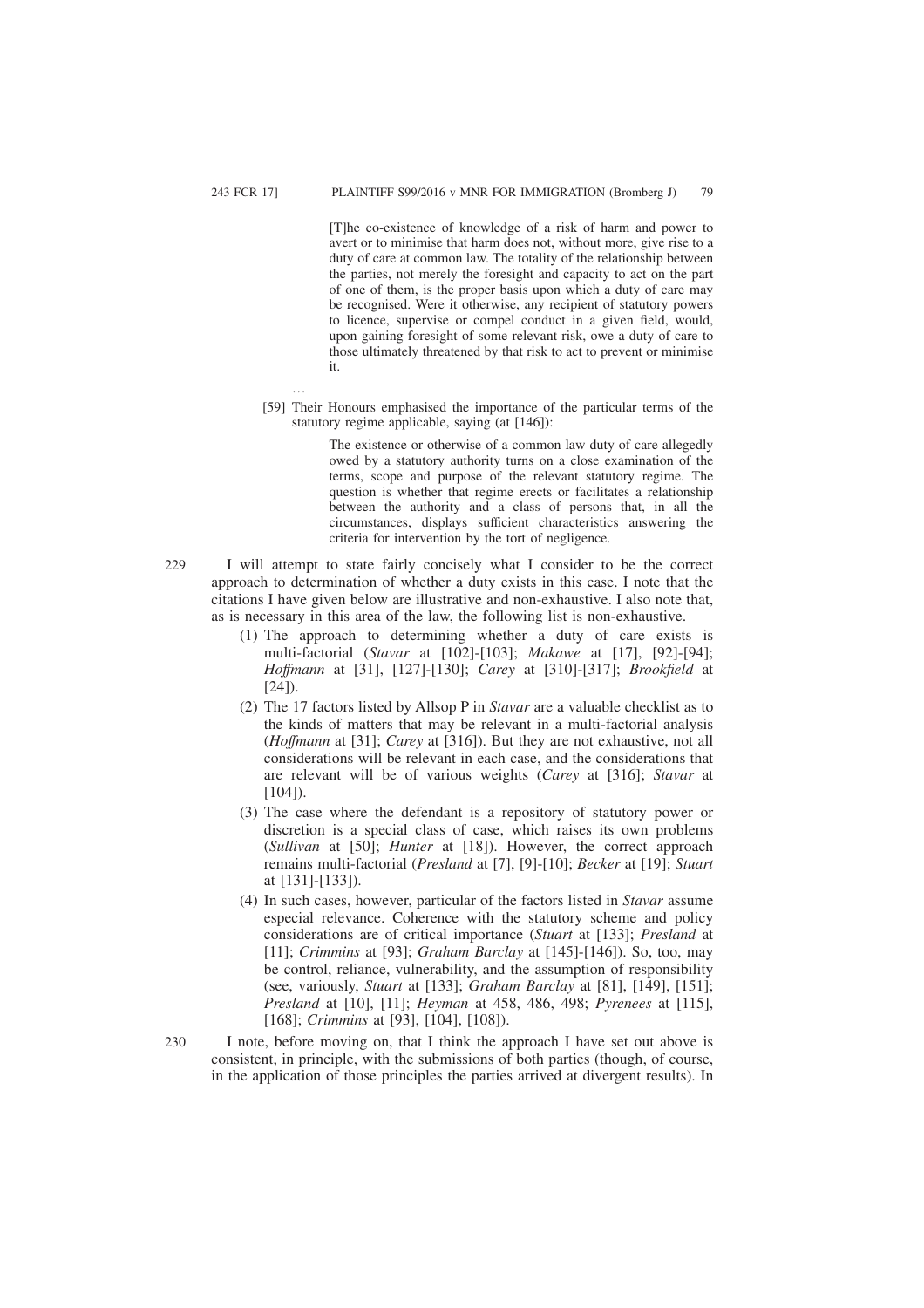particular, the applicant set out six factors (at [62] of its written submissions) which I accept are relevant but non-exhaustive. The respondents' approach was not, in my view, different in principle (see [50]-[53] of their submissions in particular). The six factors identified by the applicant are these:

- a) the power of a public authority to intervene to alleviate a risk of harm to an individual. …;
- b) the authority's responsibility for, or control over, the existence or extent of a risk of harm;
- c) the public authority's knowledge, or constructive knowledge, of the danger or risk to an identifiable person;
- d) the degree of vulnerability of those who depend upon the proper exercise by the authority of its powers;
- e) the reliance by individuals on the public authority to take care for their safety, engendered by the nature of the authority's powers and its conduct; and
- f) the coherence of the asserted duty of care with the terms, scope and purpose of the relevant statute.

I should note that I conceive of vulnerability, control, reliance, and assumption of responsibility as being not entirely dissimilar, or at least overlapping.

Therefore it now is appropriate to direct attention to the salient features of this relationship. I devote particular attention to the features emphasised by the parties — coherence, policy, vulnerability, reliance, control, assumption of responsibility — commencing with the latter. I will commence by setting out some judicial consideration of that subject. 231

## *Assumption of responsibility*

- In the United Kingdom, there is longstanding authority for "assumption of responsibility" being centrally important in determining whether a duty of care exists. As Lord Browne-Wilkinson observed in *White v Jones* [1995] 2 AC 207 at 270, the concept has its genesis in *Nocton v Lord Ashburton* [1914] AC 932. Another important case is *Hedley Byrne & Company Ltd v Heller & Partners Ltd* [1964] AC 465. 232
- After consideration of cases including *Nocton* and *Hedley Byrne*, Lord Browne-Wilkinson in *White* said as follows (at 273-274):  $233$

Just as in the case of fiduciary duties, the assumption of responsibility referred to is the defendants, [sic] assumption of responsibility for the task not the assumption of legal liability. Even in cases of ad hoc relationships, it is the undertaking to answer the question posed which creates the relationship. If the responsibility for the task is assumed by the defendant he thereby creates a special relationship between himself and the plaintiff in relation to which the law (not the defendant) attaches a duty to carry out carefully the task so assumed.

"Assumption of responsibility" has also been relevant at the final appellate level in this country in justifying the imposition of exceptional duties. In particular, assumption of responsibility has several times arisen in the context of the imposition of damages for pure economic loss. For example, the exception to the general rule that damages are not recoverable for negligent misstatement resulting in pure economic loss depends upon proof of an assumption of responsibility by the defendant and known reliance on the defendant by the plaintiff: *Brookfield* at [128] citing *Woolcock Street Investments Pty Ltd v CDG* 234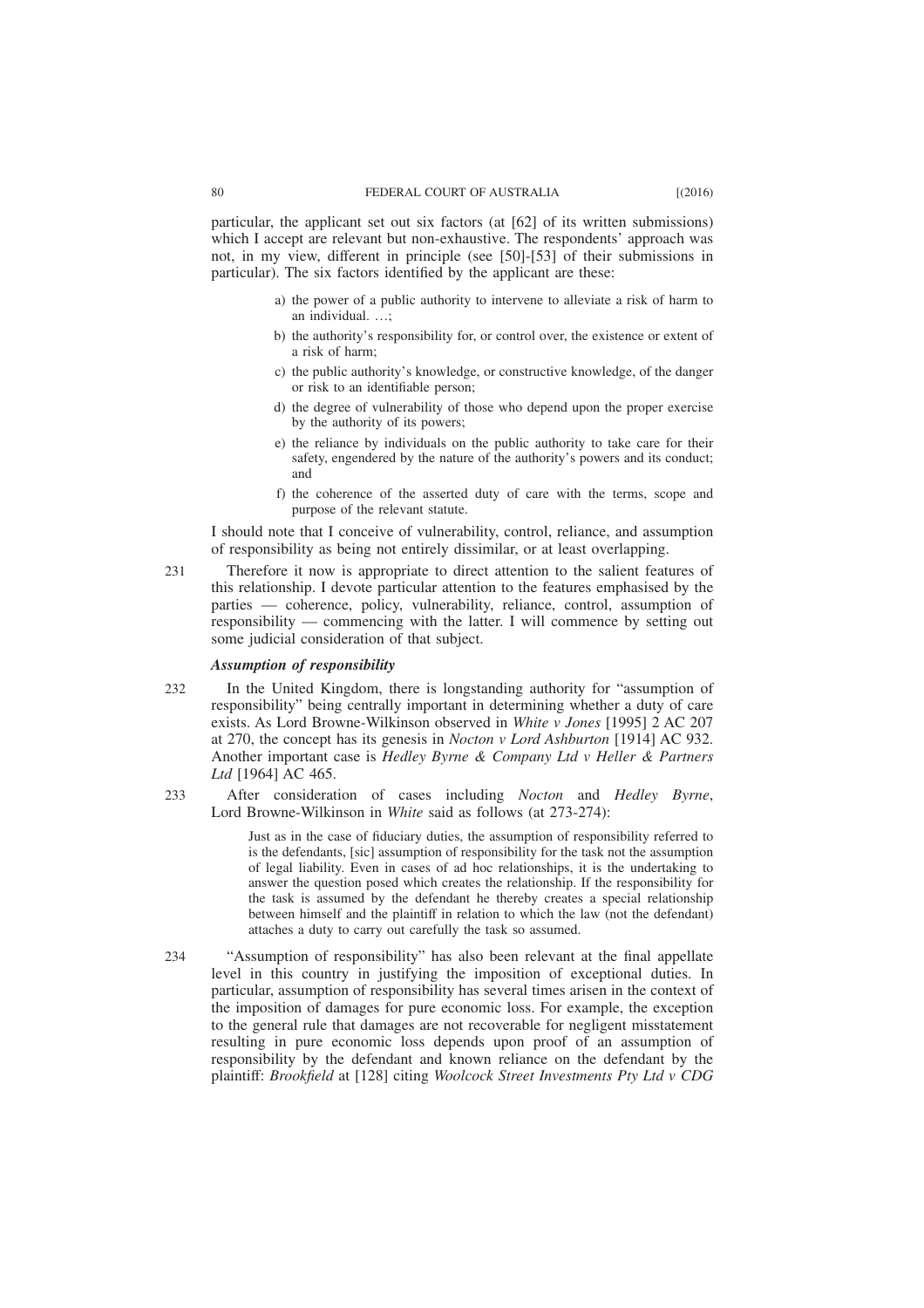*Pty Ltd* (2004) 216 CLR 515 at [24], *Mutual Life & Citizens' Assurance Company Ltd v Evatt* (1968) 122 CLR 556, and *L Shaddock & Associates Pty Ltd v Parramatta City Council (No 1)* (1981) 150 CLR 225.

In *Watson v British Boxing Board of Control Ltd* [2001] QB 1134, the plaintiff was a professional boxer who sustained head injuries in a bout. He brought an action against the defendant claiming damages on the basis that the board was under a duty to see that all reasonable steps were taken to ensure that he received immediate and effective medical treatment should he sustain injury during a fight. He was successful at first instance. In the Court of Appeal, as the headnote records: 235

> … since the board set out by its rules, directions and guidance to make comprehensive provision for the services to be provided to safeguard the health of professional boxers taking part in a sport the object of which was to inflict physical injury, and since all involved in a boxing contest were obliged to accept and comply with the board's requirements, there was sufficient proximity between the claimant and the board to give rise to a duty of care; …

#### At [49], Lord Phillips of Worth Matravers MR said as follows: 236

It seems to me that the authorities support a principle that, where A places himself in a relationship to B in which B's physical safety becomes dependent upon the acts or omissions of A, A's conduct can suffice to impose on A a duty to exercise reasonable care for B's safety. In such circumstances A's conduct can accurately be described as the assumption of responsibility for B, whether "responsibility" is given its lay or legal meaning.

- His Lordship noted the distinction between "general reliance" and "specific reliance." Thus, in *Alexandrou v Oxford* [1993] 4 All ER 328, it was held that the police were under no duty to respond to an emergency call or to exercise reasonable care to prevent a burglary. Or, in *Capital & Counties plc v Hampshire County Council* [1997] QB 1004 it was held that a fire brigade was under no common law duty to answer a call for help or, having done so, to exercise reasonable care to extinguish a fire. Conversely, in *Kent v Griffıths* [2001] QB 36 a doctor called for an ambulance. The request for an ambulance was accepted, but it was greatly delayed in its arrival, without reasonable explanation. Lord Woolf MR held that a duty existed. The following, from *Watson* at 1152-1153, is Lord Phillips's discussion of the outcome in *Kent*: 237
	- [54] … In the subsequent action for personal injuries, this court held that the ambulance service had been in breach of a duty of care in failing to arrive promptly. Lord Woolf MR held that, on the facts, a duty of care had existed. He distinguished the fire and police "rescue" cases on the ground that, at p 44, para 14:

This was not a case of general reliance, but specific reliance. It was foreseeable that the claimant could suffer personal injuries if there was delay. The nature of the damage was important. There was a contrast with a fire or a crime, where an unlimited number of members of the public could be affected and the damage could be to property or only economic. In its statutory context the ambulance service is more properly described as part of the National Health Service than as a rescue service. As part of the health service it should owe the same duty to members of the public as other parts of the health service. The [London Ambulance Service] had not been responsible for the claimant's asthma but it had caused the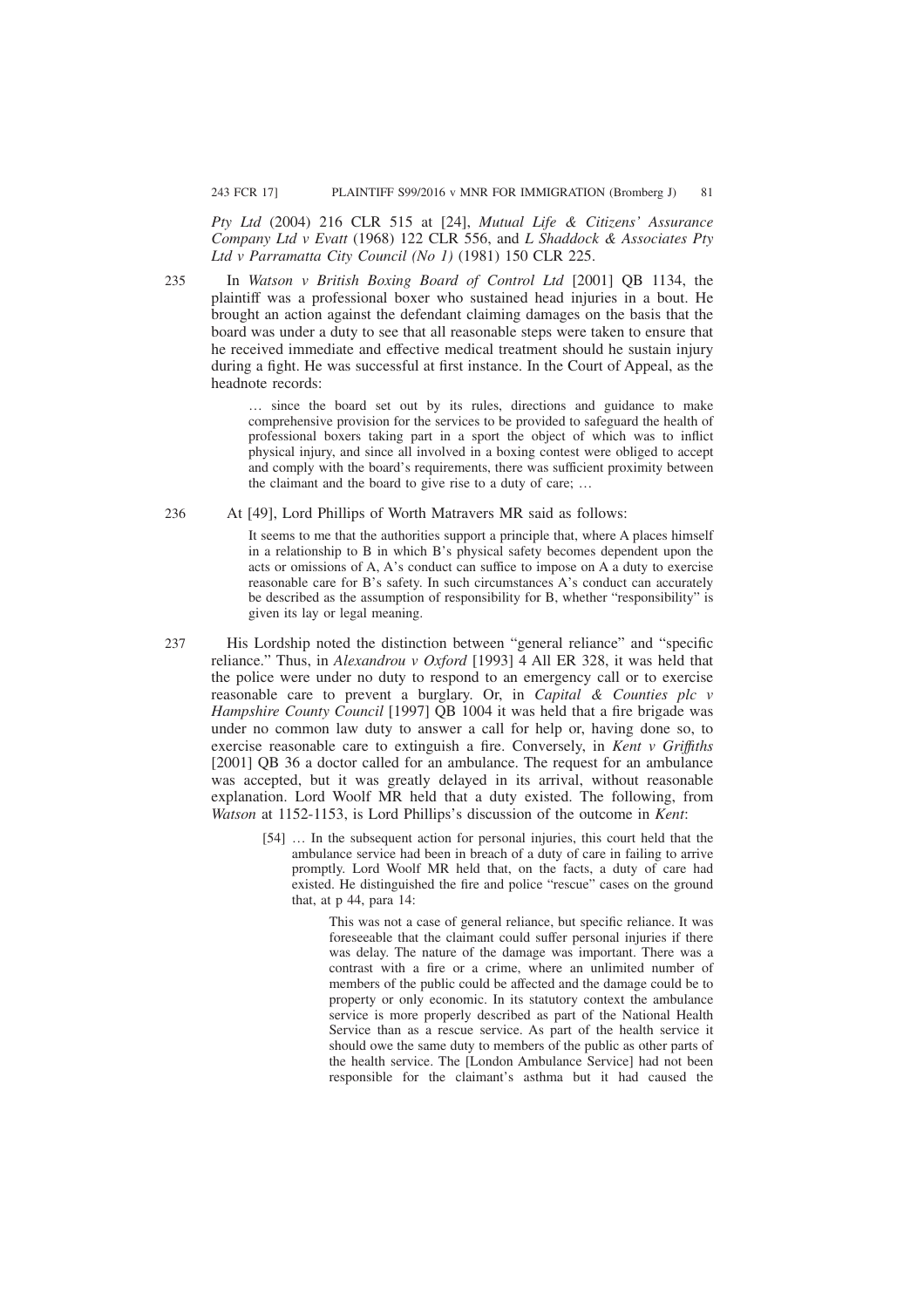[55] As I read the judgment the duty of care turned upon the acceptance by the ambulance service of the request to provide an ambulance and thus the acceptance of responsibility for the care of the particular patient. Thus Lord Woolf MR observed, at p 43, para 9:

> once a call to an ambulance service has been accepted, the service is dealing with a named individual upon whom the duty becomes focused. Furthermore, if an ambulance service is called and agrees to attend the patient, those caring for the patient normally abandon any attempt to find an alternative means of transport to the hospital.

[56] He summarised his conclusion, at p 54, para 49:

The fact that it was a person who foreseeably would suffer further injuries by a delay in providing an ambulance, when there was no reason why it should not be provided, is important in establishing the necessary proximity and thus duty of care in this case. In other words, as there were no circumstances which made it unfair or unreasonable or unjust that liability should exist, there is no reason why there should not be liability if the arrival of the ambulance was delayed for no good reason. The acceptance of the call in this case established the duty of care. On the findings of the judge it was delay which caused the further injuries. If wrong information had not been given about the arrival of the ambulance, other means of transport could have been used.

- [57] This concludes my consideration of cases dealing with the assumption of responsibility to exercise reasonable care to safeguard a victim from the consequences of an existing personal injury or illness. *They support the proposition that the act of undertaking to cater for the medical needs of a victim of illness or injury will generally carry with it the duty to exercise reasonable care in addressing those needs*. While this may not be true of the volunteer who offers assistance at the scene of an accident, it will be true of a body whose purpose is or includes the provision of such assistance.
- (Emphasis added.)

More recently still, *Michael v Chief Constable of South Wales Police* [2015] AC 1732, Lord Toulson JSC (with whom Lord Neuberger of Abbotsbury PSC, Lord Mance, Lord Reed, and Lord Hodge JJSC agreed) considered whether a duty of care was owed to the maker of an emergency call to police. The victim had called the police and said at some point during the call that her former partner had threatened to kill her. However, the call handler did not hear that and heard the victim say only that the former partner intended to hit her. The call was given a priority level requiring response within 60 minutes rather than a higher priority requiring response within 5 minutes. Around 15 minutes later, and before police attended, the victim called again and was heard to scream. Police responded immediately but the victim had already been stabbed to death. 238

The majority noted that the law generally did not impose liability for pure omissions. At [100], it noted that an exception to that principle was the following: 239

> The second general exception applies where D assumes a positive responsibility to safeguard C under the *Hedley Byrne* principle, as explained by Lord Goff in *Spring v Guardian Assurance plc* [1995] 2 AC 296. It is not a new principle. It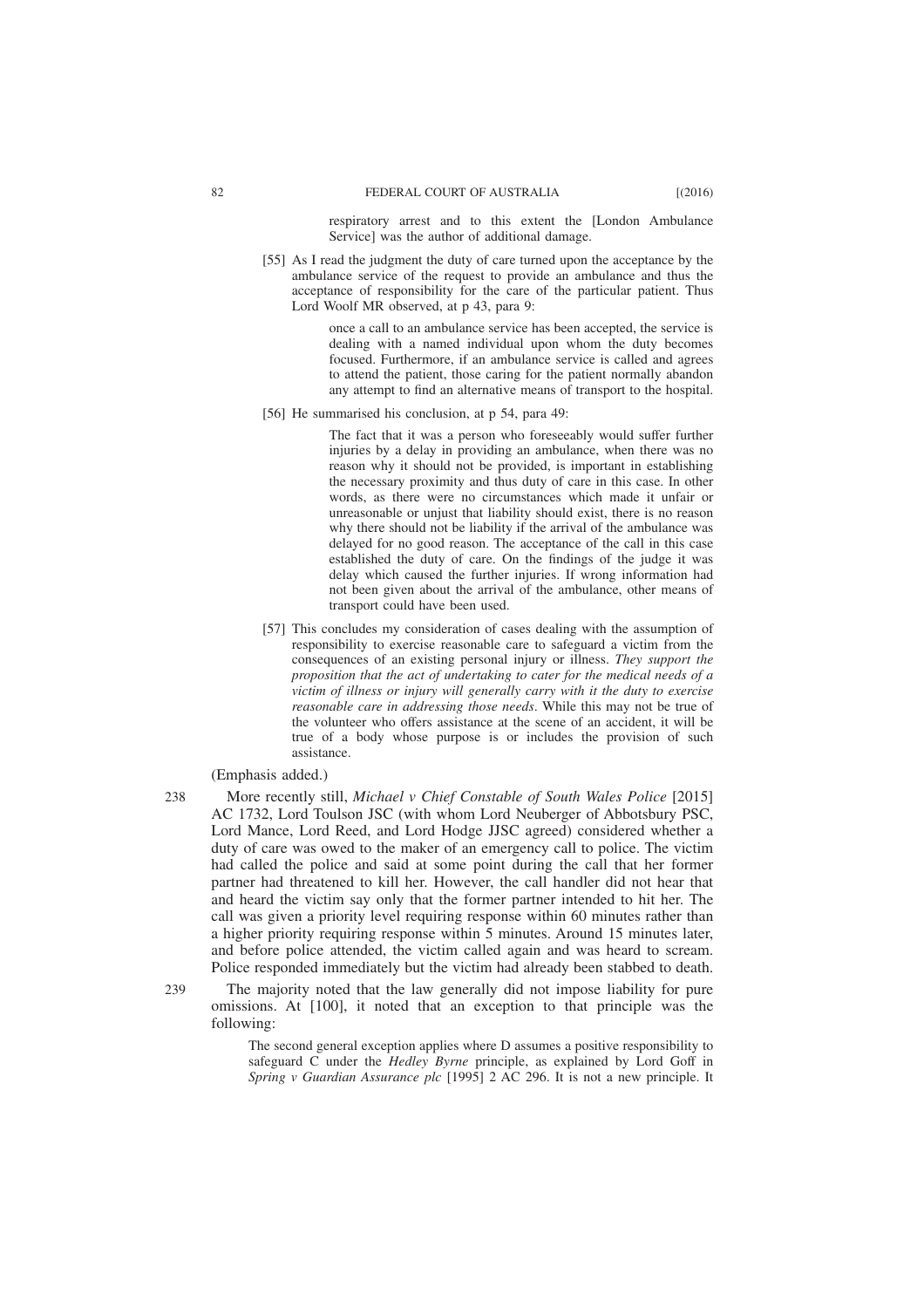embraces the relationships in which a duty to take positive action typically arises: contract, fiduciary relationships, employer and employee, school and pupil, health professional and patient. The list is not exhaustive. … There has sometimes been a tendency for courts to use the expression "assumption of responsibility" when in truth the responsibility has been imposed by the court rather than assumed by D. It should not be expanded artificially.

A few other examples might be mentioned: In *Perrett v Collins* [1998] 2 Lloyd's Rep 255 there was negligence in issuing a fitness to fly certificate in relation to an aircraft, without which the doomed aircraft would not have been permitted to fly. In *Vowles v Evans* [2003] 1 WLR 1607 it was held that a referee of a game of rugby football owes a duty of care to the players, Lord Phillips MR saying as follows at [25]: 240

> Rugby football is an inherently dangerous sport. Some of the rules are specifically designed to minimise the inherent dangers. Players are dependant for their safety on the due enforcement of the rules. The role of the referee is to enforce the rules. Where a referee undertakes to perform that role, it seems to us manifestly fair, just and reasonable that the players should be entitled to rely upon the referee to exercise reasonable care in so doing. *Rarely if ever does the law absolve from any obligation of care a person whose acts or omissions are manifestly capable of causing physical harm to others in a structured relationship into which they have entered*. Mr Leighton Williams has failed to persuade us that there are good reasons for treating rugby football as an exceptional case.

- In *Ministry of Defence v Radclyffe* [2009] EWCA Civ 635 the Court of Appeal dismissed an appeal from a judgment in which it the Ministry had been held liable for a soldier's injuries caused by jumping from a high bridge, because a senior officer had earlier "assumed responsibility to prevent [the junior soldiers] from taking undue risks of which he was or ought to have been aware". 241
- While there are many other cases concerning assumption of risk, it is not necessary to discuss them further. I set out the foregoing cases really by way of illustration. I recognise that in the UK the assumption of responsibility doctrine has taken on especial significance. However, the important point that I draw from them is quite simple: the voluntary assumption of responsibility by a defendant, which assumption is relied upon by the plaintiff, is a potent consideration in favour of the imposition of a duty of care. It provides a clear basis for distinguishing the superimposition onto statutory powers of a duty to persons in an indeterminate class of persons, from such a superimposition in the particular case of a plaintiff that has received and acted upon an assumption of responsibility. 242

# *Application of legal principles to the facts*

- I hold that the Minister owes a duty of care to the applicant to exercise reasonable care in the discharge of the responsibility that he assumed to procure for the applicant a safe and lawful abortion. The reasoning that has driven me to that conclusion follows. 243
- I commence by reference to the observations of Gummow and Hayne JJ in *Graham Barclay Oysters* at [146] in the passage set out at [212] above. A close examination of the statutory scheme is required when the existence of a duty of care reposed in a statutory authority is being considered. The question is, does the statutory regime erect or facilitate a relationship between the repository of 244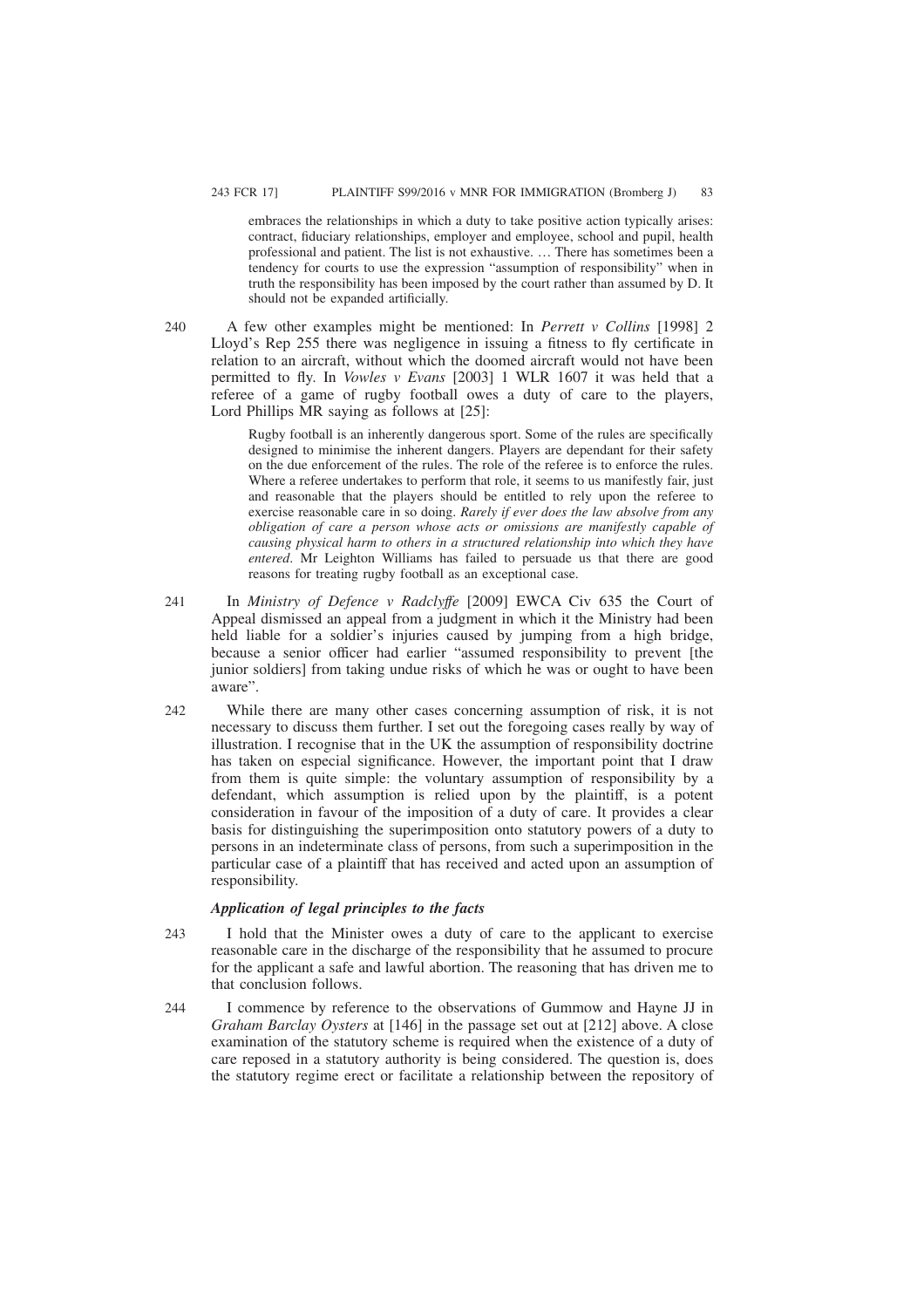the statutory power, in this case the Commonwealth, and persons in the class of the applicant, sufficient in the circumstances to display characteristics answering the criteria for intervention by the tort of negligence.

Subdivision B of Div 8 of Pt 2 of the Act ("Subdiv B") provides a scheme for "regional processing": *M68* at [77] (Bell J). As is stated in s 198AA, Subdiv B was enacted because the Parliament considered that:

198 AA Reason for Subdivision

…

- (b) unauthorised maritime arrivals, including unauthorised maritime arrivals in respect of whom Australia has or may have protection obligations under the Refugees Convention as amended by the Refugees Protocol, should be able to be taken to any country designated to be a regional processing country;
- There are other reasons specified for the enactment of Subdiv B in s 198AA. The other primary reason (specified in s  $198AA(a)$ ) is the avoidance of "people" smuggling, and its undesirable consequences". The avoidance of those consequences and the removal of unauthorised maritime arrivals ("UMAs") from Australia for processing are linked. I need not be detained by the nature or coherence of that connection. It is sufficient to observe that s 198AA(b) as well as s 198AB(3) contemplate that UMAs who have or may have protection obligations under the Refugees Convention should have their claims to such protection assessed. Subdivision B is (at least in part) designed to foster the assessment of those claims. That is to be done in a "regional processing country" designated as such by the Minister pursuant to s 198AB. Subdivision B was enacted in contemplation of Australia providing assistance to a regional processing country so as to facilitate the objective that UMAs have their protection claims assessed. The purpose of s 198AHA is to authorise the Commonwealth to enter into arrangements which facilitate the regional processing functions undertaken in the regional processing country. As French CJ, Kiefel and Nettle JJ said in *M68* at [46]: 246

Section 198AHA is incidental to the implementation of regional processing functions for the purpose of determining claims by UMAs to refugee status under the Refugees Convention. The exercise of the powers conferred by that section must also therefore serve that purpose.

- It is not in contest that the powers conferred by s 198AHA to facilitate regional processing functions extend to providing assistance to UMAs whose refugee status has been recognised and who are awaiting re-settlement in the regional processing country. 247
- The characteristics of the Subdiv B regime which I have described, make it apparent that the regime "erects or facilitates a relationship" (cf *Graham Barclay* at [146]) between the Commonwealth and UMAs, in which the Commonwealth is empowered to provide assistance in relation to the processing in the regional processing country of protection claims of UMAs made under the Refugees Convention. The Commonwealth may or may not enter that relational field. It is not compelled to provide assistance, but it is empowered to do so. 248
- The facts reveal that the Commonwealth has entered the field by providing very substantial assistance to the regional processing functions taken up by Nauru pursuant to the MOU. The nature and extent of that assistance is revealed 249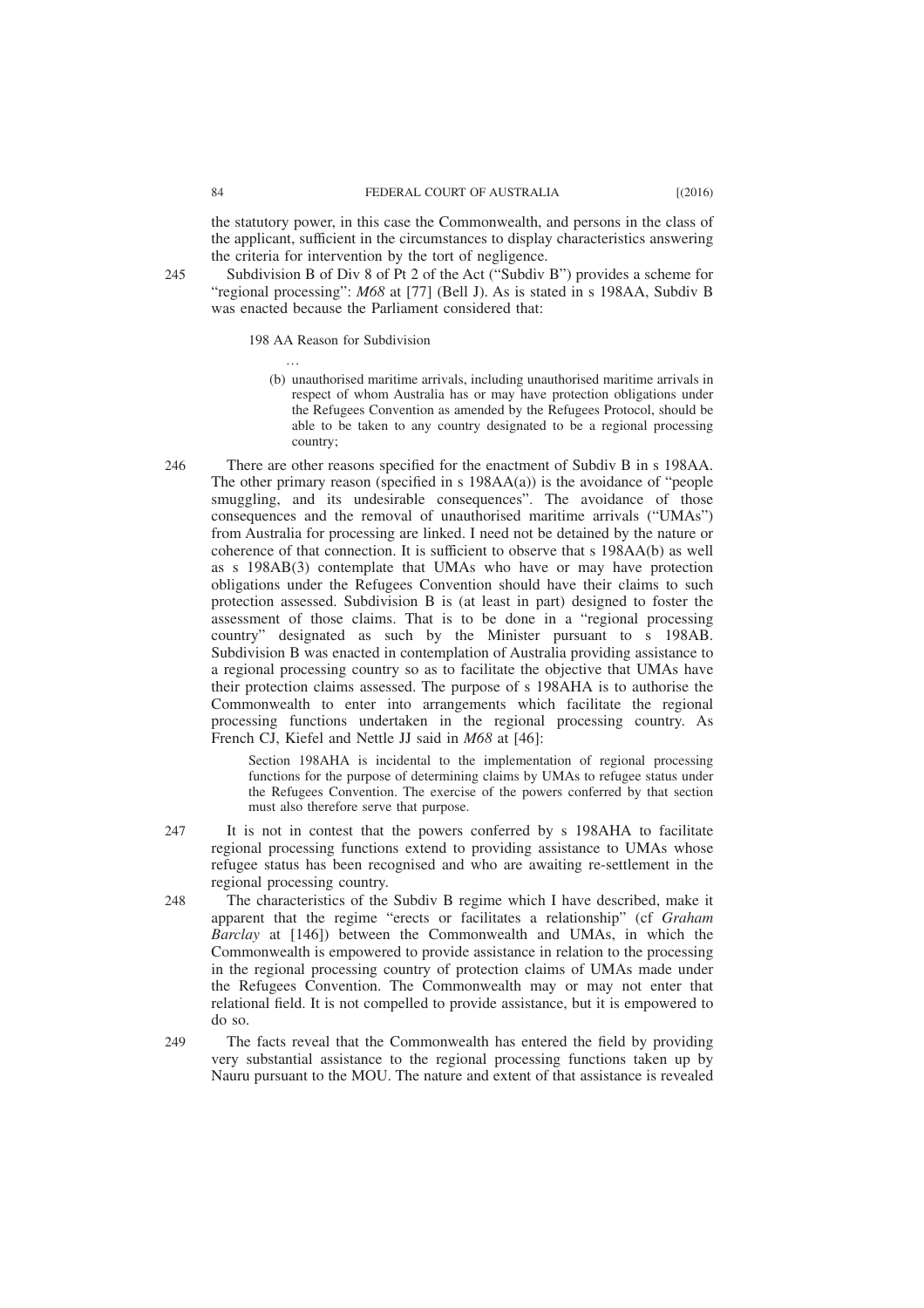by the terms of the Administrative Arrangements and the contracts with Service Providers made by the Commonwealth, as well as the actual provision of services to UMAs which I have described at [36]-[69].

One important aspect of the assistance provided by the Commonwealth pursuant to s 198AHA is the contribution made by the Commonwealth to the conditions of existence of UMAs on Nauru. One of the persons in that class is the applicant. I have described at [36]-[49] the Commonwealth's involvement in the applicant's detention on Nauru. It is not necessary to determine whether a duty of care was owed by the Commonwealth to the applicant while she was detained on Nauru and prior to her status as a refugee being recognised. It is sufficient to observe, as I do, that the facts show that the applicant was dependent upon the assistance provided by the Commonwealth to sustain her very existence. In that respect, the Commonwealth provided or was directly responsible for the provision to her of food, water, housing, security and medical services to maintain her health and wellbeing.

250

- The facts at [50]-[69] also demonstrate that the sustenance provided by the Commonwealth to the applicant continued after the applicant ceased to be detained on Nauru. The "settlement services" extended beyond basic necessities to the education and welfare services provided by Connect. 251
- The facts are clear. The applicant had no means of survival independent of the services provided by the Commonwealth through its Service Providers. She was dependent upon the Commonwealth for her very existence. The same may be said of each of the persons in the class. Again, it is not necessary that I consider whether a general duty of care was owed by the Commonwealth to the applicant to maintain her basic needs whilst a refugee on Nauru. However, the applicant's dependence upon the Commonwealth for her very existence provides the contextual framework in which the specific duty of care claimed should be properly considered. 252
	- I turn next to the most-immediate facts. Having been raped and fallen pregnant, the applicant sought the assistance of the Commonwealth through its medical services provider, IHMS, to obtain an abortion. The facts demonstrate that the Commonwealth:
		- procured medical professionals to assess the applicant's physical and psychological condition and determine what treatment was required including whether the applicant ought to undergo a termination of her pregnancy and for that purpose be transferred to another country;
		- through its officials, including Dr Brayley and Mr Nockels, gave consideration to the medical needs of the applicant and whether she should undergo a termination of her pregnancy and for that purpose be transferred to another country;
		- decided to facilitate the transfer from Nauru to Papua New Guinea of the applicant for the purpose of the termination of her pregnancy;
		- procured the medical professionals and facilities of PIH to perform an abortion in order to terminate the applicant's pregnancy;
		- provided medical records of the applicant to PIH for the purpose of the conduct of the abortion; and sought (and received) her consent to PIH providing to the Department of Immigration and Border Protection, amongst others, her "personal medical information";
		- procured travel documents (without the applicant's involvement) sufficient to permit the applicant to travel to Papua New Guinea;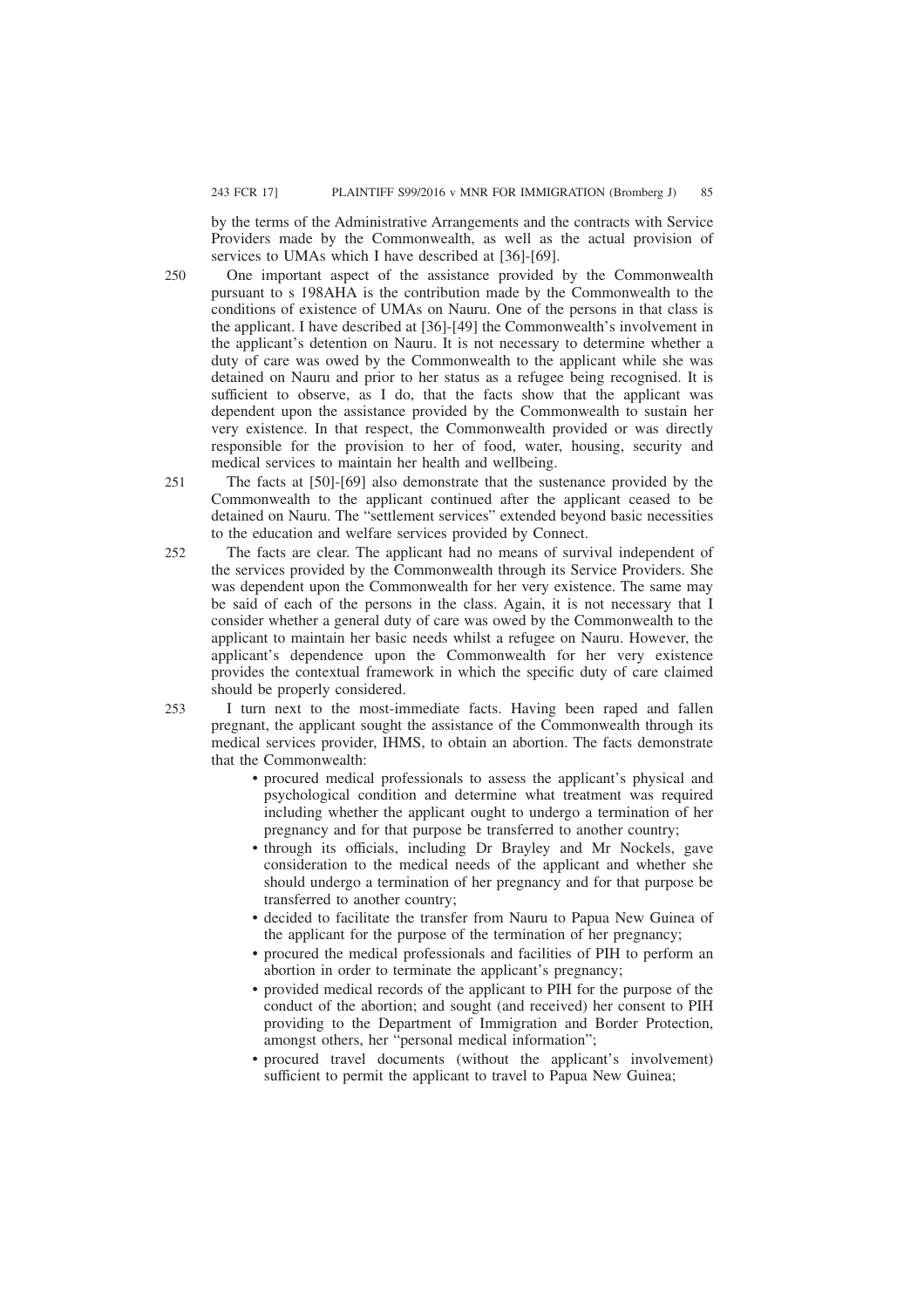#### 86 FEDERAL COURT OF AUSTRALIA [(2016)

- procured a visa for the applicant (without her involvement) to enter Papua New Guinea and remain there for the purpose of having an abortion;
- made arrangements for the applicant to travel to Papua New Guinea, including by facilitating her passage through immigration and security and selecting and providing a flight to Papua New Guinea;
- made arrangements which facilitated the applicant's travel from the airport at Port Moresby to a hotel in Port Moresby;
- procured the applicant's accommodation in Port Moresby;
- procured security personnel to guard the applicant and provide her food in Port Moresby;
- procured the services of PIH to treat the applicant when she fell ill in Port Moresby;
- paid for all costs of and incidental to the applicant's travel to, and care and maintenance in, Papua New Guinea.
- It is also necessary to recall that the Minister has admitted that "it would not be possible for the Applicant to obtain an abortion without the assistance of the Commonwealth". Furthermore, it is not in contest that all of the activities of the Commonwealth just described were done in the exercise of the Commonwealth's power under s 198AHA for the purpose of the regional processing arrangements with Nauru, or its executive power.  $254$
- The putative duty in question is the duty to provide the applicant with a safe and lawful abortion or, more exactly, a duty to exercise reasonable care in the discharge of the responsibility that the Minister assumed to procure for the applicant a safe and lawful abortion. I turn then to the "salient features" analysis, noting as I go that one of the three categories of conduct by a statutory repository of power in which a duty of care may be attracted is, as Ipp JA (with whom Mason P and McColl JA agreed) said in *Amaca* at 317: 255

Where a public authority acts so that others rely on it to take care for their safety.

- I will analyse the facts most relevant to the existence of the putative duty by reference to those "salient features" identified by Allsop P in *Stavar* that are significant to the circumstances of this particular case. No additional factors were suggested by the parties. 256
- The foreseeability of and the nature of the harm alleged are the first two features on the *Stavar* list. It is not in contest that in the absence of an abortion, the applicant will suffer harm. That the applicant will suffer harm in the absence of a safe and lawful abortion of the kind she alleges is required, is the subject of my later discussion dealing with breach of duty. I have found that it is foreseeable that the applicant may suffer grave harm (including the possibility of extreme harm), if the duty upon which she relies is breached. The foreseeability of harm and the nature of that harm strongly tend in favour of the existence of the duty of care asserted by the applicant. 257
- I consider next the degree and nature of control able to be exercised by the Minister to avoid that harm being occasioned on the applicant. The facts show that the Minister controls whether the applicant can access an abortion and where that abortion takes place and, therefore, the legal and medical setting in which an abortion may be accessed by the applicant. 258
- By its capacity to choose the legal setting, the Minister has control over whether or not, should an abortion occur, the applicant will be exposed to the 259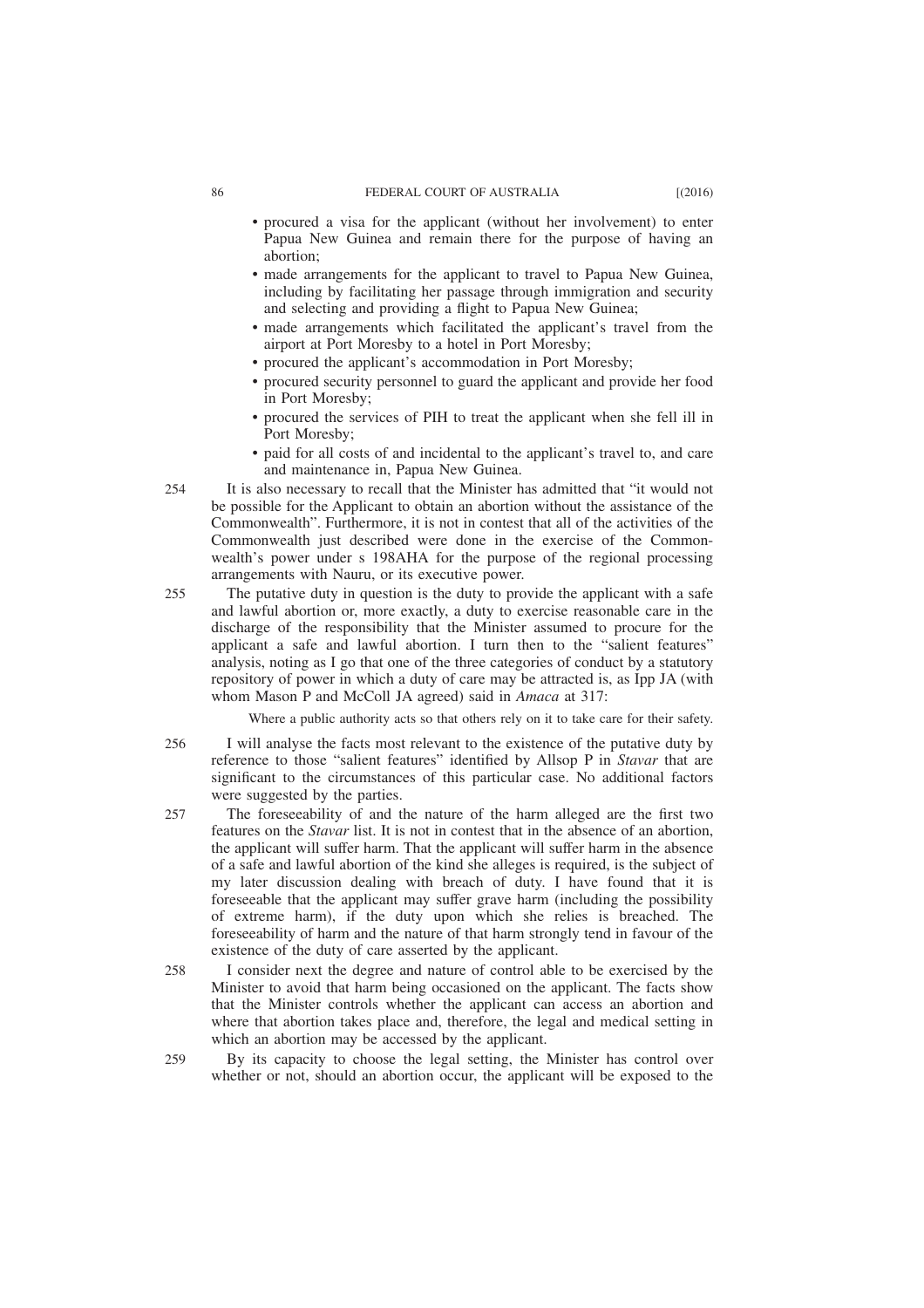#### 243 FCR 17] PLAINTIFF S99/2016 v MNR FOR IMMIGRATION (Bromberg J) 87

risk of being prosecuted or convicted in relation to any law which prohibits an abortion. By its capacity to choose the medical setting, the Commonwealth controls the medical resources available in that setting to alleviate the risks of an abortion faced by the applicant. Again, I spell out in more detail when I address breach how it is that the potential harm to the applicant is a product of the legal and medical setting in which an abortion is performed. It is, as I also detail later, harm which the Minister has the capacity to avoid there being no material impediment to the alleviation of the foreseeable harm.

It follows that the Minister is able to avoid the harm to the applicant and in that respect has control. The degree and nature of the Minster's control to avoid the harm is a strong factor in favour of the existence of the putative duty. It is, as I have said at [229], a factor of especial relevance.

The applicant is obviously in a position of vulnerability should the Minister fail to procure a safe and lawful abortion for her. The applicant has no capacity to protect herself from that potential for harm other than not to have the abortion. But, there is no issue that not having the abortion will also be harmful to the applicant, and the evidence, which I later address, shows the potential for harm to be grave. In those circumstances, no reasonable expectation can be imposed on the applicant to take steps to protect herself against the harm, nor could she. As the Minister admitted, she is entirely reliant upon the Commonwealth to procure the abortion. She is acutely vulnerable to the risk of harm in question and this factor strongly tends in favour of the existence of the putative duty. 261

The degree of reliance by the applicant on the Minister also tends in favour of the putative duty. As I have said, it is not in contest that the applicant cannot obtain an abortion without the assistance of the Minister and consequently cannot obtain a safe and lawful abortion without that assistance. In that respect, the applicant is entirely reliant on the Minister.

As to assumption of responsibility, the Minister was not required by the statutory regime to procure an abortion for the applicant. However, the Minister has entered into an exercise of his powers and in so doing has taken each of the steps outlined at [253] above, including facilitating the transfer of the applicant to a different country. The acts of the Minister in attending to the medical need of the applicant to have an abortion, carry with them a representation that her medical treatment will be safe and lawful, that is, that a safe and lawful abortion will be procured for her, and that reasonable care will be used in the discharge of that procurement. I say that because, unless the context suggests the contrary (and here it does not), it must be regarded as inherent in a representation made that any medical procedure will be procured, that it will be lawful and safe (in the sense that the risk of harm is minimised as far as is reasonably possible). The voluntary assumption of those tasks by the Minister in the context of the applicant's "specific reliance" (see [237] above) on the representation inherent therein, demonstrates an assumption of responsibility by the Minister to exercise reasonable care to procure a safe and lawful abortion for the applicant. I consider this to be a potent factor in favour of the exercise of the putative duty. It is of especial relevance. 263

Items (g) and (h) in the *Stavar* list can be considered together. It is only proximity as between the Minister and the applicant in the relational sense that I think is relevant. There are more proximate categories of relationships that come to mind, including parent and child, gaoler and prisoner, and guardian and

260

262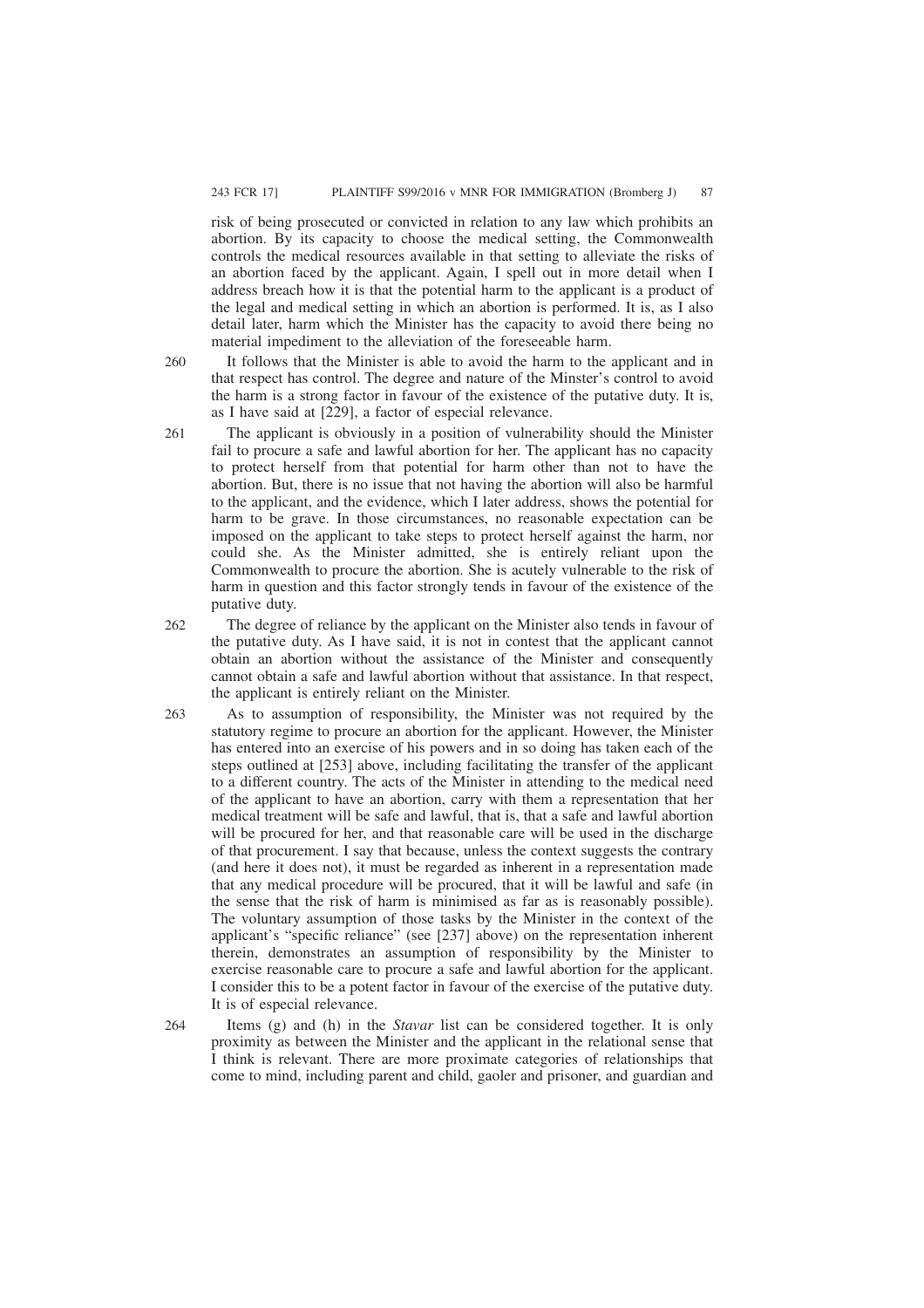ward. However, given the general dependence of the applicant upon the Commonwealth and the nature of that dependence, there is, in my view, a dependency relationship between the Commonwealth and the applicant. The essentiality of it from the applicant's perspective, suggests that the relationship should be regarded as sufficiently near to strongly tend in favour of the existence of a duty of care.

265

267

Item (k) on the *Stavar* list, applied to the facts at hand, addresses the knowledge by the Minister of the harm that his impugned conduct will likely cause to the applicant. In *Lutz* at 326 (set out above at [222]), McHugh JA said "[i]f in addition to the right of control the authority knows or ought to know of conduct or activities which may foreseeably give rise to a risk of harm to an individual, the authority should be under a duty to prevent that harm." I deal with knowledge of and foreseeability of the risks of harm to the applicant in addressing breach and find both to be established. What is more, the evidence in this case is of actual knowledge by the Minister of risks of harm, their having been brought to his attention including in the reports of expert witnesses. This factor also tends in favour of the existence of the putative duty of care.

The nature and consequences of any action that can be taken to avoid harm to the applicant are addressed by item (m). That is also broadly dealt with below, where I address the extent to which any difficulty would be imposed upon the Minister to avoid the risk of harm to the applicant. As I later find, there are no consequences of material significance which the Minister relied on as an impediment, if the harm apprehended by the applicant is to be avoided. I therefore regard this factor as relevantly neutral. Indeed in his submissions against the grant of injunctive relief the Minister accepted that the factor of "hardship" was not a significant factor. 266

There is, then, left to be considered items (o), (p) and (q) on the *Stavar* list of "salient features". Relevantly, they address considerations of consistency with the statutory regime relevant to the existence of a duty, considerations of policy, and coherence in the law. The Minister's submissions were succinctly stated, as follows:

- 50. The imposition of a duty of care is inconsistent with the statutory and non-statutory powers in question. Those powers confer a wide discretion upon the Commonwealth, including in relation to setting up and maintaining regional processing arrangements. Neither s 198AHA (nor s 61) purports to confer a private right or even regulate the exercise of private rights. Instead, the provisions confer a range of powers exercisable in the public interest. Determination of whether and how the powers should be exercised involves considerations of a range of matters. Chief among those considerations is the *requirement* of the Act that unauthorised maritime arrivals be removed to an regional processing country: s 198AD(2). A duty of care which operates to require the Applicant to be brought to Australia is directly inconsistent with that obligation.
- 51. True it is that s 198B confers a power to bring a transitory person to Australia for a temporary purpose. This power, however, only serves to illustrate the inconsistency between the statutory scheme and the duty of care alleged by the Applicant. The power in s 198B is a broad discretion to be exercised having regard to a range of considerations that reflect the public interest. The duty of care proposed by the Applicant is inconsistent with this broad discretion because it effectively dictates the exercise of the discretion in particular cases. The proposed duty therefore promotes incoherence in the law because it would tend to upset the balance of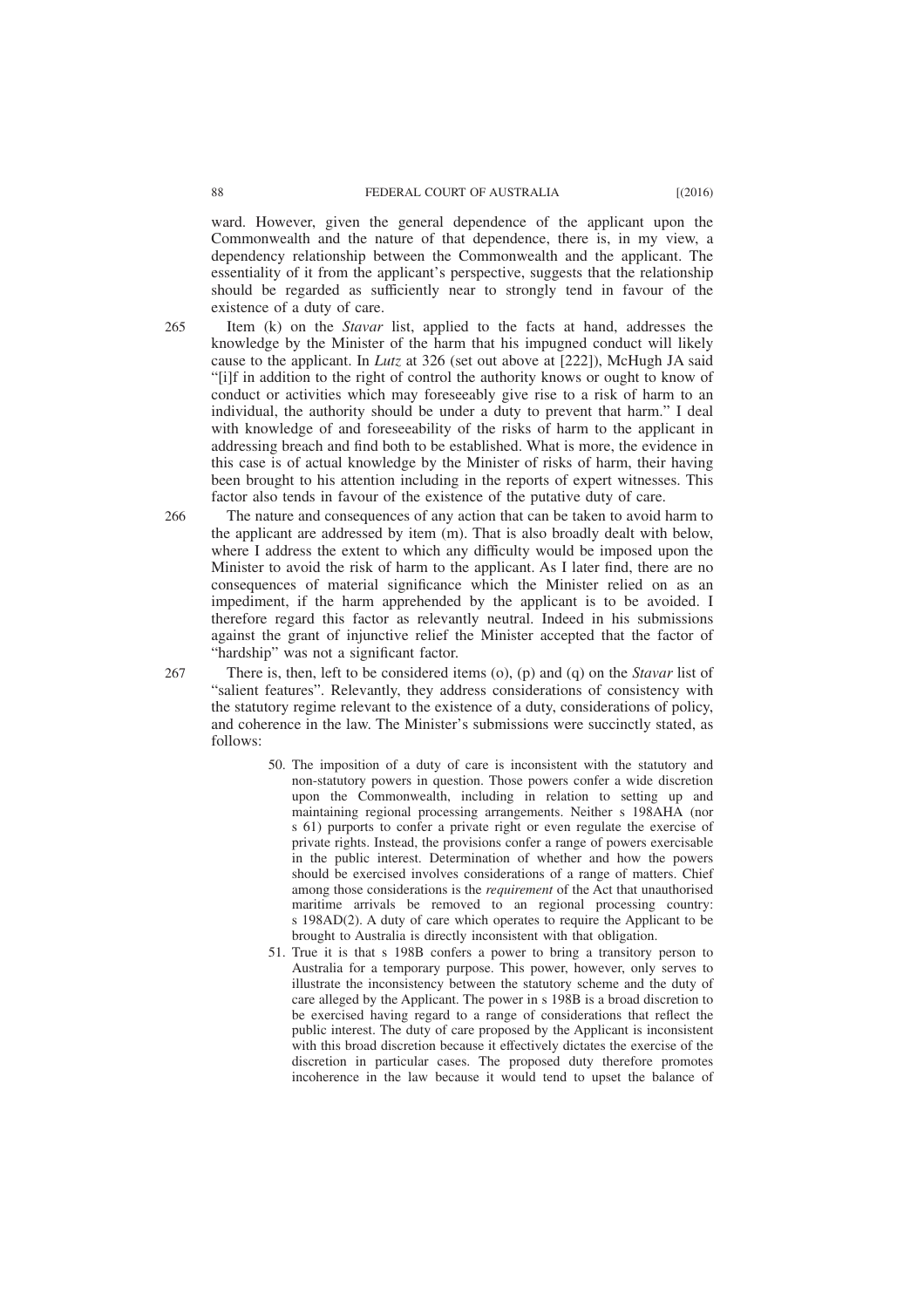considerations that the relevant provisions permit by skewing those considerations in favour of the personal interest of the Applicant above all other considerations.

52. It must also be recognised that the exercise of power in this context (either under s 198AHA or s 61) is likely to involve sensitive policy questions and is not simply an operational or administrative decision. In particular, the exercise of power is likely to involve considerations of the Commonwealth's relations with other sovereign states. It is not appropriate for the Court to impose a duty of care that may interfere with this matters which are properly the preserve of the executive government.

(Footnotes omitted; emphasis in original.)

- I agree that s 198AHA confers a wide discretion upon the Commonwealth. I agree also that no private rights are conferred and that s 198AHA is exercisable in the public interest involving potentially a wide range of considerations. 268
- I do not agree that a duty of care which would operate to require a UMA to be brought to Australia is necessarily inconsistent with the requirement of s 198AD(2) for a UMA to be removed to a regional processing country. Section 198AD(2) must be construed in the light of s 198B and the power given to bring a "transitory person" to Australia for a temporary purpose. A duty of care that required that a "transitory person" be brought to Australia for a temporary purpose would not be inconsistent with s 198B, and not with s 198AD(2) when read in the light of s 198B. 269
- In any event, there is nothing in the putative duty of care which necessarily requires the applicant to be brought to Australia. I may have given this factor much greater weight if it had been established that the only feasible way of discharging the putative duty of care was to bring the applicant to Australia. However, that was not the evidence, as my later discussion by reference to Mr Nockels's evidence demonstrates. 270
- The Minister's submissions primarily relied upon *McKenna*. That was a case in which the recognition of the putative duty of care would have given rise to inconsistent obligations. It would have created a clash as between the duties and obligations imposed upon doctors by the *Mental Health Act 1990* (NSW) in relation to involuntary detention and the putative duty of care: see at [29]-[33]. There is no clash of duties between any duty or obligation required or imposed by Subdiv B and the putative duty of care here in question. Nor is there inconsistency between the putative duty of care and any policy manifested by the statutory scheme pursuant to which the discretion reposed in the Minister by s 198AHA is to be exercised. Unlike *MM Constructions (Aust) Pty Ltd v Port Stephens Council* (2012) 191 LGERA 292, which was relied upon by the Minister, Subdiv B does not "[lay] down the balance of interests to be assessed" in the exercise of the powers conferred by s 198AHA. There are two factors which point, although perhaps only faintly, to consistency rather than inconsistency. First, both the putative duty and s 198AHA are directed at providing assistance to a transitory person. Second, s 198AHA(3) suggests an intent that the powers and discretion conferred by s 198AHA(2) be exercised consistently with law. 271
- Lastly, the Minister relies upon relations with other sovereign states as a matter of policy that forms a basis for incoherence or inconsistency with the putative duty. It is not clear how it is suggested that the imposition of the imputed duty would impact upon such relations. No evidence was led by the 272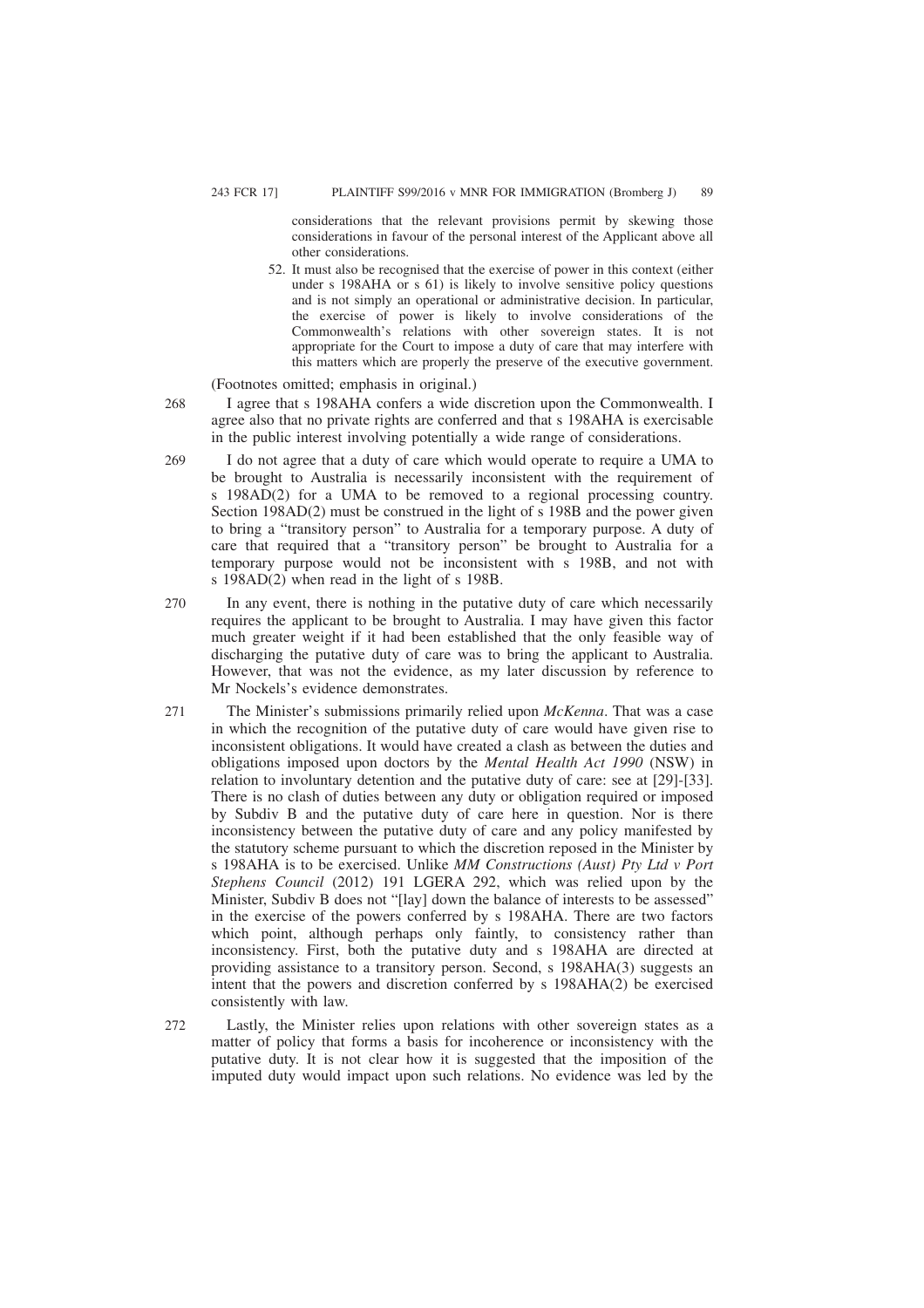Minister to demonstrate the possibility of any such impact. Nor was a submission made which explained the basis for any apprehended impact.

I would expect that the Commonwealth is subject to a duty of care in many situations which have the capacity to touch on relations with sovereign states. The most obvious category is the duty of care owed to employees of the Commonwealth working overseas, some of whose work, I suspect, may involve issues of sensitivity. There can be no general rule against the existence of a duty of care owed by the Commonwealth simply because the existence of the duty may give rise to a possibility of some impact on Australia's relations with other sovereign states. A far more concrete foundation needs to be established.

In the absence of that foundation, I am largely left to speculate. I accept that the imposition of the duty of care sought to be established may require the Commonwealth to interact with other sovereign states in relation to matters which may be sensitive. I can further accept that, hypothetically, it is possible that the interaction may be detrimental. Beyond that, I have nothing more to fasten upon so as to allocate weight to this consideration. 274

- In the circumstances I give it some weight. I conclude that the issue of inconsistency and coherence tends against the existence of the putative duty of care in a material or not-insignificant way. I allocate due weight to that consideration. I recognise, however, that this consideration is of especial importance in the balancing process where statutory authorities are concerned (as here). 275
- To my mind, that analysis shows that, on balance, there are sufficient characteristics displayed answering the criteria for intervention by the tort of negligence. Accordingly, the applicant has established a duty of care owed to her by the respondents that they will exercise reasonable care in the discharge of the responsibility that they assumed to procure for her a safe and lawful abortion. 276
- I set out, before moving on to the question of apprehended breach, the following quote from Brennan J in *Heyman*, at 486: 277

I would not doubt that a public authority, which adopts a practice of so exercising its powers that it induces a plaintiff reasonably to expect that it will exercise them in the future, is liable to the plaintiff for a subsequent omission to exercise its powers, or a subsequent inadequate exercise of its powers, if the plaintiff has relied on the expectation induced by the authority and has thereby suffered damage provided that damage was reasonably foreseeable when the omission or inadequate exercise occurred and provided that any special element restricting a cause of action for negligence occasioning damage of that kind is satisfied.

That could have been written about this case. 278

# **Is apprehended breach established?**

The next question is whether the evidence establishes a reasonable basis for an apprehension that the Minister's duty of care to the applicant will be breached. In that regard an assessment of the standard of care that is required of the Minister needs to be undertaken. The well-known test explaining how a tribunal of fact should decide whether there has been a breach of duty of care is stated by Mason J in *Wyong Shire Council v Shirt* (1980) 146 CLR 40 at 47-48: 279

> In deciding whether there has been a breach of the duty of care the tribunal of fact must first ask itself whether a reasonable man in the defendant's position would have foreseen that his conduct involved a risk of injury to the plaintiff or to a class of persons including the plaintiff. If the answer be in the affirmative, it is then for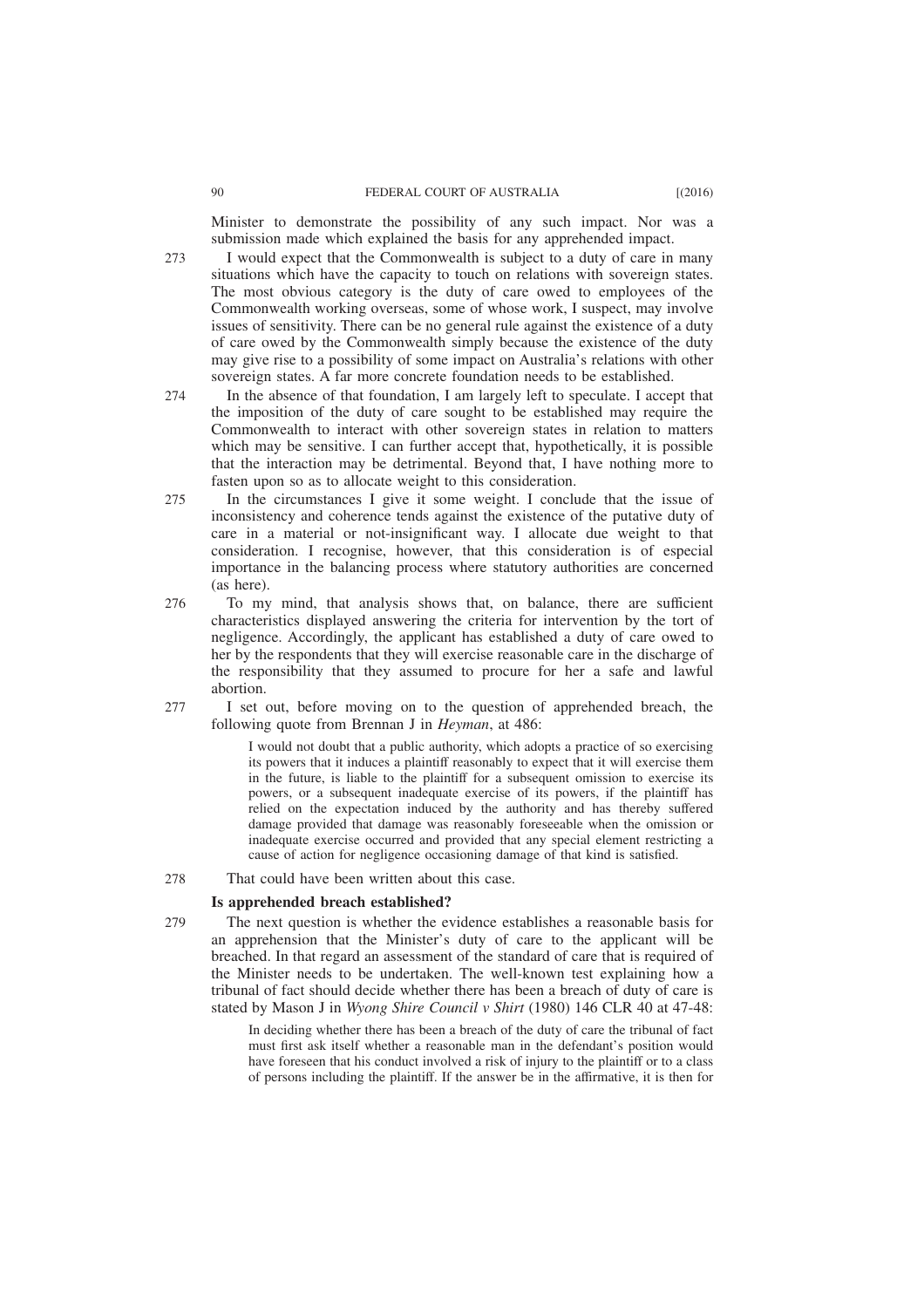the tribunal of fact to determine what a reasonable man would do by way of response to the risk. The perception of the reasonable man's response calls for a consideration of the magnitude of the risk and the degree of the probability of its occurrence, along with the expense, difficulty and inconvenience of taking alleviating action and any other conflicting responsibilities which the defendant may have. It is only when these matters are balanced out that the tribunal of fact can confidently assert what is the standard of response to be ascribed to the reasonable man placed in the defendant's position.

Mason J further opined at 48 of *Shirt* that: 280

> The considerations to which I have referred indicate that a risk of injury which is remote in the sense that it is extremely unlikely to occur may nevertheless constitute a foreseeable risk. A risk which is not far-fetched or fanciful is real and therefore foreseeable

- The continued applicability of the "*Shirt* formula" has been reaffirmed in *New South Wales v Fahy* (2007) 232 CLR 486 at [7], [78] and [129]. Its proper application requires "a contextual and balanced assessment of the reasonable response to a foreseeable risk": *Roads and Traffıc Authority (NSW) v Dederer* (2007) 234 CLR 330 at [69] (Gummow J). 281
- In applying the *Shirt* formula, I should first ask whether a reasonable person in the Minister's position would have foreseen, or in the context of an allegation of a continuing tort would foresee, that his conduct will involve the risk of injury to the applicant. I will then turn to address what a reasonable person the Minister's position would do by way of response to the risk. Involved in that is consideration of the magnitude and probability of any risk occurring. In that respect I observe that the seriousness of the foreseeable risk is a material factor in framing the requisite standard of care. As Dixon J said in *Mercer v Commissioner for Road Transport and Tramways (NSW)* (1936) 56 CLR 580 at 601: 282

In considering the extent and nature of the measures that due care demands, the first question must be the gravity, frequency and imminence of the danger to be provided against.

As I think the Minister's submissions correctly surmised, the complaint about the conduct of the Minister relates to his failure to offer the applicant "something better" than the care that the Minister has to date procured or been prepared to procure. That alleged failure has two dimensions. *First*, the failure to procure for the applicant an abortion in a legal setting where she is not exposed to the risk of prosecution and conviction for terminating her pregnancy. *Second*, the failure to procure for the applicant access to a safe abortion or, more particularly, an abortion conducted utilising those resources identified by the applicant's medical experts as necessary to adequately diminish the risk of physical and psychological injury to her. 283

## *Foreseeability, magnitude and probability of the risks*

### *Legal setting*

- 284
- I will address, first, the issue of the legal setting and the risks posed by it to the applicant. It is inescapable that a reasonable person in the Minister's position would foresee that to procure an abortion for the applicant in a legal setting that exposed the applicant to the risk of prosecution or conviction, involves a risk of injury to the applicant. There can be no question that a criminal prosecution would be prejudicial and injurious and it goes without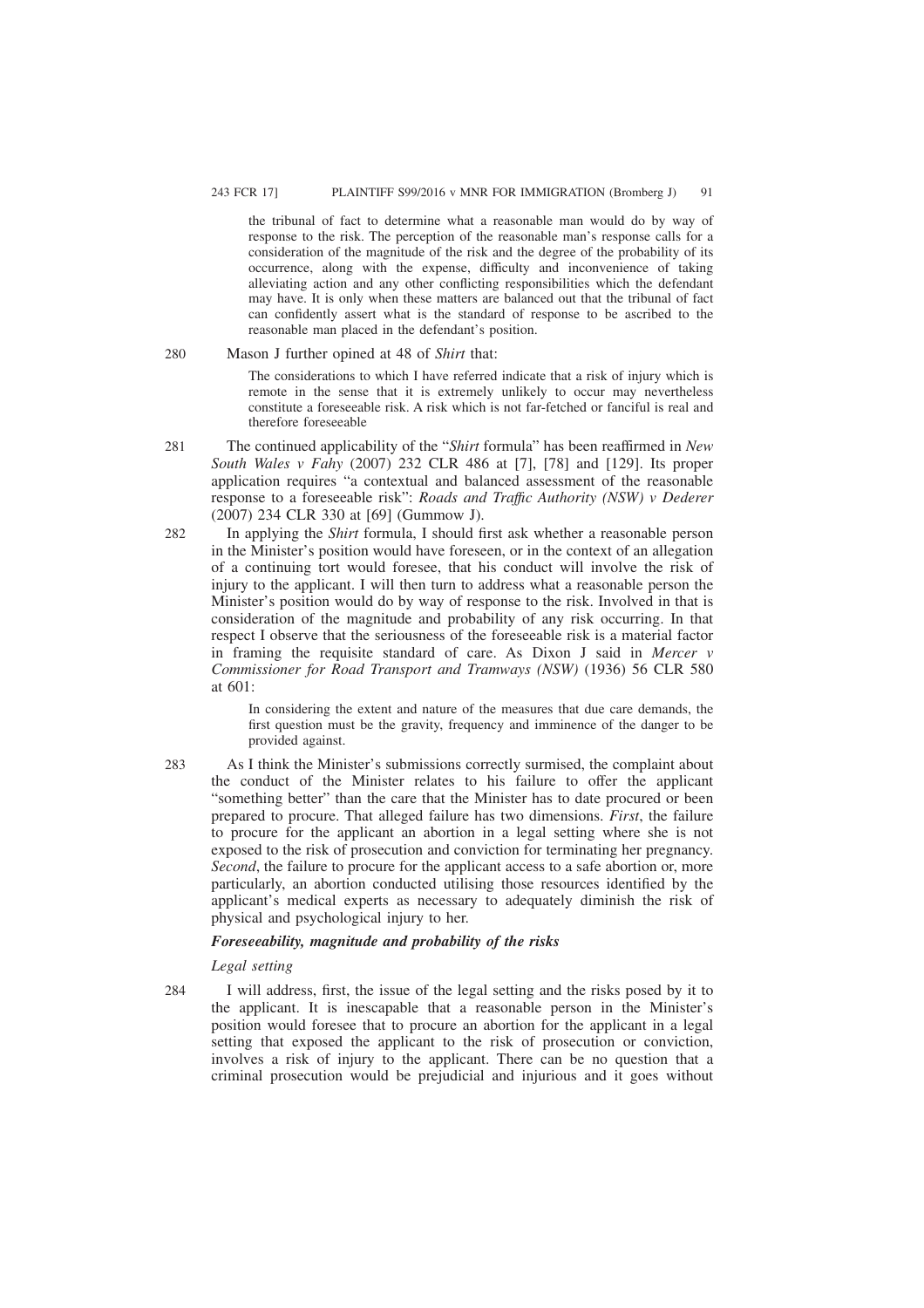saying that a conviction would be extremely injurious. The main basis for the apprehended breach based on legal setting is that the Minister has procured an abortion in Papua New Guinea. It is necessary, then, to focus on the legal setting provided in that country in order to consider the foreseeability and risk of injury to the applicant.

The *Criminal Code Act 1974* (PNG) (PNG Criminal Code) makes it an offence to procure an abortion, other than in limited circumstances. Sections 225 and 226 deal with procuring a miscarriage, whilst s 312 refers to the offence of killing an unborn child. The terms of those provisions are as follows:

225. Attempts to procure abortion.

- (1) A person who, with intent to procure the miscarriage of a woman, whether or not she is pregnant, unlawfully administers to her or causes her to take any poison or other noxious thing or uses force or any other means, is guilty of a crime.
	- Penalty: Imprisonment for a term not exceeding 14 years.
- (2) A woman who, with intent to procure her own miscarriage, whether or not she is pregnant —
	- (a) unlawfully administers to herself any poison or other noxious thing, or uses force or any other means or
	- (b) permits any such thing or means to be administered or used to her, is guilty of a crime.
	- Penalty: Imprisonment for a term not exceeding seven years.

226. Supplying drugs for instruments to procure abortion.

A person who unlawfully supplies to or procures for any person any thing, knowing that it is intended to be unlawfully used to procure the miscarriage of a woman, whether or not she is pregnant, is guilty of a misdemeanour.

Penalty: Imprisonment for a term not exceeding three years.

312. Killing unborn child.

A person who, when a woman is about to be delivered of a child, prevents the child from being born alive by any act or omission of such a nature that, if the child had been born alive and had then died, he would be deemed to have unlawfully killed the child, is guilty of a crime.

Penalty: Subject to Section 19, imprisonment for life.

Section 280 of the PNG Criminal Code is also relevant in that it arguably provides, in limited circumstances, protection from criminal responsibility in relation to a surgical operation on an unborn child for the preservation of the mother's life. That provision provides:

280. Surgical operations.

A person is not criminally responsible for performing in good faith and with reasonable care and skill a surgical operation on —

(a) any person for his benefit; or

(b) an unborn child for the preservation of the mother's life,

if the performance of the operation is reasonable, having regard to the patient's state at the time and to all the circumstances of the case.

I do not accept that the risk to the applicant of being prosecuted and/or convicted of a breach of either s 225 or s 312 of the PNG Criminal Code is far-fetched or fanciful. I consider it real and to have been foreseeable. Why I have arrived at the conclusion that the risk is real will become apparent from the

285

286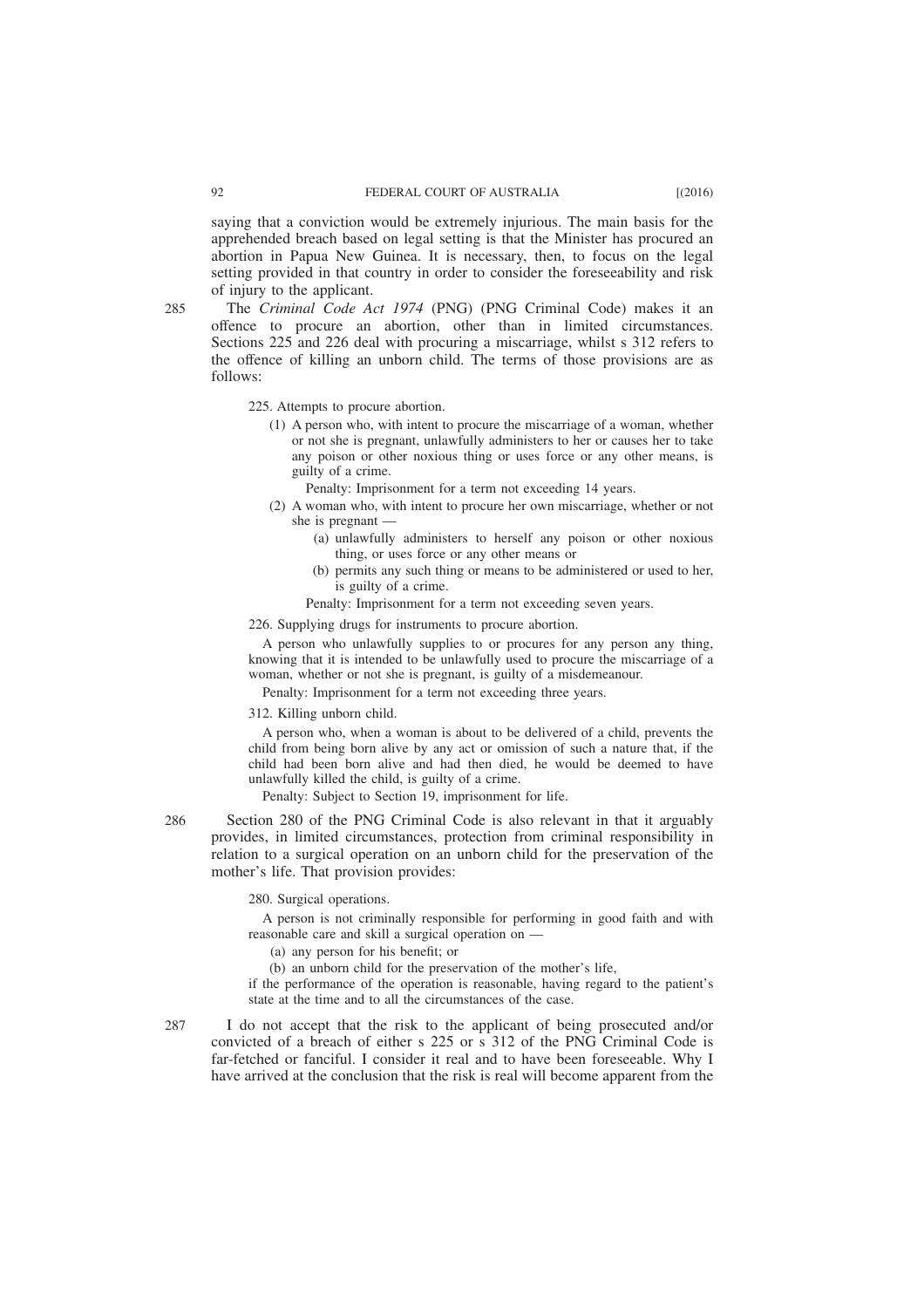discussion which follows, and in particular, my consideration of the probability of the risk occurring. The facts show that the Minister was aware at the time an abortion in Papua New Guinea was procured, and remains aware, that the legality of an abortion performed is Papua New Guinea is not free from doubt. It is sufficient in that regard to refer to the terms of the First RMM and to the evidence of Mr Nockels that he knew "that there was a serious issue about legality". With that knowledge and in the circumstances of procuring an abortion in Papua New Guinea for the applicant, a reasonable person in the Minister's position would have foreseen a risk that the applicant may be exposed to prosecution and conviction by reason of her participation in an abortion in Papua New Guinea.

- Having answered "yes" to the first part of the *Shirt* formula, it becomes necessary to consider "the magnitude of the risk and the degree of the probability of its occurrence". 288
- As to the magnitude of the risk, there can be no other answer than that the prejudicial consequences of the risk are high to extreme. The risk is a risk to the applicant's liberty. It is a risk of imprisonment for a period not exceeding seven years if s 225 is contravened or imprisonment for life if s 312 is contravened. Whilst I have identified the maximum sentences which may be imposed, I regard any risk of imprisonment as of great magnitude. I would include in that respect the risk that the applicant's liberty may be lost if charged and not granted bail. Further, I would regard a prosecution for a contravention of either s 225 or s 312 as itself involving substantial injurious consequences for the applicant. 289
- As to the degree of probability of the applicant being prosecuted and convicted, it is necessary first to consider the question of prosecutorial attitude. The evidence does not demonstrate that the provisions of the PNG Criminal Code dealing with abortion are there regarded as a "dead letter".  $290$
- The judgments of the National Court of Justice of Papua New Guinea in *State v Devana* (unreported, Bona J, 1 October 2015), *State v Manwau* (unreported, National Court of Justice, PNG, Cannings J, No 1452 of 2006, N3797, 4 December 2009) and *State v Maika* (unreported, National Court of Justice, PNG, Cannings J, No 903 of 2004, N2605, 16 August 2004), demonstrate the contrary. 291
- *Devana* involved a prosecution brought under s 312 of the PNG Criminal Code. The accused was a 24 year old woman who used "Cytotec" tablets to induce an abortion. After she sought medical assistance, a report was made to police and both the accused and her husband were arrested and charged. The accused pleaded guilty and was sentenced to a head sentence of four years imprisonment, with three years of the sentence suspended on compliance with certain conditions. It is notable that Bona J observed at [25] that "a custodial sentence is warranted due to the community's condemnation of the offence". It is also notable that Bona J imposed a custodial sentence despite having accepted that the accused had been under pressure to kill the baby because of her genuine belief that her life was in danger. Bona J referred to the case of *State v Lamete* (unreported, National Court of Justice, PNG, Cannings J, No 870 of 2007, N4495, 26 October 2007) in which, in similar circumstances, the offender received a head sentence of six years. 292
- *Manwau* involved a doctor charged with killing an unborn child in contravention of s 312. It was alleged that the doctor had induced an abortion 293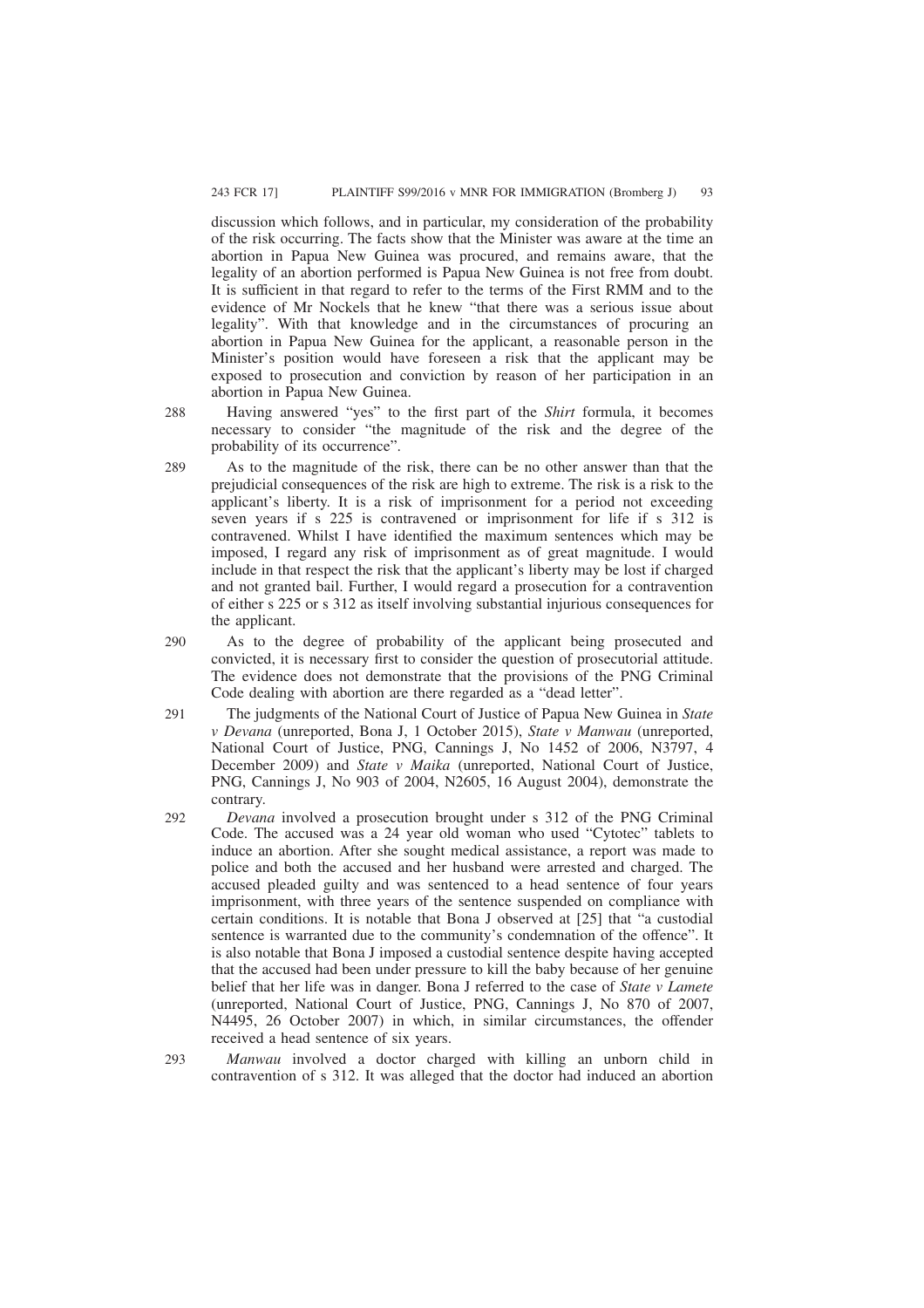for a pregnant 14 year old girl. The reasons of Cannings J observed that the aunt and uncle of the girl in question had also been committed for trial on various charges for resolving to arrange the abortion. The doctor was acquitted.

In *Maika*, Cannings J dealt with an indictment presented under s 225(2) of the PNG Criminal Code. A complaint was made to police that the accused had deliberately procured a miscarriage by consuming "some raw egg and lemon grass". A police investigation followed leading to the laying of the indictment. A provisional plea of guilty was entered but Cannings J indicated that he intended to consider whether he should exercise his discretion to enter a not guilty plea. A not guilty plea was subsequently entered on the application of the accused and the State offered no evidence. The accused was acquitted. Cannings J made the following observation at p 5:

Section 225(2) of the *Criminal Code* is one of a number of so-called morality crimes whose place in today's statute book should perhaps be questioned by the legislature. I could find no record of any woman in Papua New Guinea ever having been convicted of such an offence.

Cannings J went on to suggest that the procuration by women of their own miscarriages ought be dealt with by guidance, counselling and caring rather than criminal sanctions. Those remarks were made in 2004. The cases to which I have referred and the continued applicability of ss 225 and 312 do not suggest that his Honour's comments have had their desired effect.

In arriving at my view about the degree of probability of the risk of prosecution, I have taken into account the Minister's submission that s 280 should be construed as providing a complete defence to any charge brought against the applicant pursuant to either s 225 or s 312. The difficulty for the Minister is that I am not persuaded that a contrary construction is not at least arguable. Nor can it be said, accepting the Minister's construction to be correct, that s 280 will necessarily provide a complete defence because of the conditional nature of the exculpation provided. 295

It is to be observed that, by its terms, s 280 directly applies only to a person performing a surgical operation and not to the person (the woman) the subject of the surgery. Second, the excusing of the surgeon from criminal responsibility is conditional upon:

- (i) the operation being performed in good faith and with reasonable care and  $skill$ ; and
- (ii) the operation on the unborn child being necessary for the preservation of the mother's life; and
- (iii) the performance of the operation being reasonable, having regard to the patient's state at the time and to all the circumstances of the case.
- It is then necessary to consider what application s 280 was intended to have to conduct caught by ss 225 and 312. I think the better view is that it has application at least to s 225. But that view is not free from material doubt. For one thing, there is an oddity involved in the idea that s 280 excuses surgical intervention but not other medical intervention to procure a miscarriage. That tends to suggest that ss 225 and 312 were not in contemplation when s 280 was enacted. 297
- Further still, it is necessary to consider how s 280 can have application to the criminal responsibility imposed upon the woman by ss 225 and 312. In that respect the Minister contended that both ss 225 and 312 made it an offence only 298

294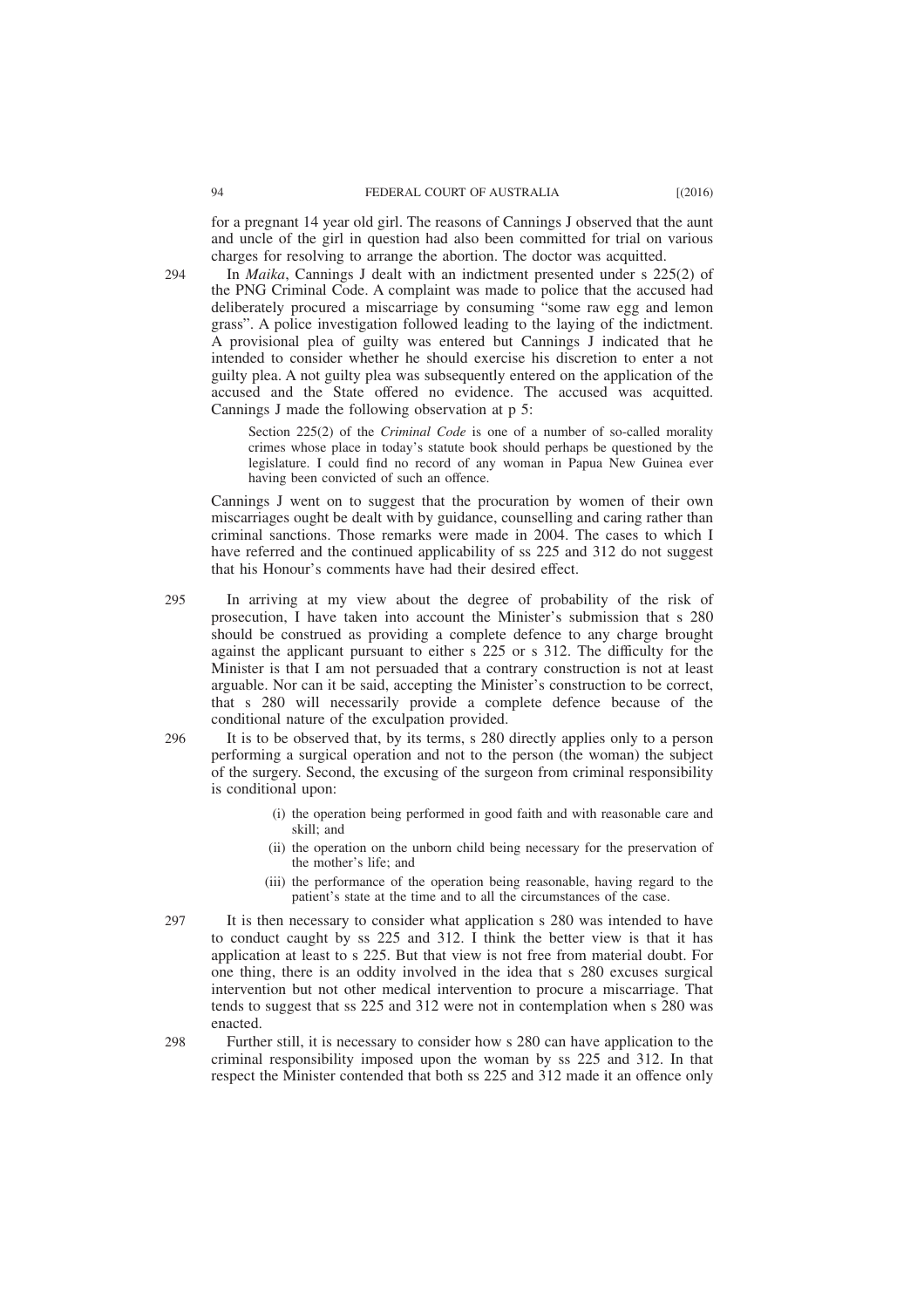if the things done to the woman or permitted to be done by the woman were "unlawful". As a surgical procedure conducted pursuant to the conditions required by s 280 would not be unlawful, the Minister contended that the things permitted to be done to her by the woman would also not be unlawful. The argument has some attraction. I agree with the Minister's submission that the PNG Criminal Code would operate somewhat perversely if the surgeon was excused but the woman was not. A court is likely to construe the provisions favourably to the woman in those circumstances. But again, the submission is not without its difficulties. It may be, contrary to the Minister's construction, that the word "unlawfully" in s 225(2)(a) was intended to describe the legal consequence of the conduct once s 225 was applied to it rather than the conduct which enlivened the application of s 225. If that were not so, abortions (which seem to be the mischief which the provision seeks to avoid) could be easily procured without ramification. For instance, on the Minister's construction, the use of force by a woman upon herself to induce a miscarriage would not be caught by the provision. The same may be said in relation to a miscarriage induced by the woman ingesting a substance not unlawful to ingest. The use of force upon oneself is not inherently unlawful. It would not be unlawful unless made so by s 225 or some other provision. Furthermore, the Minister's construction would lead to odd results. The criminal responsibility of the woman would depend upon matters outside of her control. For instance, the failure of the surgeon to use "reasonable care and skill" to perform the operation would result in criminal liability for the woman.

- All of those difficulties also attend the Minister's construction in the application of ss 280 to 312. There is an added problem that, when used in s 312, the word "unlawfully" is arguably not modifying the word "prevents", a matter crucial to the construction relied upon by the Minister.
- To all of those uncertainties, the prospect that one or more of the conditions required by s 280 would not be fulfilled, has to be added. 300
- Having said all that, I also take into account Dr Sapuri's evidence of his experience of performing abortions regularly without legal consequence. Dr Sapuri expressed confidence that there would be no prosecution in relation to an abortion conducted at PIH so long as two obstetricians agreed that the termination was necessary to preserve the applicant's life. That provides some evidence of the likelihood of prosecution in the setting of a private hospital. It is possible, although not stated by Dr Sapuri, that his confidence is in part based on a memorandum circulated in 1982 by the Acting Secretary of Health containing a legal opinion which suggested that s 280 would have application to s 225 (the memorandum did not consider s 312). 301
- Perhaps for an abortion out of the public eye, Dr Sapuri's confidence is well founded. But the applicant's situation has been well publicised by this proceeding. That may have some consequence. I say that in particular in the light of the evidence before me of the following departmental advice given to the Minister in January of this year: 302

Following advice received from the Department's Acting Chief Migration Officer at the Australian High Commission in PNG, no discussions have been held with the PNG Government, including ICSA [a PNG authority], about the provision of termination services at PIH. All medical transfer cases to PNG, including the one termination case to date, are reported to ICSA as being for "medical treatment" and the detail of the medical procedures to be conducted are not provided.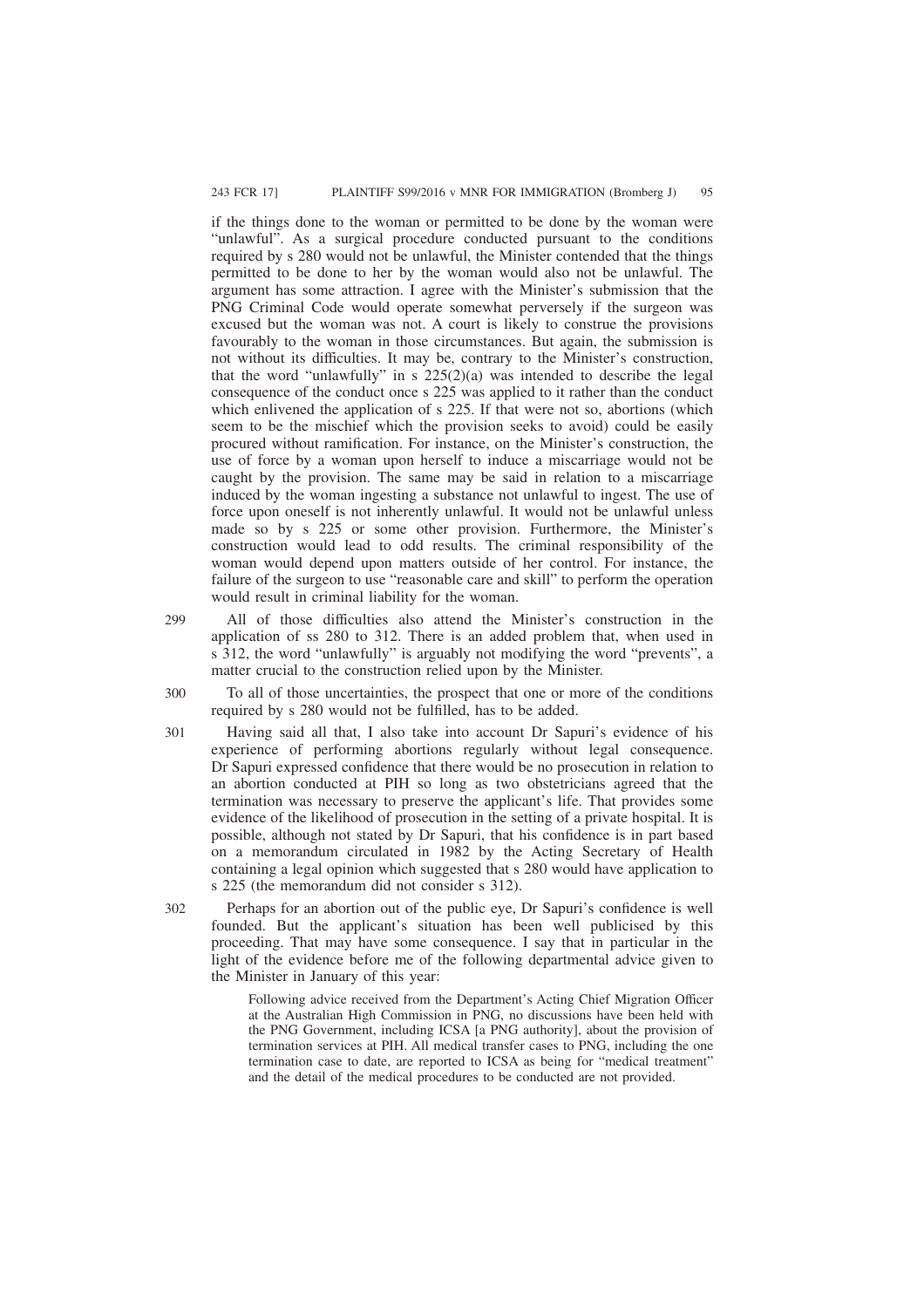#### 96 FEDERAL COURT OF AUSTRALIA [(2016)

- Why the Department considers that it is necessary to procure abortions "under the radar" of the Papua New Guinea government is not clear but nevertheless troubling, particularly given that the context in which that advice was given included the statement that the Department relies on PIH to ensure that any terminations it provides are in accordance with Papua New Guinea law. 303
- On the evidence before me, I am not satisfied that there is no prosecutorial appetite in Papua New Guinea for the criminal prosecution of a woman involved in procuring a termination of her pregnancy. Nor am I satisfied that, in the circumstances in which an abortion has been proposed for the applicant at PIH, there is no real risk of a prosecution. Whilst the probability of a prosecution alone or a prosecution and consequent conviction of the applicant is, to my mind, very low, the risk cannot be excluded as far-fetched, or fanciful. Whilst very low, the risk is real. 304

## *The medical setting*

- I turn next to consider the medical risk, if any, posed by the Minister having procured an abortion for the applicant in Papua New Guinea and any risk arising from any apprehended failure of the Minister to procure a safe abortion for the applicant. 305
- The applicant's evidence was directed to establishing that particular medical services and expertise was required in order that any termination of her pregnancy would meet appropriate clinical standards for safety. The evidence essentially went to five subcategories: 306
	- (1) the requirement for neurological expertise and diagnostic equipment, the risk were it to be unavailable, and its availability or otherwise in Papua New Guinea;
	- (2) the applicant's requirement for mental health care both pre- and post-termination, including by persons with experience in trans-cultural issues and the other issues experienced by the applicant, the risk were it to be unavailable, and its availability or otherwise in Papua New Guinea;
	- (3) the applicant's requirement for gynaecological expertise and a surgical team with experience in conducting termination surgery on a woman with [redacted], the risk should it be unavailable, and its availability or otherwise in Papua New Guinea;
	- (4) the applicant's anaesthetic requirements, the risks should those requirements not be met, and the ability or otherwise for those requirements to be met in Papua New Guinea; and
	- (5) the need for an interdisciplinary approach involving consultation between all of the various professionals required.
	- As well as being relevant to the declaration sought by the applicant that the proposed abortion in Papua New Guinea did not discharge the Minister's duty of care, that evidence is also relevant to an apprehended breach. It identifies risks, if any, to the applicant if the Minister procured an abortion outside of Papua New Guinea but in the same or similar medical setting to that available at PIH. There is other evidence also relevant for the question of an apprehended breach. It is necessary to set out the consequences for the applicant should no safe abortion be procured by the Minister and she continued to carry her pregnancy to full-term. The risk of harm in that circumstance is to some extent admitted. It is admitted that the applicant will suffer further mental harm if she
- 307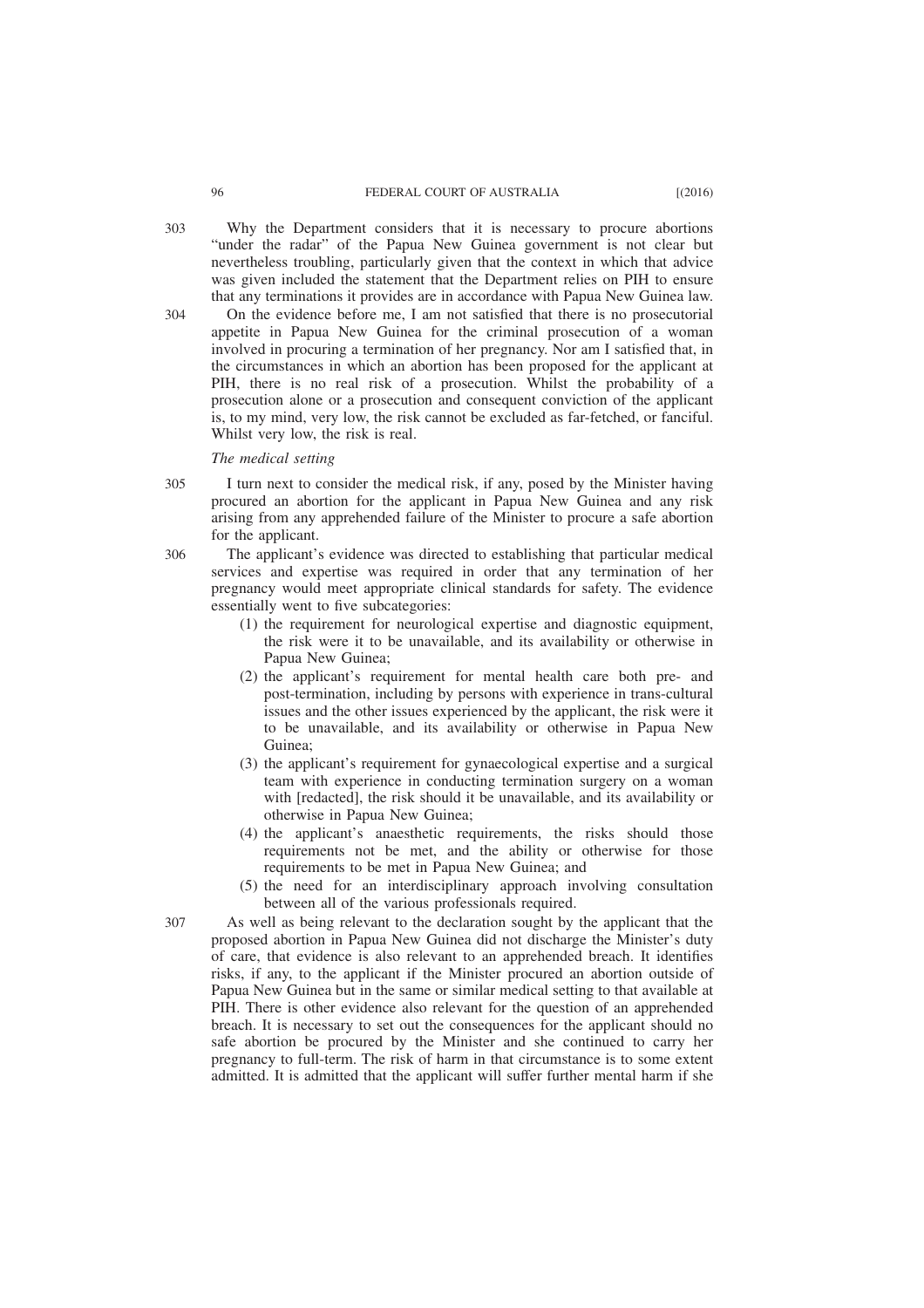is unable to obtain an abortion, and that if the applicant obtains an abortion it may lessen or alleviate some risk of harm to her. There is evidence to which I will shortly refer that elaborates on the nature of that risk.

The applicant advanced the evidence of five expert witnesses. Associate Professor Ernest Somerville is a consultant neurologist, specialising in epilepsy. His evidence went to the probable diagnosis for the applicant's seizures, required treatment, risks to the applicant's health posed in performance of a surgical termination, neurological services required in order that any abortion be safe, risks that would arise should an abortion be performed absent those services, and whether they were available in Papua New Guinea. His report was dated 19 April 2016. Associate Professor Somerville also provided a supplementary report dated 27 April 2016. 308

- Dr Miriam O'Connor is specialist obstetrician and gynaecologist. Her evidence went to the kind of termination most appropriate in the applicant's circumstances, where any termination should occur, and the circumstances of the pregnancy and the effect of any termination. Her report was dated 20 April 2016. Dr O'Connor also provided a supplementary report dated 27 April 2016. Dr O'Connor undertook a medical assessment of the applicant in Port Moresby on 19 April 2016. 309
- Professor Caroline de Costa AM is a specialist obstetrician and gynaecologist. Her evidence went to matters including the kind of termination most appropriate in the applicant's circumstances, where any termination should occur, and the circumstances of the pregnancy and the effect of any termination. Her report was dated 19 April 2016. Professor de Costa also provided a supplementary report dated 27 April 2016. 310
- Professor Louise Newman is a Fellow of the Royal Australian and New Zealand College of Psychiatrists. She has expertise in women's mental health and trauma-related conditions. Her evidence went to the applicant's psychological condition, mental health issues in connection with termination of pregnancy, and the availability of treatment in Papua New Guinea. Professor Newman's report was dated 18 April 2016. Professor Newman had a telephone consultation with the applicant. 311
- Dr Gregory Purcell is a specialist anaesthetist. His evidence went to the anaesthetic requirements for a termination, risks of termination, facilities and services required for a safe termination, and the availability of those facilities and services in Papua New Guinea. Dr Purcell's report was dated 20 April 2016. 312
- The respondents relied upon the evidence of Dr Mathias Sapuri. Dr Sapuri is a Senior Specialist Consultant Obstetrician Gynaecologist, at PIH. He has held various positions on boards and medical societies in Papua New Guinea and has over 30 years' experience in surgical terminations of pregnancy. 313
- I will address the evidence by reference to the five subcategories identified above. 314

# Neurological expertise

It was admitted that the applicant suffers from epilepsy or a psychogenic disorder and has regular seizures. This raises neurological issues. 315

Associate Professor Somerville

In his report of 19 April 2016, Associate Professor Somerville opined that the 316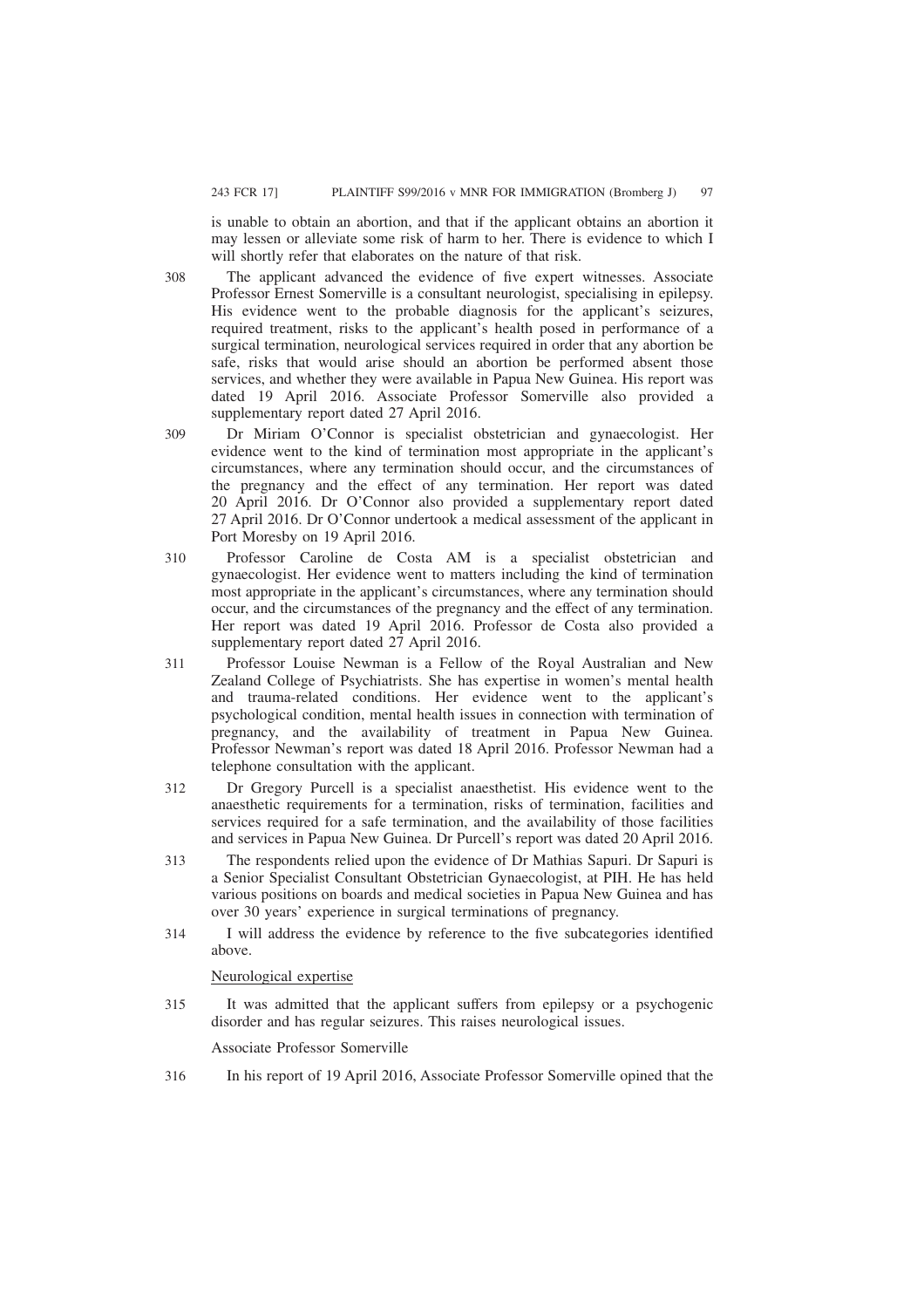applicant probably has epilepsy but that she requires at least a consultation with a neurologist to confirm the diagnosis. That may, in his view, be sufficient to make a diagnosis but confirmation with EEG would be routine.

If the neurologist thought it necessary to exclude psychogenic non-epileptic events, the applicant would be referred to a neurologist specialising in epilepsy who would see the patient in consultation and perform video-EEG monitoring as an inpatient. In Australia, that procedure would only be available in a teaching hospital with an epilepsy unit. 317

In the event that the diagnosis was epilepsy (with or without psychogenic non-epileptic events), Associate Professor Somerville stated that the applicant would continuously require anti-epileptic medication. She would require monitoring, preferably by a neurologist, and may require blood tests. Psychogenic non-epileptic events require consultation with a neuropsychiatrist or at least a psychiatrist familiar with the disorder. 318

While uncontrolled epilepsy poses risks to health, those risks are not significantly increased by the performance of a termination of pregnancy, provided the termination is performed at a hospital where emergency treatment of seizures can be satisfactorily performed, no doses of anti-epileptic medication are omitted, and seizure-provoking drugs are not used. However, a seizure may complicate a termination if it occurred during the termination. 319

Epilepsy does, in Associate Professor Somerville's opinion, pose a number of risks in pregnancy and additional risks if uncontrolled. Uncontrolled epilepsy in a pregnant woman has the same risks as uncontrolled epilepsy at large, namely, injuries from falls and burns, drowning, choking on vomit, status epilepticus, and sudden death. It causes significant psychosocial impact. In Associate Professor Somerville's opinion, a neurologist should be available to supervise the treatment of any seizures that might occur. He noted that access to an intensive care unit with facilities to ventilate a patient should be available to treat status epilepticus, should it occur. The risks of inadequately-treated status epilepticus include brain damage, pneumonia, and death. 320

Associate Professor Somerville was not aware of the availability of neurologists in Papua New Guinea. He was sure there were no neurologists specialising in epilepsy. He doubted that there was a neuropsychiatrist in Papua New Guinea. 321

In reply to Dr Sapuri's evidence, outlined below at [328], Associate Professor Somerville opined that, in Australia, assessment by an internal medicine specialist would not be considered adequate. Rather, the applicant would at least be assessed by a neurologist and probably referred to a neurologist specialising in epilepsy. He continued: 322

> She would then be admitted to an epilepsy unit for video-EEG monitoring to capture an episode. The reasons are firstly, to confirm the diagnosis (of epilepsy and/or psychogenic non-epileptic events) and secondly, if epilepsy were confirmed, to optimise therapy.

His opinions, as conveyed in his 19 April report, were unchanged by Dr Sapuri's evidence.

Dr Purcell

Dr Purcell opined that due to the refractory, drug-resistant nature of the applicant's epilepsy, it would be preferable to have it investigated and expertly managed before termination. If pregnancy aggravated the refractory epilepsy, 323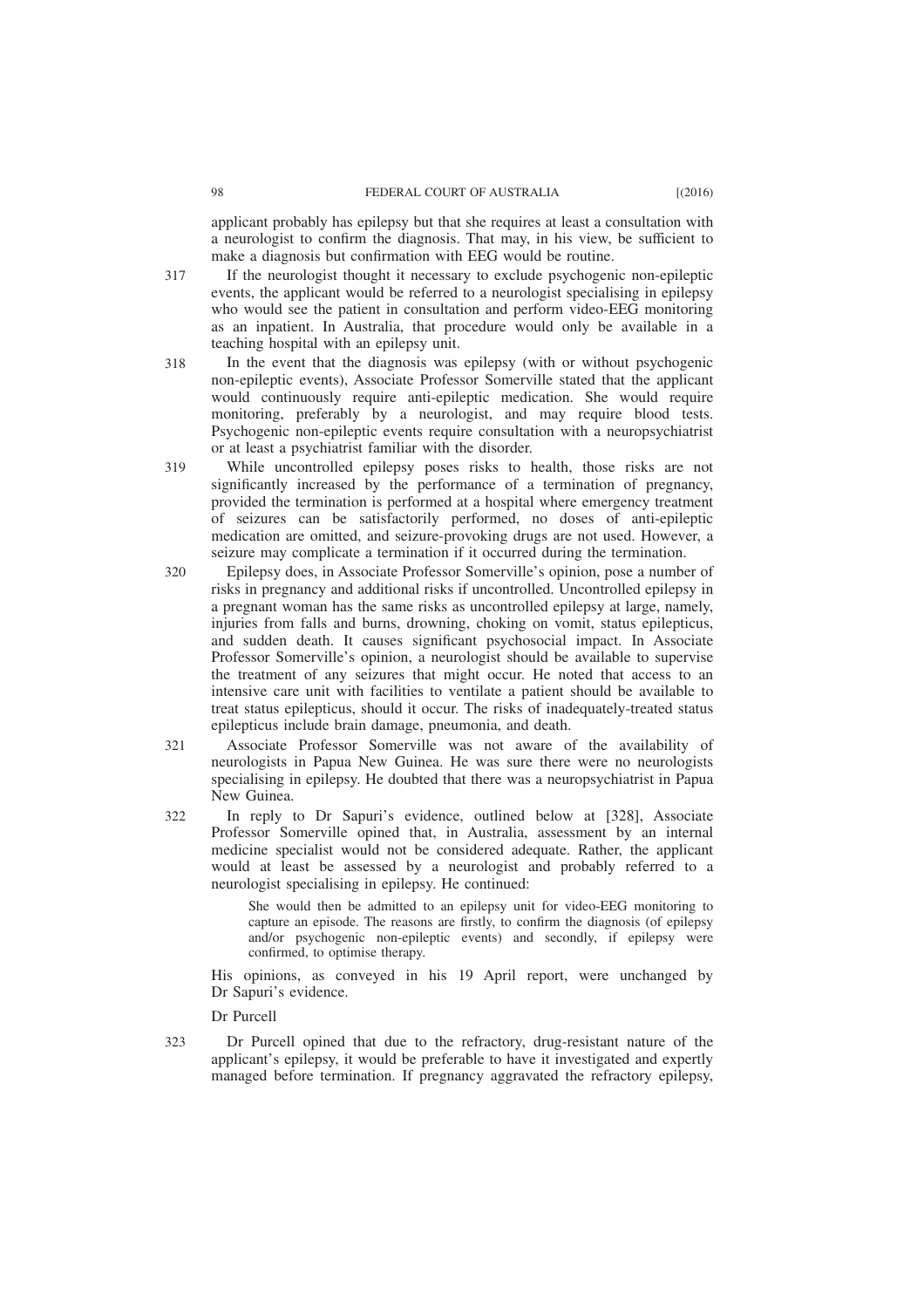the applicant might need MRI imaging to ensure that she does not have intracranial pathology or increased intracranial pressure. In order to tolerate the MRI, and avoid fitting in the machine, the applicant might require expert anaesthesia in a "complex isolated difficult environment." Dr Purcell doubted that Papua New Guinea had the specialised equipment for anaesthesia in an MRI suite.

324

Dr Purcell opined that the applicant should, for proper pre-operative assessment, see an experienced neurologist, have possible MRI assessment, and have proper neurosurgical management. Risks that might arise following anaesthesia and procedure could include unmanageable fitting (status epilepticus), due to physiological and pharmacological perturbations during the procedures. Other complications might include bleeding, uterine rupture, peritonitis, sepsis, and perineal injury. In Dr Purcell's opinion, experienced surgeons and intensivists would need to be readily available.

# Dr O'Connor

325

Dr O'Connor's opinion was that a surgical abortion was required. That was not in contest. Dr O'Connor was asked how risks associated with termination of pregnancy should be managed and what precautions ought to be taken. Preliminarily Dr O'Connor identified that a gynaecologist would ordinarily consult with other specialists including a neurologist. Also relevantly to neurological issues, Dr O'Connor said as follows:

> The safety of anaesthesia and post-op care may be significantly influenced by her seizures which create an increased airway risk during anaesthesia and the perioperative period. *We would require adequate assessment by an experienced neurologist* (and possibly psychiatrist) *in relation to diagnosis, immediate management around the time of termination, post-procedure and long-term care and treatment. This neurologist would then discuss with the anaesthetist and gynaecologist regarding the best approach to take in relation to methods of anaesthesia, agents to be used or avoided, a post-operative pain management and medication plan, as well as the longer term management of her seizures*.

# (Emphasis added.)

- Dr O'Connor stated that there were no consultant neurologists in Papua New Guinea. She re-iterated that in her oral evidence, and said further that there was no EEG or ambulatory EEG service available in Papua New Guinea. She opined, noting that she was not a neurologist, that most neurologists would require an EEG and would probably recommend an ambulatory EEG. She said that many Papua New Guinean medical practitioners would not have much experience with adult epilepsy causing grand mal seizures because Papua New Guineans who are prone to such seizures often do not advance in their adult years. 326
- Dr O'Connor's opinion was unchanged by Dr Sapuri's evidence (discussed at [328]). 327

## Dr Sapuri

Dr Sapuri's evidence was that anaesthetists at PIH were experienced in administering anaesthesia to patients with epilepsy. He also stated that Dr Paul Mondia, a senior internal medicine specialist at PIH, had treated epileptics. He gave evidence as to Dr Mondia's ability to complete a physician assessment but, after objection, that was received only as evidence of Dr Sapuri's opinion and not as to the facts. 328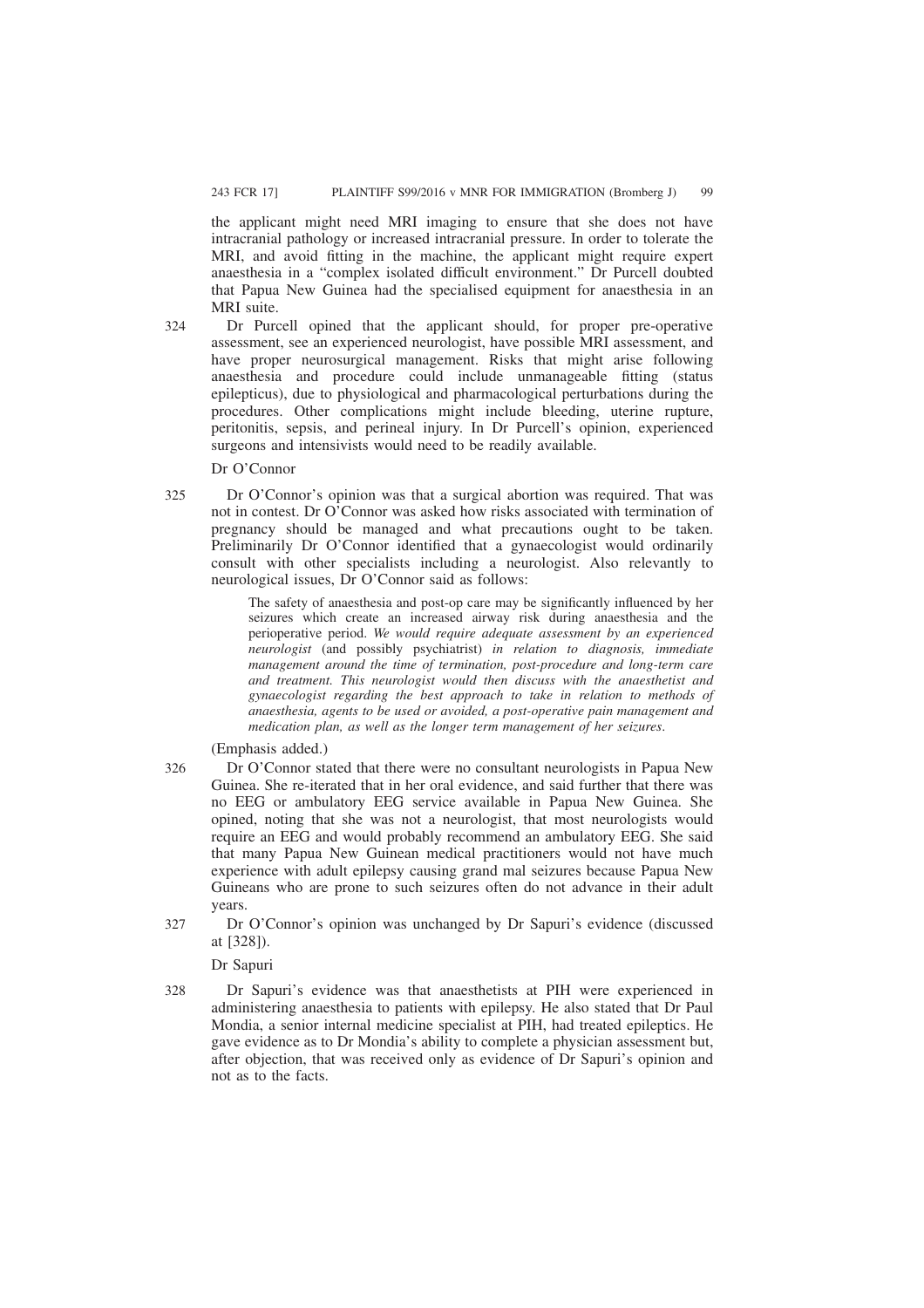### Professor Newman

- Professor Newman did not address neurological issues in her report of 19 April 2016. However, in reply to the report of Dr Sapuri, Professor Newman said that on review of email correspondence in the matter she saw it stated that there was "no capacity to examine [the applicant] in the offshore location for epilepsy using EEG." That meant, she said, that it was not possible to exclude a diagnosis of epilepsy even in the event of some seizure activity being stress related. She remained of the opinion that investigation of the seizure disorder was "indicated" and that investigation of that disorder "[could] only occur in a suitable facility on the mainland."  $329$ 
	- Professor de Costa
- 330

Professor de Costa's opinion was that the applicant should have a surgical abortion rather than a medical abortion. That was uncontroversial. Professor de Costa said as follows in regard to risk-management for a surgical abortion:

[T]he treating doctors should be concerned about [the applicant's] history of apparent grand mal seizures and should not proceed with a surgical abortion until there is a much clearer history of these than I have so far been provided with. I have been informed that a diagnosis of epilepsy was made when [the applicant] was aged 16 but I do not know who made this diagnosis; nor the facts the diagnosis was based on, whether any investigations were undertaken, or whether any treatment has been proposed for her; nor whether if medication has been provided this has been accepted and taken regularly. It would be essential before embarking on the abortion process to have as much information as possible as a surgical procedure would be complicated if [the applicant] were to have a grand mal seizure during the process, and there may be a risk of status epilepticus. I do not believe that any Australian specialist anaesthetist would be prepared to give an anaesthetic without being well-informed on these points.

- Professor de Costa continued that "[the applicant] should be seen by a specialist neurologist with a view to more specific diagnosis and control of the epilepsy, with the reassurance from that practitioner about the safety of proceeding with the abortion." The opinion of a neurologist was, in Professor de Costa's view, essential. 331
- Professor de Costa stated that she was reliably informed that there was no specialist neurologist in Papua New Guinea and that many of the diagnostic aids to neurological diagnoses were not available. "Therefore if [the applicant] were to undergo surgical abortion in PNG and have medical assessment prior to the surgery and anaesthesia, this would not be at the standard required in an Australian teaching hospital." 332
- In her reply report, Professor de Costa noted the opinion of Dr Rudolph that the applicant should be seen by a neurologist and have an EEG and possibly other neurological investigations performed. She agreed. Professor de Costa said further that in an Australian setting an anaesthetist would want a review, investigations, and diagnosis by a neurologist before agreeing to give general, inhalational, or total intravenous anaesthesia electively. Therefore, she said, a surgical termination at PIH prior to neurological assessment would not provide the same level of safety for the plaintiff as if it were performed in Australia. 333

## Other evidence

I have noted elsewhere (see [89], [94], [139]) that email correspondence passing between IHMS and employees of the Australian Border Force goes to 334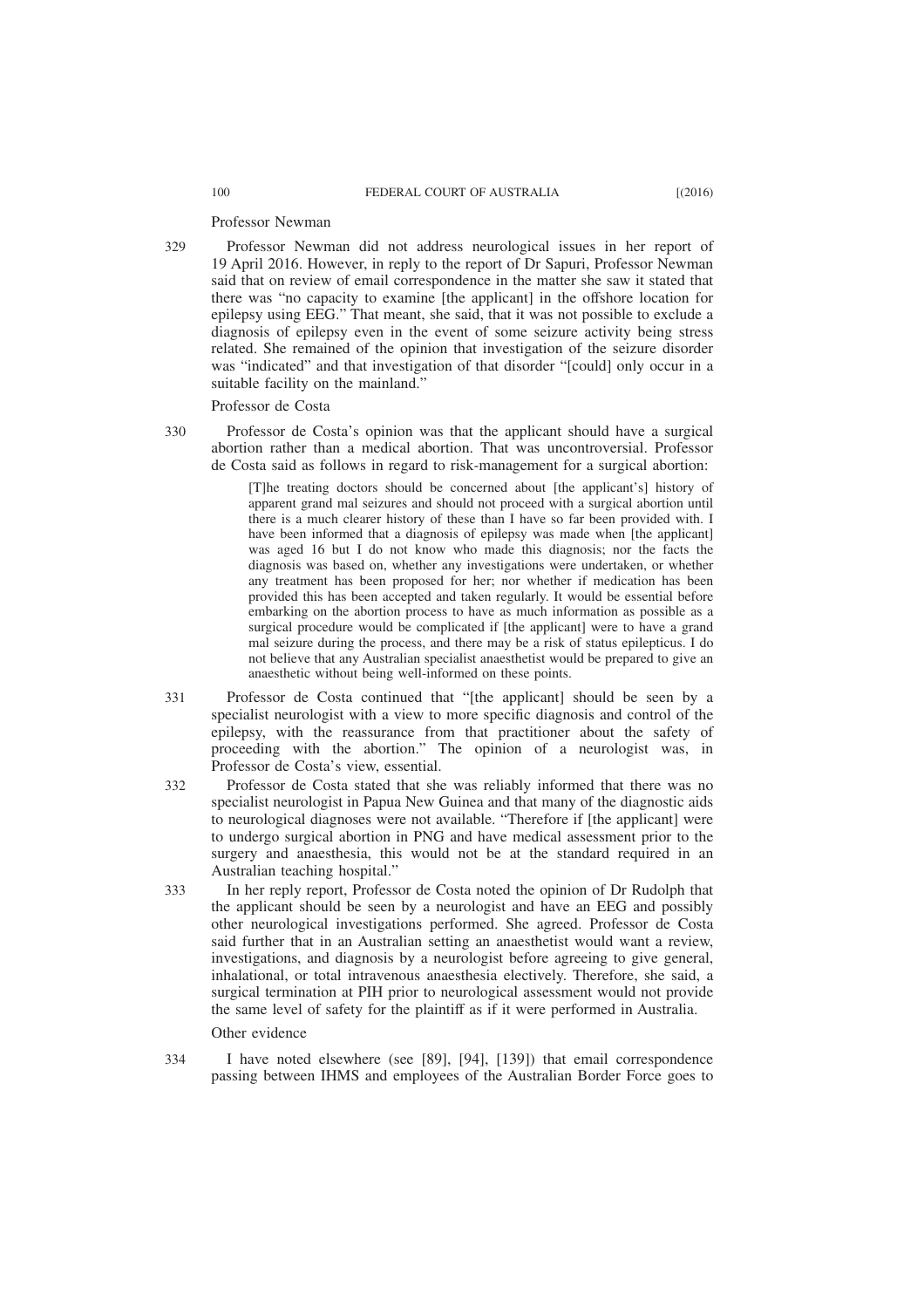the availability of neurological expertise and equipment in Papua New Guinea. In particular, Dr Rudolph's 9 March 2016 email to Dr Brayley said that there were no EEG services at PIH. In his 17 March 2016 email Dr Rudolph said that if the applicant were in Australia she would have an EEG and would probably be admitted to a neurology ward for observation if the EEG was inconclusive.

Dr Rudolph said in the same email that there was no EEG or neurology capability at PIH, and that he suspected that IHMS would be requesting transfer to Australia for an EEG and admission to a neurology ward.

In her 13 April 2016 email to Mr Willis of the Australian Border Force, Ms Wishart of IHMS said that specialist neurology services are not currently available at PIH, and that EEGs are not able to be performed at PIH. 336

# Mental health care

335

- Again, it was not in dispute that the applicant suffered mental harm and continues to suffer mental harm as a result of being raped. It was also admitted that she will suffer further mental harm so long as she continues to be pregnant. 337
- Professor Newman opined that the applicant's presentation was "consistent … with a diagnosis of acute stress response given the severe nature of the trauma that she has experienced." She said that it is "likely to become an emergent chronic post-traumatic stress situation." Professor Newman said that emotional responses to the applicant's pregnancy are likely to be complex and that it is important that the applicant be offered supporting counselling. 338
- Professor Newman's opinion was that "[the applicant] should have experienced and expert psychiatric opinion regarding her current mental state, capacity to understand the procedure and the ability to tolerate the proposed procedure before a plan for intervention is finalised." 339
- Specifically in relation to the applicant's [redacted], Professor Newman said that women who had experienced such [redacted]. Thus, general anaesthesia or psychotropic medication may be necessary or appropriate. In Professor Newman's opinion, it is standard practice in a tertiary women's hospital to have culturally-sensitive and informed workers familiar with these procedures in the cultural context to engage with and counsel the woman. A patient may, in a tertiary women's hospital, also be provided "high-level expert psychiatric opinion" and support during assessment for the procedure and recovery. She described the availability of those facilities and expertise as "important" for women with risk factors like the applicant's. 340
- Professor Newman's opinion as to the nature of service that was appropriate in the applicant's case was as follows: 341

In summary, [the applicant] has many risk factors for negative responses and reactions to the proposed procedure and is at risk of both short term and ongoing complications. Given these risk factors, it would be appropriate to arrange appropriate level treatment for her with relevant specialist expertise including psychiatric expertise in women's mental health including termination of pregnancy and sexual trauma, sexual health specialists, and the capacity to provide ongoing mental health treatment if required. A tertiary level women's hospital with these services on site and the ability for hospitalisation on mental health grounds would be, in my opinion, the most appropriate and in the interests of [the applicant's] psychological welfare.

Risks of failing to provide such a co-ordinated system of care included negative psychological response extending to ideas of self-harm and even 342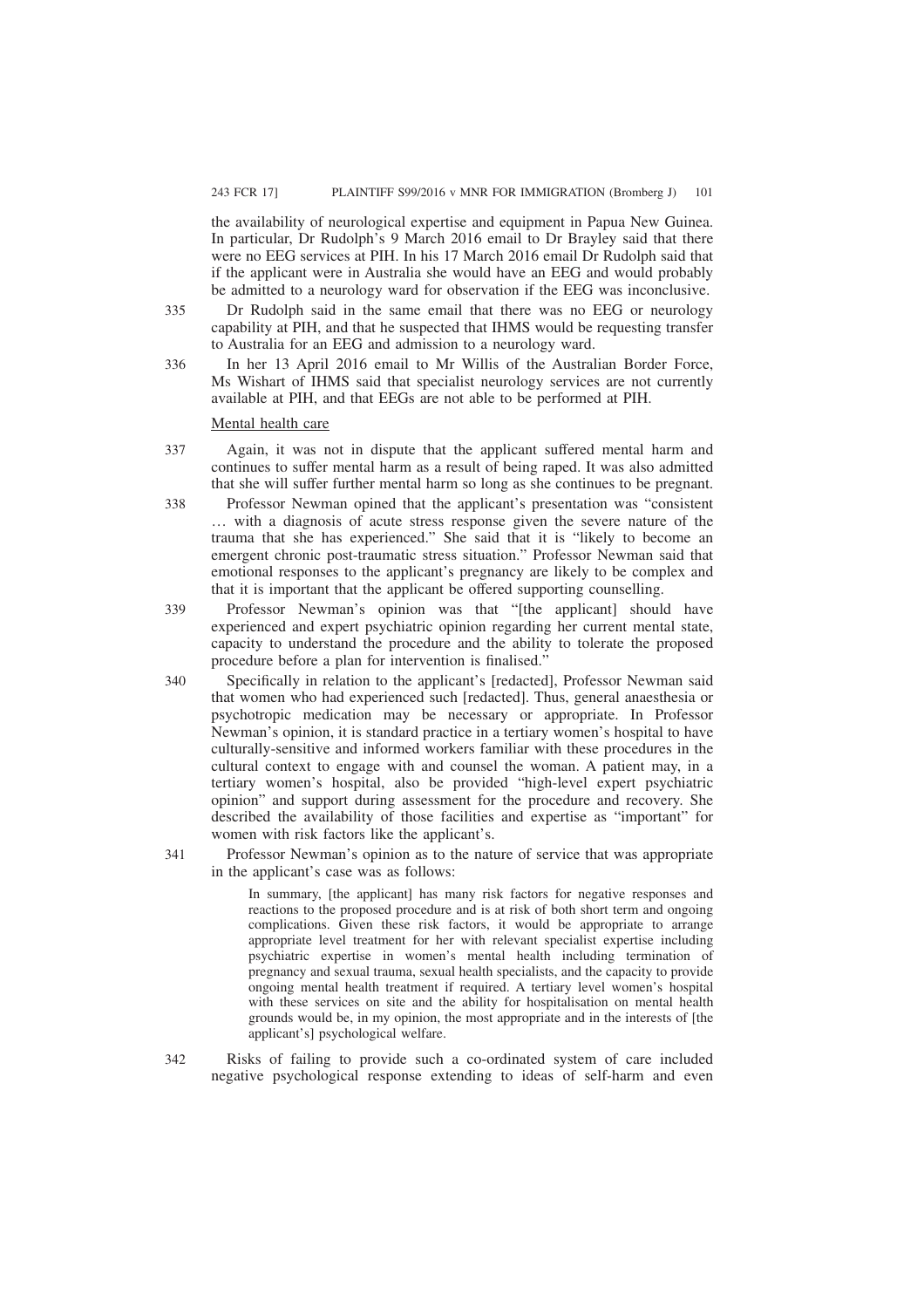suicide. Professor Newman said that it was possible that women in such circumstances could develop extreme psychiatric symptoms including dissociation, panic and high-level anxiety, and in extreme cases psychotic symptoms, requiring admission to a psychiatric facility.

Professor Newman gave evidence that, to her knowledge, "there are limited mental health clinicians available in Papua New Guinea." She was unaware of tertiary-level specialist treatments in the area of sexual assault and trauma-related symptoms. That made it "extremely difficult to have any confidence in the capacity of local health providers to avoid or minimise the risks of mental deterioration discussed above." That evidence was objected to on 28 April. On 28 April, when Professor Newman gave oral evidence, she attested as to her basis for the statement. I think a basis has been established and I would admit the evidence. Tertiary women's hospitals in Australia have high-level mental health services including sexual assault services and ongoing care for victims of trauma. In particular: 343

> This level of service also includes the availability of interpreters and cross-cultural workers. The Royal Women's Hospital in Melbourne offers specialist counselling and care for women who are victims of [redacted] which would be necessary in the management of [the applicant].

- In reply to Dr Sapuri's affidavit, Professor Newman said that she remained of the opinion that "comprehensive care of a woman in this situation also requires experienced mental health assessment and treatment facilities," more so in the case of a patient with pre-existing mental health issues. To Professor Newman's knowledge, the required level of mental health support and staff was not available in Papua New Guinea, which would put the applicant at increased risk were she to have a termination of pregnancy at PIH. (Again, that evidence was objected to, but a basis was established in oral evidence and I would admit it). 344
- Professor de Costa also opined that the applicant required psychiatric/ psychological care. In reply to Dr Sapuri's affidavit, Professor de Costa said that "[the applicant] requires mental health assessment and care, and rape crisis counselling, over and above what is being provided to her on Nauru and in PNG." 345
- Dr O'Connor also considered that the applicant required psychological care, and said further that "a transcultural psychiatric team would be considered fundamental in most Pregnancy Advisory Services in Australia given [the applicant's] particular circumstances." Dr O'Connor said that "Pregnancy termination, even after rape, requires the woman to have psycho-sexual and cultural (and sometimes religious) support in order to minimise the sequelae. This woman already has major issues in relation to GBV [gender-based violence] and pregnancy. She would provide a challenge for any service, so experienced transcultural workers are required." Further, up to 20% of women suffer serious, prolonged mental health problems following abortion. 346
- Dr O'Connor said that on Papua New Guinea, "there are very few psychiatrists and almost none with transcultural experience," which was a "significant gap" in relation to the applicant's needs. Further, there was no "Pregnancy Advisory Service trained support workers e.g. psychologists, social workers," which was also a "significant gap" in relation to the applicant's needs. In Dr O'Connor's opinion, there were "inadequate services in PNG to 347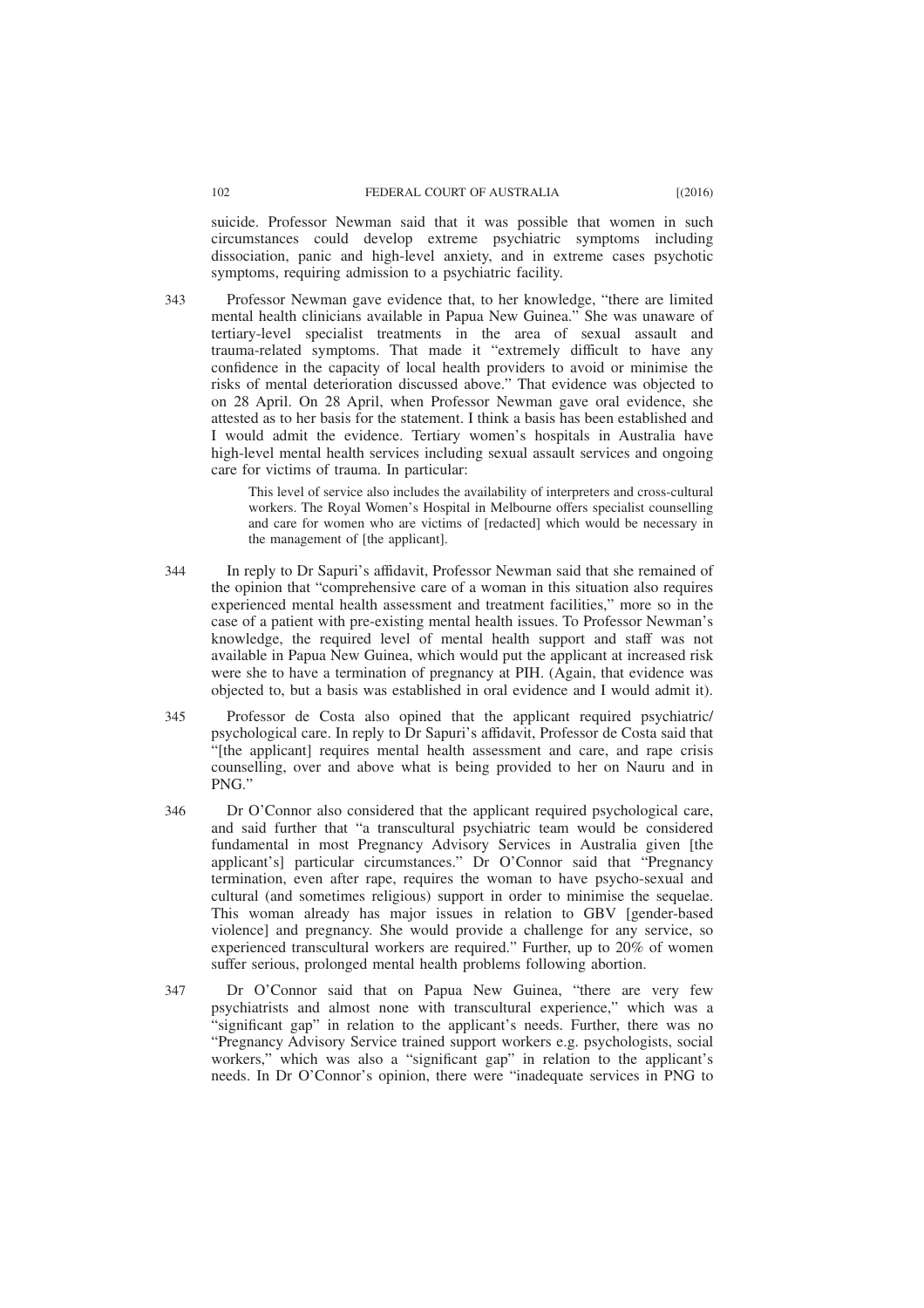cover the complexity and minimise the risks involved given [the applicant's] physical and mental health needs." Dr O'Connor's opinion was not altered upon reading Dr Sapuri's affidavit.

Dr O'Connor also gave oral evidence. She said that "there are few [psychiatrists in PNG], and most of them will not be involved in any way in relation to assessing patients prior to termination of pregnancy." Beyond that, "[the applicant] has trans-cultural issues that would normally be assessed by a pregnancy advisory team, skilled and staffed to address … her mental health issues, but also in relation to the [redacted], and those things are not available in PNG." 348

Dr Sapuri's affidavit contained little on the subject: he said that "[t]ransferees and refugees from Manus Island and Nauru are regularly treated at PIH and staff at the hospital are familiar with the use of interpreters and cross-cultural treatment." He also indicated that "where the risk to a [woman's] life which necessitates a termination has a psychiatric element, we also obtain a report from a psychiatrist about the patient's mental state." In this case, Dr Priscilla Nad had prepared a report dated 9 April 2016 which was annexed to Dr Sapuri's report. 349

Again, emails between IHMS and the Australian Border Force largely corroborated the evidence of the applicant's witnesses concerning facilities and services available in Papua New Guinea. Ms Wishart said in a 13 April 2016 email to Mr Willis that "PIH does not currently offer psychological counselling services," but that "[m]ental health support will be provided by IHMS clinicians in [Port Moresby]". 350

# Gynaecological expertise

- Professor de Costa and Dr O'Connor were the applicant's primary witnesses on this issue. The focus of their evidence, in the end, was not upon the gynaecological expertise necessary to carry out a standard surgical abortion, but instead upon necessity that the surgical team specifically have expertise in cases of women with [redacted]. 351
- Professor de Costa, for example, accepted in her supplementary report that "purely from the point of view of Dr Sapuri's qualifications and the surgical equipment available at PIH, Dr Sapuri is qualified to perform the procedure of surgical TOP for [the applicant]." However, in her original report she said this: 352

[The applicant] has undergone a form of [redacted] when she was a child; … . I do not know the extent of the [redacted] procedure originally performed for her nor whether any vaginal or vulval damage was suffered by her as a consequence of the rape. In Australia now women with [redacted] are referred to specialist centres in larger city hospitals for management of the condition during and following pregnancy and childbirth. I would recommend that [the applicant] have access to the care provided by such a centre

Professor de Costa said that if the termination was not conducted in a safe manner, there was risk of haemorrhage, infection, damage to the uterus or adjacent organs such as bladder, subsequent infertility, and a risk of death. In the case of abortion carried out in an Australian hospital after adequate consultation with a neurologist, anaesthetist, and mental health experts, she said, the risk of all complications is negligible and the risk of death less than one in 100,000. 353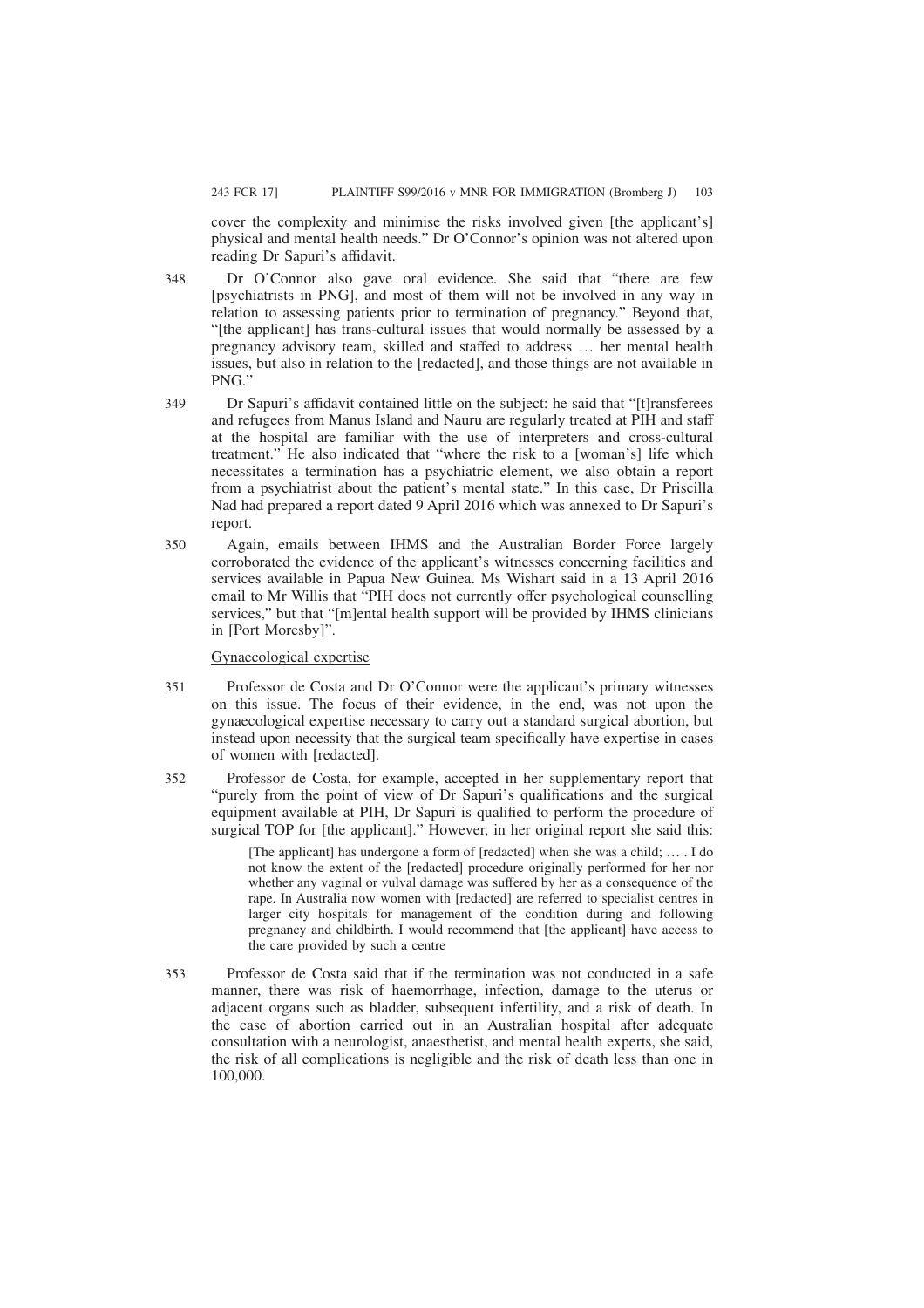- 10. All 4 operating theatres at PIH are fully equipped for a safe surgical abortion, including with suction cutterage equipment and both myself and the other OBGYN at the hospital, Dr Onne Rageau, are experienced in performing the procedure.
- 11. I perform around 2 surgical terminations of pregnancy each month at PIH, including in cases where the pregnancy is the result of rape.
- 12. I have also read and am familiar with the clinical practice guidelines for terminations of pregnancy in PNG which have been published by the PNG Department of Health.
- 13. PIH can perform a surgical termination of pregnancy up to 20 weeks' of pregnancy.
- 14. There are also 3 full-time anaesthetists at PIH who provide anaesthetist assessments and anaesthetists services for surgeries, including surgical terminations of pregnancy. Monitored total intravenous anaesthesia and new volatile inhalation anaesthetic desflurane are both available at PIH. …
- 19. I have also come to know that the Applicant has [redacted]. In my experience [redacted] does not complicate a surgical abortion. I have performed surgical abortions on women with [redacted] in the past including when I worked at the Royal Women's Hospital in Melbourne and recently at PIH on a patient with extensive [redacted] who was transferred from the regional processing detention centre in Nauru.

Dr Sapuri's conclusion on this issue was at [20], as follows: 355

> I would not perform a surgical abortion on the Applicant if I did not consider it was safe to do so. Based on the information currently available to me, and subject to ongoing assessment of the Applicant's condition, I believe it is safe to perform a surgical abortion on the Applicant at PIH. Of course, no surgical procedure is entirely safe in the sense that there is no risk of harm to the patient. In saying that, in my view, it would be safe for the Applicant to undergo a surgical abortion, I am expressing the view that the procedures can be considered safe because the risks associated with the procedure are within acceptable clinical tolerances.

- All but the first sentence was received into evidence only on the limited basis that it is the belief of the witness together with an opinion, but confined to an opinion by a gynaecologist about the safety of a procedure identified from a gynaecological point of view. 356
- Dr Sapuri also gave evidence as to this issue in cross-examination. He said around five or six weeks prior he had performed a surgical abortion on a woman with [redacted]. He said that [redacted] was not required in that case. It was put to him that, in that case, it was unlikely that the woman had [redacted]. He could not recall and did not have his clinical notes available to him while giving his evidence. 357
- Dr O'Connor's report in reply to Dr Sapuri's addressed the issue of expertise in dealing with [redacted]. As I have stated earlier, Dr O'Connor's examination of the applicant revealed a [redacted]. She said, "I do not believe the issues around [redacted] in [the applicant's] circumstance can be appropriately, reliably and perhaps safely managed in PNG." She doubted that Dr Sapuri's experience in Papua New Guinea would have given him much exposure in relation to women with [redacted]. Dr O'Connor said as follows specifically in relation to standard practice in relation to [redacted]: 358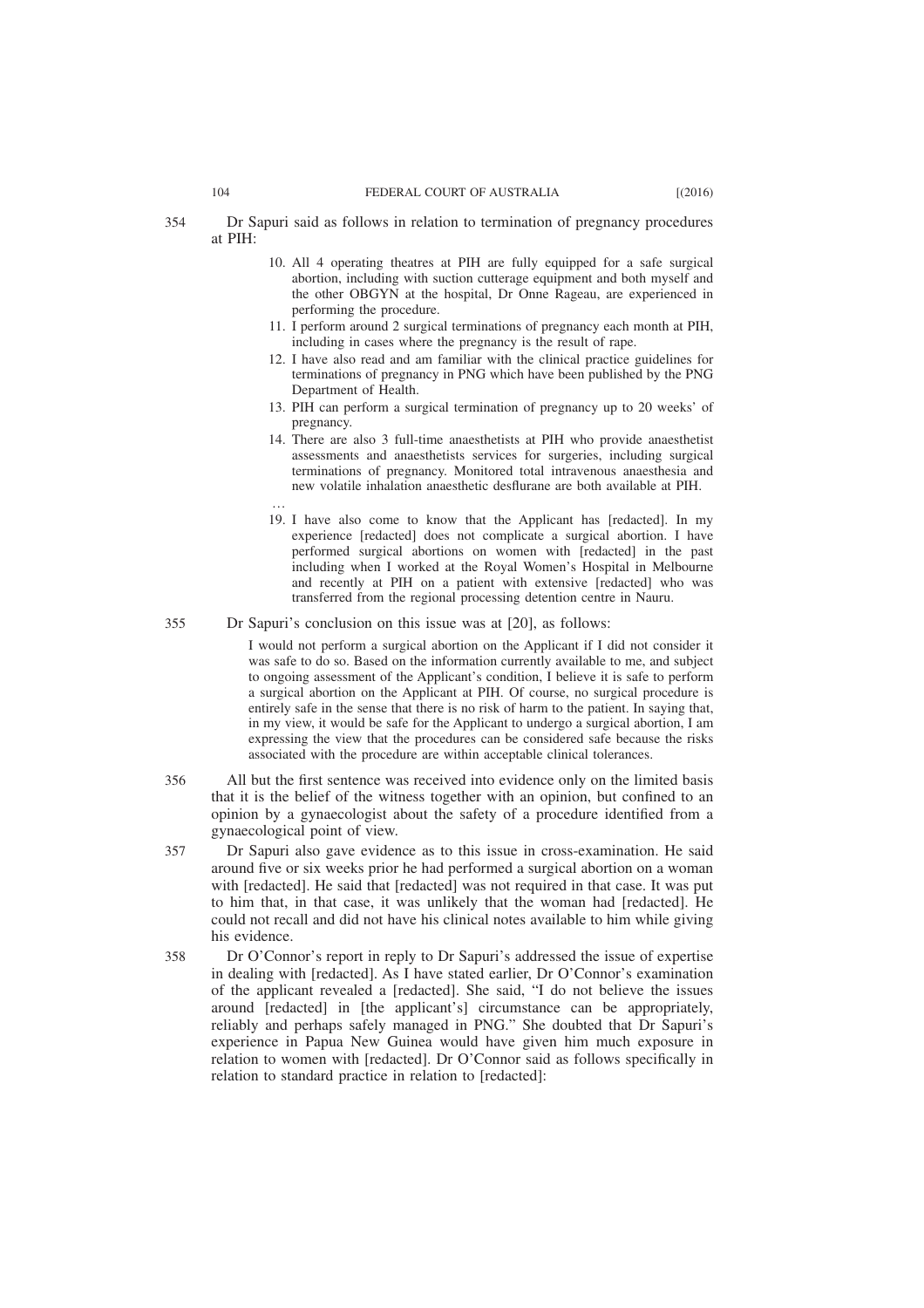It would be standard practice to offer such a woman appropriate counselling and encouragement to have a [redacted] procedure carried out at the same time as the TOP, with a plan NOT to [redacted], if she would agree. A decision regarding the latter is often quite a challenge for a woman without the appropriate, knowledgeable counselling from a practitioner with relevant cross-cultural and practical experience as well as support from community members experienced in counselling peers who have also had [redacted] procedures (such as is available in major teaching hospitals in many Australian centres).

Dr O'Connor identified the risks associated with unsafe termination as including haemorrhage, infection, uterine perforation, damage to another organ, and any treatment to correct these including hysterectomy and blood transfusion, and exacerbation of any mental health issues. 359

# Anaesthesia

- As I outlined above, Dr Purcell opined that, if pregnancy aggravated refractory epilepsy, anaesthesia in an MRI may be required. He doubted that the specialised equipment for anaesthesia in an MRI suite was available in Papua New Guinea. Dr Sapuri's evidence concerning anaesthesia equipment at PIH is set out above. He did not say anything concerning whether anaesthesia in an MRI suite was possible at PIH. 360
- Touching in part on this subject, Dr O'Connor said as follows: 361

The safety of anaesthesia and post-op care may be significantly influenced by her seizures which create an increased airway risk during anaesthesia and the perioperative period. We would require adequate assessment by an experienced neurologist (and possibly psychiatrist) in relation to diagnosis, immediate management around the time of termination, post-procedure and long-term care and treatment. This neurologist would then discuss with the anaesthetist and gynaecologist regarding the best approach to take in relation to methods of anaesthesia, agents to be used or avoided, a post-operative pain management and medication plan, as well as the longer term management of her seizures.

Dr Purcell indicated that complications that may arise included the following: 362

> [S]evere unmanageable fitting (status epilepticus), due to physiological and pharmacological perturbations during the procedures. Other complications include bleeding, uterine rupture, peritonitis, sepsis, perineal injury and all require expert and individual assessment and management.

Dr Purcell thought that risks would be reduced in Australia: "A different professional culture and experience in terminations of high risk medical patients is available throughout Australia. Experience with newer, safer anaesthetic drugs and anaesthetic techniques, familiarity with anaesthesia in a MRI facility (highly magnetised), and experienced intensivists and neurosurgeons are all available in Australia and of satisfactory standard." 363

## An interdisciplinary approach

- There was an emphasis in much of the applicant's expert evidence on an interdisciplinary approach, involving consultation as between various professionals, and the risks associated with another approach. That was typified by the oral evidence of Professor Newman. 364
- Professor Newman said that the applicant had "quite a complex medical and psychiatric presentation." She referred to the applicant's "pre-existing seizure disorder" and that "we're still unsure of what the nature of that actually is." The 365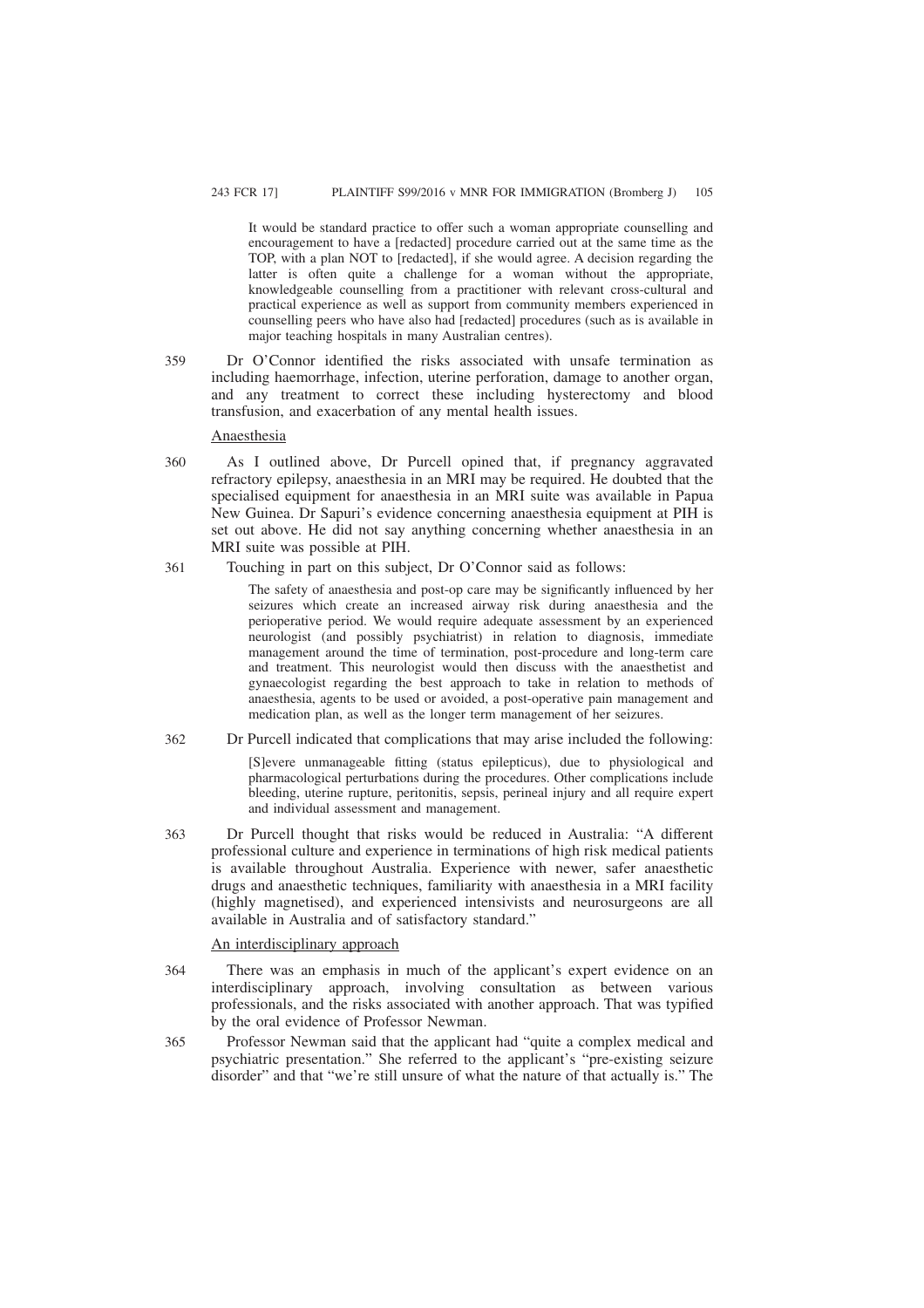applicant is in the position now of reporting sexual assault and unwanted pregnancy and has described, on Professor Newman's assessment, features relating to the stress of that such that Professor Newman's view is that "she constitutes quite a high risk of having complicated or negative outcomes," even with the requested termination.

366

Professor Newman's assessment was based on the standard that would be applied on the mainland for women of similar complexity: ie, pre-existing psychiatric or neurological problems, acute stress such as sexual assault, and being in a high-risk setting in terms of her understanding of her circumstances and fear of being unsupported, and being in a location with limited access to services. Professor Newman continued thus:

… [L]ooking at those factors in a holistic way, I come — my conclusion and my recommendation would be that she actually requires quite  $a - a$  comprehensive and coordinated treatment approach, and that a very important part of this treatment approach is, I mean, obviously, the importance of good medical or surgical care, but she also needs culturally appropriate and informed mental health specialist treatment, and the sort of treatment that I would be meaning there would be a mental health service with high-level expertise in women's mental health, with experts used to working with sexual assault and some of the issues that arise after that, and also where that care can be better coordinated with relationships with the surgeons and obstetricians involved in her care.

Professor Newman was asked what she meant by "culturally-informed services," and she replied that the applicant required clinical services with available expertise working with different cultural groups with religious and other sensitives, and gender-related issues particular concerning sexual assault and termination. Ideally, Professor Newman said, there would be bilingual workers of the same cultural group which, to her knowledge, was available only in tertiary-level women's hospitals on the mainland. 367

## The harm if no abortion was procured

- As I have stated, it was admitted that the applicant's continued pregnancy would cause her to suffer further mental harm. It was also admitted that the performance of an abortion may lessen or alleviate some risk of harm to the applicant. Those matters are relevant. 368
- Professor Newman's opinion was that if the termination was not undertaken in a timely fashion the applicant was likely to experience ongoing mental distress with associated agitation, anxiety and the potential risk of self-harming behaviours and emergent suicidal ideation. Professor Newman said that delay in decision-making and the undertaking of a termination procedure would be significant. There are cultural and religious issues which are important to the applicant in that, within her belief, termination must occur prior to 16 weeks to be socially and culturally acceptable. Psychologically, the applicant is likely to deteriorate in her mental state if there is not a timely resolution. Further, Professor Newman said that, because of her current living situation and issues related to her epilepsy, the applicant is in a state of agitation and vulnerability such that is very unlikely that her symptoms of anxiety will resolve. 369
- Professor de Costa's opinion was that carrying the pregnancy to term placed the applicant at risk of further seizures leading to hypoxia, and increasing mental distress of an unwanted pregnancy resulting from rape. There were also risks to the foetus including from hypoxia and the risk of birth defects caused by anti-epileptic medicine. 370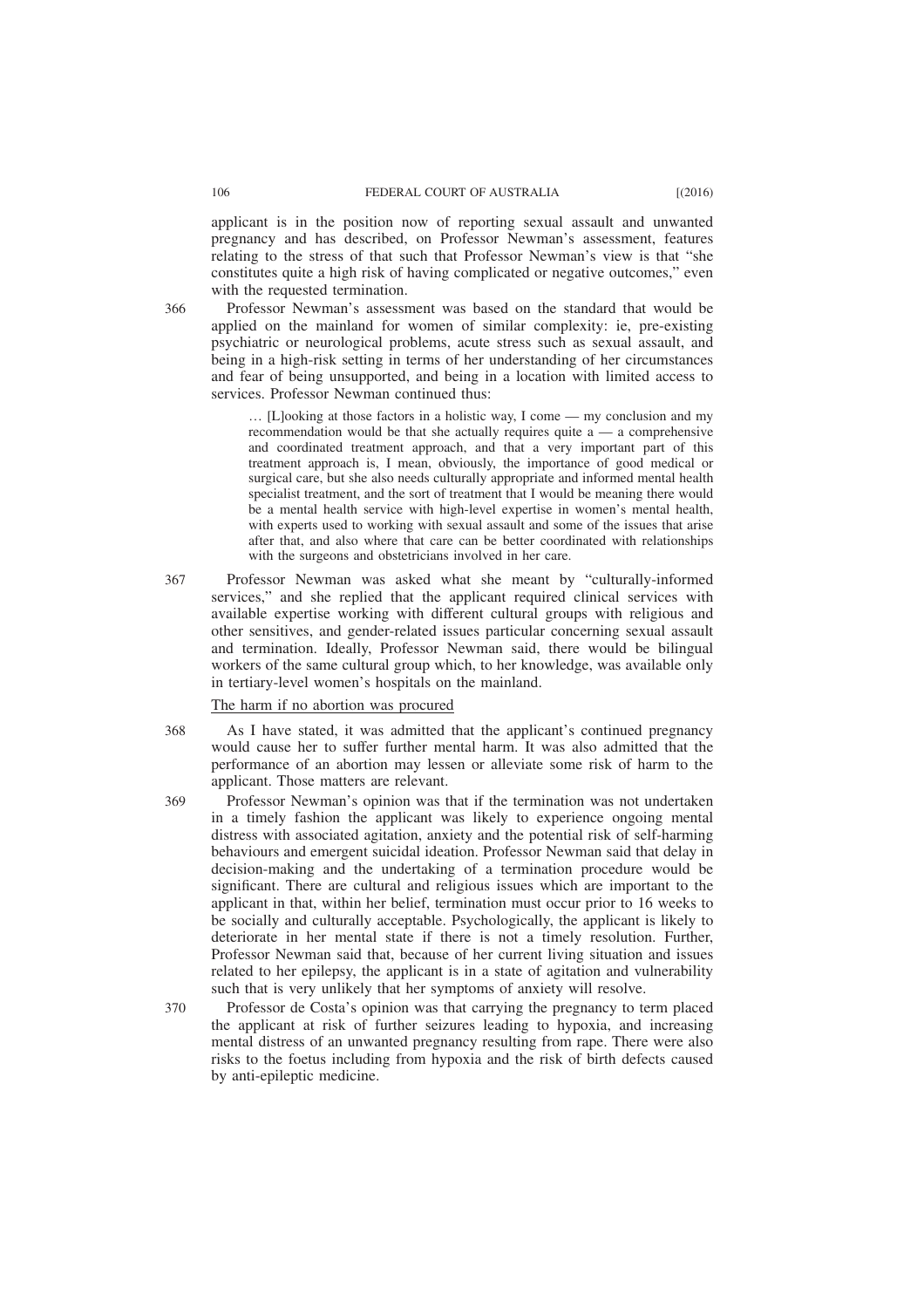- Associate Professor Somerville also noted that anti-epileptic medicine may result in birth defects and reduced intellect in children. He further noted that seizures may be harmful to a foetus and result in miscarriage or premature labour. Sleep deprivation in late pregnancy, during labour, and when breastfeeding, may provoke seizures. The risks of seizures, as mentioned elsewhere, include injuries from falls and burns, drowning, choking on vomit, status epilepticus (with the potential to cause brain damage, a number of secondary medical problems including pneumonia, or death), and psychosocial impact. 371
- Dr O'Connor stated that, in her experience, continuing with unwanted pregnancy, particularly in the case of rape, leads to poor outcomes for woman and child. The applicant's feelings of a lack of control over her life, and her social and cultural isolation in her community, are likely to increase. Dr O'Connor opined that continuing pregnancy would likely exacerbate her already-challenged mental health issues, and in particular that a failure to terminate prior to 16 weeks would cause significant cultural and religious issues and risk her not being able to access a termination at all. She identified that there were risks associated with correct management of her [redacted] at the time of delivery. 372
- There is other evidence going to risk of harm to the applicant should a termination not be performed. In the First RMM, dated 1 April 2016 and authorised by Dr Rudolph, it was said that "[s]hould there be delays in performing the termination of pregnancy at an early stage, there are increased risks of mental health issues as well as intraoperative and post-operative complications such as bleeding and infection. [The applicant] is also at risk of significant mental health issues prenatally and postnatal which includes potential risks of post-natal depression and disengagement from the baby, should the termination not proceed." That RMM provided through Australian Border Force channels was ultimately authorised by Mr Nockels. In the email of 5 April 2016 from Ms Crivici of the Australian Border Force to Dr Sapuri, Ms Crivici relayed to Dr Sapuri the IHMS clinical advice. 373
- Dr Sapuri asked for a self-harm report in his reply of 5 April 2016, which he said was "necessary to comply with [the] Laws in PNG." That self-harm report was provided. It is worth noting that the report detailed an attempt by the applicant to drown herself and this statement by her: "be aware, I'm going to kill myself tonight." 374
- On that basis, Dr Sapuri agreed to accept the case. He stated that a Dr Ragaeu had reviewed the applicant and had agreed that termination was necessary to preserve her life. He said, at [15], that at PIH "we require 2 obstetricians to agree that a termination is necessary to preserve a woman's life before we perform the procedure." He also said that where the risk has a psychiatric element a psychiatrist's report is procured. That was done in this case in the form of the report from Dr Nad. 375
- Another contextual element is that the Minister's case concerning legality of the procedure in Papua New Guinea seems to me to have been predicated precisely upon an abortion being necessary to preserve the applicant's life. 376
- The Minister's case and oral submissions proceeded on the basis that the s 280 defence would apply to the applicant's case. That involves an acceptance that unless an abortion is performed the applicant's life is endangered. 377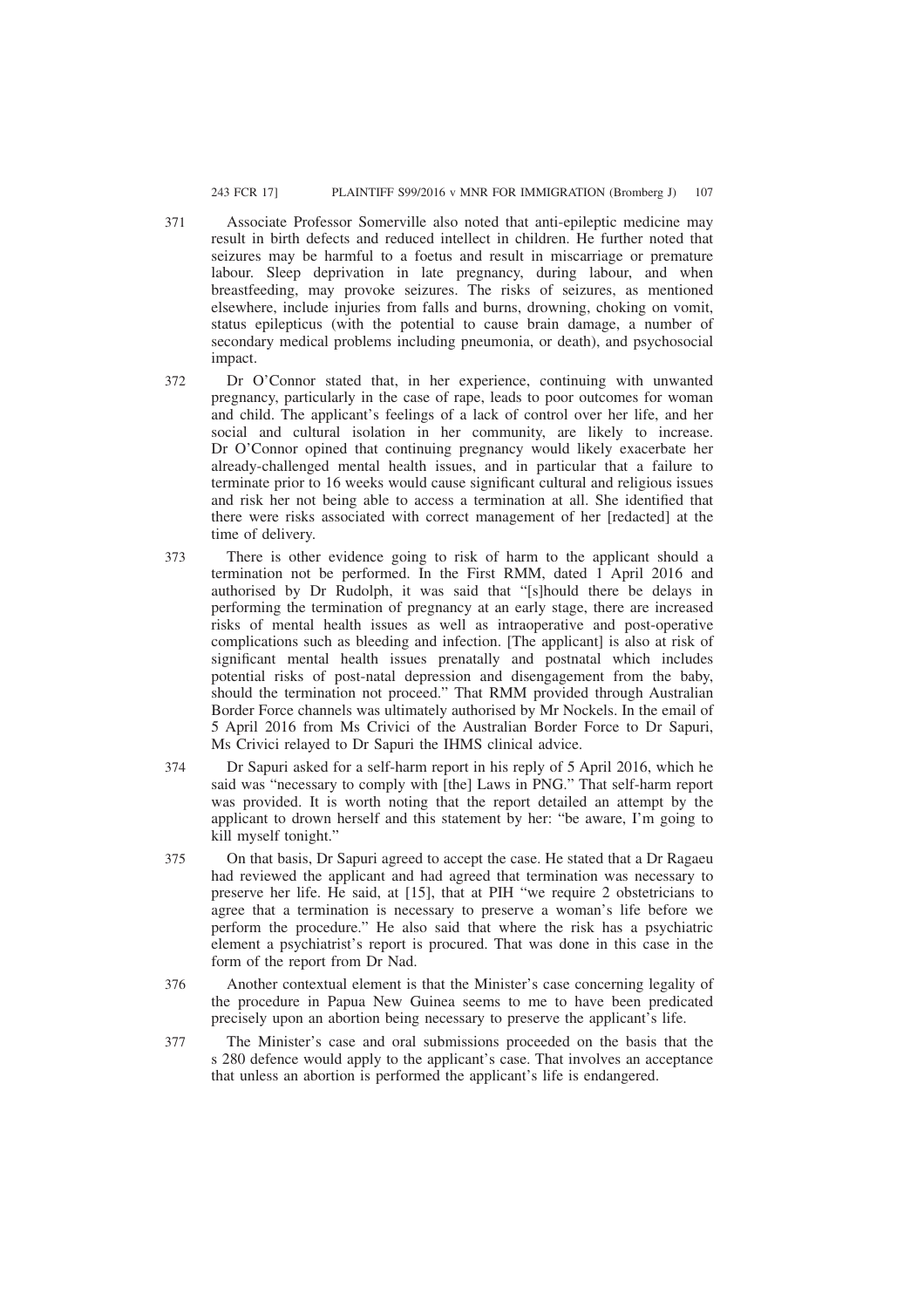### Discussion

- The overwhelming majority of the applicant's expert evidence was unchallenged. Associate Professor Somerville, Dr Purcell, and Professor de Costa were not called or cross-examined. Professor Newman and Dr O'Connor were called but not cross-examined. Dr Sapuri was a gynaecologist and did not purport to give evidence on matters neurological (so as to contradict Associate Professor Somerville), anaesthetic (so as to contradict Dr Purcell), or psychiatric (so as to contradict Professor Newman). 378
- Dr Sapuri's evidence was not entirely on all fours with that of his gynaecologist colleagues — Professor de Costa and Dr O'Connor — but equally it was not markedly contradictory. That is, the main criticism advanced by the applicant as to the services available at PIH was that it did not have adequate experience dealing with [redacted]. Dr Sapuri's evidence disclosed that he had some such experience, but not much, and possibly none at all dealing with [redacted]. 379
- I accept the evidence of the experts called by the applicant. The evidence establishes that if the applicant had the abortion at PIH which the Minister has procured for her, she would be exposed to the risk of suffering the kinds of physical and psychological injuries that the medical experts have identified as risks which could be alleviated if, broadly speaking, the following resources had also been procured: 380
	- (i) the neurological expertise and neurological facilities referred to in the expert medical report of Associate Professor Ernest Somerville dated 19 April 2016, together with his expert medical report dated 27 April 2016; and
	- (ii) the psychiatric expertise, and other resources including cross-cultural expertise, referred to in the expert medical report of Professor Louise Newman dated 18 April 2016, together with her email dated 27 April 2016; and
	- (iii) the anaesthetic expertise and anaesthetic facilities referred to the expert medical report of Dr Gregory Purcell dated 20 April 2016; and
	- (iv) the gynaecological expertise and experience, and the gynaecological facilities, referred to in the expert medical report of Professor Caroline de Costa dated 19 April 2016, together with her expert medical report dated 27 April 2016, and the expertise, experience and facilities referred to in the expert medical report of Dr Miriam O'Connor dated 20 April 2016, together with her expert medical report dated 27 April 2016.
- I find that the evidence establishes that these resources are not available at PIH and have not been procured by the Minister. 381
- I accept that, in the absence of those resources, there is a heightened risk of very serious physical and/or psychological harm to the applicant of the kind specified by the medical evidence called by her. There can be no doubt that a reasonable person in the Minister's position at the time an abortion was procured by the Minister would have foreseen that the applicant would be exposed to a risk of harm additional to the extent of risk that she would have been exposed to in a better-resourced medical setting such as Australia. Those additional risks are real and are not far-fetched. I also find that the same risk is foreseeable should the Minister procure an abortion for the applicant in a 382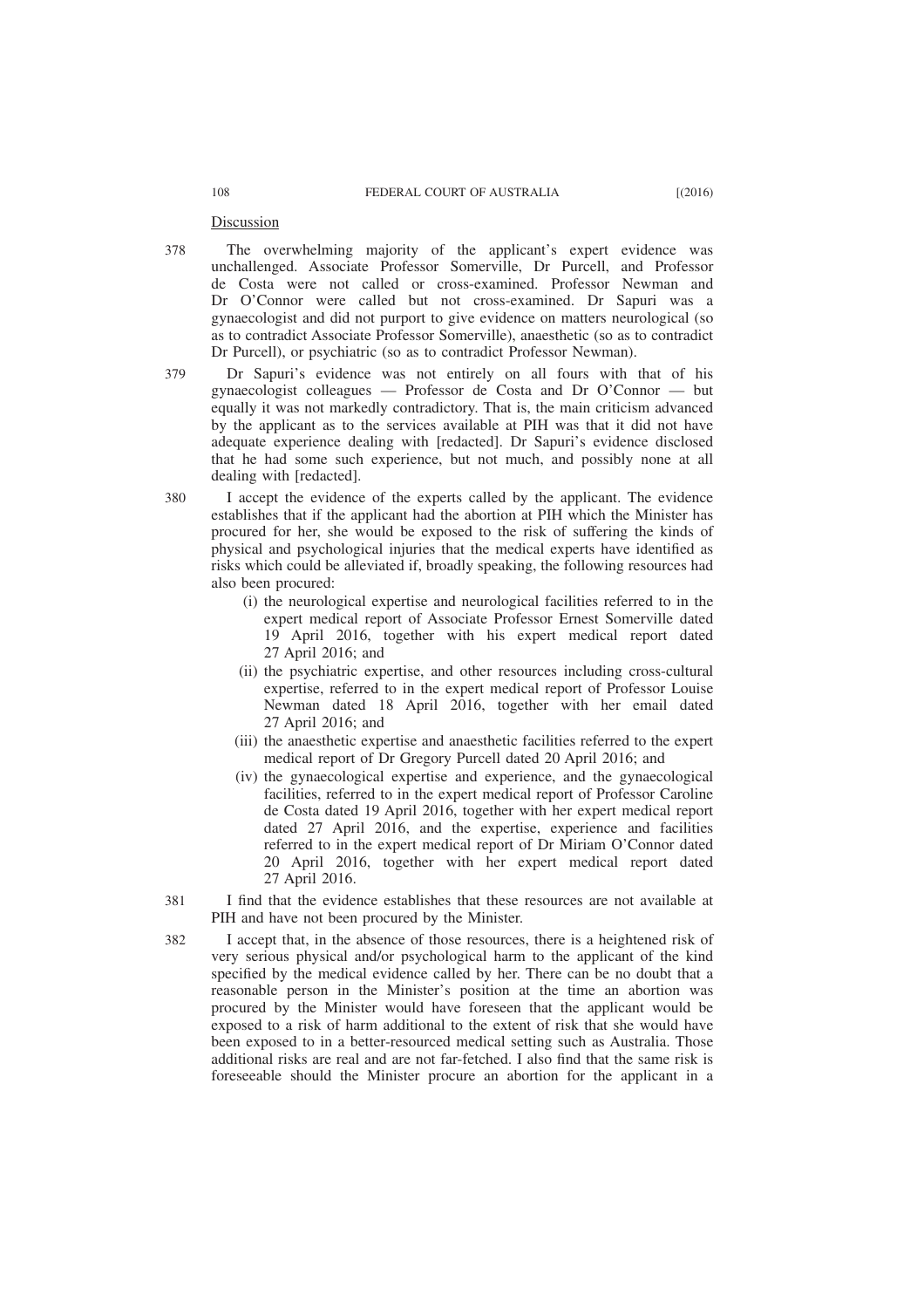medical setting analogous to that available in Papua New Guinea. What is more, in light of the applicant's medical evidence it is clear that any reasonable person in the Minister's position could not now fail to appreciate the risks.

Turning then to the possibility of risk to the applicant should the Minister not procure a safe abortion and the applicant carries her pregnancy to full-term, it is clear that that risk is also foreseeable.

- Having given an affirmative answer to the first question raised by the *Shirt* formula in relation to each category of medical risk, I turn to consider the magnitude and degree of probability of the medical risks to which the applicant has been or may be exposed too. I deal first with the exposure to risk arising from an abortion at PIH together with the potential exposure to risk if an abortion was procured for the applicant in an equivalent medical setting to that provided in Papua New Guinea. 384
- The magnitude of the neurological risks is high to extreme. One possibility envisaged by the medical evidence is status epilepticus leading to brain damage, pneumonia or death. The mental health risks are also high to extreme. One possibility envisaged by the evidence is that the applicant would take her own life. In relation to inadequate gynaecological experience with [redacted], Professor de Costa identified a range of consequences in what I would characterise as the high to extreme range, including infertility and death. The anaesthetic risks identified by Dr Purcell included complications with obviously severe consequences. Overall, the evidence justifies the finding that the magnitude of the medical risks is high to extreme. 385

The degree of probability of those risks occurring is a more difficult question on which the expert evidence does not provide me much assistance. However, the evidence is clear that each of the applicant's experts, whose evidence I have accepted, considers the risks to be sufficiently weighty that he or she would take measures to alleviate them. From that it may be safely inferred, that the probability of the occurrence of those risks is neither trivial nor insignificant. In other words, the risks are material. 386

- As to the magnitude of the risks of harm to the applicant should she carry her pregnancy beyond 16 weeks and then to full term, I find those risks to be high to extreme in magnitude. They include the possibility of the applicant's death. Whilst the degree of probability of the occurrence of a risk of an extreme magnitude such as that may be low, the degree of probability of the occurrence of psychological injury of a high magnitude is, on the evidence I have accepted, very significant.
- The final question in the *Shirt* formula, is a consideration of "the expense, difficulty and inconvenience of taking alleviating action and any other conflicting responsibilities which the defendant may have". As Mason J went on to say it is only when these matters are "balanced out" that "the standard or response to be ascribed to the reasonable man placed in the defendant's position" can be confidently asserted. As Gleeson CJ said in *Fahy* at [6], the factors identified by Mason J are "factors which are likely to enter into such a consideration" as factors which need to be "balanced out". The exercise (in totality) "involve[s] a judgment about reasonableness, and reasonableness is not amenable to exact calculation". 388
- The Minister made no submission that the expense, difficulty or inconvenience of taking alleviating action provided a basis for not having taken or not now taking alleviating action. Nor was any evidence lead which would 389

383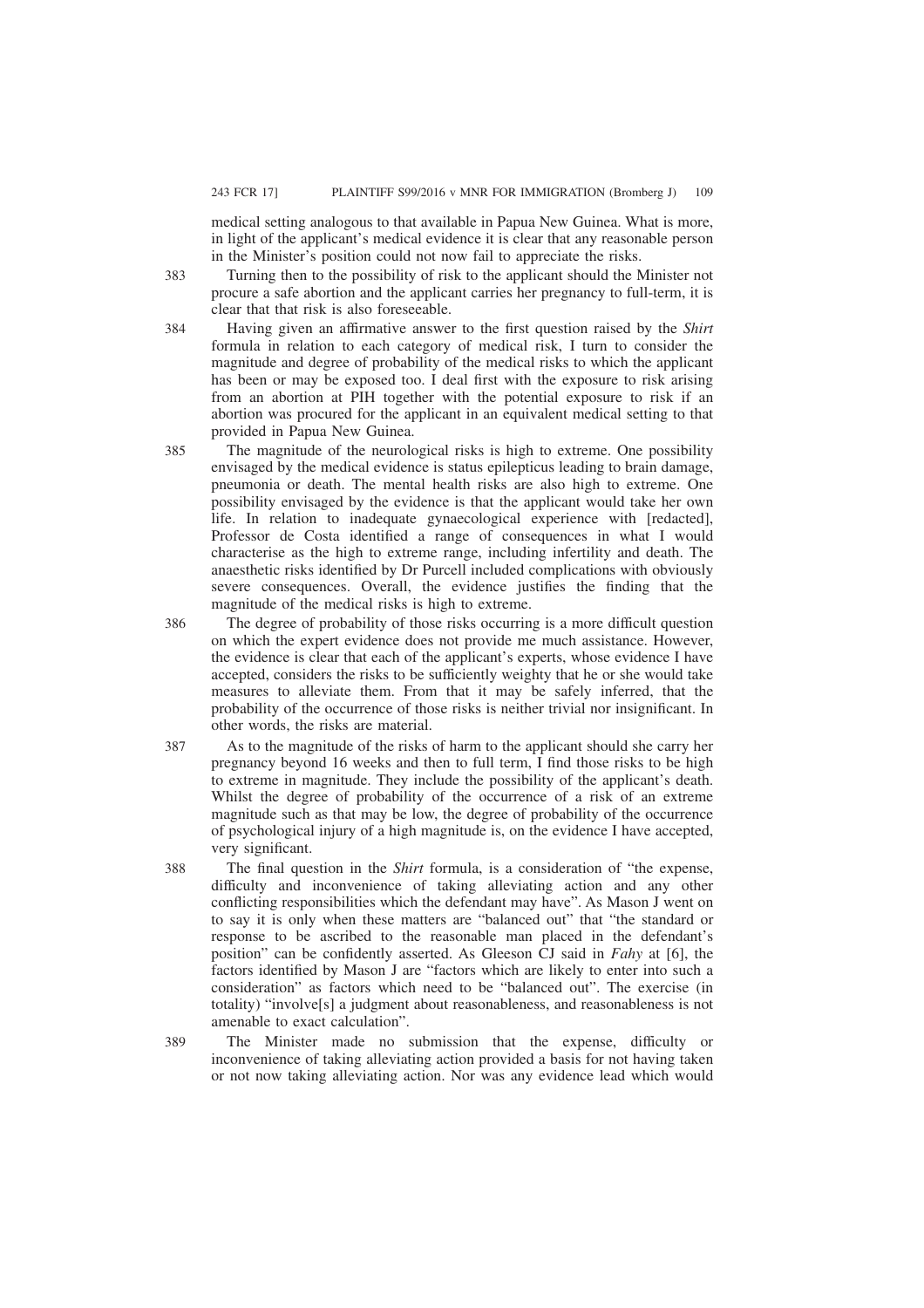have supported such a submission, beyond one very minor matter which I will shortly address. Indeed, as I have said, the Minister conceded in his submissions on relief, that hardship imposed on the Minister by an injunction would not be a "significant factor".

The evidence of Mr Nockels positively established the absence of difficulty. In cross-examination, Mr Nockels was given several opportunities to identify "logistical" difficulties in procuring for the applicant an abortion in a country with medical settings like those of Australia. He did not raise inconvenience, but a fair reading of his evidence suggests that inconvenience arising from the need to identify an alternative country in which an abortion could be procured for the applicant in a medical setting comparable to that provided in Australia, may have existed. Beyond that factor, the prominence of which was not given particular significance by Mr Nockels, the evidence of Mr Nockels suggested that factors such as expense, logistics or inconvenience were not a problem faced by the Commonwealth, as the following evidence illustrates:

So what they were offering there — we know Australia has these standards, but there may be a third country — say, Singapore or New Zealand — that could be expected to have similar standards. You understand that?---Yes.

And there would be no legal or safety problem in those two locations?---Yes. So you had the opportunity when you read this — you could have decided to

agree to a transfer to Australia, as recommended. Yes?---Yes.

And that was just one flight from Port Moresby, which is done regularly by many, many people?---Yes.

So there's no logistical difficulty involved in that?---No.

And you know that the suggestion is that, for this patient, it should be at an Australian teaching hospital. The Commonwealth has no problem in getting access to an Australian teaching hospital for medical services that this applicant would require?---Not that I'm aware of.

No. But you also had the opportunity — if, for a policy reason, you didn't want to send her to Australia, you could have solved this problem by arranging for an abortion in New Zealand or Singapore. That's correct?---That's correct, although I would have relied on the advice from IHMS on which country could have been the option.

And you had the resources of the Federal Government available to you, throughout the world, to find a hospital in this region that could give a safe and lawful abortion. Can you think of one logistical difficulty in you making an inquiry and finding that out?---I had asked IHMS to provide us, because they are our service provider on health issues, to suggest to us what other---

- The tenor of Mr Nockels's evidence was not directed to identifying any difficulty in alleviating the risks which I have identified the applicant faces. Before going directly to that evidence, it is necessary to recall that the applicant's medical evidence largely identified the risks to the applicant by reference to Australian standards of medical care. The resources that were lacking at PIH, which raised the risks identified, were all resources that the expert evidence established were available and would be supplied in an Australian medical setting. 391
- Mr Nockels had no difficulty with the proposition that the applicant should be provided with the standard of medical care available in Australia. His evidence was that, in the context of the applicant's circumstances (which required assistance to be procured outside of Nauru), Australian standards are regarded 392

390

…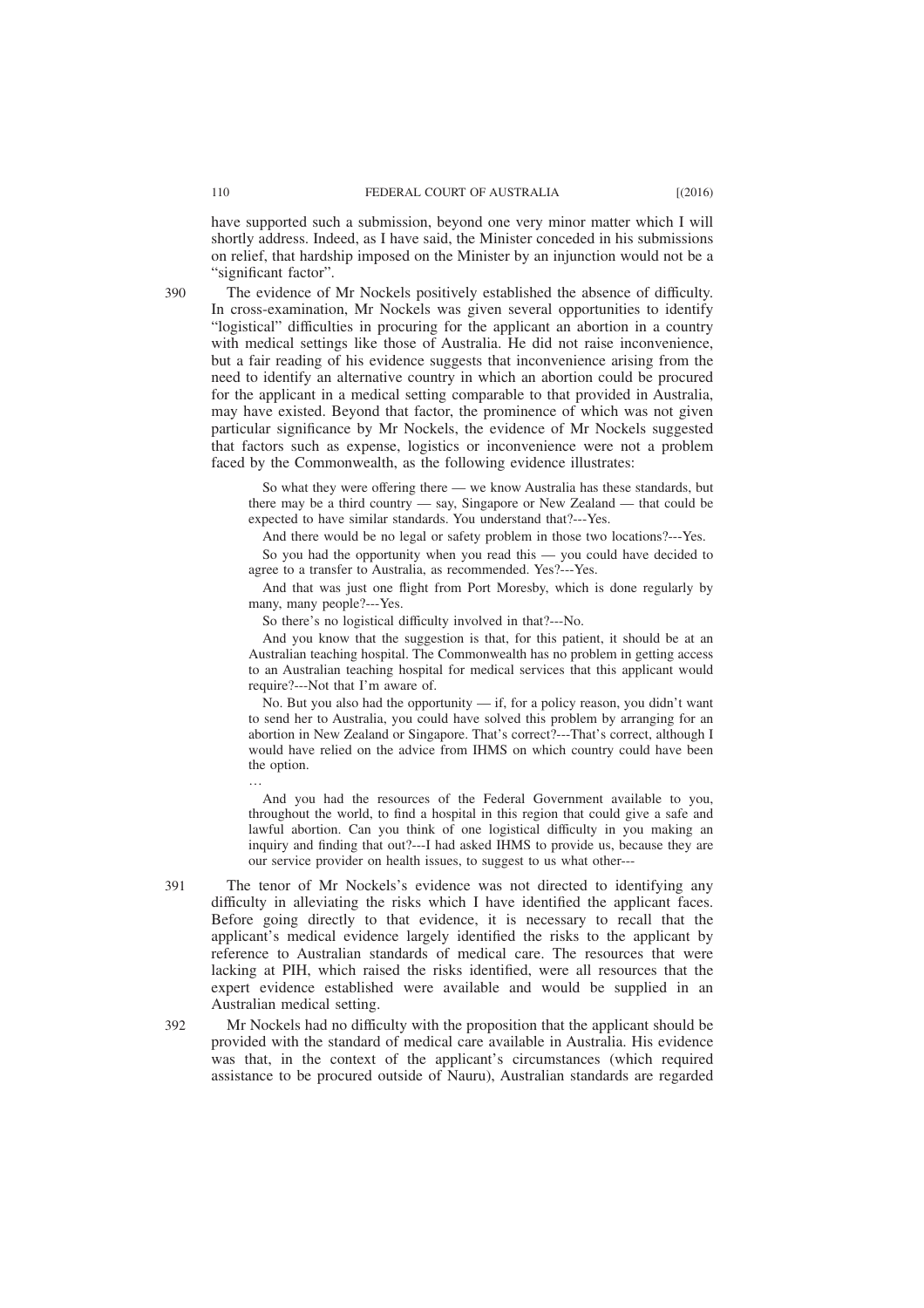as the "base line" and were the expected "starting point" to have been used by IHMS in recommending a suitable medical setting for the applicant's abortion. This was the evidence of Mr Nockels on that issue:

Was it your opinion on 26 April that in assessing the medical needs of the applicant, Australian medical standards should be used as the baseline?---No. Not at that stage. No.

At 26 April?---Yes. In terms of — in my mind, in terms of when I was making that decision on the 26th.

Yes. Please — did you believe that Australian standards should be used as a baseline prior to the 26th?---Yes.

Okay. Could you tell me — let's start with that. At what stage did you believe Australian standards should be used as a baseline by IHMS for assessing refugees and asylum seekers in Nauru and Papua New Guinea?---So — so IHMS should should, obviously, use that baseline as a starting point, yes.

Starting point? Do we go up and improve on it, or do we finish below it? What do you mean, "as a starting point"?---That's their — that's the baseline.

You know a baseline in this context — just so we're not at odds?---Yes.

---is the standard that they're entitled to expect?---Yes.

Now, do you have any quarrel with refugees and asylum seekers in Nauru and Papua New Guinea being offered Australian standards in their healthcare, to the---?---No.

Thank you. Now, on 26 April, you hadn't changed your opinion about that, had you?---About using Australian standards?

As the baseline for this---?---No.

---applicant's treatment?---No.

So if Australian standards could not be obtained at the PIH, then you would have no difficulty in saying she should be transferred to a place where Australian standards could be obtained for her abortion?---That would be one option. Yes.

Well, can you tell me any other option?---That we could get the standard to her where she is.

Sorry?---That we could take that standard to her, ie, if---

No. I'm not talking about location now. Location we will come to. I promise I will give you plenty of opportunity to talk about location. I'm talking about the health standards to which she's entitled, not the place where she's to get it. So on 26 April, you were of the view she was entitled to have Australian standards---?---Yes.

---in respect of her abortion; is that correct?---Yes.

The extent to which Mr Nockels did not regard expense, difficulty or inconvenience as inhibiting factors is revealed by his acceptance that the Commonwealth may be prepared to take the actions identified in the following question: 393

> So is what you're saying to me, is to maintain the policy in Australia of not sending anyone to Australia in Plaintiff S99/2016's position because she's not an exceptional case, you would fly over an EEG unit, an expert neurologist, if you can find one, a psychiatrist, an anaesthetist and someone who has had prior experience on [redacted], as well as the necessary counselling required before and after the operation and before and after the [redacted]. You would fly that whole team over to PNG because this is not an exceptional case? Is that what you're saying?---It could be an option. I'm not saying  $\overline{I}$  would take that option.

394

The Minister's position, as put through the evidence of Mr Nockels and also in submissions, was not that there are difficulties to be faced in alleviating the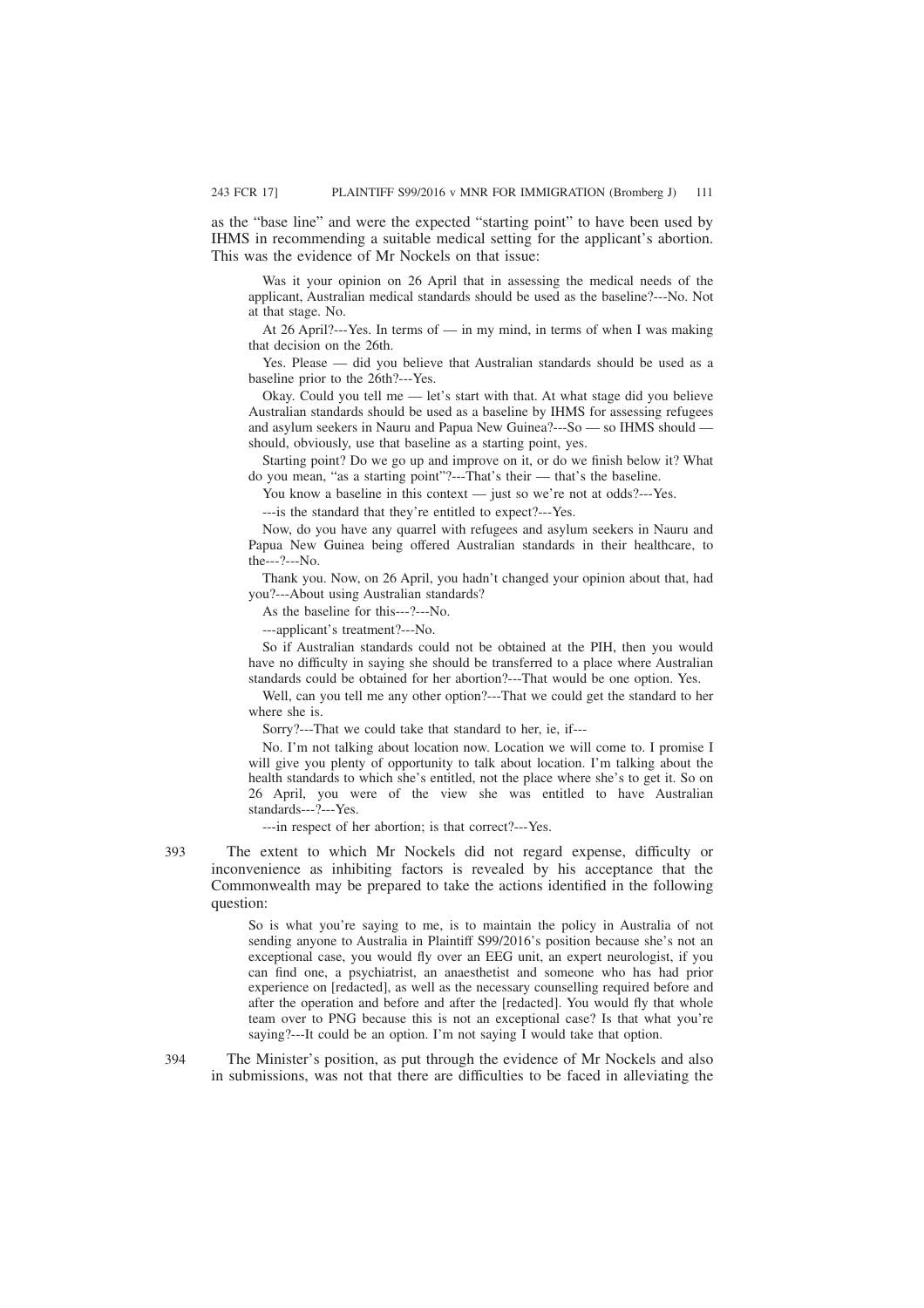risks facing the applicant, but that there are no risks which need to be alleviated. That addresses a different issue to the issue currently under consideration. It is, in any event, a proposition which I have already rejected.

The point raised does, however, re-surface as I will explain. Mr Nockels gave evidence that his decisions to procure the applicant an abortion in Papua New Guinea and not elsewhere were based upon a departmental policy which he initially described as "ensuring that IMAs [Irregular Maritime Arrivals] are treated in a third country outside of Australia for medical support". Later in his evidence, Mr Nockels confirmed that the policy allowed for "exceptional circumstances".

The Minister did not make a submission that the policy just described ("Policy") justified not alleviating the risk faced by the applicant. Nor did Mr Nockels expressly do that through his evidence. But his evidence was that the Policy was the primary consideration in the decisions he made not to procure an abortion for the applicant other than in Papua New Guinea. In that respect he rejected that the applicant's circumstances fell into the category of "exceptional circumstances". 396

- Despite it not being put by the Minister, I would accept that a governmental policy can be an alleviating factor to be taken into account in the application of the *Shirt* formula. The reference by Mason J to "any other conflicting responsibilities which the defendant may have" is wide enough to encompass governmental policy as a factor. But the extent to which governmental policy may justify the non-alleviation of a risk will depend upon at least two considerations. *First*, whether the policy relevantly stands in the way of alleviation and to what extent, and, *second*, like all alleviating factors, the weight to be given to it in the "balancing out" process. 397
- I only need to consider the first consideration. The second only arises if the Policy materially stood in the way of the alleviation of the risks faced by the applicant, and I find that it does not. The Policy only stands in the way of the prospect of alleviation, if bringing the applicant to Australia was the only feasible option for alleviating the risk. Even if that were the fact, the Policy only has application if the applicant's circumstances do not fall within the "exceptional circumstances" exclusion. 398
- As to the first consideration, no case has been made that there is no feasible option other than Australia, for alleviating the risks faced by the applicant. As the extract at [390] shows, Mr Nockels accepted that it could be expected that Singapore or New Zealand would provide medical services equivalent to those in Australia. He saw no legal or safety problem in those two locations and if, for a policy reason, Australia was not an option, Mr Nockels accepted, subject to getting the advice of IHMS, that he could have "solved this problem by arranging an abortion in New Zealand or Singapore". I note further, that in the Third RMM, IHMS suggested that the applicant could be referred for care to a "third country" which when read in context, meant a country other than Papua New Guinea or Australia. 399
- Again, the import of the evidence of Mr Nockels was not directed at demonstrating a difficulty in finding an alternative to Papua New Guinea. His evidence was directed to the absence of relevant risk in that location. That was essentially the basis for Mr Nockels's contention that the applicant's circumstances were not "exceptional" so as to allow for Australian-based care as an option. 400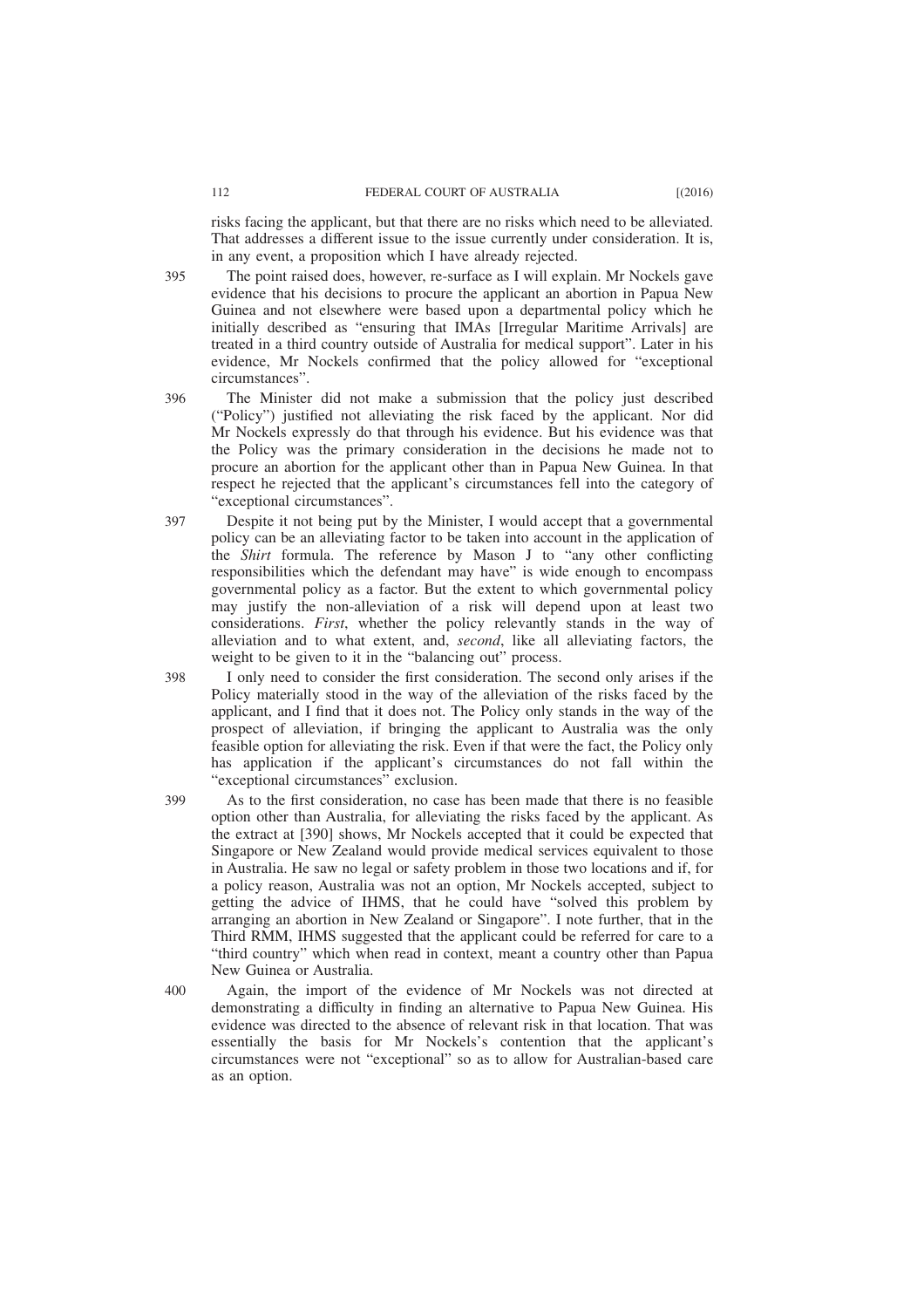It is not necessary for me to enter that debate as I am not persuaded that feasible options outside of Australia are unavailable. However, a brief recount of the reasoning advanced by Mr Nockels demonstrates the implausibility of his position that the applicant's circumstances are not exceptional.

Mr Nockels's position was that the applicant's circumstances were not exceptional to a degree sufficient so that she might be brought to Australia, because Dr Sapuri had advised that he could perform the abortion in Papua New Guinea. Mr Nockels came to or continued to hold that view despite:

- having accepted that he had no expertise and was reliant on IHMS to advise him on the appropriate needs for the conduct of a surgical abortion;
- IHMS having advised him that a surgical abortion should take place in Australia;
- his knowledge that PIH did not have neurological services of the kind IHMS had advised were required;
- having read the neurological, psychiatric and anaesthetic evidence called by the applicant in this proceeding as well as the evidence of the risks occasioned by [redacted] and having no reason to doubt that evidence;
- having not discussed that evidence with Dr Sapuri (who, in any event, would not have had the relevant expertise to contradict most if not all of the applicant's experts); and
- having accepted that the baseline care appropriate was the Australian standard of care but not knowing whether Dr Sapuri's advice was based on the application of PNG standards or Australian standards.
- Furthermore, as to whether the legality of the abortion procured in Papua New Guinea provided a basis for saying that the circumstances were exceptional, Mr Nockels said he had assumed that Dr Sapuri would have an understanding of the "legal framework". In that context, and without seeking legal advice, he relied and continues to rely on Dr Sapuri's understanding, despite recognising that there is a serious issue raised about the legality of an abortion for the applicant in Papua New Guinea. 403
	- There are, in my view, no material considerations established on the evidence which weigh against or reasonably excuse the need for the Minister to have alleviated the risks to the applicant which I have found exist. I make that finding as to the medical risks, as to the legal risks and as to the combination of those risks. I do so with particular regard to the findings I have made as to the magnitude of the risks involved which, in each case, lead me to the conclusion that the risks are grave. I consider that a reasonable person in the Minister's position would have alleviated and should alleviate those risks.
- I find that by procuring (in the sense of obtaining or making available) an abortion for the applicant in Papua New Guinea, the Minister failed to exercise reasonable care in the discharge of the responsibility that he assumed to procure for the applicant a safe and lawful abortion. Accordingly, there was no discharge of the duty effected. Having not already procured for the applicant a safe and lawful abortion in the circumstances detailed by the evidence which I have accepted, and having indicated no intention to do so, I further find that the applicant has established a reasonable apprehension that the Minister will not do so. I also find that damage is likely to be caused to the applicant should the Minister not procure for her a safe and lawful abortion. In each case, by "safe 405

401

402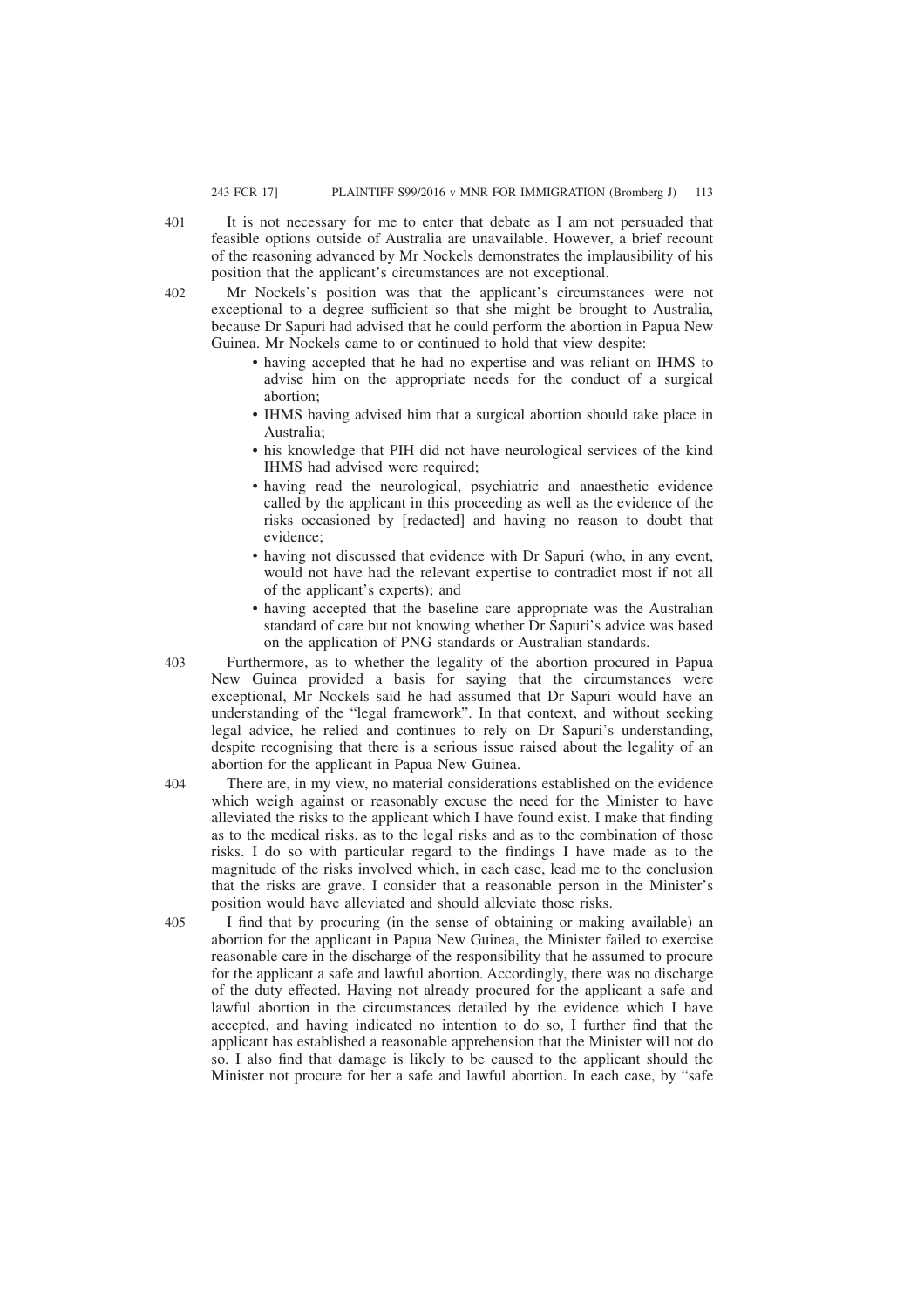and lawful abortion" I mean an abortion that that addresses the risks identified by the applicant's medical experts and that is free of the risk of the applicant being charged or convicted of unlawful conduct.

In arriving at those conclusions, I have considered the Minister's contention that there is no breach or no apprehended breach, as the standard of care must be assessed by reference to the medical services reasonably available in Papua New Guinea. In part, the Minister based that submission on the proper law being Papua New Guinean law and that the standard of care must therefore be assessed by reference to the medical services reasonably available in that country. I reject that submission for two reasons. *First*, I have found that the proper law is Australia. *Second*, I have earlier held that in the absence of evidence as to the tort law of Papua New Guinea, I must presume that the law is the same as the law of Australia. That means that whether the proper law is Australia or Papua New Guinea, the *Shirt* formula is to be applied. I fail to see a basis, and none was suggested, as to how the application of the *Shirt* formula would lead to a different result in this case, on the basis that the law of Papua New Guinea is the proper law. Again, it must be recognised that the breach alleged relates to the procurement, done in Canberra, of a service, and not the delivery of a service in Papua New Guinea. If the delivery of a medical service in Papua New Guinea by, for instance, a Papua New Guinean doctor was the alleged wrongful act, there may be a basis for that wrong to be assessed by reference to the standards of medical practice in Papua New Guinea. But that is not this case. The defendant here is a wealthy and advanced sovereign state. The reasonableness of its act of procurement, in Australia, of particular services is to be assessed by reference to what a reasonable defendant in that position would have done. I do not consider that, in those circumstances, the application of the *Shirt* formula would lead to a different result, whichever of the two competing contentions as to the proper law is accepted.

Second, the Minister submitted that if the proper law was Australia, the standard of care required should be informed by the medical care available in the country in which the applicant is found. That is reasoning directed at the factual position of the applicant rather than to the focus of the *Shirt* formula, which is the position of a reasonable person in the defendant's position. It is a submission which ignores the significance of where the wrongful act of the defendant took place. 407

On the Minister's approach, despite the wrongful act having occurred in Australia, the standard of medical care in the country where a plaintiff happens to be taken for medical treatment, would determine the applicable standard. That would be so irrespective of the options available to the defendant for procuring the medical assistance. To illustrate by reference to facts not relevantly dissimilar to those at hand: if an employee of the Commonwealth was very seriously burnt on Nauru and, by reason of a procurement of medical assistance done in Canberra, was taken to Papua New Guinea for treatment, rather than to the highly-specialised burns unit at the Royal Brisbane Hospital, on the Minister's contention, the standard of care would be "attenuated" to the Papua New Guinean standards of medical care. The result would be that the procurement of medical assistance in Papua New Guinea rather than Brisbane would not provide a foundation for the employee to recover for injuries sustained by reason of the absence of a sophisticated burns unit in Papua New Guinea. That could not be the law. It would result in the wrongful act (the 408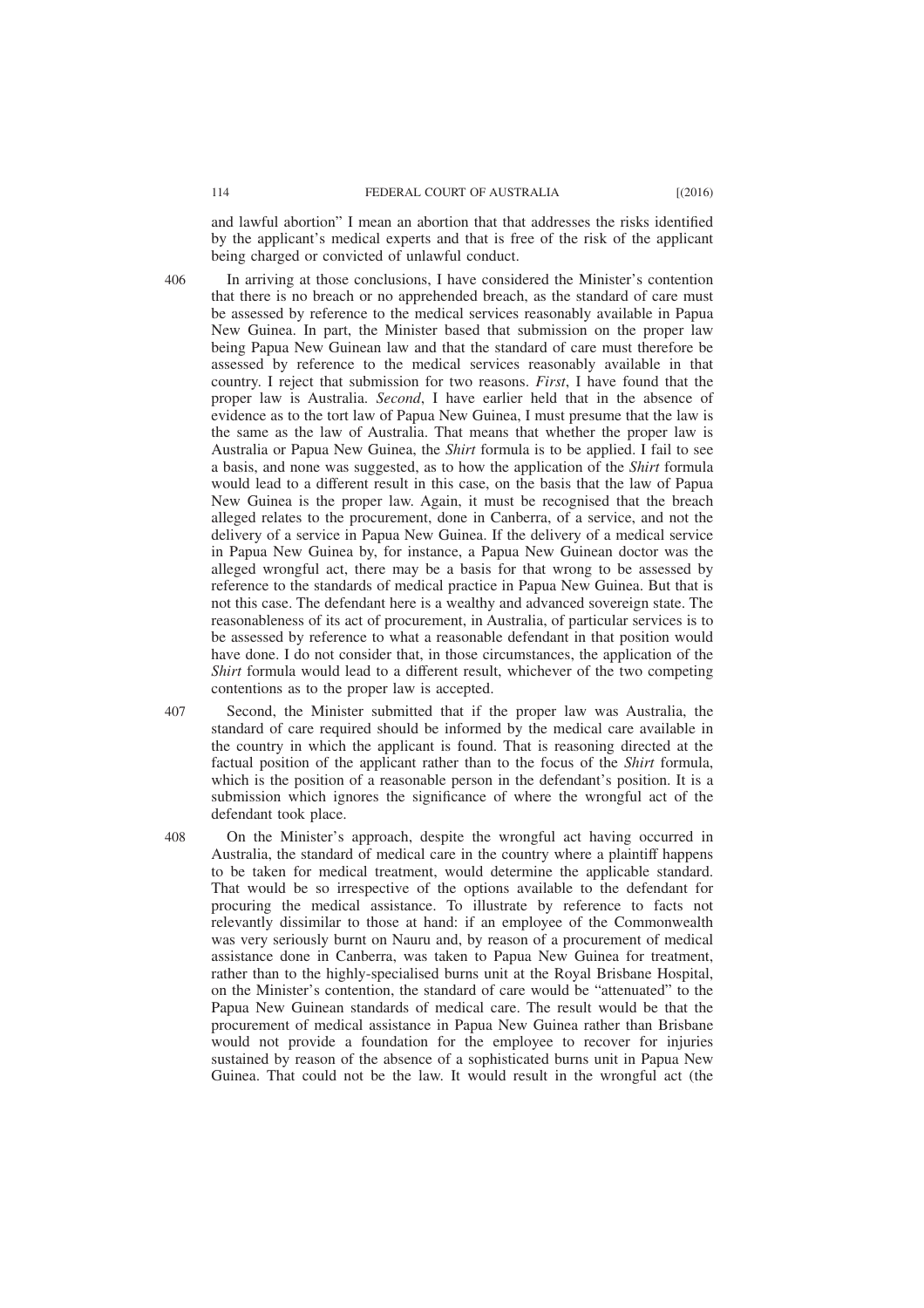careless act of procuring) escaping an assessment as to its reasonableness. The applicant's circumstances are not relevantly different. It was not suggested by the Minister that they were different because of the applicant's status. If it matters (which I doubt), and insofar as the Minister relied on the applicant's consent to travel to Papua New Guinea, I have found that her informed consent was not given.

# **Relief**

## *Section 474 of the Act*

409

The Minister raised, in answer to the applicant's prayer for injunctive relief, s 474 of the Act. That section, and also the headings of its Part and Division, are as follows:

## Part 8 — Judicial review

Division  $1 -$  Privative clause

- 474 Decisions under Act are final
- (1) A privative clause decision:
	- (a) is final and conclusive; and
	- (b) must not be challenged, appealed against, reviewed, quashed or called in question in any court; and
	- (c) is not subject to prohibition, mandamus, injunction, declaration or certiorari in any court on any account.
- (2) In this section:

…

*privative clause decision* means a decision of an administrative character made, proposed to be made, or required to be made, as the case may be, under this Act or under a regulation or other instrument made under this Act (whether in the exercise of a discretion or not), other than a decision referred to in subsection (4) or (5).

- (3) A reference in this section to a decision includes a reference to the following:
	- (a) granting, making, varying, suspending, cancelling, revoking or refusing to make an order or determination;
	- (b) granting, giving, suspending, cancelling, revoking or refusing to give a certificate, direction, approval, consent or permission (including a visa);
	- (c) granting, issuing, suspending, cancelling, revoking or refusing to issue an authority or other instrument;
	- (d) imposing, or refusing to remove, a condition or restriction;
	- (e) making or revoking, or refusing to make or revoke, a declaration, demand or requirement;
	- (f) retaining, or refusing to deliver up, an article;
	- (g) doing or refusing to do any other act or thing;
	- (h) conduct preparatory to the making of a decision, including the taking of evidence or the holding of an inquiry or investigation;
	- (i) a decision on review of a decision, irrespective of whether the decision on review is taken under this Act or a regulation or other instrument under this Act, or under another Act;
	- (j) a failure or refusal to make a decision.
- (4) For the purposes of subsection (2), a decision under a provision, or under a regulation or other instrument made under a provision, set out in the following table is not a privative clause decision: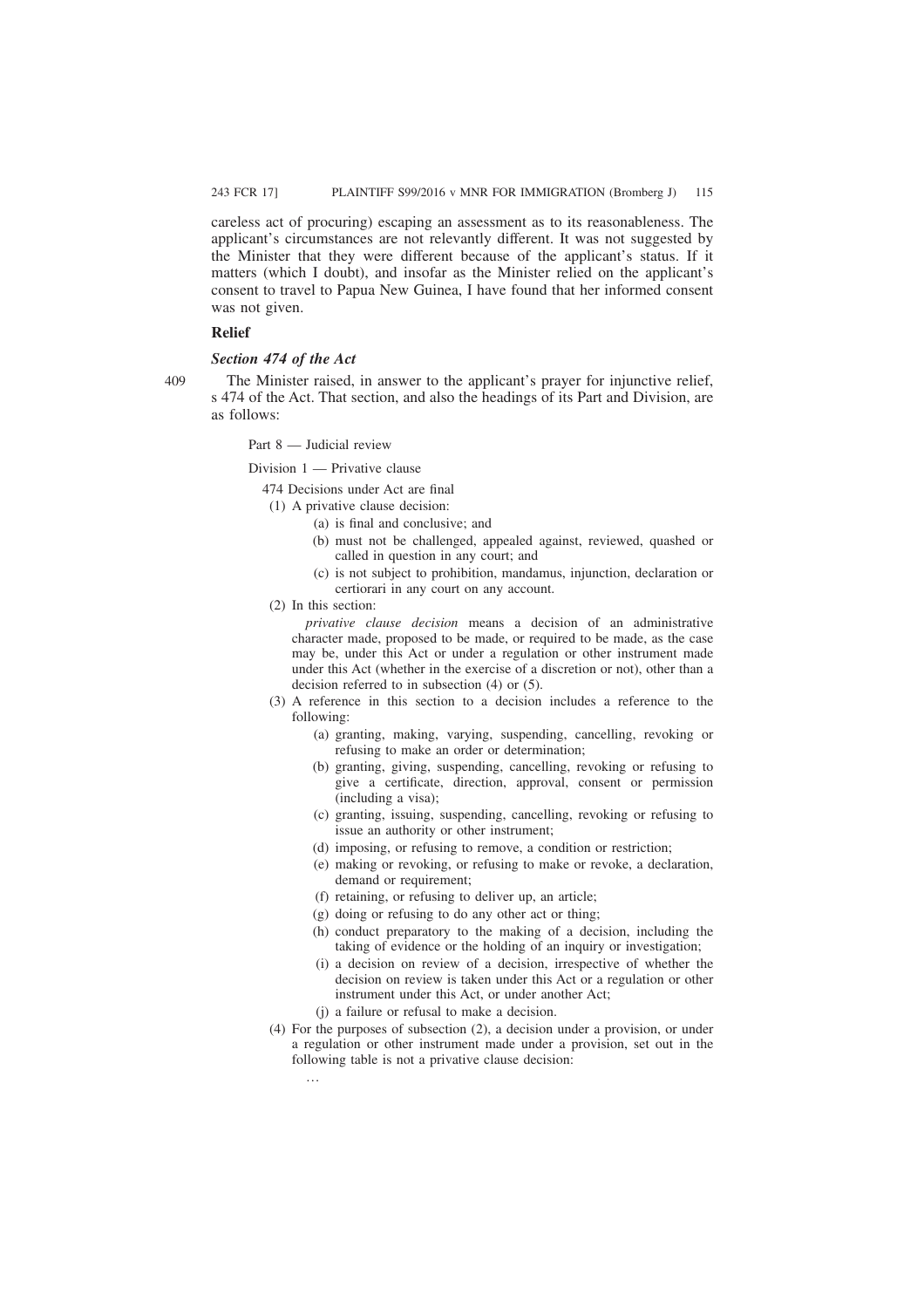#### 116 FEDERAL COURT OF AUSTRALIA [(2016)

- The Minister's argument was that mandatory injunctions could not issue because their effect would be to "require the Commonwealth to take actions authorised by s 198B, or s 198AHA, of the Act." He continued, "[s]uch actions, and the failure or refusal to take such actions, are 'privative clause decisions' in the light of s  $474(2)$  and  $(3)(g)$  and therefore, under s  $474(1)(c)$ , are not subject to injunction 'in any court on any account'.' 410
- There can be no doubt that a decision by the Minister to exercise powers under s 198AHA or s 198B, or to exercise them in a particular way, or to refuse to exercise those powers, would be a "decision" within the meaning of s 474(3). Any such decision that the Minister "made", or "proposed to make," would be a "privative clause decision" within the meaning of s 474(2). That has the consequence that any such decision is "final and conclusive", that it "must not be challenged, appealed against, reviewed, quashed or called in question", and "is not subject to … injunction … on any account." It was this final limitation upon which the Minister principally relied. 411
- The question, then, is this: would issuing an injunction in this case requiring the taking of action by the Minister or the Commonwealth, or prohibiting it being taken which action may be performed using statutory powers including s 198AHA, constitute the "subject[ing of]" a "privative clause decision" to injunction? I have concluded that it would not. 412

*Cases concerning ss 476A and 486A*

- The Minister took me to one case only in relation to the effect of s 474 of the Act, being *Beyazkilinc v Manager, Baxter Immigration Reception and Processing Centre* (2006) 155 FCR 465. But, as I will now set out, there are quite a few judgments, including from the High Court and Full Courts of this Court, that bear upon the proper interpretation of the section. 413
- The meaning of the phrase "in relation to a migration decision", as used in ss 476A and 486A, has been considered in a number of cases. I will start with *Bodruddaza v Minister for Immigration and Multicultural Affairs* (2007) 228 CLR 651, which concerned s 486A of the Act. At the time, that section provided, relevantly, as follows: 414

486A Time limit on applications to the High Court for judicial review

- (1) An application to the High Court for a remedy to be granted in exercise of the court's original jurisdiction in relation to a migration decision must be made to the court within 28 days of the actual (as opposed to deemed) notification of the decision.
- (1A) The High Court may, by order, extend that 28 day period by up to 56 days if:
	- (a) an application for that order is made within 84 days of the actual (as opposed to deemed) notification of the decision; and
	- (b) the High Court is satisfied that it is in the interests of the administration of justice to do so.
- In *Bodruddaza*, the Minister's delegate refused an application for a residency visa on the basis that Bodruddaza had not obtained the requisite number of points prescribed by the regulations (because he had failed to achieve the requisite language skills scores). Bodruddaza applied to the Migration Review Tribunal, out of time, for review of that decision. The Tribunal determined it had no power to extend time and thus that it had no jurisdiction to review. Bodruddaza applied to the High Court for certiorari, prohibition and mandamus 415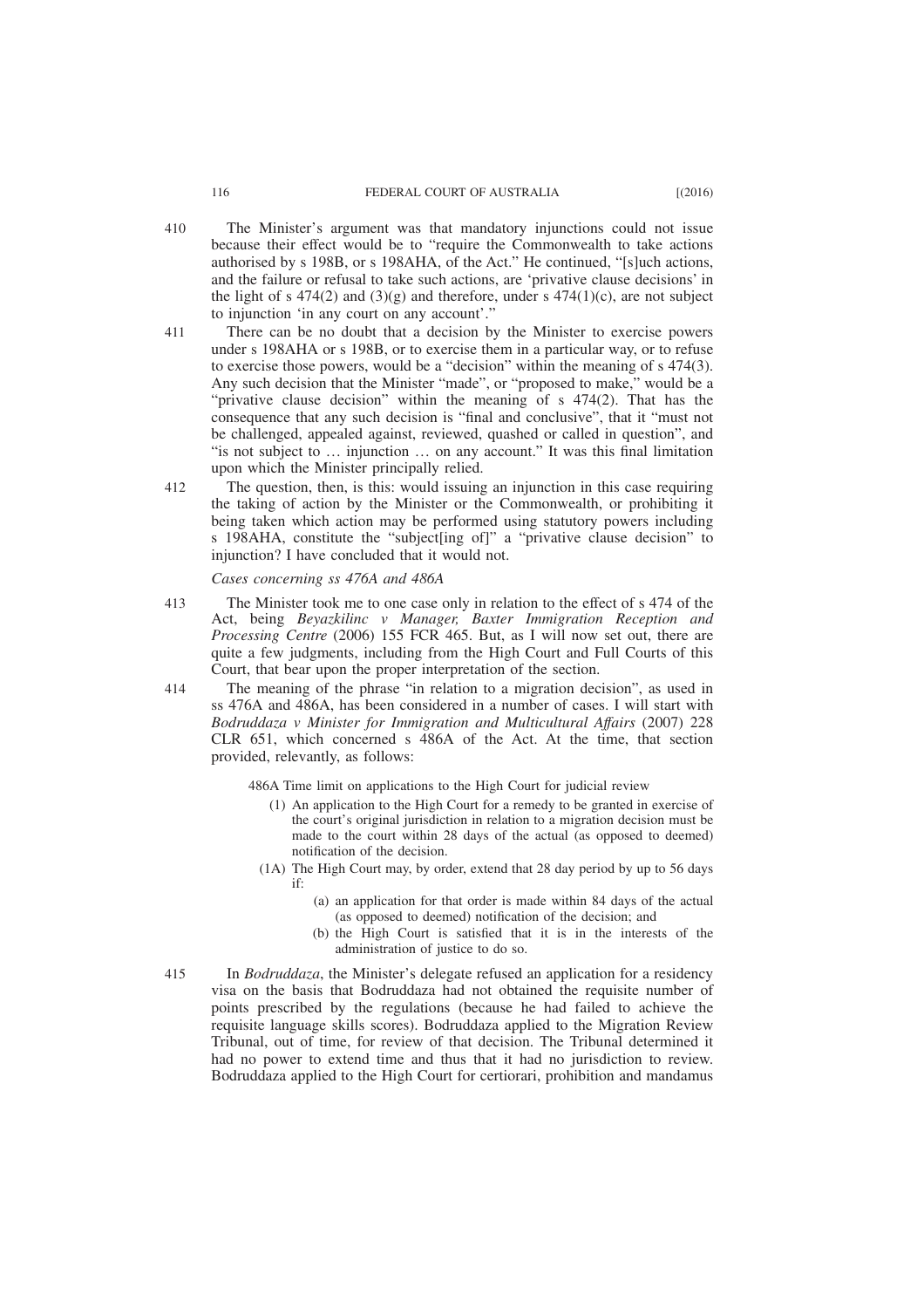asserting jurisdictional error on the part of the delegate. That application was made outside the 84 days prescribed by s 486A for a "remedy … in relation to a migration decision." "Migration decision" was defined in  $\frac{1}{5}(1)$  to include a privative clause decision — which is in issue in this case — a purported privative clause decision, or a non-privative clause decision.

A relevant question concerned the meaning of the phrase "a remedy … in relation to a migration decision." At [21]-[25], the Court (Gleeson CJ, Gummow, Kirby, Hayne, Heydon and Crennan JJ) resolved the competing submissions on the issue in the following way:

- [21] The Solicitor-General of the Commonwealth submitted that the phrase in s 486A(1) "a remedy ... in relation to a migration decision" was sufficiently broad to encompass more than applications for judicial review. *He submitted that, for example, unless the plaintiff complied with s 486A, an action in tort would not lie in the original jurisdiction of this Court against the Commonwealth for false imprisonment where an offıcer had detained the plaintiff as an unlawful non-citizen without the knowledge or reasonable suspicion stipulated by s 189 of the Act.*
- [22] *Counsel for the plaintiff advanced cogent reasons why the phrase* "*a remedy … in relation to a migration decision*" *should not be given a reading which would take s 486A beyond public law remedies and into the area of what might be called collateral attack upon migration decisions*.
- [23] First, the plaintiff emphasised the extensive scope of the definition of "migration decision" in s 5(1), and in particular the inclusion of proposed decisions in the definition of "purported privative clause decision" found in s 5E. *The tortious conduct completing a cause of action might well take place after the end of the eighty-four day period stipulated in s 486A by reference to actual notification of a migration decision. Such a draconian, if not irrational, legislative scheme should not be attributed to the Parliament in the absence of clear words*.
- [24] Secondly, the perceived mischief to which the 2005 Act was directed concerned the challenge by judicial review processes to migration decisions. The application to this Court identified in s 486A(1) is "for a remedy" by way of judicial review, specifically in a s  $75(v)$  matter. The Explanatory Memorandum on the Bill for the 2005 Act circulated by the authority of the Attorney-General to the House of Representatives is instructive in this respect. Section 486A was one of several provisions included in the 2005 Act amendments with the avowed objective "to impose uniform time limits for applications for judicial review of migration decisions in the [Federal Magistrates Court], the Federal Court (in the limited circumstances that migration cases will be commenced in that Court) and the High Court".
- [25] *Accordingly, the submission now made by the Solicitor-General which would give broader reach to s 486A should not be accepted*.

(Emphasis added; citations omitted.)

416

In other words, the Court construed the words "a remedy … in relation to a migration decision" as applying only to judicial review applications, that is, in relation to *public law* remedies sought in relation to a migration decision. The words "a remedy … in relation to a migration decision" did not capture, for example, an action in tort for false imprisonment relating to detention purportedly under s 189 of the Act (as the Solicitor-General had submitted that it did). A plaintiff would not be precluded by s 486A(1) from bringing an action in false imprisonment after the 84-day period prescribed by the section. 417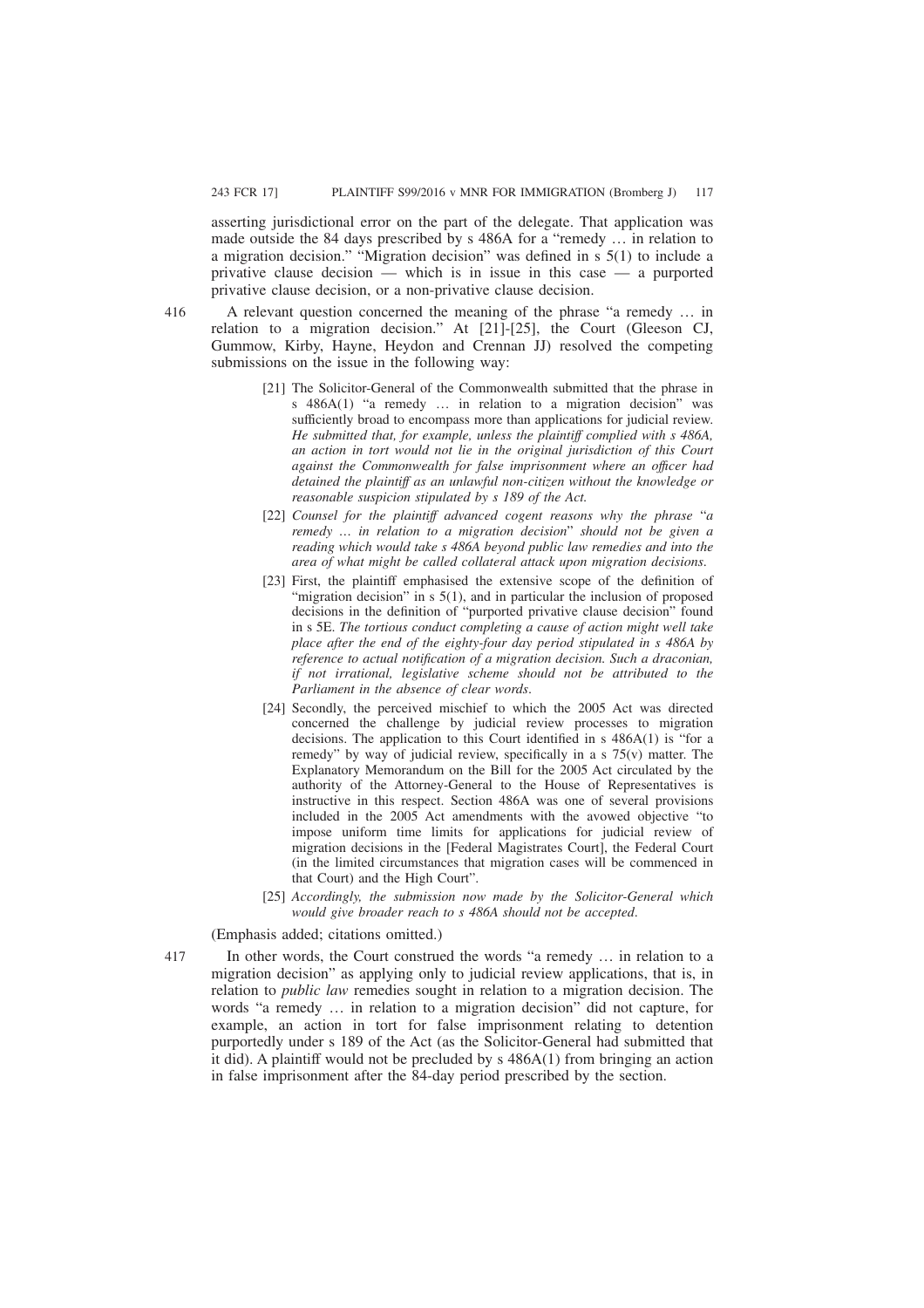- In *Fernando v Minister for Immigration and Citizenship* (2007) 165 FCR 471, Siopis J was called upon to consider s 476A. That section provided, at the time, as follows:
	- (1) Despite any other law, including section 39B of the *Judiciary Act 1903* and section 8 of the *Administrative Decisions (Judicial Review) Act 1977*, the Federal Court has original jurisdiction in relation to a migration decision if, and only if:
		- (a) the Federal Magistrates Court transfers a proceeding pending in that court in relation to the decision to the Federal Court under section 39 of the *Federal Magistrates Act 1999*; or
		- (b) the decision is a privative clause decision, or a purported privative clause decision, of the Administrative Appeals Tribunal on review under section 500; or
		- (c) the decision is a privative clause decision, or purported privative clause decision, made personally by the Minister under section 501, 501A, 501B or 501C; or
		- (d) the Federal Court has jurisdiction in relation to the decision under subsection 44(3) or 45(2) of the *Administrative Appeals Tribunal Act 1975*.
	- (2) Where the Federal Court has jurisdiction in relation to a migration decision under paragraph  $(1)(a)$ ,  $(b)$  or  $(c)$ , that jurisdiction is the same as the jurisdiction of the High Court under paragraph  $75(v)$  of the *Constitution*.
- The applicant had sought damages for false imprisonment after being held in detention. The question, again, was whether the action was "in relation to a migration decision." Siopis J held that it was not, and that the Court had jurisdiction to consider the claim. 419
- The respondent had argued that the detention of the applicant was a "privative clause decision," and thus within the meaning of a "migration" decision," because the detention of the applicant was the "doing of an act" and fell within s  $474(3)(g)$ . The respondent submitted that the claim for damages for false imprisonment amounted to a "collateral attack" on a migration decision and that the Court had no jurisdiction to consider the claim (see [16]). His Honour assumed for the sake of the argument that the detention of the applicant was a "privative clause decision" (at [17]). At [19], Siopis J identified the question as being whether, by enacting s 476A, the Parliament intended to deprive the court of original jurisdiction "to hear and determine a claim for damages for false imprisonment arising from actions that were taken under the Act, because such a claim could comprise a collateral attack on the lawfulness of a migration decision." 420
- Siopis J set out, at [21], paragraphs [21]-[25] of *Bodruddaza*, which I have quoted above. At [22], his Honour concluded as follows: 421

In my view, the observations of the High Court in relation to the legislative intention of the 2005 Act apply mutatis mutandis to the amendments made to the Act by the insertion of s 476A. Accordingly, the limitations imposed by that section on the original jurisdiction of the Federal Court were intended to apply only to the "challenge by the judicial review processes to migration decisions". It follows that the original jurisdiction of the Federal Court under s 39B(1A)(c) of the *Judiciary Act*, to hear and determine a claim for common law damages for false imprisonment arising from detention under the Act, is not affected by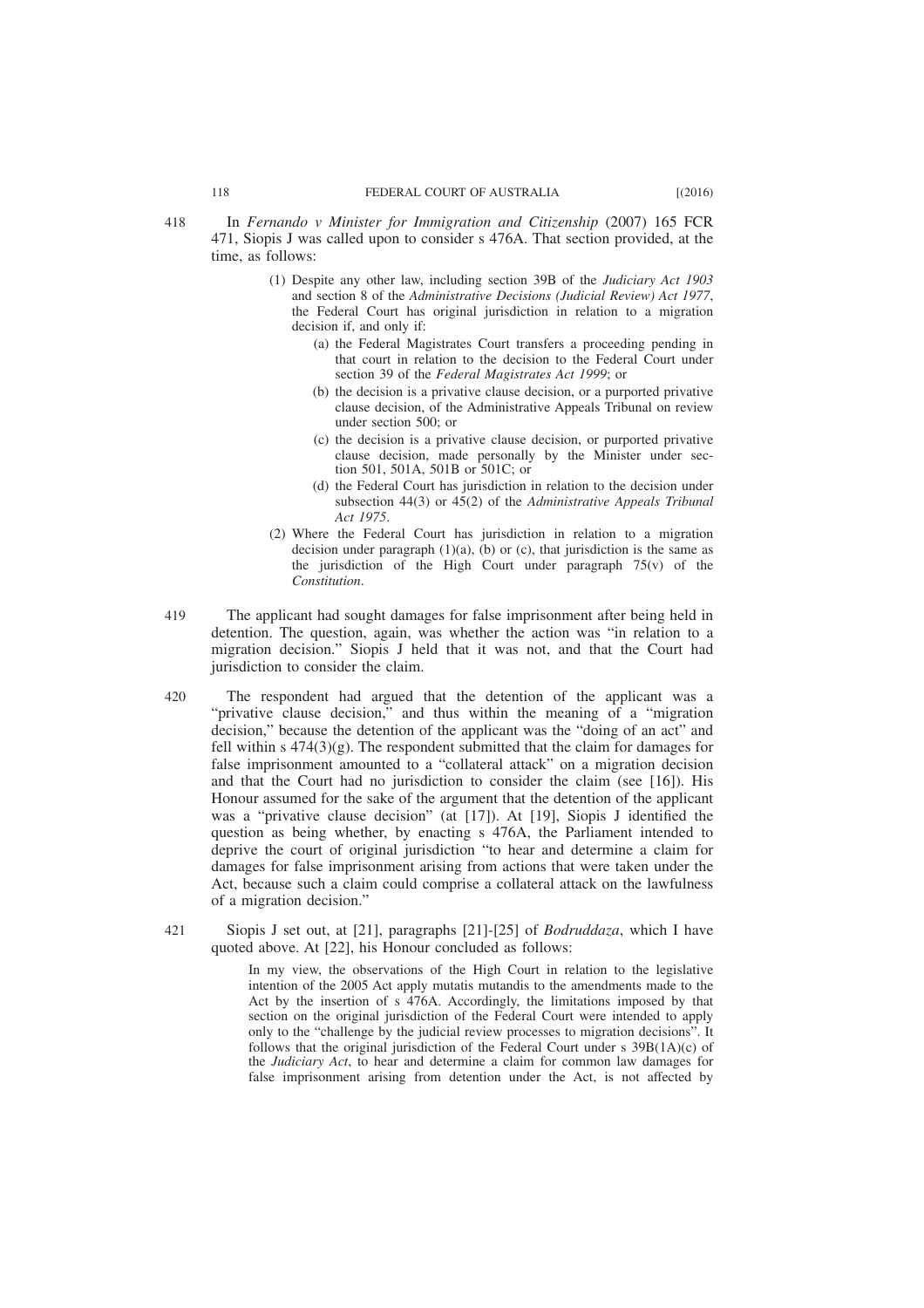s 476A. In other words, s 476A(1) of the Act is to be read as if the words "an application for judicial review of", were inserted between the words "in relation to" and "a migration decision"

- In *Tang v Minister for Immigration and Citizenship* (2013) 217 FCR 55, Rares, Perram and Wigney JJ were also called upon to consider s 476A. In that case, the applicant applied too late for judicial review of a decision by the Migration Review Tribunal in relation to his student visa. The Federal Circuit Court refused to grant an extension of time. The applicant commenced proceedings in the High Court seeking constitutional writs against the Federal Circuit Court, and the application was remitted to the Federal Court. The primary judge dismissed it. On appeal to a Full Court, a preliminary question was whether the Federal Court had jurisdiction to hear the application in light of s 476A.
- The Full Court observed that Tribunal's decision was a "migration decision" but that the decision of the Federal Circuit Court was not (at [3]). Their Honours stated that, in light of s 476A(1), the Federal Court only had jurisdiction if the proceeding was not "in relation to" a "migration decision." Evidently without being taken to *Fernando*, the Full Court reached the same conclusion as Siopis J. At [6]-[9], their Honours said this: 423
	- [6] In this case the statutory context requires that the phrase be given a circumscribed meaning. Section 476A of the Act appears in Div 2 of Pt 8 of the Act which is entitled, and governs, "Judicial Review" of migration decisions. Whether valid or invalid, a decision of a tribunal dealing with issues of migration is defined to be a "privative clause decision"  $(s, 474)$ and all such decisions are defined to be "migration decisions" (s 5). ...
	- [7] The expression "in relation to a migration decision" appears throughout Div 2 of Pt 8. In particular, ss  $477$  and  $477A$  require proceedings "in relation to a migration decision" in the original jurisdiction of the Federal Circuit Court and in this Court's circumscribed original jurisdiction to be commenced within 35 days of the migration decision. These time limits make little sense if proceedings "in relation to a migration decision" were to include collateral challenges to the underlying migration decision such as might occur in a case alleging false imprisonment. It is established, therefore, that such a challenge is not caught by s 486A of the Act: *Bodruddaza v Minister for Immigration and Multicultural Affairs* (2007) 228 CLR 651. That decision does not directly govern this case because Mr Tang's proceeding does not involve a collateral challenge to the decision not to reinstate his visa and because s 486A (which placed time limits on when an application to the High Court "in relation to a migration" had to be made) is contained in Pt 8A and not Div 2 of Pt 8. There is no relevant difference, however, between Pt 8A and Div 2 of Pt 8 in relation to the issue of construction which arises and the presence of s 486A in Pt 8A may be put aside.
	- [8] *Bodruddaza* does nevertheless establish, that "in relation to" has a narrower operation in the present context than its ordinary meaning might otherwise suggest. In *Bodruddaza* the High Court held that the expression "a remedy … in relation to a migration decision" in s 486A "should not be given a reading which would take s 486A beyond public law remedies and into the area of what might be called collateral attack upon migration decisions" (at [22]; see also: [25] and [79]). This does not directly control the outcome of this matter either because Mr Tang's application is properly characterised as one which seeks a public law remedy, namely, writs of mandamus and certiorari against an officer of the Commonwealth.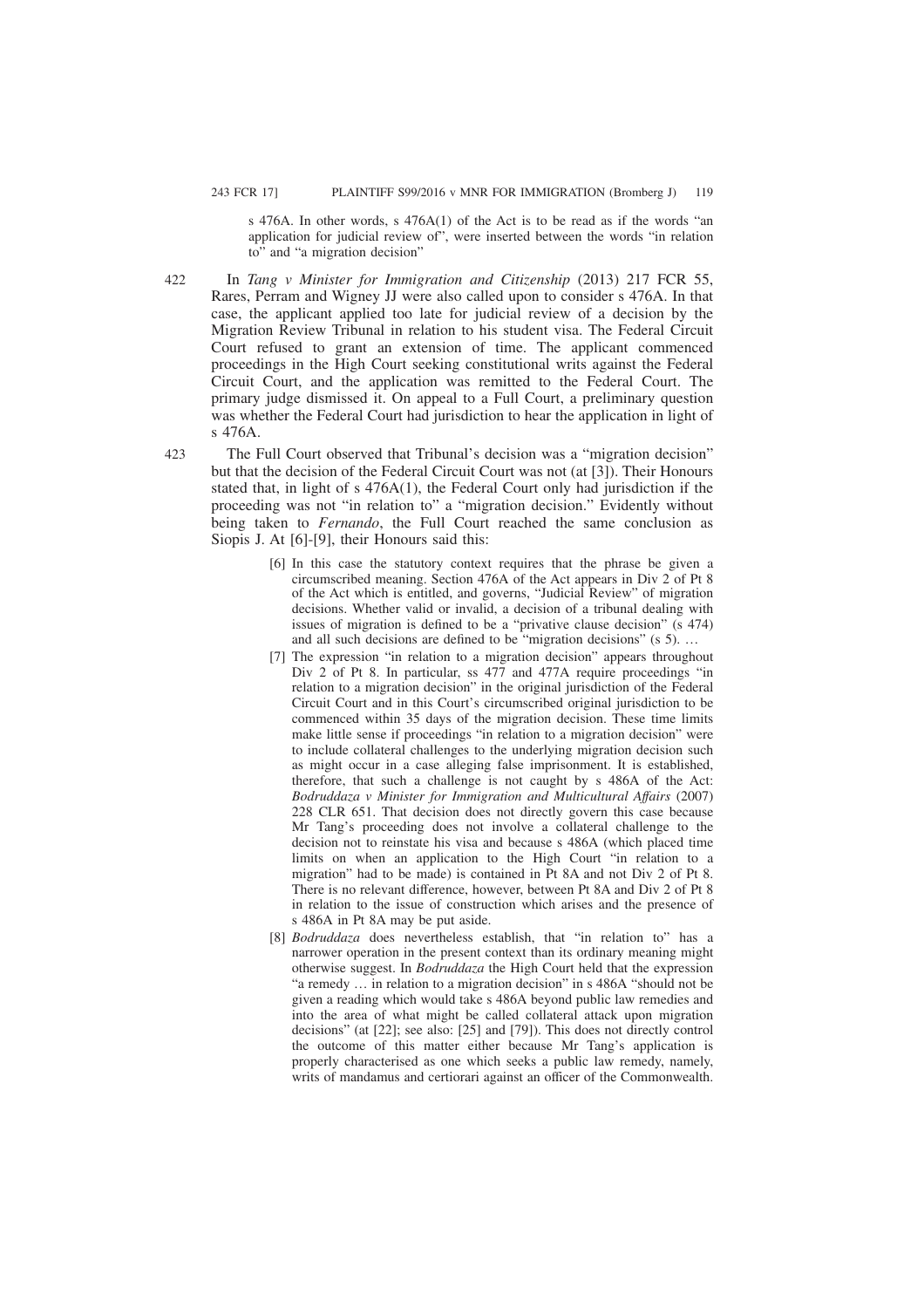On the other hand, one of the reasons the High Court accepted the limitation on s 486A (at [24]) was that given in the Explanatory Memorandum for the *Migration Litigation Reform Bill 2005* (Cth) which accompanied its introduction. That showed that the legislation was introduced with the avowed objective "to impose uniform time limits for applications for judicial review of migration decisions in the [Federal Magistrates Court], the Federal Court (in the limited circumstances that migration cases will be commenced in that Court) and the High Court".

[9] That objective would not be served by extending the concept of proceedings "in relation to a migration decision" to include cases where judicial review is sought of orders made by the Federal Circuit Court in respect of an underlying migration decision. Although it is also true that the broader interpretation would not hinder the achievement of that objective we do not consider that it is the interpretation which would "best achieve the purpose or object of the Act": cf *Acts Interpretation Act 1901* (Cth), s 15AA. *Consequently, we conclude that Div 2 of Pt 8 of the Act is confined by the use of the expression* "*in relation to a migration decision*" *to applications for direct judicial review of migration decisions and does not extend to ancillary judicial review proceedings in respect of orders made in proceedings of that kind.*

(Emphasis added.)

- I was taken in submissions to two cases in which judges of this Court considered making injunctions in relation to a breach of a duty of care: *S v Secretary, Department of Immigration and Multicultural and Indigenous Affairs* (2005) 143 FCR 217 (Finn J) and *MZYYR v Secretary, Department of Immigration and Citizenship* (2012) 292 ALR 659 (Gordon J). At [263] of *S*, Finn J said that he would have been prepared to grant injunctive relief against the Commonwealth exposing the applicants to likelihood of harm, but as they had already been transferred to a mental health facility an injunction was unnecessary. 424
- At [55] of *MZYYR*, Gordon J said that she was not yet persuaded that the Court lacked power to restrain a continuing tort. That was in response to a submission by the respondents recorded at [49], that "the court has no power to order the minister to make a determination under s 197AB of the Act and no power to compel the minister to approve a specific new place of 'immigration detention'." That seemed to be based upon the associated submission at [50] that "it was not possible to craft an order which was certain in its terms and, at the same time, would satisfy the statutory regime." I do not think that submission was based on s 474 or a submission that the Court did not have the power to issue an injunction: at [20], Gordon J records that it was not in dispute that: 425

The court has power, in an appropriate case, to restrain the Minister for Immigration and Citizenship's agents from causing a person's immigration detention to continue at a place or in a form that constitutes a *continuing* tort: *Secretary, Department of Immigration and Multicultural and Indigenous Affairs v Mastipour* (2004) 207 ALR 83; [2004] FCAFC 93 at [127]-[129] and [137], see also [1]-[4] and [14]; *S* at [218] and [232]. …

(Emphasis in original.)

426

In *Secretary, Department of Immigration and Multicultural and Indigenous Affairs v Mastipour* (2004) 207 ALR 83, the applicant (a detainee in the Baxter detention centre) sought damages for breach of duty associated with his treatment while in detention, and he sought injunctive orders that he be removed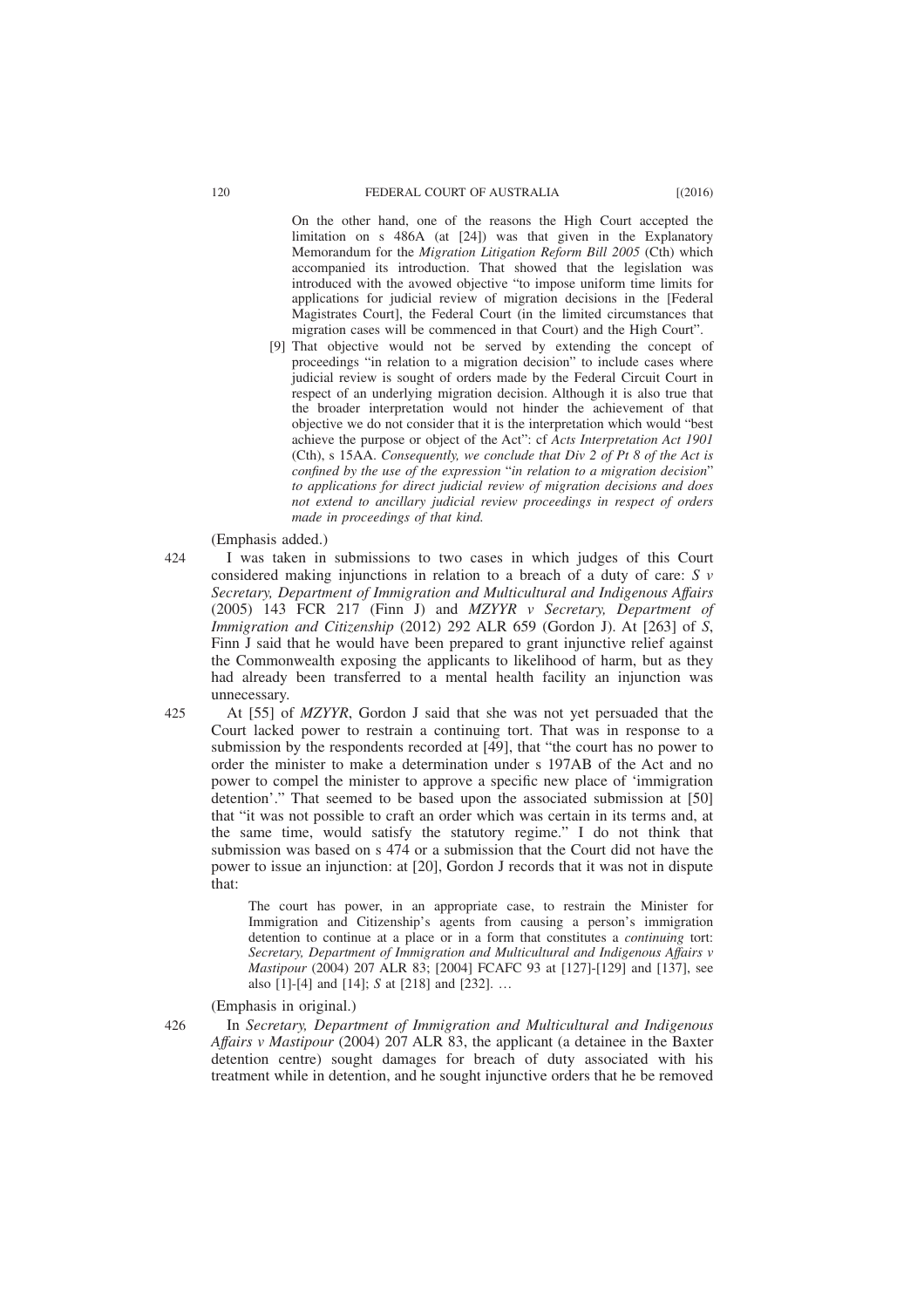from the Baxter facility. The primary judge made interlocutory order requiring the Secretary to move the applicant to either the Villawood or the Maribyrnong detention centre. An appeal was made against that order. On appeal, Lander J (with whom Finn and Selway JJ agreed) allowed the appeal but only for the purpose of substituting a different injunctive order, namely this:

Until the trial of this action or until further order, whichever first occurs, an injunction is hereby granted restraining the first respondent (the secretary) from:

- (1) Detaining the applicant (Mr Mastipour) at the Baxter Reception and Processing Centre in Port Augusta, South Australia; or
- (2) Removing the applicant (Mr Mastipour) to the Port Hedland Reception and Processing Centre in Western Australia.
- In *SBEG v Secretary, Department of Immigration and Citizenship (No 2)* (2012) 292 ALR 29, the applicant commenced proceedings against the Commonwealth seeking a permanent injunction with respect to his mental health needs and the circumstances and place of his detention, and also damages. The applicant failed, but not because the relief he sought was unavailable: Besanko J held that the scope of the Commonwealth's duty of care did not extend to devising a form of detention for the applicant under a particular paragraph of the definition of "immigration detention" (at [117]). 427

# *Extrinsic materials*

- It was important in the reasoning of *Bodruddaza*, *Fernando*, and *Tang* that the sections there under consideration were directed at "judicial review processes" (see *Bodruddaza* at [24], *Fernando* at [22]) or at "direct judicial review" (*Tang* at [9]). Section 486A was added by the *Migration Legislation Amendment Act (No 1) 2001* (Cth) ("Legislation Amendment Act"). The Explanatory Memorandum for the Bill for that Act provided, at [2] of the "overview" and [7] of the explanatory material for Sch 1, as follows: 428
	- 2 Schedule 1 to the Bill makes a number of amendments relating to the judicial review scheme set out at Part 8 of the Act and introduces a new Part 8A into the Act. *These amendments flow from the Government's policy intention of restricting access to judicial review in visa related matters in all but exceptional circumstances*. …
	- 7 New subsection 486A(1) provides that an application to the High Court in its original jurisdiction under the Constitution for judicial review of a decision covered by subsection  $475(1)$ , (2) or (3) must be made within 28 days of the notification of the decision. …

(Emphasis added.)

- As noted at [24] of *Bodruddaza*, the purpose of the *Migration Litigation Reform Act 2005* (Cth), which amended s 486A, was similarly targeted. Point (iii) of the "General Outline" states, "[t]he Bill includes amendments to impose uniform time limits *for applications for judicial review of migration decisions* in the FMC, the Federal Court (in the limited circumstances that migration cases will be commenced in that Court) and the High Court" (emphasis added). 429
- It is evident from the explanatory material to the Bill that amended s 474 into its now-familiar form that its target was the same. On 27 September 2001, the *Migration Legislation Amendment (Judicial Review) Act 2001* (Cth) ("Judicial Review Act") was assented to. The Explanatory Memorandum to the *Migration* 430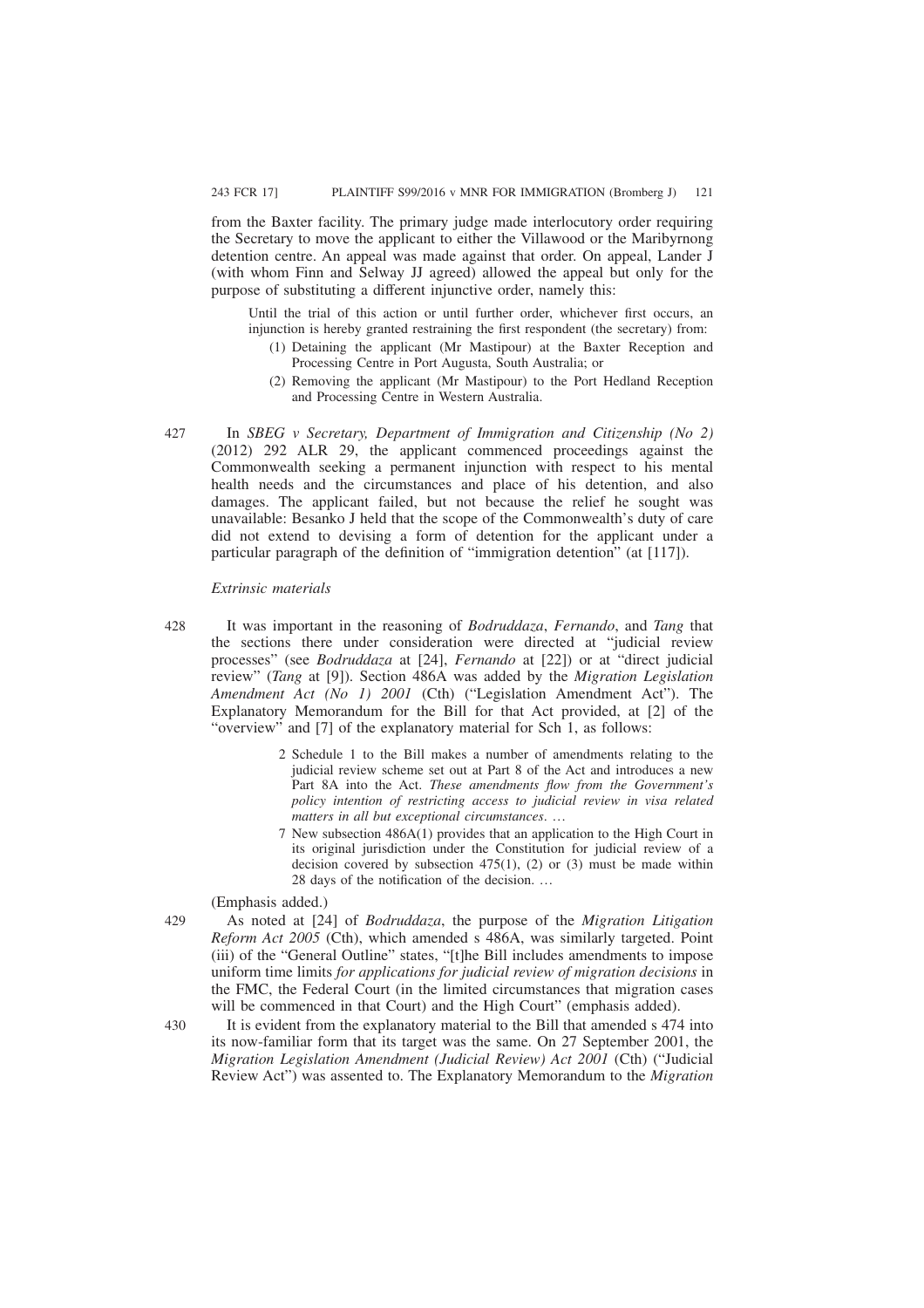*Legislation Amendment (Judicial Review) Bill 1998* (Cth) (later the *Migration Legislation Amendment (Judicial Review) Bill 2001* (Cth)) ("Judicial Review Bill"), said, *inter alia*, as follows:

- 3 The amendments to the *Migration Act 1958* and the *Administrative Decisions (Judicial Review) Act 1977*, in relation to **judicial review of immigration decision-making**:
	- introduce a **new judicial review scheme**, in particular a privative clause, to cover decisions made under the *Migration Act 1958* relating to the ability of non-citizens to enter and remain in Australia;
	- apply the **new judicial review scheme** to both the Federal Court and the High Court; and

### FINANCIAL IMPACT STATEMENT

- 4 The amendments to the *Migration Act 1958* **in relation to judicial review of immigration decision-making** will, if they operate as predicted by reducing the issues to be addressed and allowing cases to be resolved more quickly, deliver substantial savings. It will take some time before the scheme is fully effective given a backlog of cases to which it will not apply and for any initial court challenges to it to be resolved.
- …
- Item 3 Subsection 5(1)
	- 8 A new definition "privative clause decision" is inserted **in relation to the new judicial review provisions** for those decisions covered by new subsection 474(1) and made under the Migration Act (or regulations or other instruments made under that Act).
	- …

…

- 474 Decisions under Act are final
	- 14 New subsection 474(1) introduces a privative clause for decisions made under the Migration Act, regulations made under that Act or other instruments under that Act except for decisions made under the provisions set out in new subsection 474(4) or as prescribed under new subsection 474(5). **A privative clause affects the extent of judicial review by both the Federal Court and the High Court of decisions covered by the clause**.
	- 15 **A privative clause is a provision which, although on its face purports to oust all judicial review, in operation, by altering the substantive law, limits review by the courts to certain grounds**. Such a clause has been interpreted by the High Court, in a line of authority stemming from the judgment of Dixon J in *R v Hickman; ex parte Fox and Clinton* (1945) 70 CLR 598, to mean that a court can still review matters but the available grounds are confined to exceeding constitutional limits, narrow jurisdictional error or *mala fides*.
	- 16 The intention of the provision is to provide decision-makers with wider lawful operation for their decisions such that, provided the decision-maker is acting in good faith, has been given the authority to make the decision concerned (for example, by delegation of the power from the Minister or by virtue of holding a particular office) and does not exceed constitutional limits, the decision will be lawful

(Bold emphasis added.)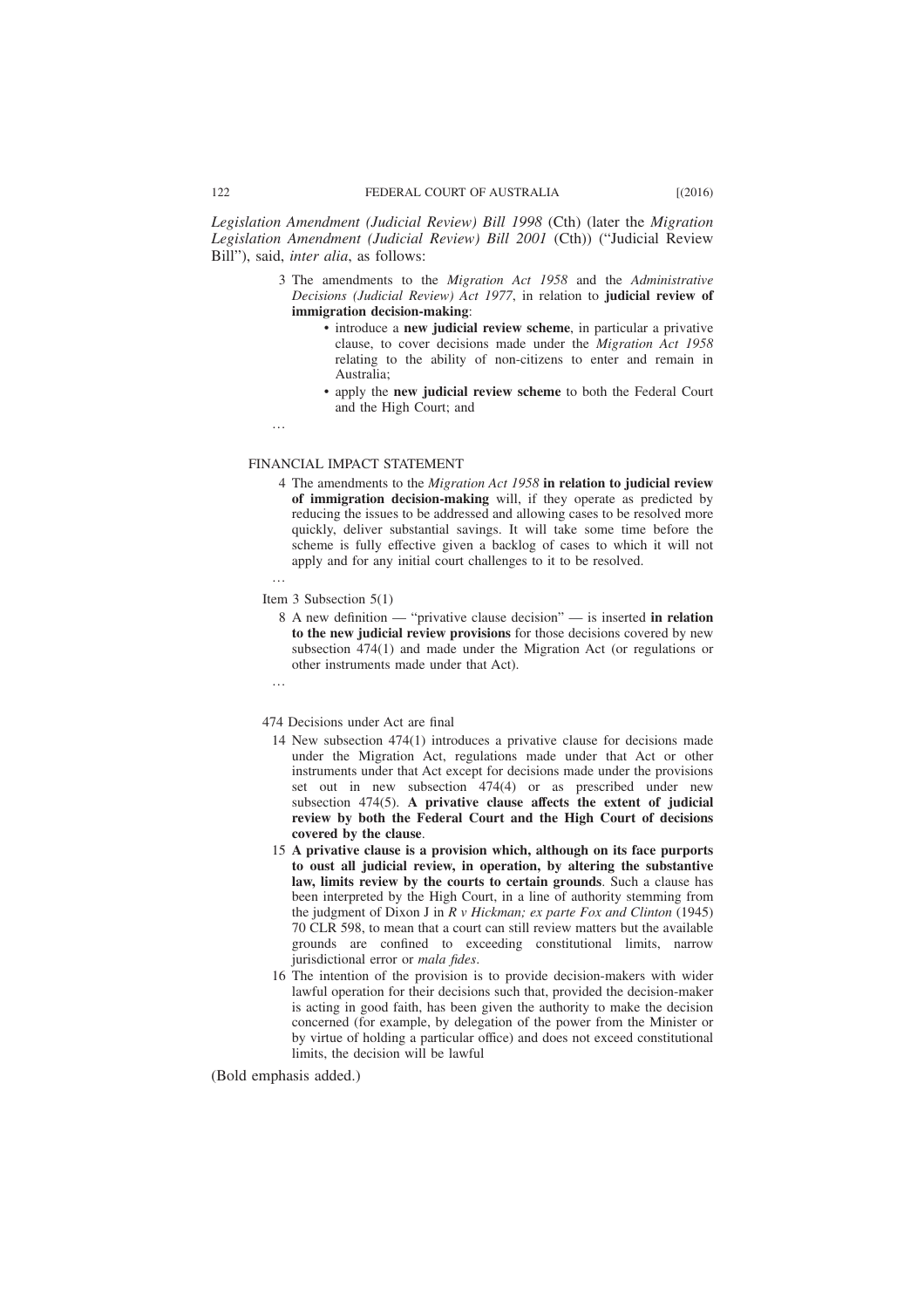The Minister's Second Reading Speech was equally as clear (Commonwealth, *Parliamentary Debates*, House of Representatives, 26 September 2001, 31559 (Philip Ruddock)) at 31559:

The bill gives legislative effect to the government's longstanding commitment to introduce *legislation that in migration matters will restrict access to judicial review in all but exceptional circumstances*. This commitment was made in light of the extensive merits review rights in the migration legislation and concerns about the growing cost and incidence of migration litigation and the associated delays in removal of non-citizens with no right to remain in Australia.

It is worth noting that the language in the italicised passage in the foregoing — "restrict access to judicial review is all but exceptional circumstances" — is nearly identical to the purpose mentioned of the insertion of provisions including s 486A, quoted above at [428] — "restricting access to judicial review in visa related matters in all but exceptional circumstances". The Minister continued:

The bill introduces a new judicial review scheme …

The privative clause does not mean that access to the courts is denied, nor that only the High Court can hear migration matters. *Both the Federal Court and the High Court can hear migration matters, but the grounds of judicial review before either court have been limited*.

Faced with the problem I have outlined, I asked the Department of Immigration and Multicultural Affairs in early 1996 to explore options for best achieving the government's policy objective of restricting access to judicial review. This was done in conjunction with the Attorney-General's Department, the Department of the Prime Minister and Cabinet and eminent legal counsel.

The advice received from legal counsel was that the only workable option was a privative clause.

…

…

*It has been suggested that the introduction of a leave requirement would achieve the government's policy objective of restricting judicial review to* "*exceptional circumstances*". In the government's view, that is not a viable option. While it is possible to impose a leave requirement on the Federal Court, it is not constitutionally possible to do so with the High Court in its original constitutional jurisdiction. That would leave that court exposed to applicants going straight to the High Court in order to avoid any leave requirement imposed on the Federal Court. In any event, the imposition of a leave requirement could increase the complexity of the litigation and cause consequential delay and cost, and may in practice even double the number of hearings before the Federal Court. That would exacerbate those problems which the government is aiming to rectify. …

*The government has other legislative reforms of judicial review either in the parliament or about to be introduced to the parliament*. Those reforms, such as the bar on class or other representative actions in visa related matters, and the codification of the natural justice or procedural fairness "hearing rule", are complementary to this bill.

432

It is overwhelming clear that the Minister's concern was with judicial review. I also refer to the italicised passage in the last paragraph. That is likely a reference to the *Migration Legislation Amendment Bill (No 1) 2001* (Cth) ("Legislation Amendment Bill"). The Legislation Amendment Bill became the Legislation Amendment Act. It was assented to on the same day as the Judicial Review Act, and inserted s 486A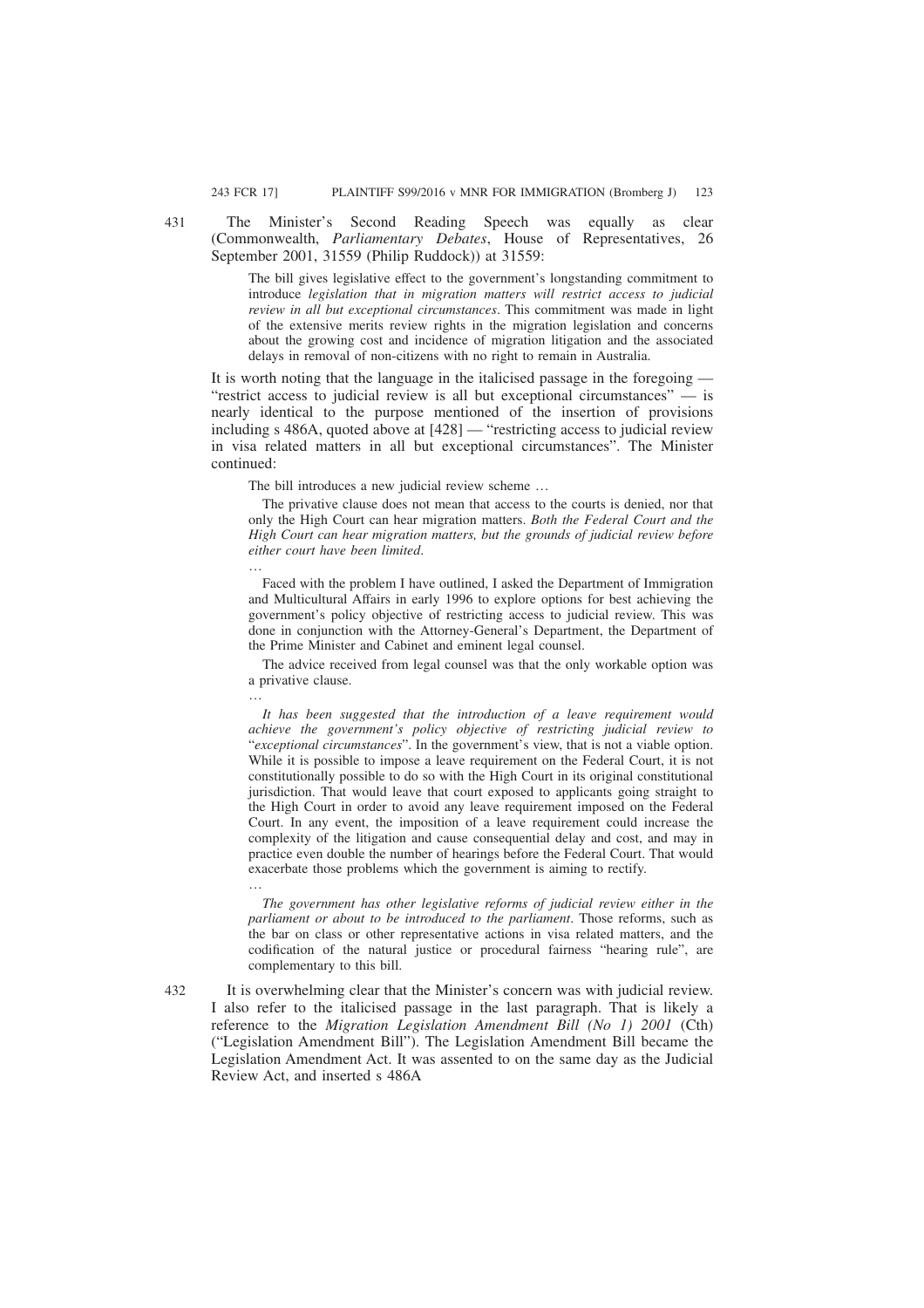### 124 **FEDERAL COURT OF AUSTRALIA** [(2016)

- It is abundantly clear that the purpose of s 474 was to restrict judicial review of migration decisions. The act that inserted s 474 was assented to on the same day and as part of the same package of "legislative reforms of judicial review" that inserted s 486A. A unanimous High Court held that s 486A was confined to judicial review processes and was not intended to preclude, for example, an action in tort against the Commonwealth for false imprisonment. The same consideration led Siopis J to conclude that the phrase "in relation to a migration decision" should be read "in relation to an application for judicial review of a migration decision". It seems to me that precisely the same course is open here, and for the same reasons. In essence, I would read the words "in an application for judicial review" between the words "is not" and "subject to prohibition", and a corresponding phrase into s  $474(1)(b)$  so that the section read thus:
	- (1) A privative clause decision:
		- (a) is final and conclusive; and
			- (b) must not, *in an application for judicial review*, be challenged …; and
			- (c) is not, *in an application for judicial review*, subject to prohibition, mandamus, injunction, declaration or certiorari in any court on any account.

## *Other cases*

- For completeness I must mention *Beyazkilinc* and *SGS v Minister for Immigration and Border Protection* (2015) 34 NTLR 224. In *Beyazkilinc* the applicant sought an injunction restraining his continued detention in any form of immigration detention that would inhibit his admission to and treatment at a mental health facility ("detention injunction"). He also sought an injunction restraining the respondent from removing him from Australia other than on certain conditions ("removal injunction"). Besanko J identified (at [16]) that the applicant made two claims: one in tort for breach of duty of care, and one that his proposed removal from Australia would be *ultra vires*. It was alleged (see [18]) that removal of the applicant from Australia would breach the duty of care. 434
- At [29], Besanko J turned to consider whether the proposed removal of the applicant from Australia was a privative clause decision. His Honour held that it was (at [39]). His Honour then considered, at [40]-[45], whether there was an arguable case that the "privative clause decision" could be set aside for jurisdictional error. His Honour held that there was not. At [45] his Honour said that it followed from the terms of s 474 that the removal of the applicant from Australia was not to be the subject of an injunction, whether the claim was based on the allegation that removal was beyond power or whether on a breach of a duty of care. 435
- His Honour was not, it seems, taken to *Bodruddaza*, *Fernando*, *Tang*, *S*, *MZYYR*, or any of the explanatory material concerning s 474. There is no discussion in his Honour's judgment of whether s 474 was limited in its application to judicial review applications. Indeed, the point does not seem to have been argued before his Honour. With respect to his Honour, so far as *Beyazkilinc* holds that an injunction may not issue in respect of a claim against the Minister in tort, whether arising out of the exercise (or non-exercise) of statutory duties or not, I am of the opinion that it was plainly wrong. I would decline to follow it. 436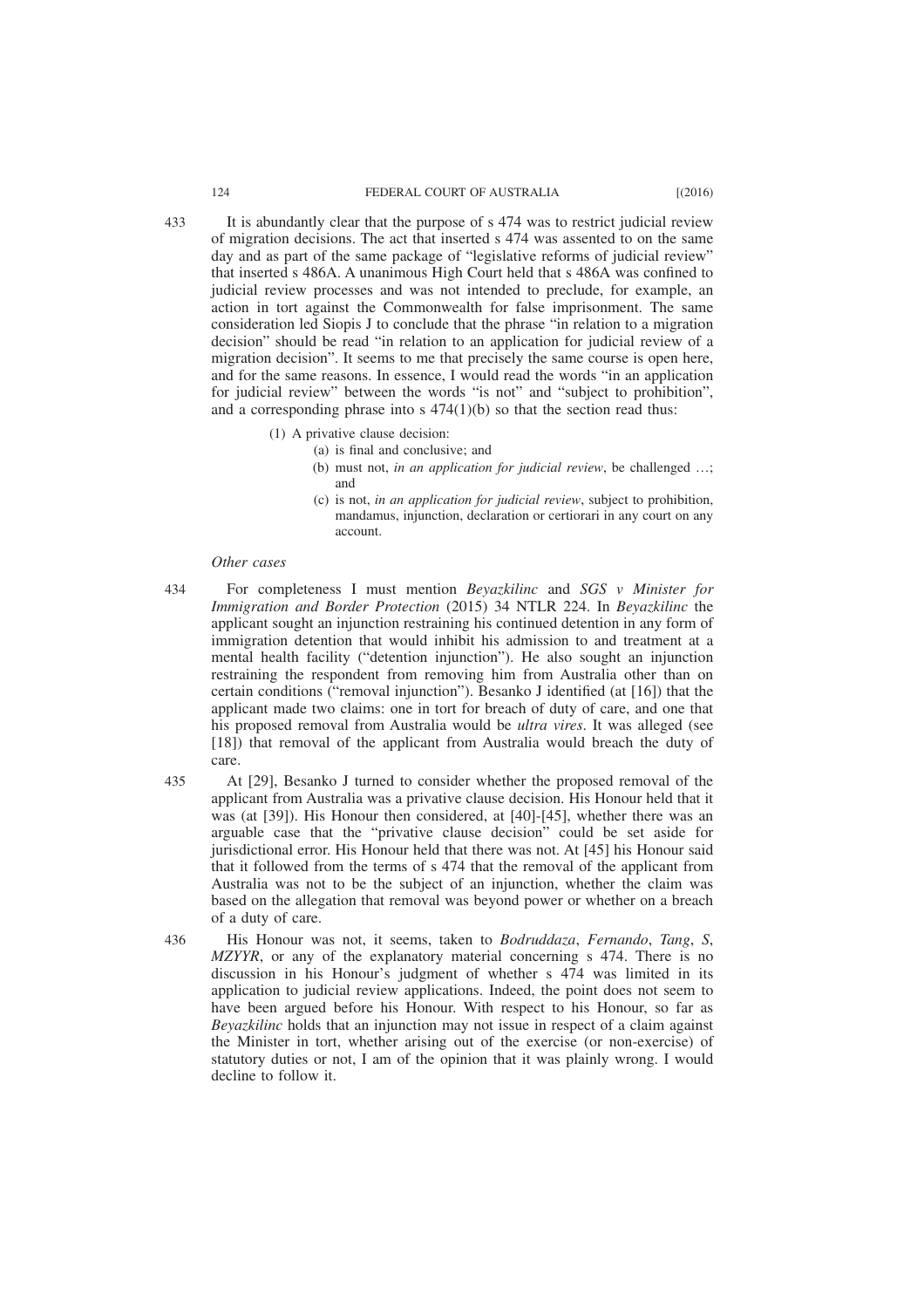### 243 FCR 17] PLAINTIFF S99/2016 v MNR FOR IMMIGRATION (Bromberg J) 125

- I am aware that the "plainly wrong" test is a high bar. But, as Greenwood J (with whom Sundberg J agreed) said in *BHP Billiton Iron Ore Pty Ltd v National Competition Council* (2007) 162 FCR 234 at [83], an instance of an error is "plainly wrong" is where there is a "failure to apply … an authority of the High Court expressing a clear persuasive emphasis of opinion in favour of a particular conclusion (particularly concerning legislation of the Commonwealth Parliament)." In my opinion, the High Court's judgment in *Bodruddaza* contains a relevant such "clear persuasive emphasis of opinion". 437
- *SGS* was a proceeding by a five-year-old girl who sued for damages for negligence suffered while in detention on Nauru, and for an injunction restraining her return to that centre. It was argued that the Northern Territory Supreme Court did not have jurisdiction in relation to SGS's claims, because of s 484 of the Act. That provision provided as follows: 438

484. Exclusive jurisdiction of High Court, Federal Court and Federal Circuit Court

- (1) Only the High Court, the Federal Court and the Federal Circuit Court have jurisdiction in relation to migration decisions.
- (2) To avoid doubt, subsection (1) is not intended to confer jurisdiction on the High Court, the Federal Court or the Federal Circuit Court, but to exclude other courts from jurisdiction in relation to migration decisions.
- (3) To avoid doubt, despite section 67C of the *Judiciary Act 1903* (Cth), the Supreme Court of the Northern Territory does not have jurisdiction in relation to migration decisions.
- (4) To avoid doubt, jurisdiction in relation to migration decisions is not conferred on any court under the *Jurisdiction of Courts (Cross-vesting) Act 1987* (Cth).

The question was whether the effect of that section was that the Supreme Court of the Northern Territory lacked jurisdiction to grant the injunctive relief sought.

- His Honour noted (at [17]) that the defendants did not challenge the Court's ability to hear the plaintiff's claims in tort and grant the "normal remedy of damages." The same concession was made in this case. 439
- The plaintiff relied upon the principle of legality. Importantly, his Honour noted (at [21]) that "[e]ven if this court does not have jurisdiction to grant [injunctive] relief, it can be sought elsewhere, in the High Court and possibly the Federal Court and the Federal Circuit Court." 440
- The defendant relied upon s  $474(3)(g)$  and (j). He submitted that the plaintiff's claim for injunctive relief rested upon failures by the Minister to exercise certain statutory powers and a failure to provide an undertaking not to remove the plaintiff and her family to Nauru (at [31]). The defendants "contended that each of the alleged failures is inimically [sic; scilicet 'intimately'?] related to the exercise of power by the Minister under the *Migration Act* and are 'migration decisions' as defined by the *Migration Act*." The plaintiff rejoined that her claim was a civil suit for negligence seeking appropriate remedies and that it was "simply not the case" that her claim involved failures relating to powers under the Act. 441

#### Hiley J held, at [34]-[35], as follows: 442

[34] ... The plaintiff's request for injunctive relief is very much based upon the failures or refusals of the defendants to make the kind of migration decisions referred to in her statement of claim.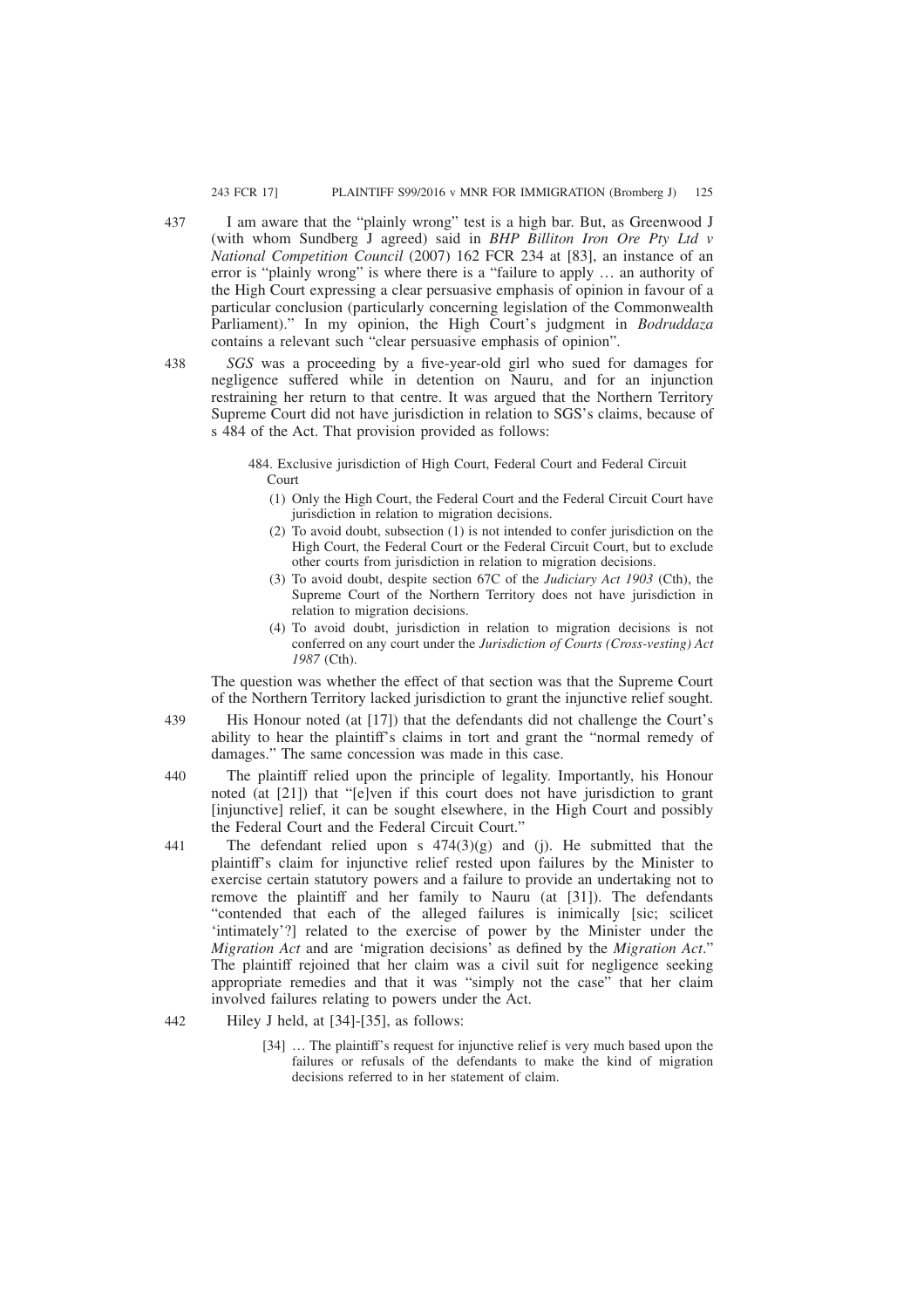### 126 FEDERAL COURT OF AUSTRALIA [(2016)

- [35] Moreover, the granting of injunctive relief of the kind sought would have the effect of preventing the second defendant from performing its statutory obligations, for example, under s 198AD(2), and the minister from freely exercising or refusing to exercise certain powers and discretions, for example, under s 198AE(1), and would have the same effect as a migration decision. Counsel for the plaintiff accepted this. Further, the plaintiff would remain in detention until and unless the minister exercised some other power such as the power to grant a visa under s 65 or to make a residence determination under s 197AB.
- His Honour then turned to the authorities. He considered *Bodruddaza* and said that both ss 486A and 484 were introduced by the same Act. His Honour continued, at [42], thus: 443

Accordingly the defendants did not contend that s 484 deprives this court of jurisdiction to hear the plaintiff's claims in tort against the Commonwealth notwithstanding that they might involve a "collateral attack upon migration decisions". The Federal Court would also have such jurisdiction: see *Fernando v Minister for Immigration and Citizenship*.

- Respectfully, I would not have declined to follow *Bodruddaza* on that basis. The holding of *Bodruddaza* was that the words "a remedy … in relation to a migration decision" was not, *contra* the submissions of the Solicitor-General, "sufficiently broad to encompass more than applications for judicial review". Instead, s 486A applies to remedies *sought in applications for judicial review* in relation to migration decisions. Section 484 of the Act, introduced by the same Act, denies to courts other than those identified in s 484(1) "jurisdiction in relation to a migration decision." By reasoning analogous to *Bodruddaza*, the section denies jurisdiction in judicial review applications in relation to migration decisions. Jurisdiction in non-judicial review applications obtains. Further, if (as the defendants in *SGS* allowed), the Supreme Court had jurisdiction to hear a tort claim against the Commonwealth, I cannot see a basis for saying that s 484 (which denies that court *jurisdiction* in certain cases) would permit the remedy of damages but not the remedy of an injunction. 444
- His Honour turned to *Tang*. After setting out some of the passages I have quoted above, his Honour recorded (at [52]) the plaintiff's reliance upon "the conclusion expressed in the last sentence at [9] of *Tang* (Full Court) and [contention] that the expression 'jurisdiction in relation to a migration decision' in s 484 is confined to applications for 'direct judicial review' of a migration decision." His Honour disposed of the submission at [53], on the basis that the final sentence — "Div 2 of Pt 8 of the Act is confined … to applications for direct judicial review of migration decisions" — did not form "an essential part of the ratio decidendi of *Tang*" (at [53]). Respectfully, I disagree. It was precisely the conclusion expressed in that sentence, being a conclusion as to the issue of statutory interpretation then before the Court, that allowed the Court to hold that it had jurisdiction. And, even if Hiley J was right in saying that the Court's conclusion at [9] of *Tang* was not part of the *ratio* of the case, their Honours' reasoning is persuasive and, respectfully, I would have followed it in any event. 445
- Hiley J identified the purpose of Pt 8, Div 2 as being "to circumscribe the jurisdiction of all courts … to entertain applications which challenge migration decisions." Consistently with *Bodruddaza* and *Tang*, I would have instead said that its purpose was to circumscribe the jurisdiction of courts to entertain 446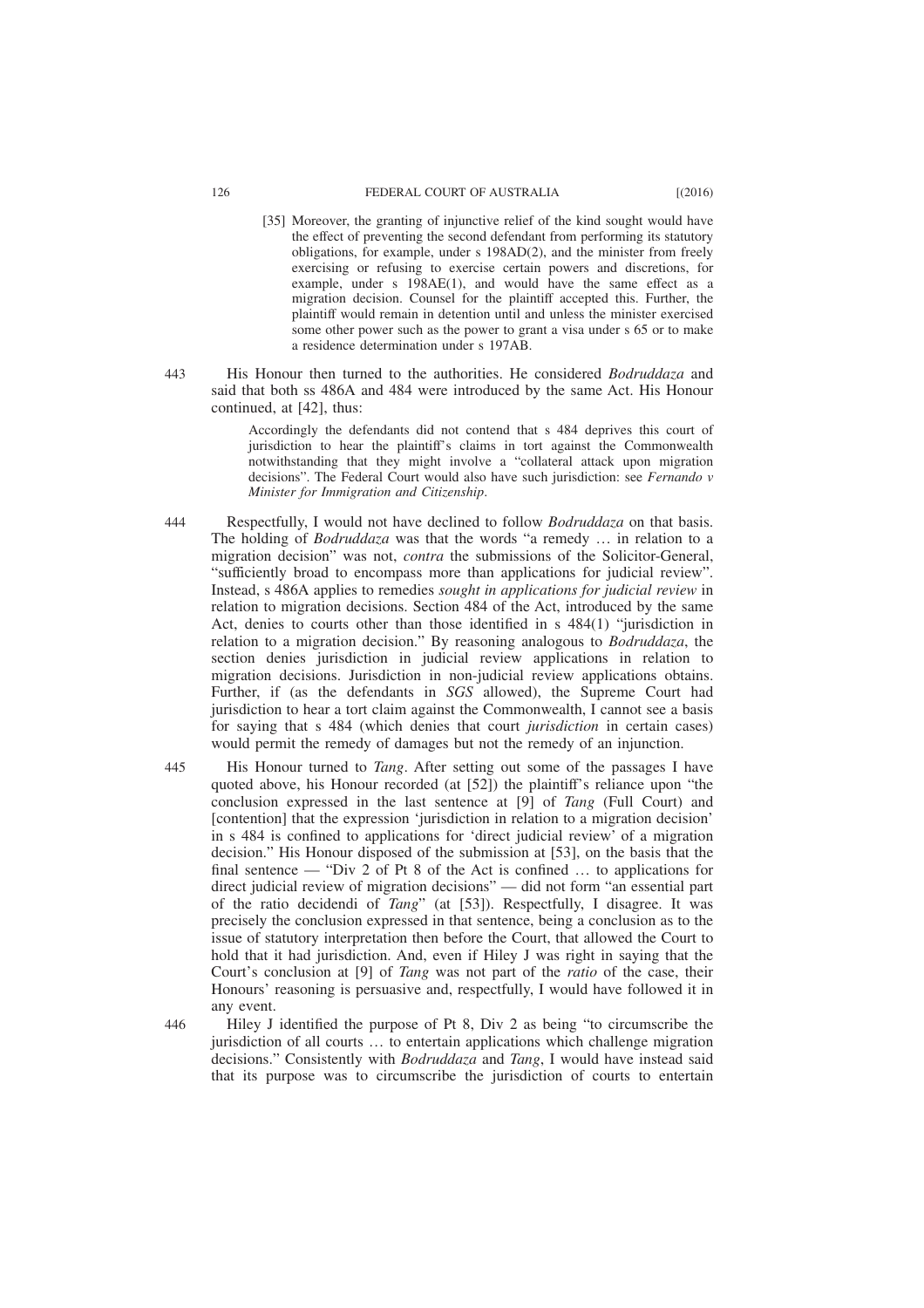### 243 FCR 17] PLAINTIFF S99/2016 v MNR FOR IMMIGRATION (Bromberg J) 127

*judicial review applications* in relation to migration decisions. Thus, respectfully, I would differ from Hiley J's conclusion at [56]-[57] that s 484 precluded the issue of an injunction that would "effectively force the minister to make [a] migration decision," even if sought by way of a remedy in a common law action in negligence (though inconsistency with the statutory scheme may well have gone to scope of duty). It seems to me from the rejection in *Bodruddaza* of the Solicitor-General's submission that s 486A applies to tort claims that the use of the same words in s 484 means that courts retain their jurisdiction in such claims. Once it is accepted that the court has jurisdiction, I see no basis in s 484 — which deals with jurisdiction and not remedies — for denying the availability of injunctive relief. I would decline to adopt the reasoning in *SGS*.

In any event, significant in his Honour's reasoning (it seems to me) is that his Honour was under the apprehension (recorded at [21]) that even if the NT Supreme Court could not grant injunctive relief, some other court could. Of course, the import of the Minister's submission in this case is that no other court could. The principle of legality is thus important in this case, and less so in *SGS*. 447

*General principles of interpretation*

- For two other reasons I consider that the Minister's interpretation is incorrect. The first is the principle of legality. The second and related reason is that the Minister's interpretation would yield draconian and absurd results and that an intent to effect such results would not readily be ascribed to the legislature. 448
	- As to the content of the former, it suffices to quote two passages from *X7 v Australian Crime Commission* (2013) 248 CLR 92. At [86]-[87], Hayne and Bell J said this:
		- [86] The question of statutory construction which arises in this case requires the consideration and application of a well-established rule. That rule, often since applied, was stated by O'Connor J in *Potter v Minahan* by quoting *Maxwell's On the Interpretation of Statutes*:

It is in the last degree improbable that the legislature would overthrow fundamental principles, infringe rights, *or depart from the general system of law*, without expressing its intention with irresistible clearness; and to give any such effect to general words, simply because they have that meaning in their widest, or usual, or natural sense, would be to give them a meaning in which they were not really used.

- (Emphasis added.)
- [87] This rule of construction has found most frequent application in this Court with respect to legislation which may affect rights. In that context, it has come to be referred to as a "principle of legality". But the rule is not confined to legislation which may affect rights. It is engaged in the present case because of the effects which the asserted construction of the ACC Act provisions authorising compulsory examination would have not only on the rights, privileges and immunities of a person charged with an indictable Commonwealth offence, but also on a defining characteristic of the criminal justice system. …
- (Emphasis in original.)

And, at [158], Kiefel J said this:

The requirement of the principle of legality is that a statutory intention to abrogate or restrict a fundamental freedom or principle or to depart from the general system

449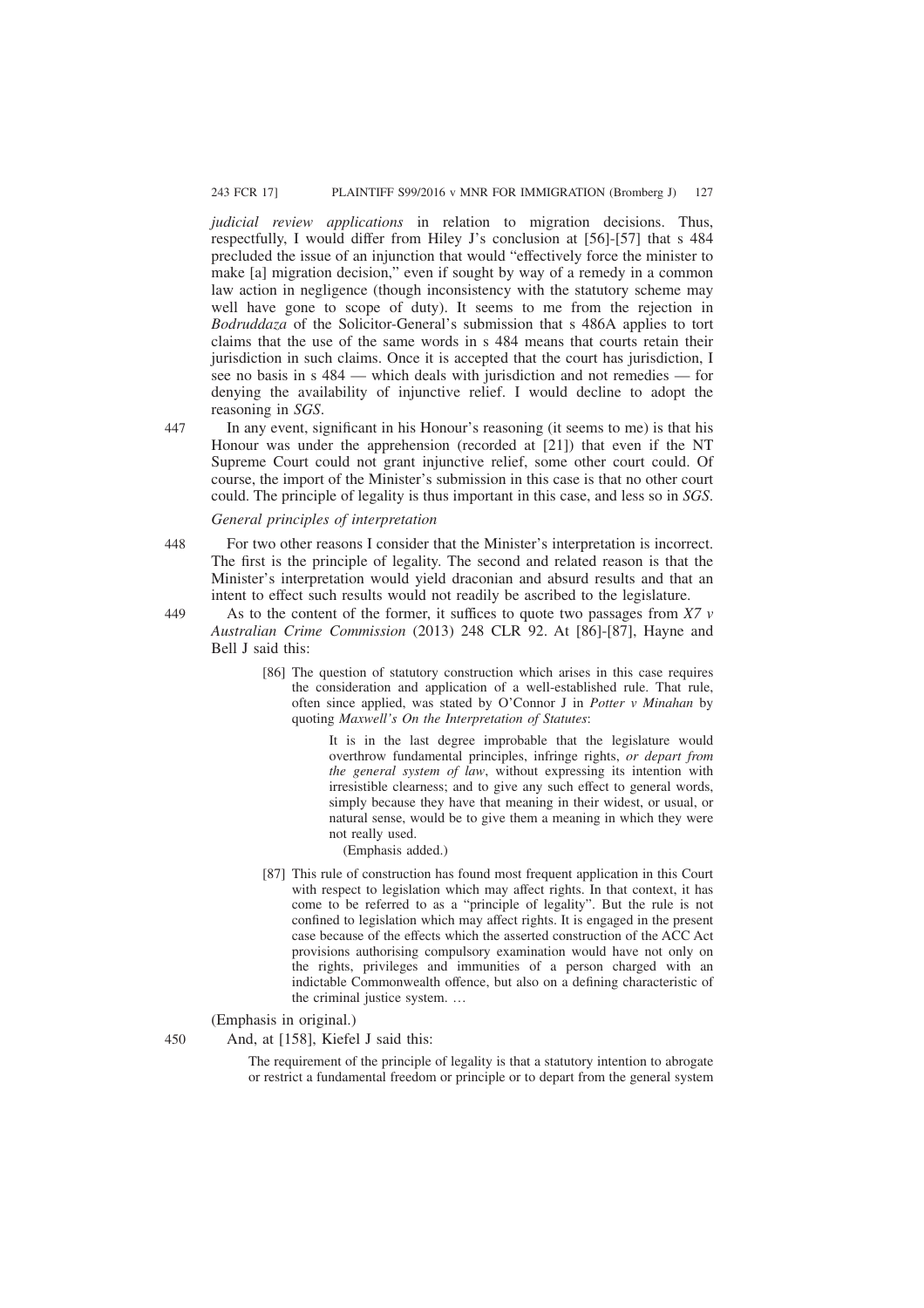of law must be expressed with irresistible clearness. That is not a low standard. It will usually require that it be manifest from the statute in question that the legislature has directed its attention to the question whether to so abrogate or restrict and has determined to do so.

- Very recently, Kiefel J's statement of principle was approved in *R v Independent Broad-Based Anti-Corruption Commissioner* (2016) 256 CLR 459 at [40] (French CJ, Kiefel, Bell, Keane, Nettle and Gordon JJ). 451
	- And it is useful to re-iterate the fundamental principles of statutory construction, as recently set out in *Federal Commissioner of Taxation v Unit Trend Services Pty Ltd* (2013) 250 CLR 523 at [47]:

As French CJ, Hayne, Crennan, Bell and Gageler JJ said in *Federal Commissioner of Taxation v Consolidated Media Holdings Ltd*: "This Court has stated on many occasions that the task of statutory construction must begin with a consideration of the [statutory] text". Context and purpose are also important. In *Certain Lloyd's Underwriters v Cross* French CJ and Hayne J said:

The context and purpose of a provision are important to its proper construction because, as the plurality said in *Project Blue Sky Inc v Australian Broadcasting Authority*, "[t]he primary object of statutory construction is to construe the relevant provision so that it is consistent with the language and purpose of *all* the provisions of the statute" … That is, statutory construction requires deciding what is the legal meaning of the relevant provision "by reference to the language of the instrument viewed as a whole", and "the context, the general purpose and policy of a provision and its consistency with fairness are surer guides to its meaning than the logic with which it is constructed".

- (Citations omitted; emphasis in original.)
- The final passage concerning context, general purpose, policy, and fairness is a quotation from Dixon CJ in *Commissioner for Railways (NSW) v Agalianos* (1955) 92 CLR 390 at 397, which passage was also cited by the Court (comprising French CJ, Gummow, Hayne, Kiefel and Bell JJ) in *AB v Western Australia* (2011) 244 CLR 390 at [10]. Their Honours continued: 453

The modern approach to statutory interpretation uses "context" in its widest sense, to include the existing state of the law and the mischief to which the legislation is addressed. Judicial decisions which preceded the Act may be relevant in this sense, but the task remains one of the construction of the Act.

(Citations omitted.)

- The Minister's submission was that if there was a breach of a duty of care and the applicant suffered damage, "she gets damages". It was put that s 474 did not preclude that outcome because "that's not calling into question the decision or its legal effectiveness; that's putting propositions about the consequence of it being carried out, which have private law results". In other words, the Minister's submission was that if he engaged in tortious conduct, damages were available (having not been mentioned in s 474), but injunctive relief was not. And injunctive relief would not be unavailable just in this Court: as counsel for the applicant noted, the Minister's interpretation of s 474 would cover every court in the country. 454
- That, in my opinion, is a very large submission. It goes well beyond the tort of negligence. It extends to any tort committed or apprehended to be committed by the Minister, the Commonwealth, or an officer of the Commonwealth, using powers under the Act, but which is not, or is not yet, a jurisdictional error. 455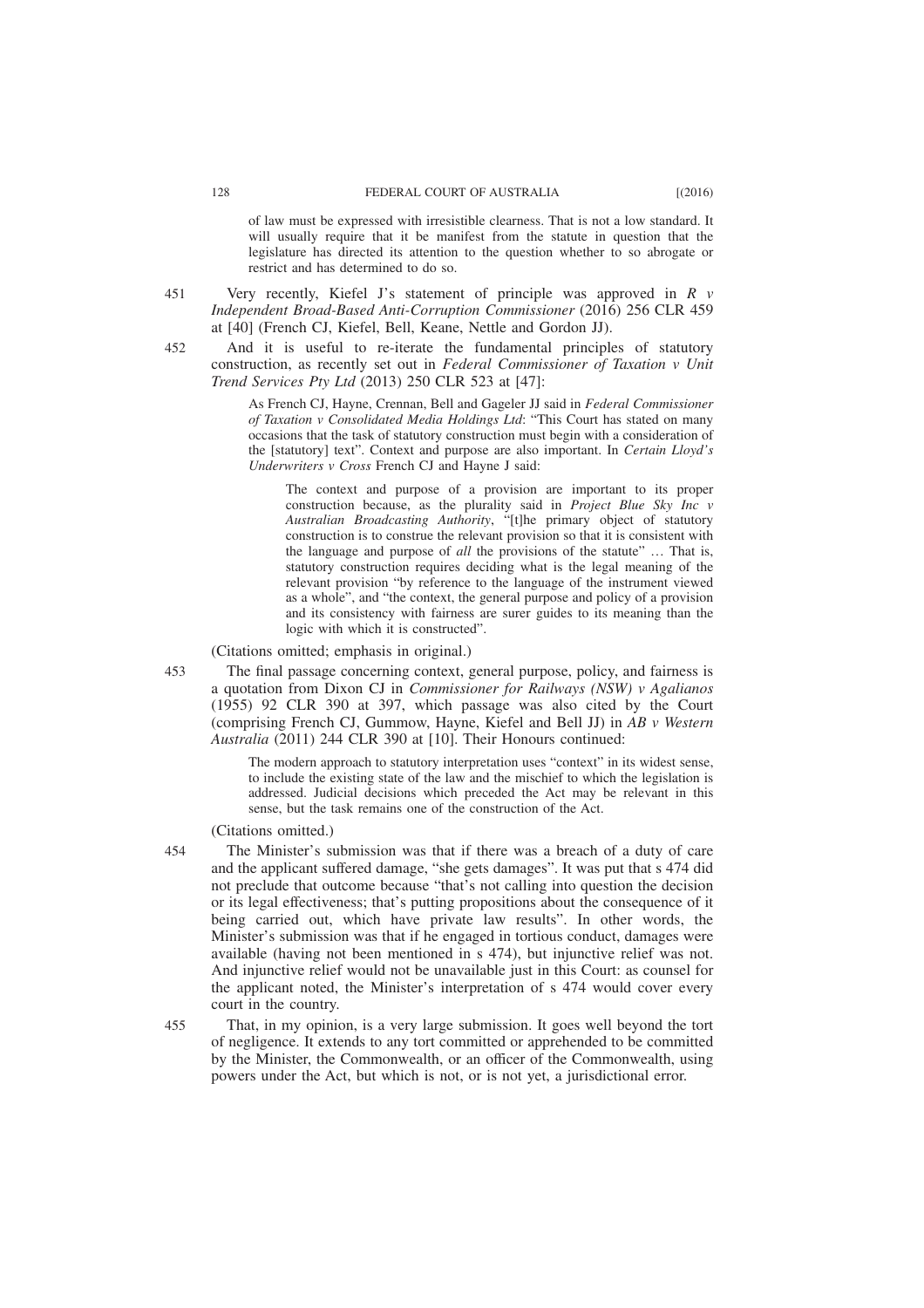### 243 FCR 17] PLAINTIFF S99/2016 v MNR FOR IMMIGRATION (Bromberg J) 129

- Suppose an applicant was being falsely imprisoned. Could it really be that the legislature intended that the falsely-imprisoned applicant could seek damages from the court from time to time during the course of his or her imprisonment, or after that imprisonment ended, but could never have the benefit of injunctive relief prohibiting his or her continued unlawful detention? Suppose it was clear that the Minister's gross negligence would very shortly cause the death of hundreds of detainees. Could it really be that the legislature intended that no injunction could issue preventing the negligence and that the detainees' descendants would have to wait for the detainees' death and then seek damages? 456
- Suppose the Minister purported unlawfully to expropriate all detainees' property. Would an injunction to restrain a conversion not issue? Suppose the Minister indicated he intended unlawfully to introduce corporal punishment in processing centres. Would an injunction restraining a common law battery not issue? Or, take the present case: suppose that the Minister's duty to the applicant extends to procuring for her a safe and lawful abortion and suppose that the Minister told the applicant he had no intention of so procuring. Could it really be that the Parliament intended that the applicant's choices were to take the risk of an unsafe or unlawful abortion, or to take the risk associated with having no abortion at all, and if she suffered damage in either case she would *then* have an entitlement to a remedy against the Minister? 457
- All of those outcomes are, in my judgment, irrational and draconian. They are inconsistent with the "general purpose and policy of [the] provision", which (as I have identified above) is concerned with judicial review. They are inconsistent with fairness. They markedly depart from the general system of the common law so far as it pertains to apprehended or continuing torts. In my view they would overthrow several fundamental principles of the law, such as that there is no wrong without a remedy: *ubi jus ibi remedium* (see, eg, *Western Counties Manure Company v Lawes Chemical Manure Company* (1874) LR 9 Ex 218 at 222 (Pollock B)). Or, relatedly, the principle that equity suffers not a right without a remedy: *Annuity and Rent-Charge* (1744) 1 Eq Ca Abr 31; 21 ER 851. Or, and most appositely, the following principle, from the speech of Lord Hanworth MR in *Graigola Merthyr Company Ltd v Mayor of Swansea* [1928] Ch 235 at 241-242: 458

When the Court has before it evidence sufficient to establish that an injury will be done if there is no intervention by the Court — it will act at once, and protect the rights of the party who is in fear, and thus supply the need of what has been termed protective justice. It is a very old principle. Sir E. Coke, 2nd Institute, p. 299, says 242 that "preventing justice excelleth punishing justice," and quotes Bracton's advice:

Et hoc faciat tempestive, ne per negligentiam damnum incurrat, quia melius est in tempore occurrere quam post causam vulneratam remedium quaerere.

The Latin translates roughly to "it is better to restrain in time than to seek a remedy after the injury has been inflicted."

Consistently with the principle of legality, "irresistibly clear words" would be required before I would construe s 474 as precluding the issue of injunctive relief in the case of a tortious wrong. I do not think the words are sufficiently clear. They bear also the less-offensive interpretation, consistent with authority, that injunctions *in relation to judicial review applications* are precluded. 459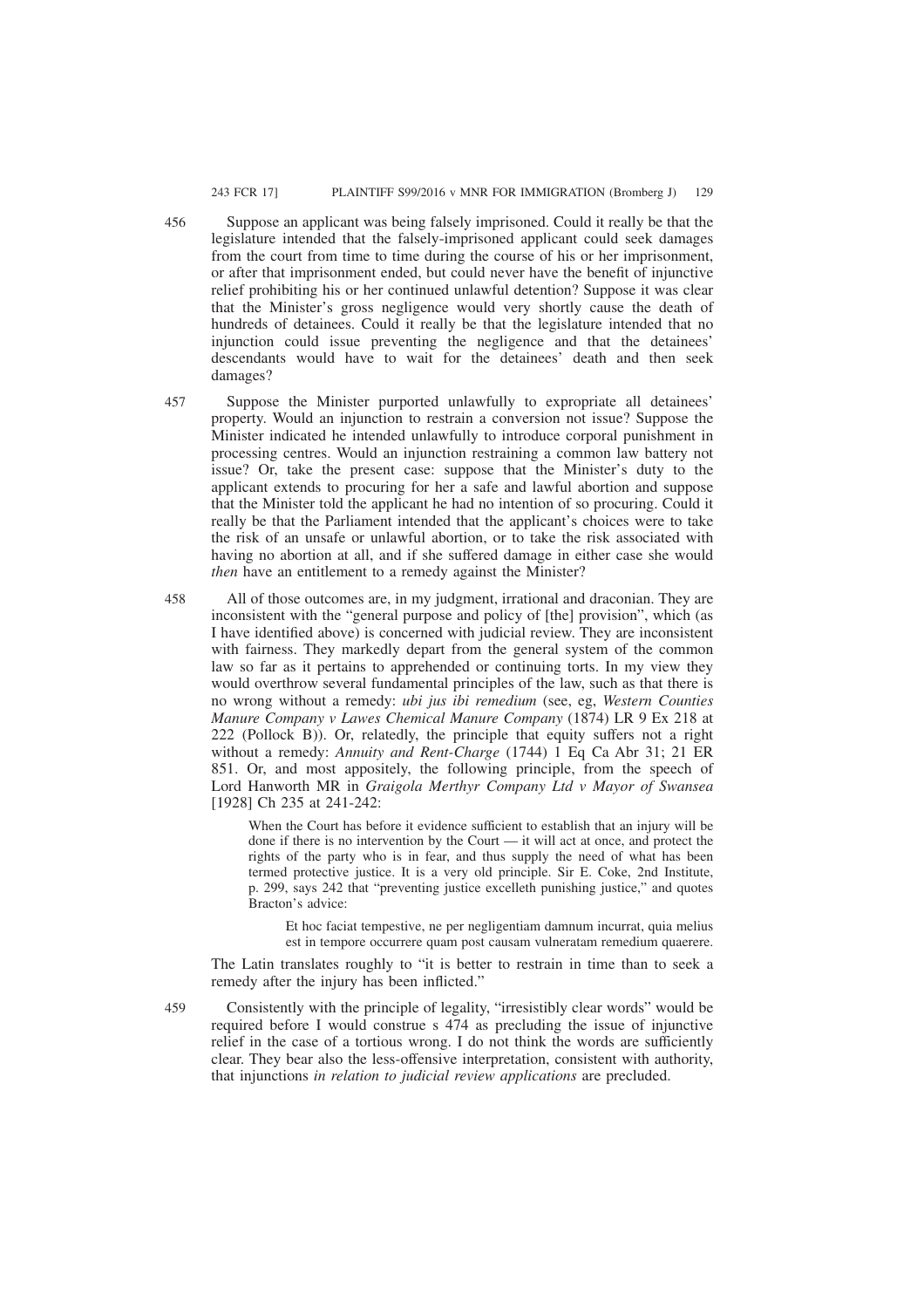### *Declaratory relief*

I have determined that the abortion procured by the Minister for the applicant in Papua New Guinea did not discharge the duty of care which is owed. The applicant has sought a declaration to that effect (paragraph B of the relief claimed). A further declaration is sought (paragraph A) to the effect that the procuration of an abortion in an Australian teaching hospital would satisfactorily discharge the duty of care owed.

461

460

The making of a declaration and the terms in which it should be framed are in the Court's discretion, but any declaration made by the Court should reflect the final outcome of the case with certainty and precision: *Stuart v Construction, Forestry, Mining and Energy Union* (2010) 185 FCR 308 at [89] (Besanko and Gordon JJ with whom Moore J agreed at [35]). In *Ainsworth v Criminal Justice Commission* (1992) 175 CLR 564 at 581-582, Mason CJ, Dawson, Toohey and Gaudron JJ said:

It is now accepted that superior courts have inherent power to grant declaratory relief. It is a discretionary power which "[i]t is neither possible nor desirable to fetter … by laying down rules as to the manner of its exercise." However, it is confined by the considerations which mark out the boundaries of judicial power. Hence, declaratory relief must be directed to the determination of legal controversies and not to answering abstract or hypothetical questions. The person seeking relief must have "a real interest" and relief will not be granted if the question "is purely hypothetical", if relief is "claimed in relation to circumstances that [have] not occurred and might never happen" or if "the Court's declaration will produce no foreseeable consequences for the parties".

(Citations omitted.)

See further, *Plaintiff M61/2010E v Commonwealth* (2010) 243 CLR 319 at [102]-[103] (the Court).

The reference in the last sentence of the passage quoted from *Ainsworth* to a circumstance that "might never happen" is to what Gibbs J said in *University of New South Wales v Moorhouse* (1975) 133 CLR 1 at 10. In the passage in which the quoted words appear, Gibbs J went on to say that a declaration may be an appropriate remedy where it is established that the defendant intends to take action that will amount to an infringement. 462

I would not make the declaration claimed at paragraph A of the claim for relief. A declaration of that kind would address circumstances that "[have] not occurred" in the absence of it having been established that the Minister intends to procure an abortion at an Australian teaching hospital. It would fall foul of the observation made in *Ainsworth*. 463

- However, I would make a declaration in relation to the procurement of an abortion in Papua New Guinea. That act of the Minister has occurred and is complete. A declaration in relation to that act will assist in the determination of the legal controversy and has utility. I would declare that the abortion that has been procured by the respondents to be performed in Papua New Guinea is not a safe and lawful abortion, and that its procuring did not discharge the respondents' duty to exercise reasonable care to discharge the responsibility that they assumed to procure for the applicant a safe and lawful abortion. 464
- Furthermore, whilst the Minister's intent to procure an abortion in Australia has not been established, the evidence does establish that the Minister intends to procure an abortion for the applicant. It has also been established that, unless that was done in a particular legal and medical setting, there would be a breach 465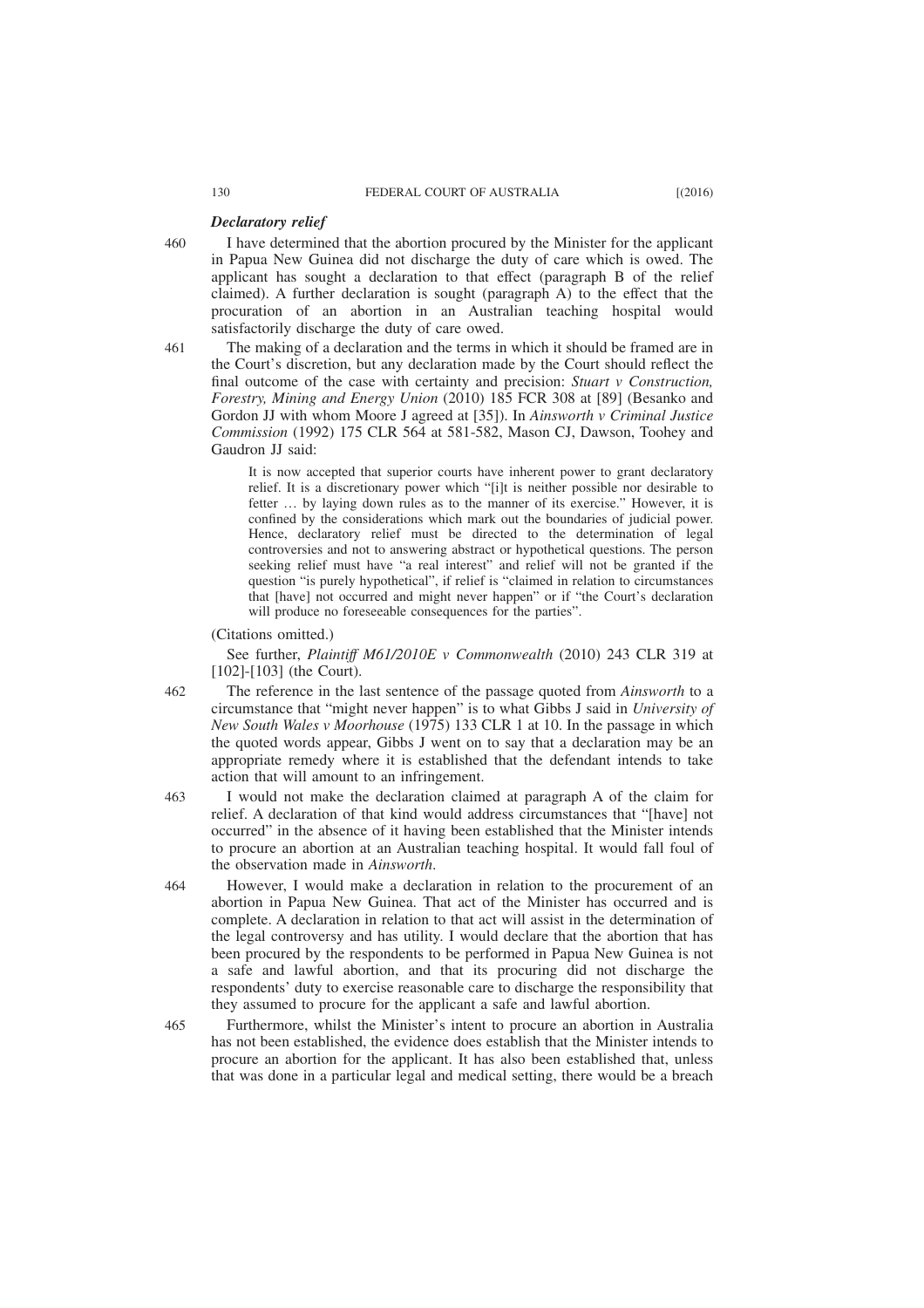of the duty of care owed. There would be utility in making a declaration which reflected the apprehended wrong which the Court has found. That would be relief directed to the determination of the legal controversy.

Accordingly, I would make a declaration in the following terms:

It would be a breach of the respondents' duty of care to exercise reasonable care to discharge the responsibility that they assumed to procure for the applicant a safe and lawful abortion where:

- (a) the abortion is procured so that it takes place in any location where a person who participates in an abortion is exposed to criminal liability; or
- (b) the abortion is procured so that it takes place in a hospital or other medical facility that does not have, or that cannot make available to the treating doctor or doctors who perform the abortion:
	- (i) the neurological expertise and neurological facilities referred to in the expert medical report of Associate Professor Ernest Somerville dated 19 April 2016, together with his expert medical report dated 27 April 2016; and
	- (ii) the psychiatric expertise, and other resources including crosscultural expertise, referred to in the expert medical report of Professor Louise Newman dated 18 April 2016, together with her email dated 27 April 2016; and
	- (iii) the anaesthetic expertise and anaesthetic facilities referred to the expert medical report of Dr Gregory Purcell dated 20 April 2016; and
	- (iv) the gynaecological expertise and experience, and the gynaecological facilities, referred to in the expert medical report of Professor Caroline de Costa dated 19 April 2016, together with her expert medical report dated 27 April 2016, and the expertise, experience and facilities referred to in the expert medical report of Dr Miriam O'Connor dated 20 April 2016, together with her expert medical report dated 27 April 2016.

# *Should an injunction be granted?*

- The applicant asserts a reasonable apprehension that the Minister will fail to discharge his duty of care. There is a basis for that apprehension because the Minister has already procured an abortion for the applicant which, as I have found, failed to discharge the duty of care owed and has indicated an unwillingness to procure any other kind of abortion. But, in the absence of a claim of breach and as damage has not been established, the applicant's cause of action is not yet complete. In that case, if the applicant is to obtain injunctive relief, a *quia timet* injunction would be required. A court may issue a *quia timet* injunction to prevent or restrain an apprehended or threatened wrong which would result in substantial damage if committed: *Hurst v Queensland (No 2)* [2006] FCAFC 151 at [20] (Ryan, Finn and Weinberg JJ). 467
- Before turning to consider the factors relevant to the grant of *quia timet* relief, I observe, as the tenor of the Minister's submissions did, that injunctions restraining the commission of the tort of negligence are rare. That, however, is not indicative of a doctrinal limitation. 468

As JD Heydon, MJ Leeming and PG Turner, *Meagher, Gummow and Lehane's Equity: Doctrines and Remedies* (5th ed, 2015) at [21-105] say:

It has sometimes been thought that an injunction to restrain the commission of the tort of negligence could not lie, whether the defendant is threatening to do an act for the first time, or to continue or repeat an act. The reasoning is that damage is

466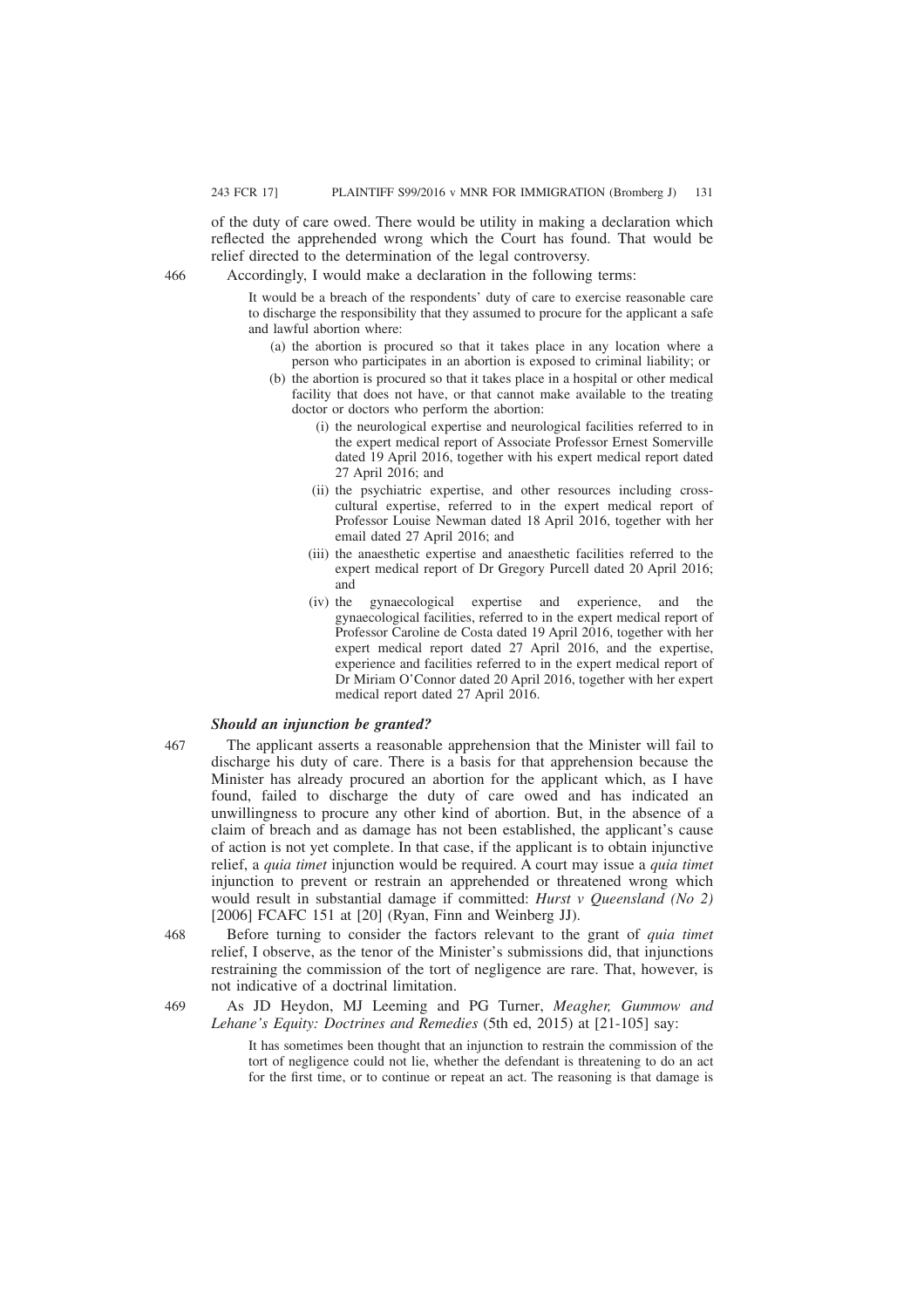one of the ingredients of the plaintiff's cause of action and since one can never tell in advance whether the defendant's activity will cause damage, no occasion to seek the injunction can, as a matter of logic, arise. That reasoning is faulty. If it were accepted, one could never obtain an injunction to restrain a nuisance, a tort in which damage is equally an ingredient. …

There is a reason why cases to restrain the commission of the tort of negligence are rare. Usually, damage is suffered before a claim is brought. It is obvious why that is so: in many cases risk of harm is not perceived by the plaintiff and so it cannot be avoided; in cases where a plaintiff perceives danger, especially physical danger, he or she will often take steps to avoid it; in some cases, he or she will take the risk of harm and, if it eventuates, commence proceedings (subject to claims of contributory negligence); finally, in some cases harm is perceived but is unavoidable. 470

- In that light, there is limited opportunity for plaintiffs to approach a court to restrain a tort. It might occur in these rare circumstances: 471
	- (1) the plaintiff has perceived the risk;
	- (2) the plaintiff is not prepared to take the risk;
	- (3) the risk is, in theory, avoidable or reducible;
	- (4) but, the risk is not in the power of the plaintiff to avoid or reduce;
	- (5) and, the risk is in the power of the defendant to avoid or reduce; and
	- (6) the plaintiff has enough time to go to court before the risk eventuates.
- This is such a case. The applicant is biologically unable to avoid the risks that attend continued pregnancy. The Minister has admitted that the applicant would be unable to procure an abortion without his assistance, but has indicated an unwillingness to make available any abortion other than the Papua New Guinea abortion. The applicant's options are to take the risk associated with abortion in Papua New Guinea, take the risk associated with continued pregnancy, or commence proceedings. It will be only exceptional cases in which an applicant has so few options. 472
- Accordingly, I do not consider the novelty of the remedy as constituting a bar to its award, should the claim deserve it. And, unless the remedy was doctrinally sound, it is difficult to imagine why the learned authors of *Meagher, Gummow and Lehane* would devote text to explaining why it is, in principle, available. 473
- Finally, while my researches were unable to reveal a claim in which an injunction was issued in respect of negligence on a final basis, injunctions have been issued on an interlocutory basis, which engenders that the same relief must be available finally: *Toomelah Boggabilla Local Aboriginal Land Council v Minister for Aboriginal and Torres Strait Islander Affairs* (1996) 69 FCR 306 at 309 (Foster J), relying on *Minister for Immigration, Local Government and Ethnic Affairs v Msilanga* (1992) 34 FCR 169 at 179 (Beaumont J). In *Mastipour v Secretary, Department of Immigration and Multicultural and Indigenous Affairs* [2003] FCA 952, the applicant claimed that the respondent "owed to him a duty to take care to avoid exposing him to circumstances which are or were likely to cause him emotional shock and psychiatric injury, that the duty of care has been breached, and that as a consequence he has suffered severe emotional shock and psychiatric injury." Mansfield J made this Order: 474

The first respondent do transfer the applicant as soon as reasonably practicable to either the Villawood Immigration Reception Processing Centre or to the Maribyrnong Immigration Reception Processing Centre as the first respondent may determine.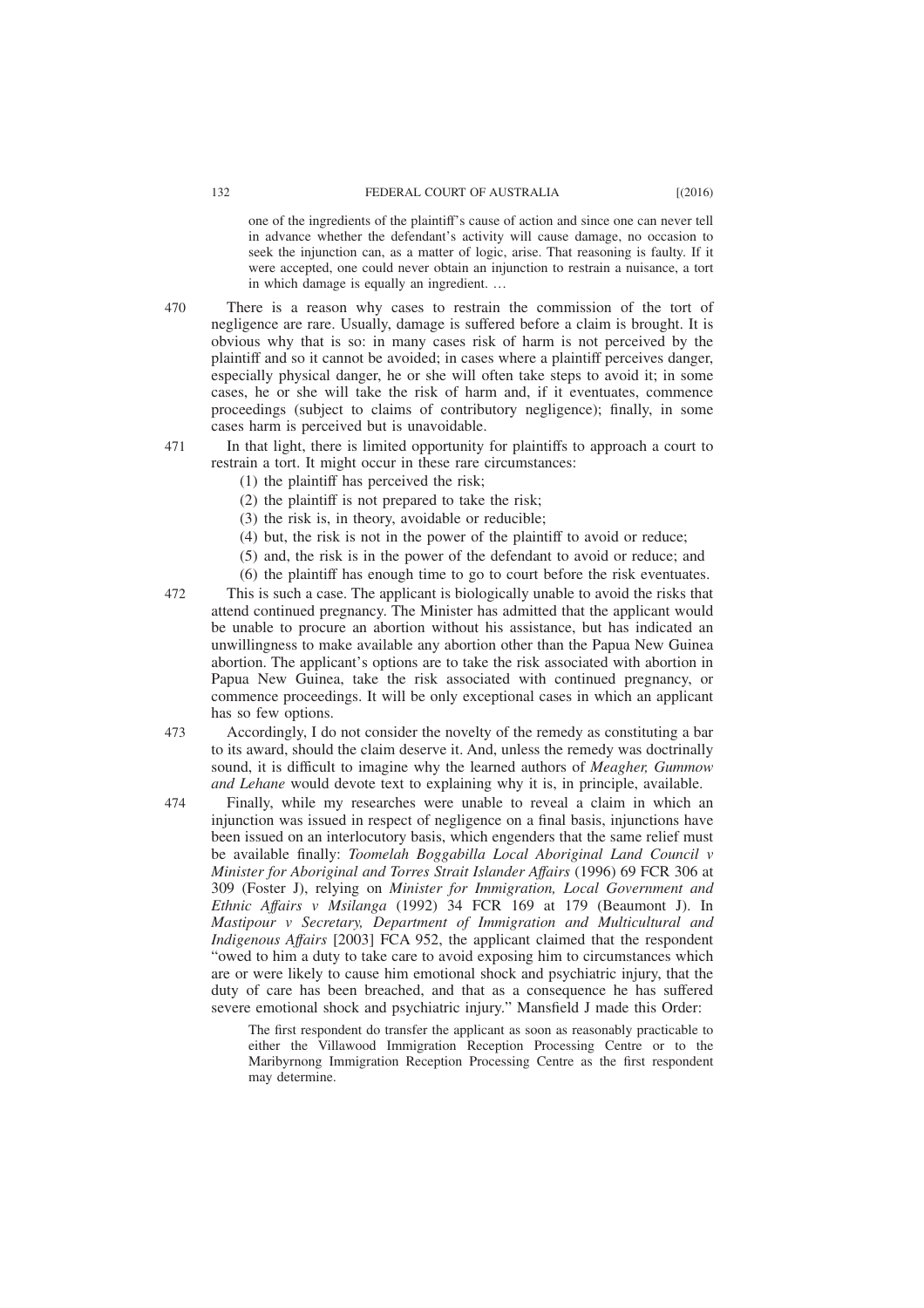- An appeal was allowed, but only because of the form of the order: *Secretary, Department of Immigration and Multicultural and Indigenous Affairs v Mastipour* 207 ALR 83. As Lander J explained:
	- [139] However, in my opinion, a mandatory injunction of the type made was inappropriate.
	- [140] The terms of the order are such that the order is already spent. The order required the secretary to transfer Mr Mastipour and no more. It was put to counsel, during argument, that the order in its literal terms would not prevent the secretary returning Mr Mastipour to Baxter.
	- [141] *Both counsel, however, accepted that the spirit of the order was that Mr Mastipour be removed to one of those places and kept there*. If that is the way in which the order should be read, it would mean that the secretary could not move Mr Mastipour to a hospital or to some other detention centre. Again, if the order was understood in the way that counsel accepted, it might mean that the secretary was not able to remove Mr Mastipour from Australia if the occasion arose for a power to be exercised under s 198 of the Act. The order sought was an interlocutory order. The terms of the order made were more akin to a final order. For those reasons, the terms of the order were inappropriate.
	- (Emphasis added.)
- The basis of the order, as Lander J explained, was the following: 476
	- [132] The primary judge, in my opinion, properly recognised that the application for an injunction was dependent upon Mr Mastipour establishing that there was a duty of care. Once he established that there was a duty of care which, as I say, is admitted, the question for the trial judge was whether there was a serious question to be tried in relation to the breach of that duty.
	- [133] There can be no doubt that if there was a serious question to be tried in relation to the continuing breach of duty by the secretary, the balance of convenience favoured Mr Mastipour, notwithstanding Mr Wallis' protestations that it would not be viable to move Mr Mastipour to another detention centre.
	- [134] There was a further question being whether or not injunctive relief would go to restrain the continuing breach of a duty of care. That matter does not arise on this appeal because it was not argued that if there was a serious question to be tried and, if the balance of convenience favoured Mr Mastipour, an order in the nature of injunction could not be made.
	- [135] The only real question before the primary judge, and it was a matter of fact, was whether there was a serious question to be tried in relation to a continuing breach of duty.
	- [136] In my opinion, the evidence overwhelmingly supported the decision arrived at by the primary judge. There can be no doubt, in my opinion, that the evidence adduced, most of which was uncontradicted, supported the finding that there was a serious question to be tried.
	- [137] In those circumstances, the primary judge was right to conclude that an injunction should issue.
- The orders substituted were as follows: 477

Until the trial of this action or until further order, whichever first occurs, an injunction is hereby granted restraining the first respondent (the secretary) from:

(1) Detaining the applicant (Mr Mastipour) at the Baxter Reception and Processing Centre in Port Augusta, South Australia; or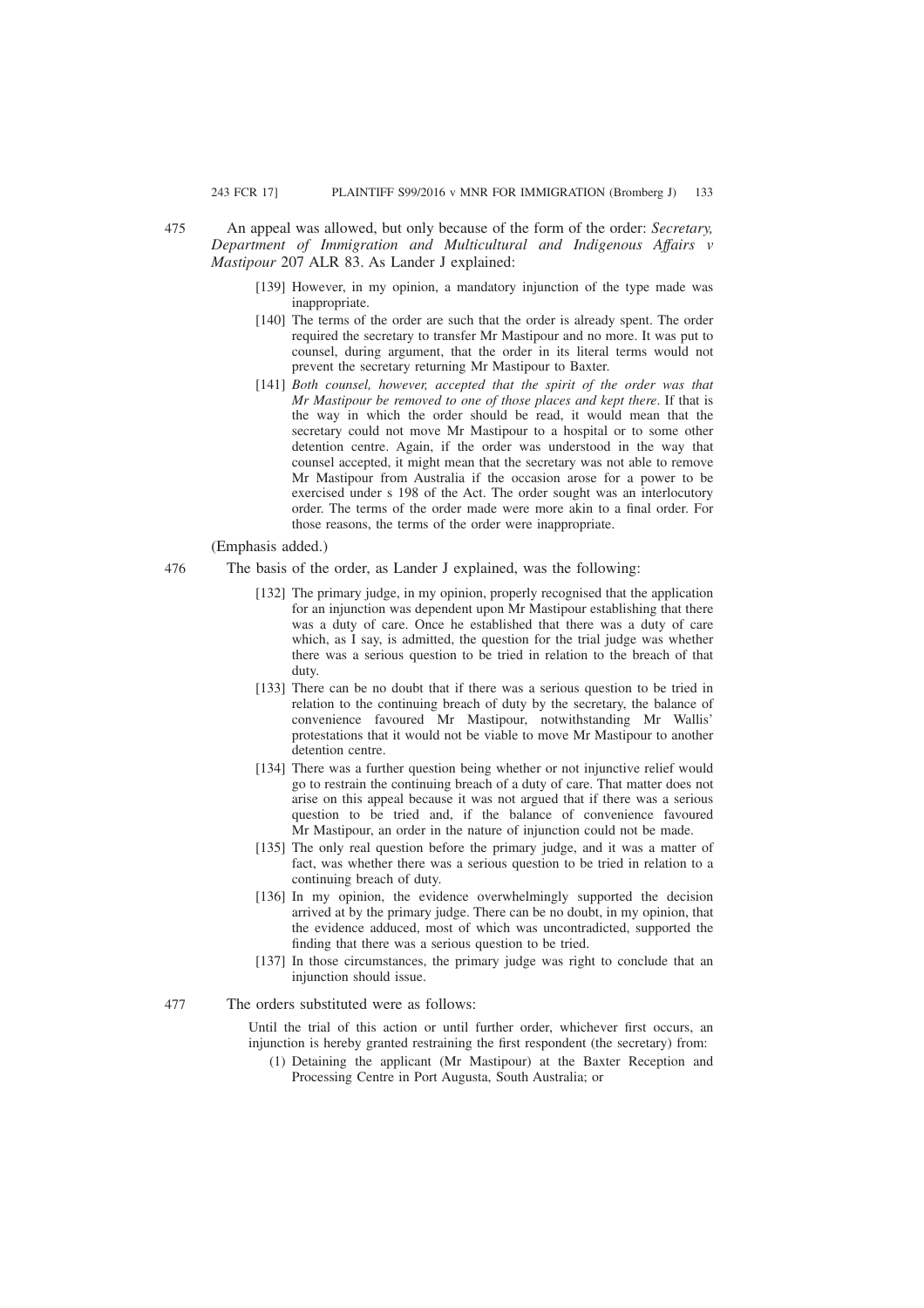- (2) Removing the applicant (Mr Mastipour) to the Port Hedland Reception and Processing Centre in Western Australia.
- I am of the opinion that there is no doctrinal barrier to my issuing an injunction. Dunford J came to the same conclusion in *Prisoners A to XX Inclusive v New South Wales* (1994) 75 A Crim R 205 at 213 and see *Patsalis v New South Wales* [2012] NSWSC 267 at [54] (Beech-Jones J). 478
- A survey of the general principles for the grant of a *quia timet* injunction is usefully provided by Bennett J in *Apotex Pty Ltd v Les Laboratoires Servier (No 2)* (2012) 293 ALR 272 at [46]: 479
	- [46] The following principles generally apply to the grant of a quia timet injunction:
		- A quia timet injunction is granted to prevent a threatened infringement of the rights of the applicant. The applicant must show that what the respondent is threatening and intending to do will cause imminent and substantial damage to the applicant: *Royal Insurance Co Ltd v Midland Insurance Co Ltd* (1908) 26 RPC 95 at 97; followed in *Bendigo and Country Districts Trustees and Executors Co Ltd v Sandhurst and Northern District Agency Co Ltd* (1909) 9 CLR 474 at 478; [1909] HCA 63 (*Bendigo*).
		- The word "imminent" means that the injunction must not be granted prematurely. The degree of probability of future injury is not an absolute standard. What is to be aimed at is justice between the parties, having regard to all the relevant circumstances: *Hooper v Rogers* [1975] Ch 43 at 50; [1974] 3 All ER 417 at 421. However, this is not to be taken as conveying that future injury need not be shown to be likely at all: *Magic Menu Systems* at FCR 270; ALR 208.
		- Quia timet injunctions are not to be granted unless the imminence of the act to be prohibited is sufficiently clearly established to justify the court's intervention. (I C F Spry *The Principle of Equitable Remedies: Specific Performance, Injunctions, Rectification and Equitable Damages*, 8th ed, Law Book Co, NSW, 2010 (*Spry*), referred to and adopted by Weinberg J in *Glaxosmithkline* at [94].)
		- In deciding whether to grant a quia timet injunction, the court will have regard to the degree of probability of the apprehended injury, the degree of seriousness of the injury and the requirements of justice between the parties: *Hurst v Queensland (No 2)* [2006] FCAFC 151 at [21].
	- I note that in the last dot point, Bennett J referred to *Hurst*. In *Hurst*, the appellant sought an injunction against the State of Queensland. A finding was made that the State of Queensland had contravened the *Disability Discrimination Act 1992* (Cth) in relation to the provision of education services to Hurst. Hurst sought an injunction restraining the State of Queensland from continuing to deny her the services of an Auslan interpreter. Having noted that a *quia timet* injunction was being sought, Ryan, Finn and Weinberg JJ set out their formulation of the test, to which Bennett J referred in her survey. At [21] their Honours said:

In *quia timet* proceedings, the court will have regard to the degree of probability of apprehended injury, the degree of the seriousness of the injury, and the requirements of justice between the parties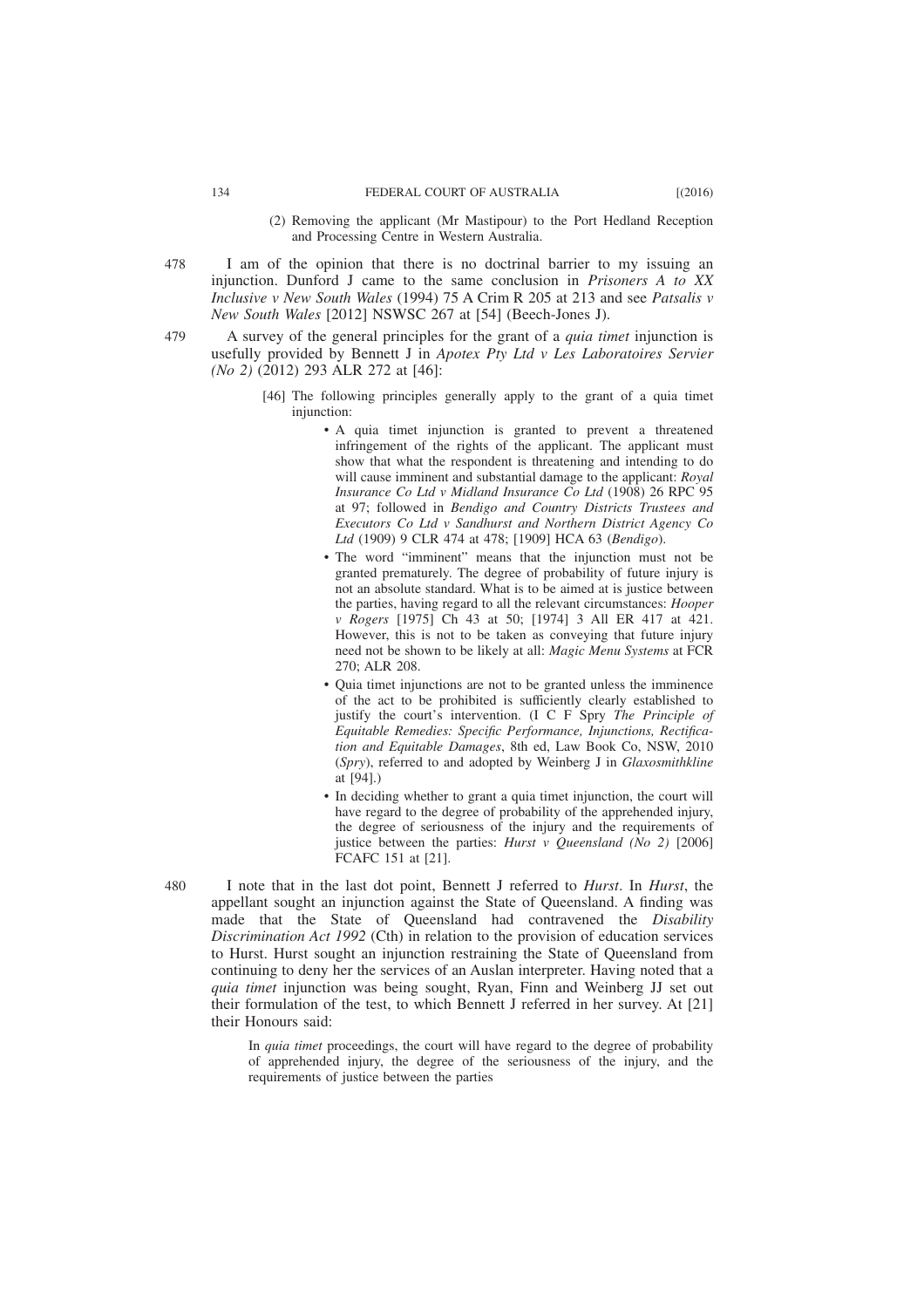- Their Honours continued by referring to the following two sources. They said at [21]-[22]:
	- [21] … In *R v Macfarlane; Ex parte O'Flanagan and Ex parte O'Kelly* (1923) 32 CLR 518 Isaacs J observed (at 539):

The Court is not entitled to apply the obstacle of injunction to the contemplated action of a co-ordinate branch of the Government unless not only a case of clear illegality, proved to be calculated to result in a clear injury, is established, but also it is shown that by no other means can injury be averted or sufficiently compensated for.

- [22] Dr I C F Spry, in *The Principles of Equitable Remedies: Specific Performance, Injunctions, Rectification and Equitable Damages* (2001, 6th ed), comments (at 378) that *quia timet* injunctions are not granted unless the imminence of the act to be prohibited is sufficiently clearly established to justify the court's intervention. The fact that there is no breach presently occurring may make it more difficult, as a matter of evidence, to establish that there is a sufficient risk of a future injury to justify the immediate grant of an injunction. If, in all the circumstances, the likelihood that an injury will take place is not sufficiently high, *quia timet* relief will be refused. The applicant will be left either to avail himself or herself of such other remedies as may be open, or else to renew his or her application should the likelihood of an injury subsequently increase sufficiently to render equitable intervention appropriate.
- The reference to the observations made by Isaacs J in *R v Macfarlane; Ex parte O'Flanagan* (1923) 32 CLR 518 has caused me to consider whether there is a stricter test for an injunction, or at least a *quia timet* injunction, when that relief is sought against "a co-ordinate branch of the Government". 482
- *Macfarlane* was a case in which an interlocutory injunction was sought against members of a statutory board appointed to inquire as to whether Macfarlane (and others) should be deported. The claim for an injunction was based on the alleged invalidity of the Commonwealth enactment pursuant to which the inquiry was being conducted. Knox CJ held that there was no substance to the challenge to the enactment and dismissed the application for the injunction (at 528-533). Higgins J held that the injunction ought be refused even if the enactment was invalid on the basis that, in the circumstances, the plaintiffs were not entitled to an injunction (at 577). Rich J agreed with Isaacs J (at 578). Starke J held that the enactment was within power (at 583) and did not decide whether an injunction would be an appropriate remedy (at 584-585). 483
- It is only in the judgment of Isaacs J (with whom Rich J agreed) that the governmental character of the defendant was raised as a basis for the test for the grant of an injunction. 484
- The observation made by Isaacs J has not often been adopted. Although referred to in *Hurst*, the formulation of the test at [22] of *Hurst* does not reflect the formulation adopted by Isaacs J. That was so in circumstances where the Court was dealing with an injunction sought against the State of Queensland. Nor does the Full Court's application of the test (at [23]-[25]) suggests that the formulation of Isaacs J was applied. Instead, the Full Court applied its own test. 485
- Weinberg J, a member of the Full Court in *Hurst*, was also a member (with Black CJ and Sundberg J) of the Full Court in *Minister for Immigration and Multicultural and Indigenous Affairs v VFAD* (2002) 125 FCR 249. As the headnote to that case states, the central issue on the appeal was whether the 486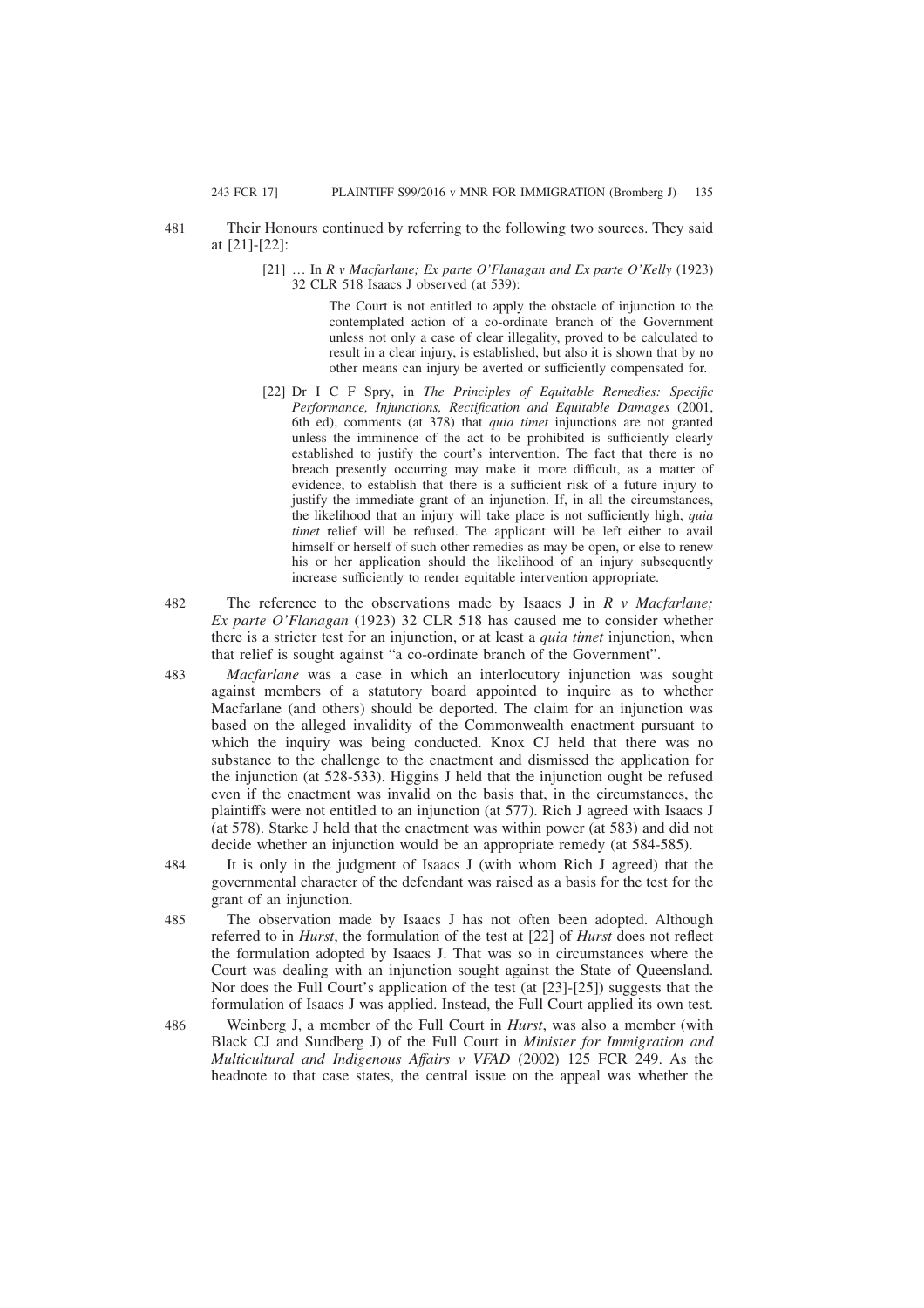power conferred by s 23 of the Federal Court Act to make interlocutory orders could be exercised to order the release, on a temporary basis, of persons in immigration detention. The question was whether s 196(3) of the Act abrogated the s 23 power in relation to persons kept in immigration detention. The Full Court rejected the proposition that it did (at [104]).

487

At [103], Black CJ, Sundberg and Weinberg JJ referred to the judgment of Isaacs J in *Macfarlane* but only for the proposition that in a suitable case a *quia timet* injunction might be "possible as preventive". There is no reference made to the observation of Isaacs J set out in *Hurst*. Nor is there any suggestion in the following discussion about the power conferred upon this Court by s 23, that a different test for the grant of an injunction (or a *quia timet* injunction), applies in relation to an injunction sought against the executive. At [98]-[101], the Full Court said:

- [98] In general terms, therefore, the High Court has held that the power conferred upon this Court by s 23 may be exercised in any proceeding in which this Court has jurisdiction. That power is subject only to the limits specifically identified by the High Court, particularly the limits to which reference was made in *Patrick*, as set out above. It is at least implicit in what was said in that case that the section should be construed as conferring power on this Court to ensure that it can exercise effectively the jurisdiction which it otherwise possesses. That conclusion is generally consistent with the broad ambit of the power conferred upon this Court in its original jurisdiction by ss 19 and 21.
- [99] It should be noted that the wide interpretation accorded to s 23 by the High Court is, in general terms, consistent with the approach traditionally taken to the power of superior courts of record to grant interlocutory injunctions. Such injunctions may be granted to protect equitable rights and, in what is sometimes described as the "auxiliary jurisdiction", *to restrain the threatened infringement of some legal right (that is, some breach of contract, tort or invasion of statutory right)*.
- [100] Historically, injunctive relief would only be granted to protect a right that was proprietary in nature, in circumstances where damages would not be an adequate remedy. It is now no longer necessary to demonstrate that the legal right which is threatened is proprietary: *Bateman's Bay Local Aboriginal Land Council v Aboriginal Community Benefit Fund Pty Ltd* (1998) 194 CLR 247 at 258 [27]; *Egan v Willis* (1998) 195 CLR 424 at 438 [5] and *Cardile* at 395 [30], citing *Bradley v Commonwealth* (1973) 128 CLR 557.
- [101] In modern times, there is nothing peculiar about the notion that an interlocutory injunction can be granted by the courts to restrain what is said to be an unlawful detention. In *M Aronson* and *B Dyer*, Judicial Review of Administrative Action (2nd ed, 2000), the learned authors observe (p 670): "*There is no reason in principle against the possibility of terminating an imprisonment by means of a mandatory injunction, but no decision expressly so holds.*"

(Emphasis added.)

The challenge to the following order made by the primary judge was dismissed: 488

> Until the hearing and determination of the proceeding or until further order the respondent, whether by his servants, agents or howsoever otherwise, be restrained from continuing to detain the applicant in immigration detention under the *Migration Act 1958* (Cth).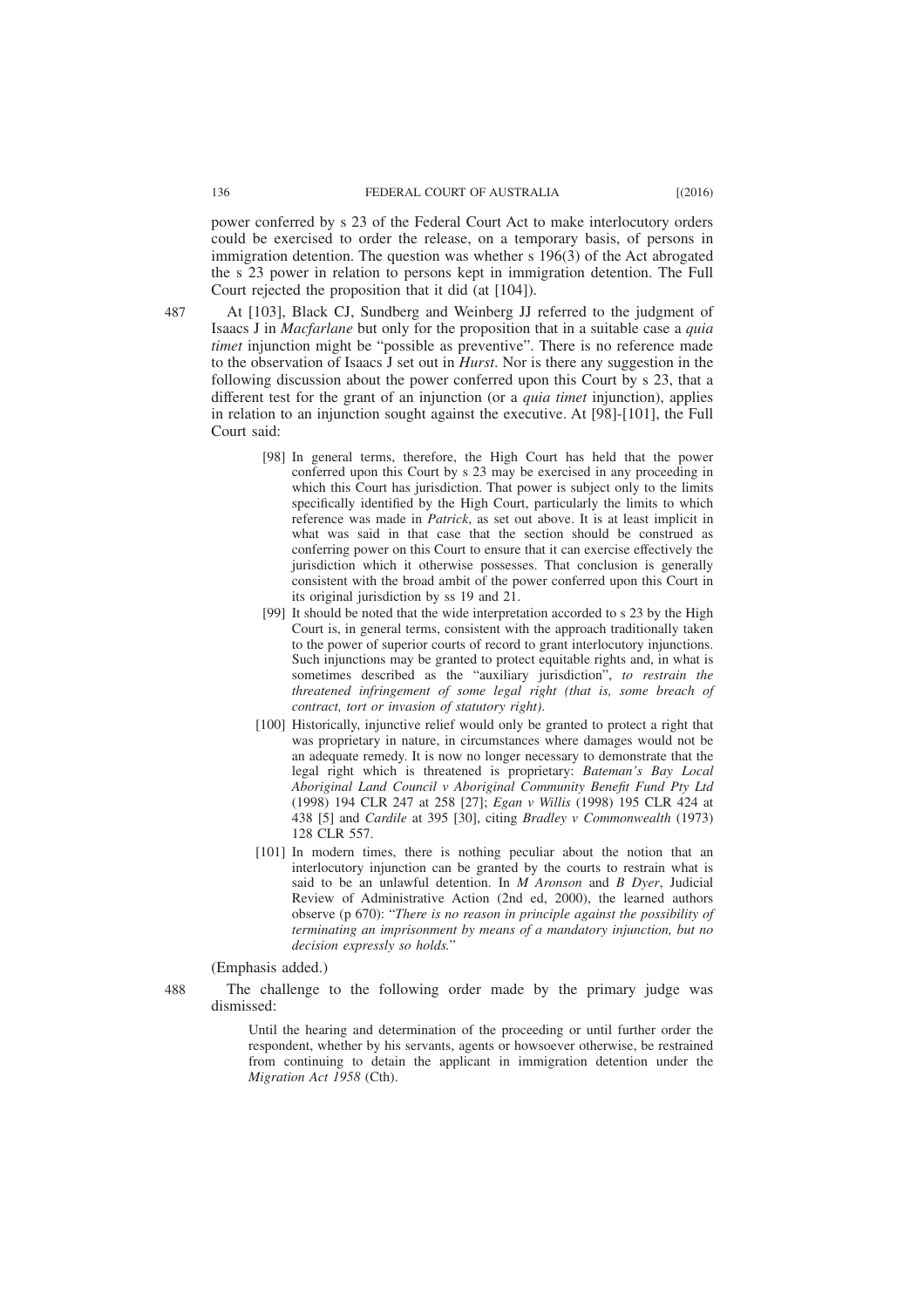- Since *Al-Kateb v Godwin* (2004) 219 CLR 562, some of the reasoning in *VFAD* is no longer good law. But the observations made on s 23 of the Federal Court Act and the power to grant injunctions, are unaffected. I do not consider that the principles for the grant of *quia timet* injunctions collected by Bennett J in *Apotex*, cease to be the applicable principles where an injunction is sought against the Commonwealth. I will apply those principles. 489
- The imminence of harm is a factor that needs to be considered. "Imminent", in this context means that the injunction must not be issued prematurely. Whilst that question is directed to the prospect of harm, I should say something first about the prospect of breach. No submissions were made (and perhaps the urgency with which this matter came on provides a justification) as to when (assuming the existence of the duty of care), the Minister is obliged to discharge his duty to procure an abortion for the applicant. It will only be at that time, assuming no effective discharge of the duty beforehand, that a breach of the duty will have occurred. 490
- The evidence was not expressly directed to that issue. However, it is a fair inference that the duty, being a duty to take reasonable care in relation to a matter concerning the applicant's health, entails the obligation to procure an abortion as soon as is reasonably possible. I say that including because it is admitted by the Minister that whilst the applicant continues to carry her pregnancy she is suffering mental harm. There was also uncontested evidence that by reason of cultural and religious practice applicable to the applicant, no abortion may be performed if the pregnancy is carried beyond 16 weeks. The best evidence I have as to the date of the rape is that it occurred on 31 January 2016. If that is accurate, then 22 May 2016 is the last day on which an abortion may be performed. It seems to me therefore that even if a generous view is taken as to what is a reasonable time for the Minister to procure a safe and lawful abortion and, allowing for a grace period of, say, a week, a safe and lawful abortion must be procured on or before 15 May 2016 in order for the Minister to avoid breaching his duty of care. I so find. 491
- I proceed on that assumption to consider the imminence of harm. The answer is fairly obvious. I do not regard it as premature to grant an injunction now, in relation to the risk of harm that has probably already manifested to some extent but which will be manifest within one or two weeks. 492
- Whilst the degree of probability of harm is not an absolute standard, the aim being "justice between the parties, having regard to all the relevant circumstances", the probability should nevertheless be evaluated and considered. As the Full Court said in *Hurst*, the degree of seriousness of the injury must also be considered. 493
- I have already given consideration to both the probability and the magnitude of the apprehended injury in applying the *Shirt* formula. That assessment was performed through a frame not inappropriate for adoption here. Consistently with my earlier findings at [307]-[372] and [274] and [289], I consider that the magnitude of the medical risks are high to extreme whilst the probability of occurrence is material to very significant. As for the risks of prosecution or conviction, the magnitude is high to extreme whilst the probability of occurrence is very low. 494
- All in all, that provides a strong foundation for the grant of a *quia timet* injunction. An additional factor in support of an injunction is the concession made by the Minister that the nature of any hardship that may be imposed on 495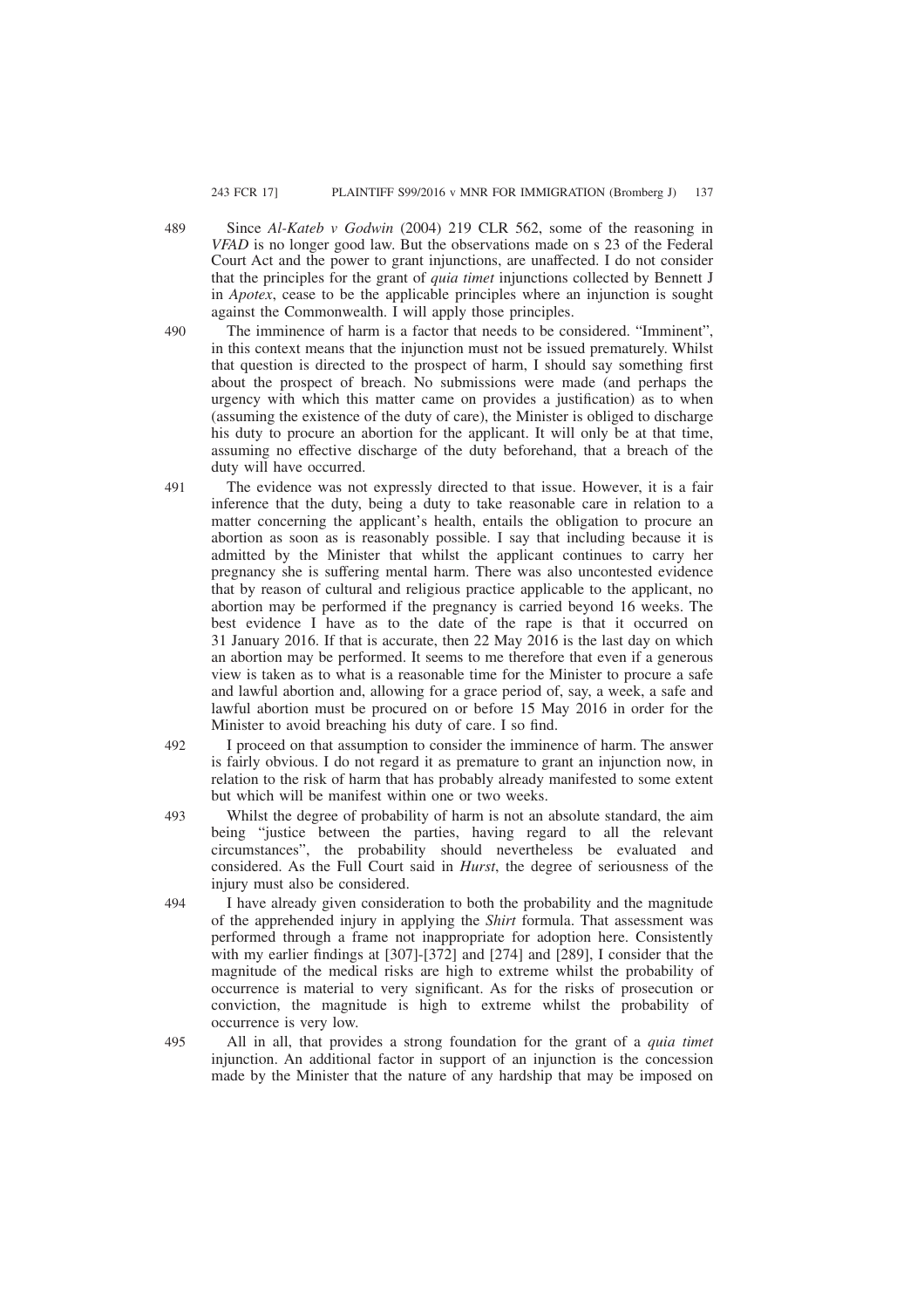the Minister by the grant of an injunction is not a significant factor against an injunction being granted in this case. It is also admitted by the Minister that damages would not provide a sufficient remedy to the applicant. That is a potent consideration in favour of an injunction. The advice of Lord Hanworth MR in *Graigola Merthyr* (see [458]) that it is better to restrain in time than to seek a remedy after the injury has been inflicted, is wiser still where the infliction of injury will be irremediable.

496

- The Minister submitted that he had not behaved wantonly or unreasonably. That consideration is sourced from *Redland Bricks Ltd v Morris* [1970] AC 652 at 665-666. It relates specifically to the grant of a mandatory injunction. I do not propose to grant a mandatory injunction but note that, in this country, *Redland Bricks* is not without its critics: *Meagher, Gummow and Lehane* (5th ed, 2015) at [21.440] and [21.465]; ICF Spry, *The Principles of Equitable Remedies* (6th ed, 2001) at p 547.
- Further, I have at [402] made observations about the implausibility of the position taken by Mr Nockels. Those observations do not support the proposition that there has been no unreasonable conduct. Save for the form of any injunction to be issued, which I will shortly address, there are no other considerations which were relied upon by the Minister. 497
- To my mind, the totality of those considerations, examined through the frame of doing justice between the parties, favour the grant of a prohibitive injunction. If it had been necessary to apply what I consider to be the stricter approach propounded by Isaacs J in *Macfarlane*, I would have nevertheless arrived at the same conclusion. To my mind this is a clear case of apprehended breach and the risks of harm are sufficiently grave for me to conclude that the prospect of injury is clear should the duty of care not be discharged. 498

The terms of an injunction should clearly identify what is required of the person subject to it. The formulation of an effective and clearly-worded restraint is not without difficulty in the context of this case. I am presently resistant to the form of prohibitory injunction that the applicant seeks as follows:

- G. Alternatively to F, an injunction restraining the Commonwealth from failing to procure for the Applicant a surgical abortion both at a place other than in Papua New Guinea and in a hospital certified as appropriate for that abortion by:
	- (a) a specialist gynaecologist, who is a fellow of the Royal Australian and New Zealand College of Obstetricians and Gynaecologists;
	- (b) a specialist neurologist, who is a fellow of the Royal Australasian College of Physicians;
	- (c) a specialist psychiatrist, who is a fellow of the Royal Australian and New Zealand College of Psychiatrists; and
	- (d) a specialist anaesthetist, who is a fellow of the Australian and New Zealand College of Anaesthetists.

I prefer the following formulation:

- (1) On or before \_\_\_\_\_\_\_\_\_\_\_\_\_\_\_, the Respondents cease to fail to discharge the responsibility that they assumed to procure for the Applicant a safe and lawful abortion.
- (2) Upon the Respondents discharging their duty of care to exercise reasonable care to procure for the Applicant a safe and lawful abortion:
	- (a) the abortion not be procured so that it takes place in Papua New Guinea; and

499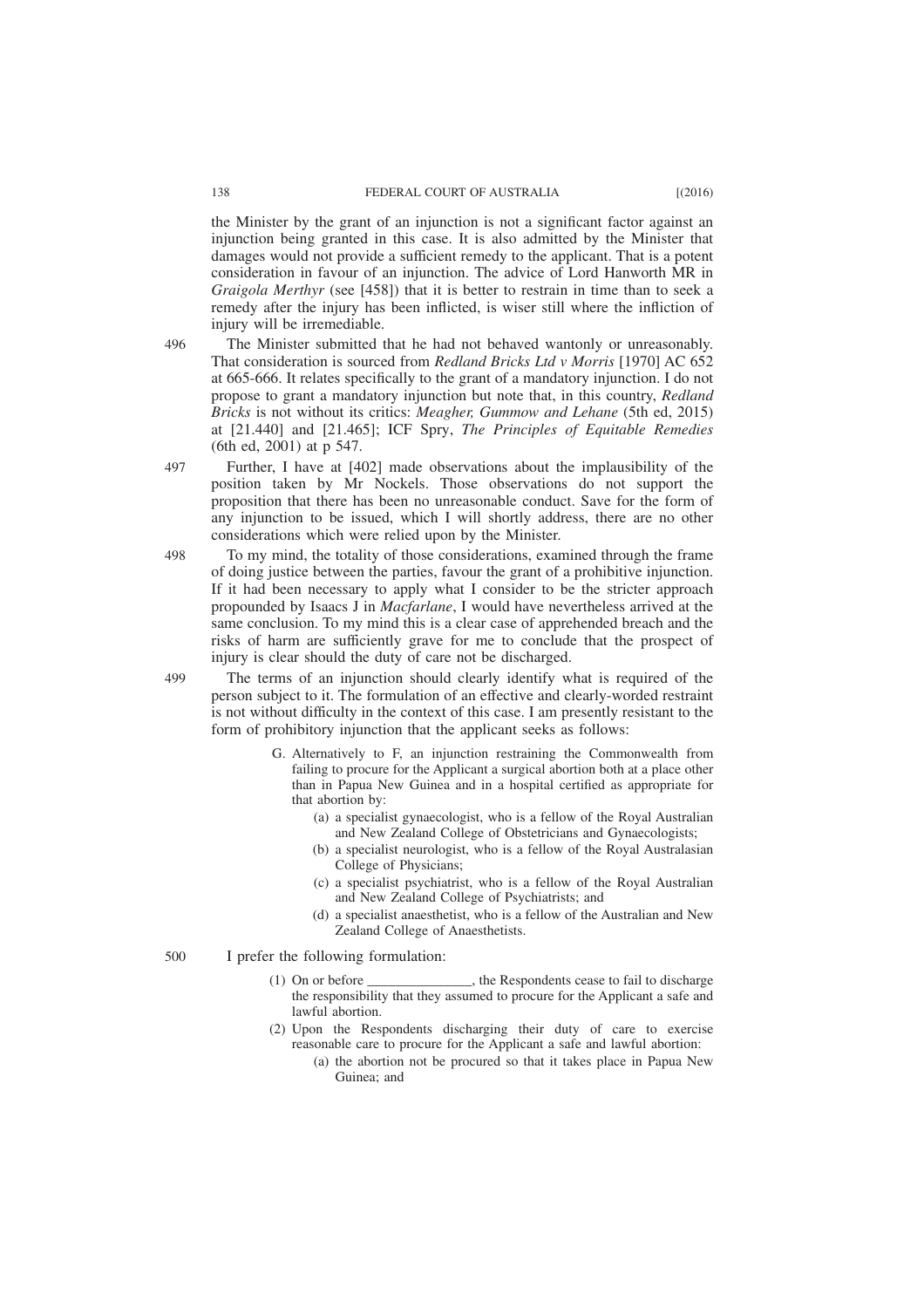- (b) the abortion not be procured so that it takes place in any location where a person who participates in an abortion is exposed to criminal liability; and
- (c) the abortion not be procured so that it takes place in a hospital or other medical facility that does not have, or that cannot make available to the treating doctor or doctors who perform the abortion:
	- (i) the neurological expertise and neurological facilities referred to in the expert medical report of Associate Professor Ernest Somerville dated 19 April 2016, together with his expert medical report dated 27 April 2016; and
	- (ii) the psychiatric expertise, and other resources including cross-cultural expertise, referred to in the expert medical report of Professor Louise Newman dated 18 April 2016, together with her email dated 27 April 2016; and
	- (iii) the anaesthetic expertise and anaesthetic facilities referred to in the expert medical report of Dr Gregory Purcell dated 20 April 2016; and
	- (iv) the gynaecological expertise and experience, and the gynaecological facilities, referred to in the expert medical report of Professor Caroline de Costa dated 19 April 2016, together with her expert medical report dated 27 April 2016, and the expertise, experience and facilities referred to in the expert medical report of Dr Miriam O'Connor dated 20 April 2016, together with her expert medical report dated 27 April 2016.
- Injunctions in that form, are grounded in the declaration I propose to make which, in turn, is referrable to the findings I have made and in particular those at [380] which are based on the expert medical evidence which I have accepted. The expert reports provide a clear understanding of the expertise and other resources which the treating doctors performing a safe abortion may need to access. I propose, however, to provide the parties with an opportunity to speak to the orders before finally determining the form in which they are to be made. I will also hear the parties further as to an appropriate date by which the Minister's duty must be discharged. 501
- Finally the applicant also sought an injunction restraining the Minister from returning her to Nauru prior to procuring for her a safe and lawful abortion. I do not propose to make an order to that effect. In the light of the orders to be made, I do not consider it necessary even if it were the case that the making of such an order was appropriate. 502

### **Miscellaneous issues**

A number of issues do not arise for determination. 503

# *The fiduciary duty argument*

- The applicant alleged in her pleadings that the Minister owes her a fiduciary duty. It may be inferred from [20]-[22] of the statement of claim that the duties for which she contends are: 504
	- (1) a duty not to act otherwise than in her best interests  $([20(a)]);$
	- (2) a duty to act in her best interests  $([20(b)])$ ; and
	- (3) a duty to procure for her a safe and lawful abortion ([22]).

However, in my judgment, the applicant really only seeks to establish the first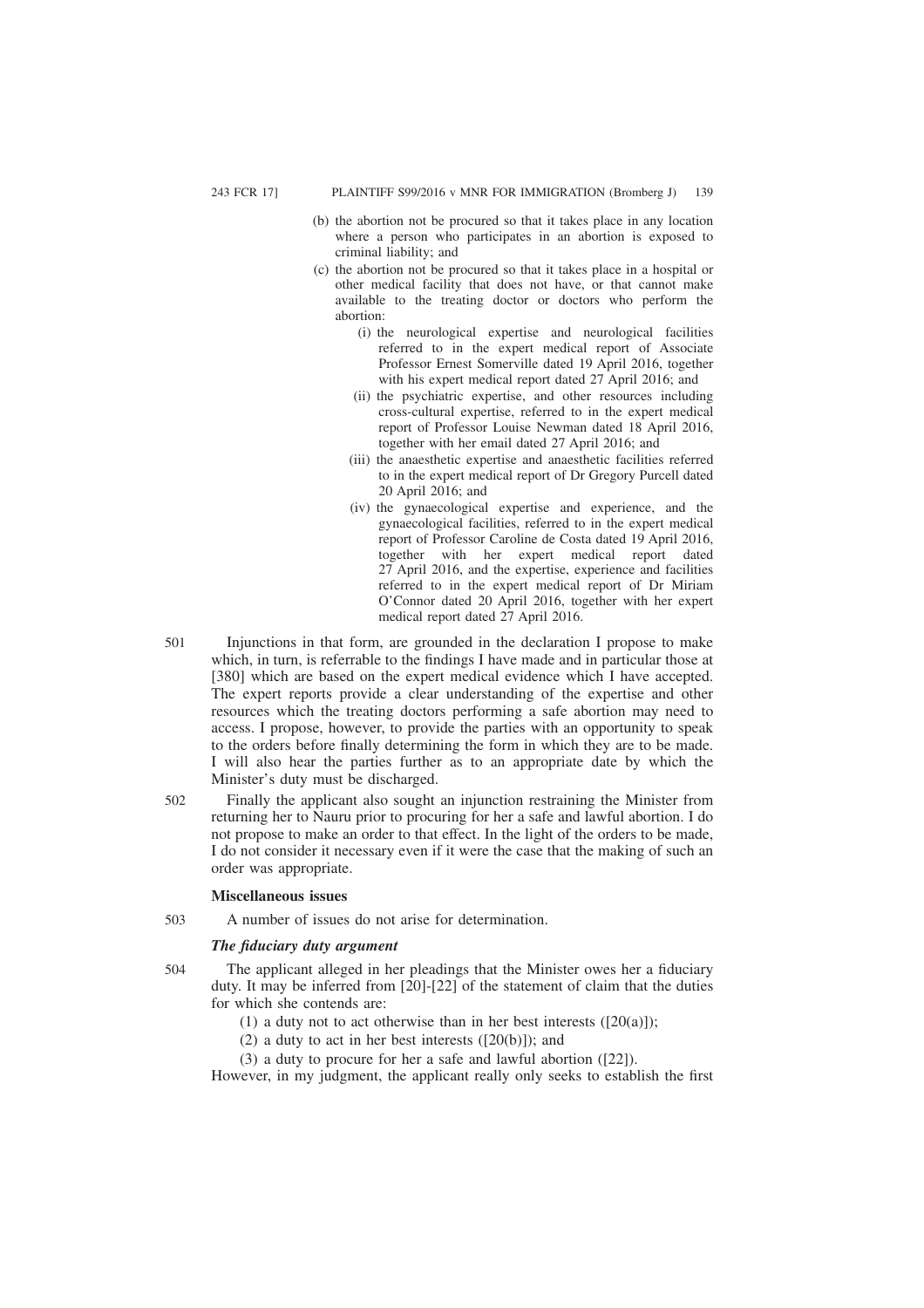two duties with a view to establishing the third and its negative: that the Minister not procure any abortion that is not safe and lawful. There is no call to consider any wider manifestation of those putative duties.

I asked Senior Counsel for the applicant in opening whether this claim was advanced. I was told they were not withdrawn, but that ultimately the applicant "see[s] this as a duty of care case," so that if the facts necessary to establish a duty of care case were not established, that may mean that neither would be the other claims. Nothing was said on the issue in closing submissions by either party. There is a fair basis for thinking that the claim was not pressed. But if it was pressed, I would have held that no fiduciary duty existed, for reasons that follow.

506

509

I was not taken to authority recognising the existence of a fiduciary duty as between people in the circumstances of the parties to this proceeding. However, the classes of fiduciary relationships are not closed (*Hospital Products Ltd v United States Surgical Corporation* (1984) 156 CLR 41 at 68 (Gibbs CJ)), and it is of course open to the applicant to seek to establish the existence of a duty in this case notwithstanding its novelty.

- For the most part the recognised categories of relationship have a commercial flavour (eg, lawyer and client, company director and company, partner and partner, agent and principal). But, not always: it is recognised, for example, that the relationship of guardian and ward is fiduciary: *Clay v Clay* (2001) 202 CLR 410 at 428-430; *Countess of Bective v Federal Commissioner of Taxation* (1932) 47 CLR 417 at 420-421 (Dixon J); *Tusyn v Tasmania* (2004) 13 Tas R 51 at [10] (Blow J). There may well be a fair argument that the facts of the present case establish a relationship sufficiently analogous to that existing between guardian and ward that the relationship between the applicant and the Minister should also be seen as fiduciary in nature. 507
- But that would not suffice for the applicant. As the guardian/ward cases disclose, not every duty arising as between parties to a fiduciary relationship is a fiduciary duty. In *Paramasivam v Flynn* (1998) 90 FCR 489, the appellant alleged that he had been sexually assaulted by the respondent some years prior, and that those sexual assaults constituted breach of a fiduciary duty owed by the respondent to the appellant. A single judge of the Supreme Court of the Australian Capital Territory had entered judgment against the appellant on the basis that the claim was commenced outside of relevant limitation periods and on the basis that it had not been shown that it was just and reasonable to extend the limitation period. On appeal, Miles, Lehane and Weinberg JJ were called upon to assess whether the primary judge had erred in considering the strength of the equitable claim for breach of fiduciary duty. 508

Their Honours recognised that the guardian/ward relationship may give rise to duties typically characterised as fiduciary — not to allow duty and interest to conflict and not to make an unauthorised profit (at 504). However, the Court continued by noting that the interests that fiduciary doctrines "have hitherto protected are economic interests" (at 504). The appellant's claim was novel, which did not condemn it but did require that any advance in the law such as to cover the appellant's claim must be "justifiable in principle." Their Honours held that the advance put before them was not easily justifiable (at 505):

Here, the conduct complained of is within the purview of the law of tort, which has worked out and elaborated principles according to which various kinds of loss and damage, resulting from intentional or negligent wrongful conduct, are to be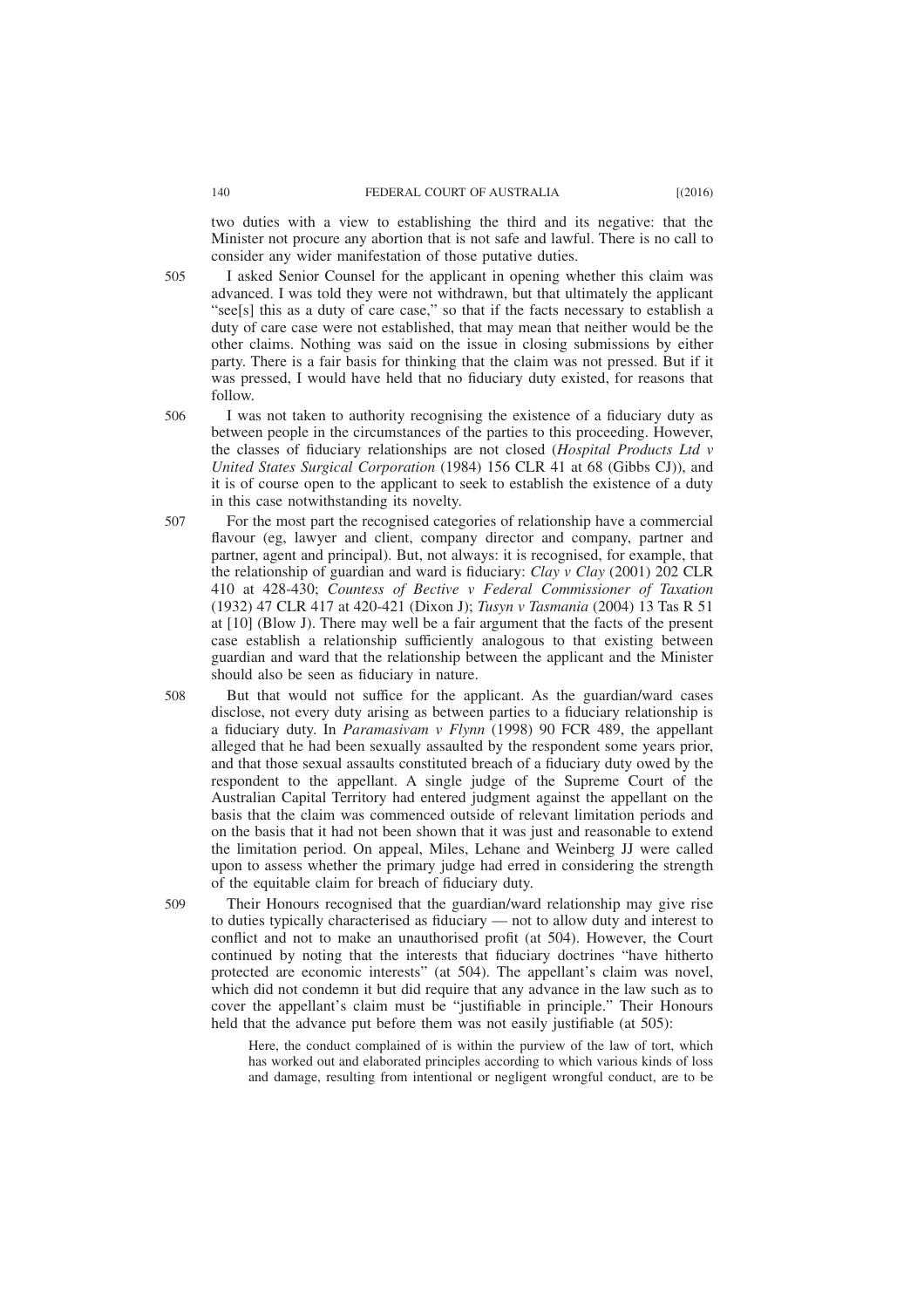compensated. That is not a field on which there is any obvious need for equity to enter and there is no obvious advantage to be gained from equity's entry upon it. And such an extension would, in our view, involve a leap not easily to be justified in terms of conventional legal reasoning.

Their Honours doubted that a parent/child relationship was rightly described as "fiduciary" (*contra M (K) v M (H)* [1992] 3 SCR 6). They discussed the judgment of the High Court in *Breen v Williams* (1996) 186 CLR 71, which considered whether a doctor owed fiduciary duties to a patient to disclose medical records to that plaintiff. In holding that a doctor did not owe such duties, Dawson and Toohey JJ said this (at 93-94): 510

> … it is the law of negligence and contract which governs the duty of a doctor towards a patient. This leaves no need, or even room, for the imposition of fiduciary obligations. Of course, fiduciary duties may be superimposed upon contractual obligations and it is conceivable that a doctor may place himself in a position with potential for a conflict of interest — if, for example, the doctor has a financial interest in a hospital or a pathology laboratory — so as to give rise to fiduciary obligations … But that is not this case.

Gaudron and McHugh JJ said this (at 110):

In our view, there is no basis upon which this Court can hold that Dr Williams owed Ms Breen a fiduciary duty to give her access to the medical records. She seeks to impose fiduciary obligations on a class of relationship which has not traditionally been recognised as fiduciary in nature and which would significantly alter the already existing complex of legal doctrines governing the doctor-patient relationship, particularly in the areas of contract and tort. As Sopinka J remarked in *Norberg v Wynrib* [[1992] 2 SCR 226 at 312; (1992) 92 DLR (4th) 449 at 481]: "Fiduciary duties should not be super imposed on these common law duties simply to improve the nature or extent of the remedy."

Those passages, with others from *Breen* and other cases, were relied upon by the Court in *Paramasivam* in order to conclude, at 507-508 thus: 511

> … [A] fiduciary claim, such as that made by the plaintiff in this case, is most unlikely to be upheld in Australian courts. Equity, through the principles it has developed about fiduciary duty, protects particular interests which differ from those protected by the law of contract and tort, and protects those interests from a standpoint which is peculiar to those principles.

In *Cubillo v Commonwealth* (2001) 112 FCR 455, one of the issues was whether the Director of Native Affairs or the Commonwealth owed fiduciary obligations to Aboriginal children removed from their families. As in *Paramasivam*, a finding that fiduciary duties were owed to the appellant was not enough for success. As the Court held at [462], "the fact that one person is in a fiduciary relationship with another does not mean that all aspects of their relationship are necessarily governed by equitable principles". The Court continued thus (at [463]): 512

> On the appellants' case, the fiduciary duties owed by the Commonwealth and the Directors were largely co-extensive with the scope of the Commonwealth's duty of care to the appellants. So, too, the alleged breaches of fiduciary duty were largely co-extensive with the alleged breaches of the Commonwealth's duty of care. … As the reasoning in *Pilmer v Duke Group* suggests, Australian law has set its face firmly against the notion that fiduciary duties can be imposed on relationships in a manner that conflicts with established tortious and contractual principles.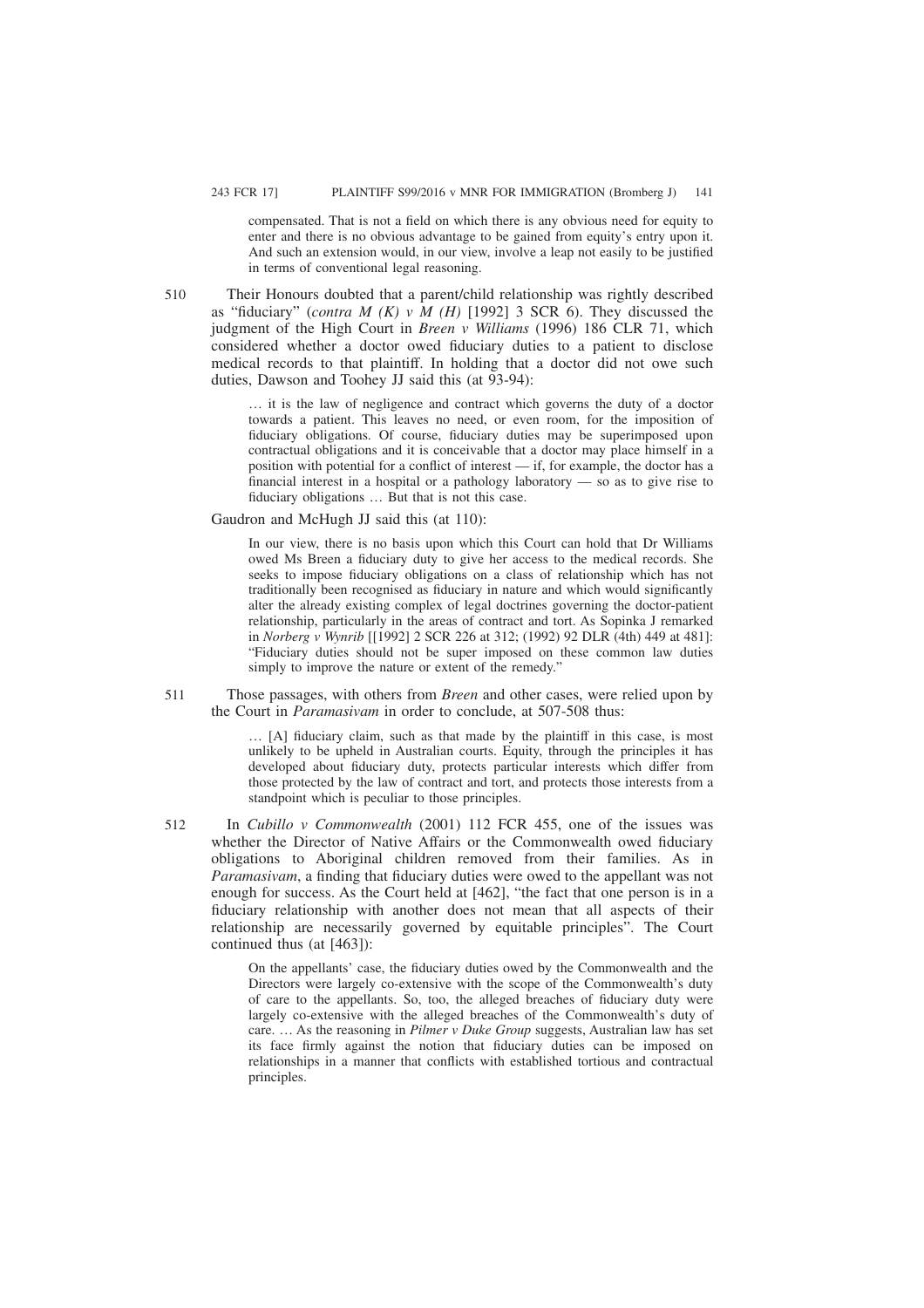Insofar as the appellants' case on fiduciary duties is co-extensive with their case on breach of duty of care, it faces two insurmountable obstacles. … The second obstacle is that, in any event, the appellants' claims are, to use the language of *Paramasivam v Flynn*, within the purview of the law of torts. As the High Court has held, there is no room for the superimposition of fiduciary duties on common law duties simply to improve the nature and extent of the remedies available to an aggrieved party. If it had been the case that the removal and detention of the appellants were not authorised by the Ordinances (or otherwise justified by law), those who caused the removal or detention would be guilty of tortious conduct and liable at common law. There would be no occasion to invoke fiduciary principles.

Similar statements were made by a Full Court of the Supreme Court of South Australia (Doyle CJ, Duggan and White JJ) in *South Australia v Lampard-Trevorrow* (2010) 106 SASR 331. The appellant sought damages for loss arising from being placed into foster care without the consent of his parents. The Court discussed (at [327]-[330]) *Cubillo* and *Paramasivam*. Their Honours quoted (at [332]) passages from *Breen* and at [331] the following extract from *Tusyn* at [11]: 514

> However, when the fiduciary relationship of guardian and ward exists, it does not necessarily follow that the guardian owes the ward a fiduciary duty to take reasonable care for the ward's physical safety. One needs to distinguish between moral duties, non-fiduciary duties imposed by law, and fiduciary duties.

In the end, the Court held that the Aborigines Protection Board did not owe to the appellant fiduciary duties as alleged. As is apparent from [337], significant in that reasoning was that the putative duties "[were] not proscriptive duties, which such duties usually are, but duties of affirmative action, which fiduciary duties usually are not". The Court relied upon *Breen* at 113, whereat Gaudron and McHugh JJ said the following, in distinguishing the Canadian position: 515

> … Australian courts only recognise proscriptive fiduciary duties. … In this country, fiduciary obligations arise because a person has come under an obligation to act in another's interests. As a result, equity imposes on the fiduciary proscriptive obligations — not to obtain any unauthorised benefit from the relationship and not to be in a position of conflict. If these obligations are breached, the fiduciary must account for any profits and make good any losses arising from the breach. But the law of this country does not otherwise impose positive legal duties on the fiduciary to act in the interests of the person to whom the duty is owed.

(Citations omitted.)

The final case that I mention in this connection is *Webber v New South Wales* (2004) 31 Fam LR 425. The plaintiff alleged that, while a state ward in the care of the defendant, he had been sexually and physically assaulted. He advanced a negligence claim and also sought equitable damages for breach of fiduciary duty. The defendant sought to strike out the latter claim. Dunford J granted the application. His Honour noted (at [25]) that in *Hospital Products* Mason J identified the "critical feature" of fiduciary relationships as being that the fiduciary "undertakes or agrees to act for or on behalf of or in the interest of another person in the exercise of a power or discretion which will affect the interest of that other person in a legal or practical sense." On the other hand, said Dunford J (at [29]), "a parent or guardian does not act on behalf of, or 516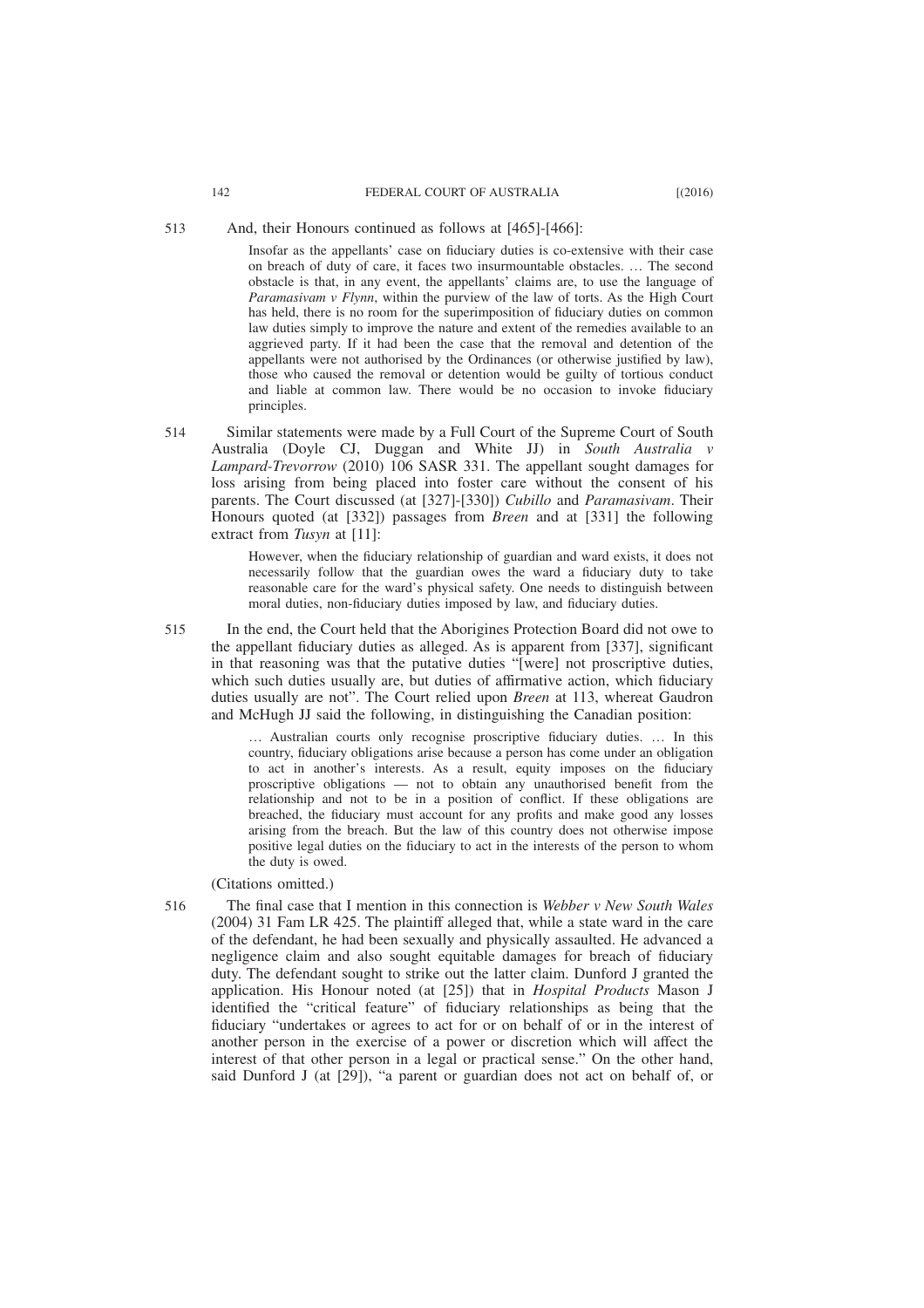exercise a power or discretion affecting the interests of, a child or ward in a legal or practical sense," except with certain irrelevant exceptions. In particular, "he or she does not exercise a power or discretion affecting the interests of that other person when failing to provide proper care, nurture or supervision of the child or ward". At [34], Dunford J identified that no conflict of interest or unauthorised profit-making was alleged, and that instead that the plaintiff alleged "simply a failure to take reasonable care." That, his Honour held, enlivened tortious principles, not equitable ones. Summarising, at [47], his Honour said this:

… I am satisfied that even if one person stands in a fiduciary relationship to another, such as guardian and ward, the fiduciary duties which arise from such relationship and breach of which gives rise to a right to equitable compensation:

- a) are confined to cases where the fiduciary acts for, or exercises a discretion on behalf of, the other party;
- b) concern economic or proprietorial rights only, including possible confidential information (which is itself really a form of property);
- c) are proscriptive and not prescriptive; and
- d) are not a substitute or alternative description for breaches of duty owed in tort or contract arising out of the same facts or circumstances.
- The latter two principles, and in particular the final one (which has really been the focus of my discussion above), are enough, in my judgment, to dispose of the applicant's fiduciary duty argument. What is alleged is that the Minister would expose the applicant to risk of harm in failing to discharge a duty that he assumed to procure for her a safe and lawful abortion. Allegations of that kind are in the purview of the law of tort. As in *Paramasivam*, there is not obvious advantage to be gained from the superimposition of equitable duties. 517
- It seems to me that *Paramasivam* and *Cubillo* are sufficiently analogous to the present case that, if the applicant were able to establish a fiduciary duty by reference to the similarity of a guardian/ward relationship to the relationship she has with the Minister, the limitations on fiduciary duties arising therefrom would nevertheless defeat this aspect of her claim. 518

# *Legal unreasonableness*

- At [23]-[26] of her amended statement of claim, the applicant pleaded that on 14 April 2016, she had applied to the Minister for an exercise of power under s 198AHA or s 198B such that she was brought to Australia for the purpose of enabling her to receive a safe and lawful abortion. It was pleaded that it would be legally unreasonable for the Minister to refuse that application, and that any decision to that effect would be invalid. The applicant also sought that the following decisions should be set aside as legally unreasonable: 519
	- (i) the Minister's decision that the applicant should go to Papua New Guinea rather than Australia for an abortion; and
	- (ii) the Minister's decision on 26 April 2016 that he would not follow IHMS's Third RMM (which recommended Australia as the location of her treatment), and would instead continue to procure for her an abortion at PIH.
- On 27 April 2016 I caused an email to be sent to the parties saying that I wished to hear submissions as to whether, in the light of s 476A of the Act, this Court had jurisdiction to deal with that part of the applicant's case that raises whether it is legally unreasonable for the respondents to refuse (or have refused) 520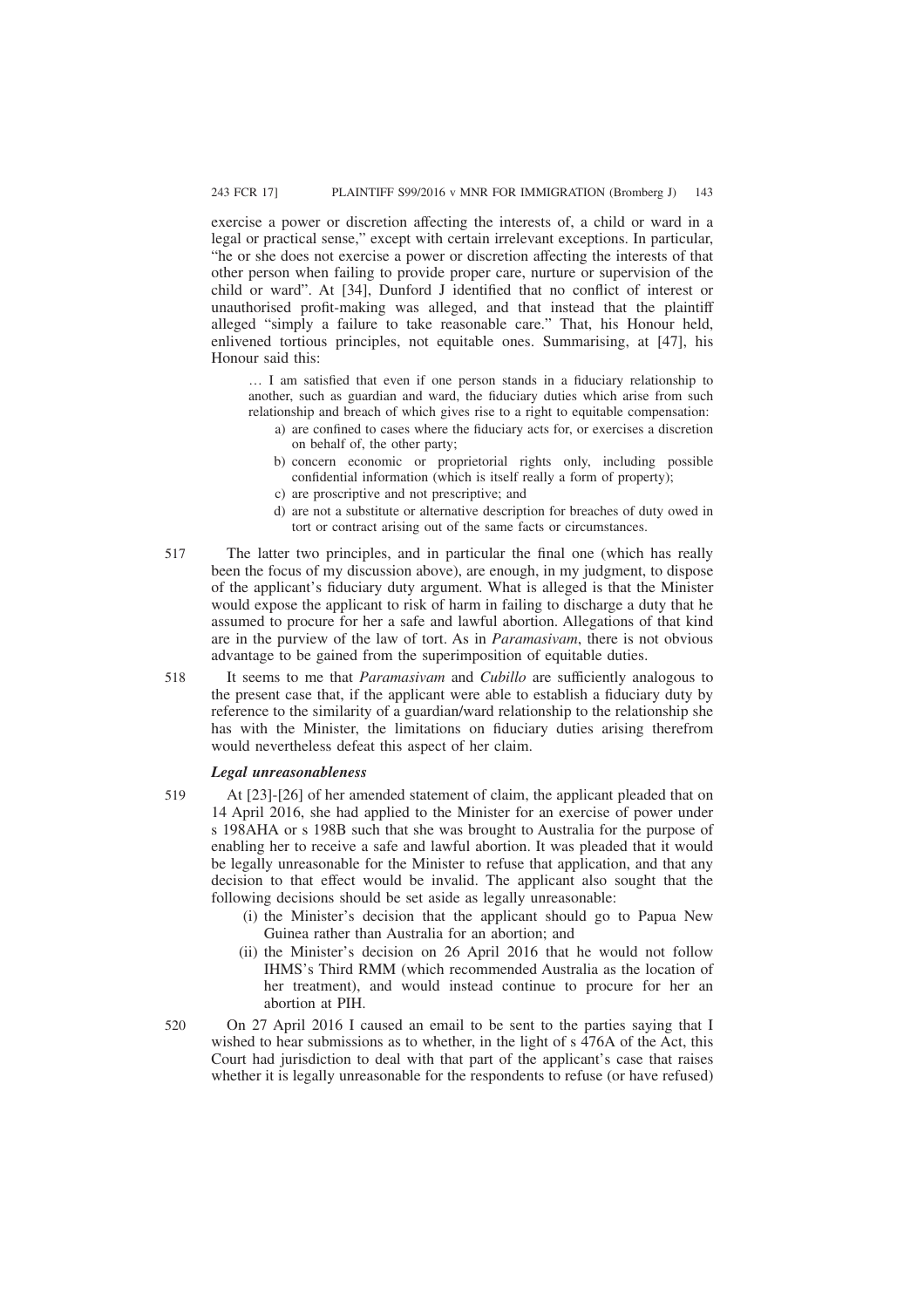to exercise powers under s 198AHA or s 198B of the Act. The Minister submitted that, because of s 476A, there was no jurisdiction. As to the possibility of s 44 of the *Judiciary Act 1903* (Cth) being a source of jurisdiction, the Minister said as follows:

The judicial review aspects of the Applicant's claim were not a part of the Applicant's case in the High Court. They were only added when the statement of claim was filed in this Court. It is possible that s 44(2) of the *Judiciary Act 1903* (Cth) might overcome part of this problem, if it is taken that the Federal Court, on remitter, is exercising the same jurisdiction as the High Court (*Plaintiff P1/2003 v Ruddock* (2007) 157 FCR 518 at [98], [108]-[109]). However, the difficulty with that argument is that, if the judicial review claim had been part of the Applicant's case in the High Court, it could not have been remitted to this Court: s 476B(2). Further, s 476B, like s 494AB, is expressed to have effect despite any other law, and expressly overrides s 44 of the Judiciary Act. In the face of these provisions, remitter cannot create a power to add further claims which are beyond this Court's jurisdiction and which could not themselves have been part of a remitted matter. It is submitted that the reasoning in *Plaintiff P1/2003* does not apply directly in those circumstances and the limits on jurisdiction outlined above render the Applicant's claims in paragraphs [23]-[27] of the statement of claim, and the prayer for relief in paragraph F, incompetent.

- The reference to "F" of the relief was to the applicant's original statement of claim. In the amended statement of claim, the reference would be to paragraph "H". 521
- The applicant did not make submissions against the proposition that I had no jurisdiction. In the course of hearing some suggestion was made that the applicant might commence a proceeding alleging legal unreasonableness in the Federal Circuit Court and then seek to have it transferred to this Court and joined with this proceeding. However, I was advised on 2 May 2016 that the applicant no longer intended to take that course. 522
- I regard the legal unreasonableness claims as not pressed. In the absence of argument on the s 44 *Judiciary Act* point, I decline to express a view. 523

# *Exceeding limits of power*

- At [12(b)], the applicant pleaded that for the Minister to fail to procure for her a safe and lawful abortion would constitute an excess by him of the limits of the power conferred by s 198AHA of the Act and s 61 of the Constitution. 524
- Very little was said on the question in the applicant's written submissions. The essence is at [146], namely that "the Commonwealth will exceed its power if it purports to engage in the commission of a tort or a breach of the [Papua New Guinean] Criminal Code". Nothing was said to the point in oral submissions. I am in no position to make a finding that the Minister's conduct breached the criminal law of another country. Thus, this claim rises or falls with the tort claim. Putting aside the Criminal Code, if there was no tort then (on the applicant's submissions) there is no excess of power. If there is a tort, then the excess of power argument might succeed but *ex hypothesi* the applicant is already entitled to relief due to the tort. The relief would be the same: an injunction restraining the commission of the tort. 525
- In the circumstances, I propose to say nothing further on the issue. 526

# *Issues associated with mandatory injunctions*

The Minister made two submissions concerning mandatory injunctions. The first can be summarised by saying that the test for mandatory injunctions is 527